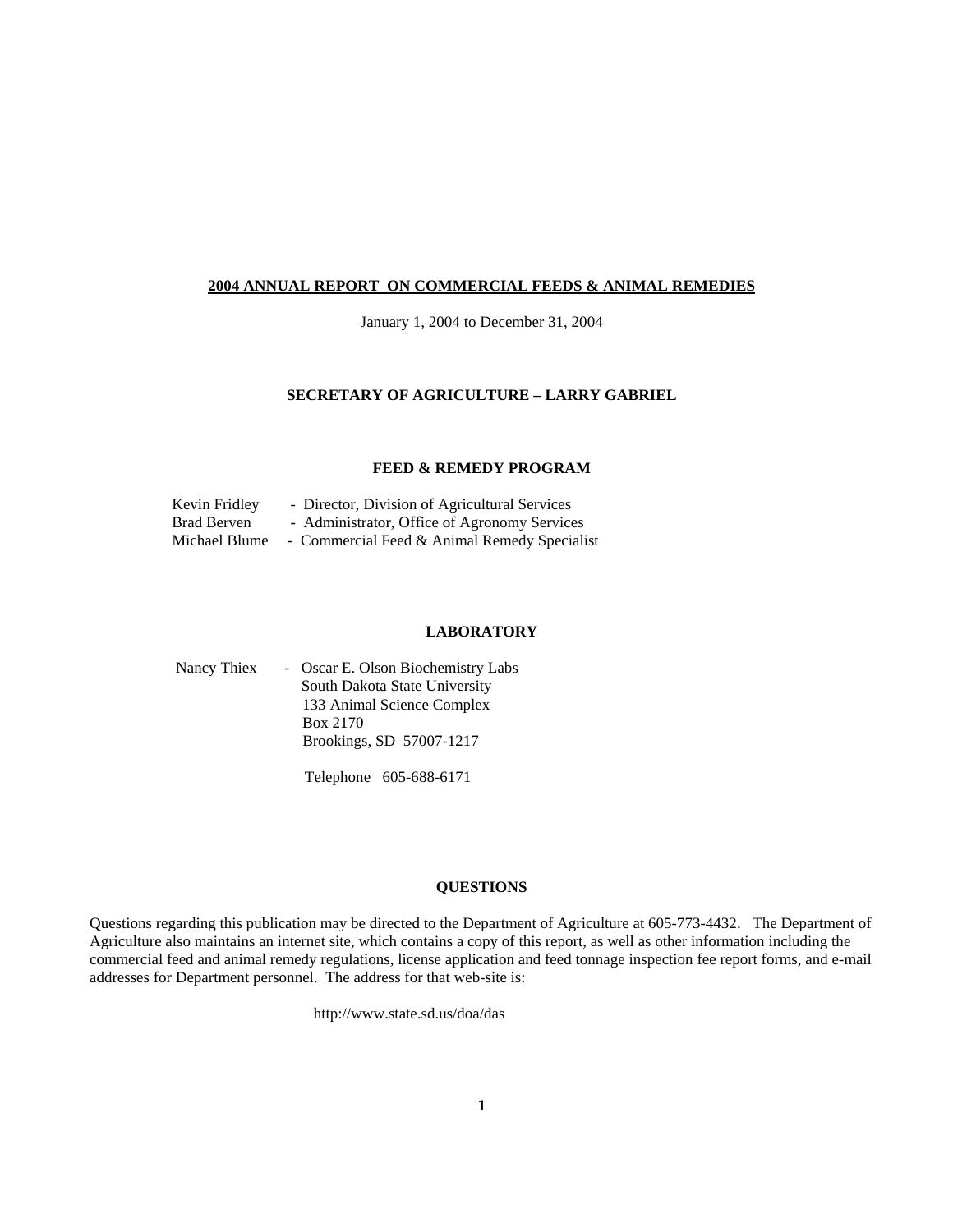#### **2004 COMMERCIAL FEED & ANIMAL REMEDY ANNUAL REPORT**

#### TABLE OF CONTENTS

The following are the beginning page numbers for the individual sections:

Commercial Feed results

- 3. 2004 Summary of total feed tonnage reported
- 7. List of 2004 feed analytes
- 10. Summary of sample results by manufacturer
- 15. Individual sample results

#### Animal Remedy results

- 79. List of 2004 remedy analytes
- 81. Summary of sample results by manufacturer
- 82. Individual sample results

#### Animal Feed & Drug Contaminants Monitoring Program

- 88. Adulteration by Noxious Weed Seeds
- 90. Summary of weed seed occurrence in commercial feeds and feed ingredients
- 91. Individual sample results for weed seed analysis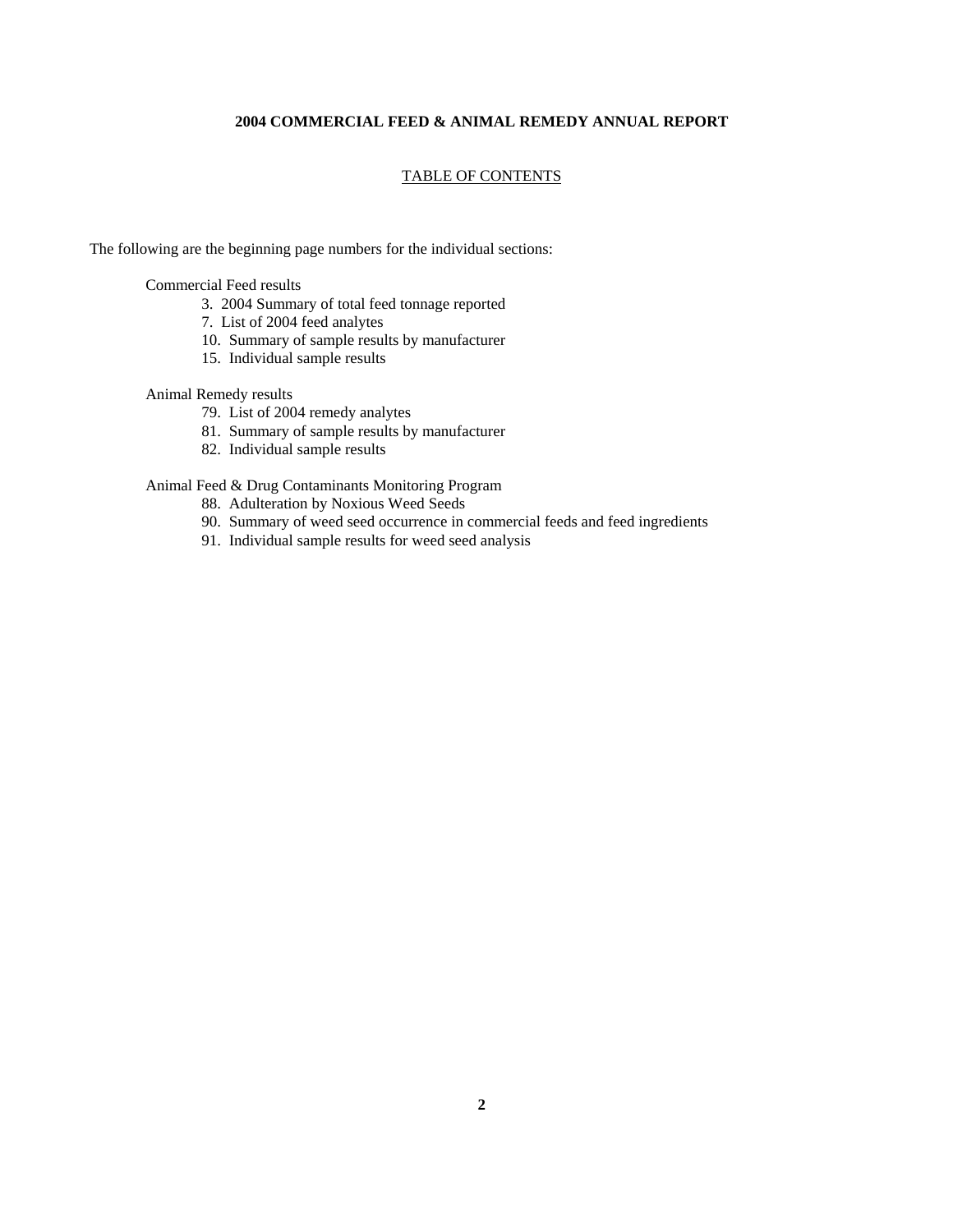# **SOUTH DAKOTA DEPARTMENT OF AGRICULTURE COMMERCIAL FEED TONNAGE REPORT 2004 TOTALS -- 2,118,743 TONS**

| <b>FORMULA FEED</b>       | <b>TONS</b><br><b>COMPLETE</b> | <b>TONS</b><br><b>SUPPLEMENT</b> | <b>FEED</b>                                    | <b>TONS</b>         |
|---------------------------|--------------------------------|----------------------------------|------------------------------------------------|---------------------|
| <b>Starter-Grower</b>     | 550                            | 54                               | Alfalfa Products                               | 1606                |
| <b>Broiler</b>            | 122                            | 39                               | <b>Animal Products</b>                         | 18467               |
| Layer-Breeder             | 1647                           | 985                              | <b>Bakery Products</b>                         | 49                  |
| Turkey                    | 8292                           | 16292                            | <b>Barley Products</b>                         | 24                  |
| <b>Beef</b>               | 187032                         | 134199                           | <b>Beet Products</b>                           | 212                 |
| Dairy                     | 24148                          | 29100                            | <b>Brewery Products</b>                        | 4863                |
| Swine                     | 23029                          | 38069                            | <b>Citrus Products</b>                         | 14                  |
| Sheep                     | 2519                           | 5093                             | <b>Corn Products</b>                           | 173433              |
| Mineral                   |                                | 6615                             | Cottonseed                                     | 1486                |
| Vitamins                  |                                | 1146                             | <b>Distillers Products</b>                     | 877041              |
| Vitamins &                |                                | 3479                             | Drugs                                          | 2783                |
| <b>Calf Feeds</b>         | 1652                           |                                  | Fats & Oils                                    | 18224               |
| Pet Foods                 | 20124                          |                                  | <b>Grain Sorghum Products</b>                  | $\Omega$            |
| Horse & Mule              | 6238                           |                                  | Lespedeza Products                             | $\mathbf 0$         |
| Scratch                   | 625                            |                                  | Linseed & Flax                                 | 1853                |
| <b>Liquid Feeds</b>       |                                | 40334                            | <b>Marine Products</b>                         | 1491                |
| Mink & Chinchilla         | $\mathbf 0$                    |                                  | <b>Milk Products</b>                           | 3279                |
| Silage Additive           |                                | 956                              | <b>Minerals</b>                                | 63308               |
| <b>Miscellaneous</b>      | 20289                          | 2825                             | Molasses                                       | 8451                |
|                           |                                |                                  | Oat Products                                   | 1813                |
| <b>TOTAL FORMULA FEED</b> | 296267                         | 279186                           | <b>Peanut Products</b><br><b>Rice Products</b> | 1<br>$\overline{2}$ |
|                           |                                |                                  | <b>Rye Products</b>                            | 0                   |
|                           |                                |                                  | Soybean Products                               | 311120              |
|                           |                                |                                  | Urea                                           | 4205                |

Vitamins 1366 Wheat Products 35702 Yeast Products 3463 Miscellaneous 9034

**TOTAL INGREDIENTS 1543290**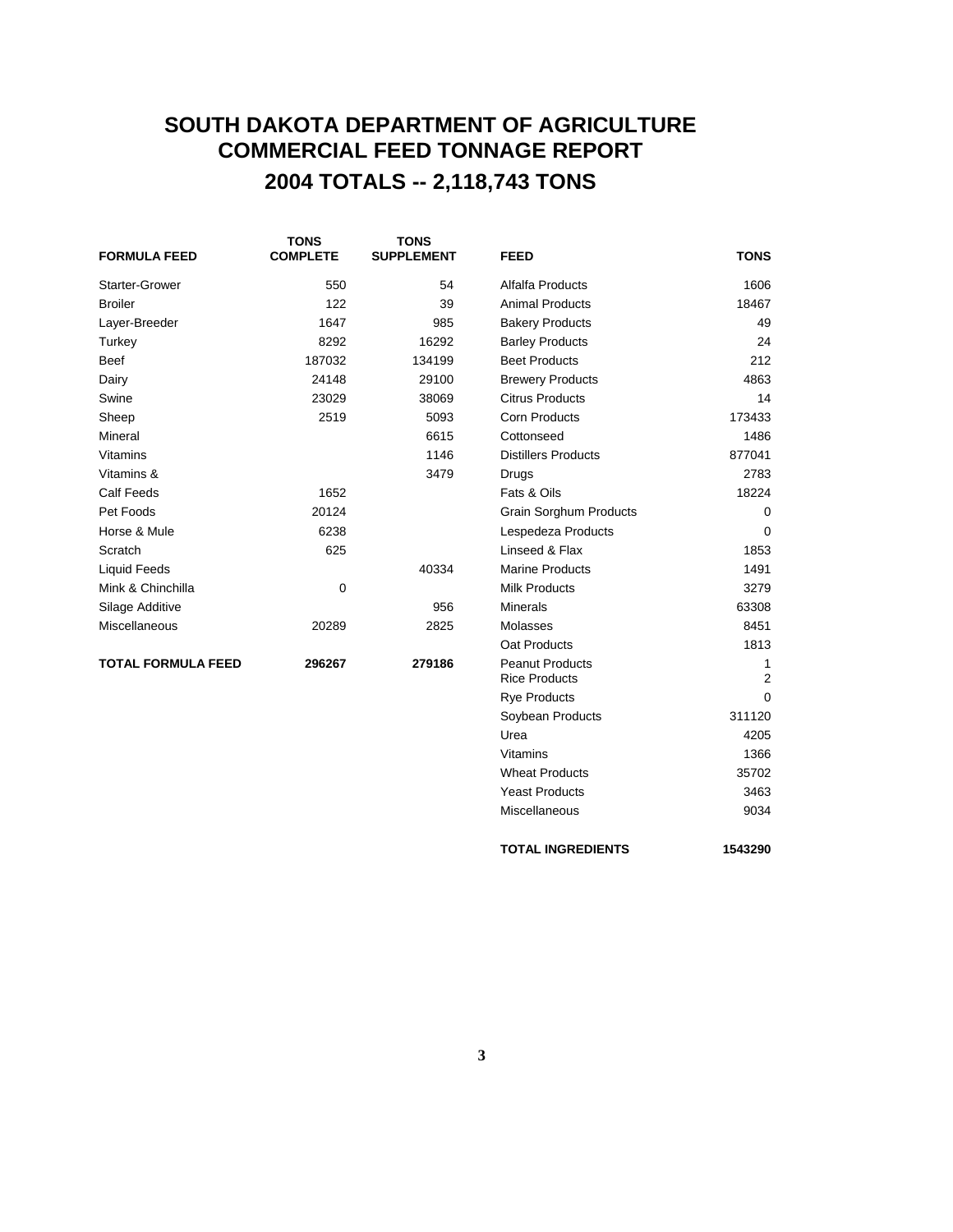

### **2004 INGREDIENTS 1,543,290 TONS**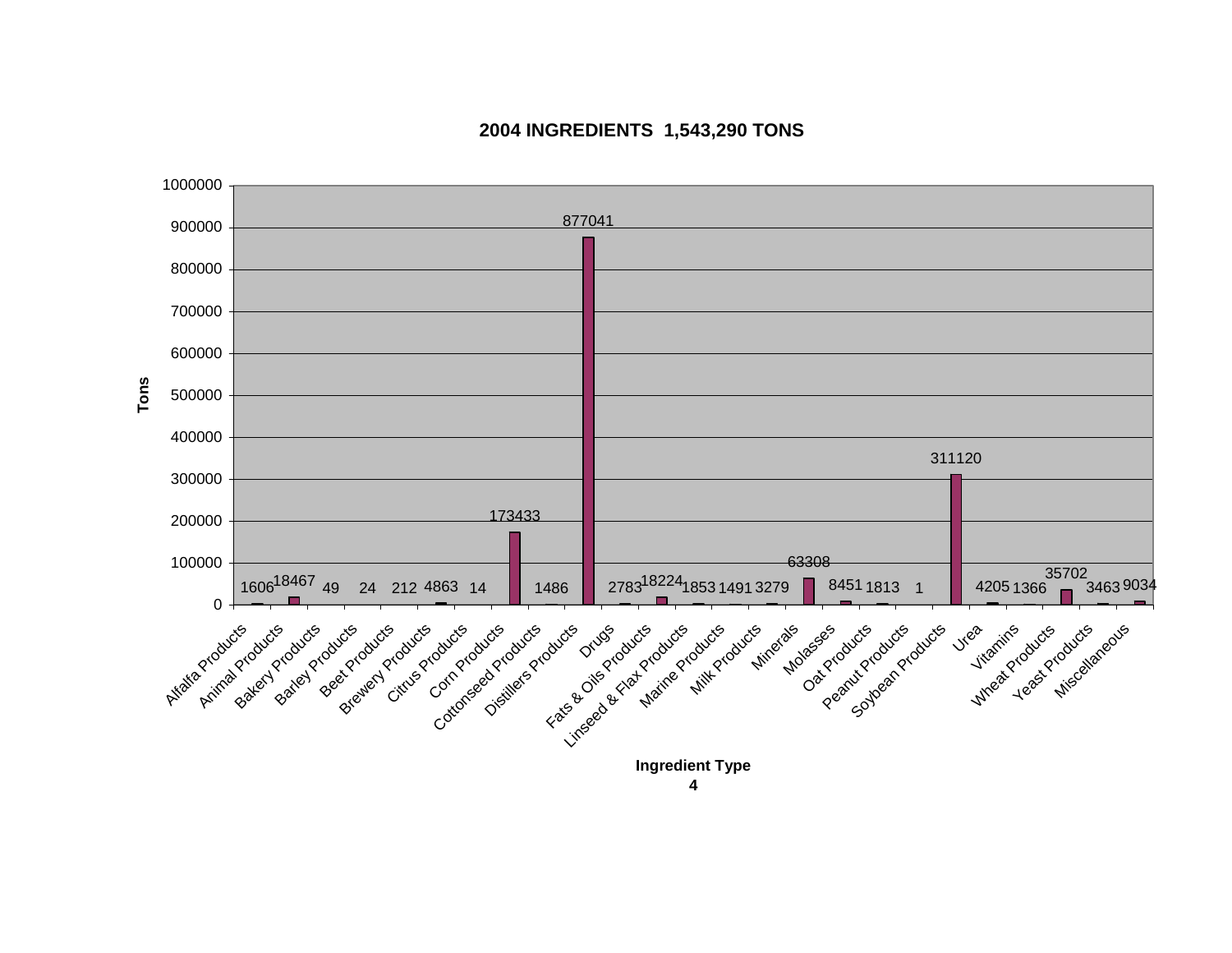

## **2004 COMPLETE FEED 296,267 TONS**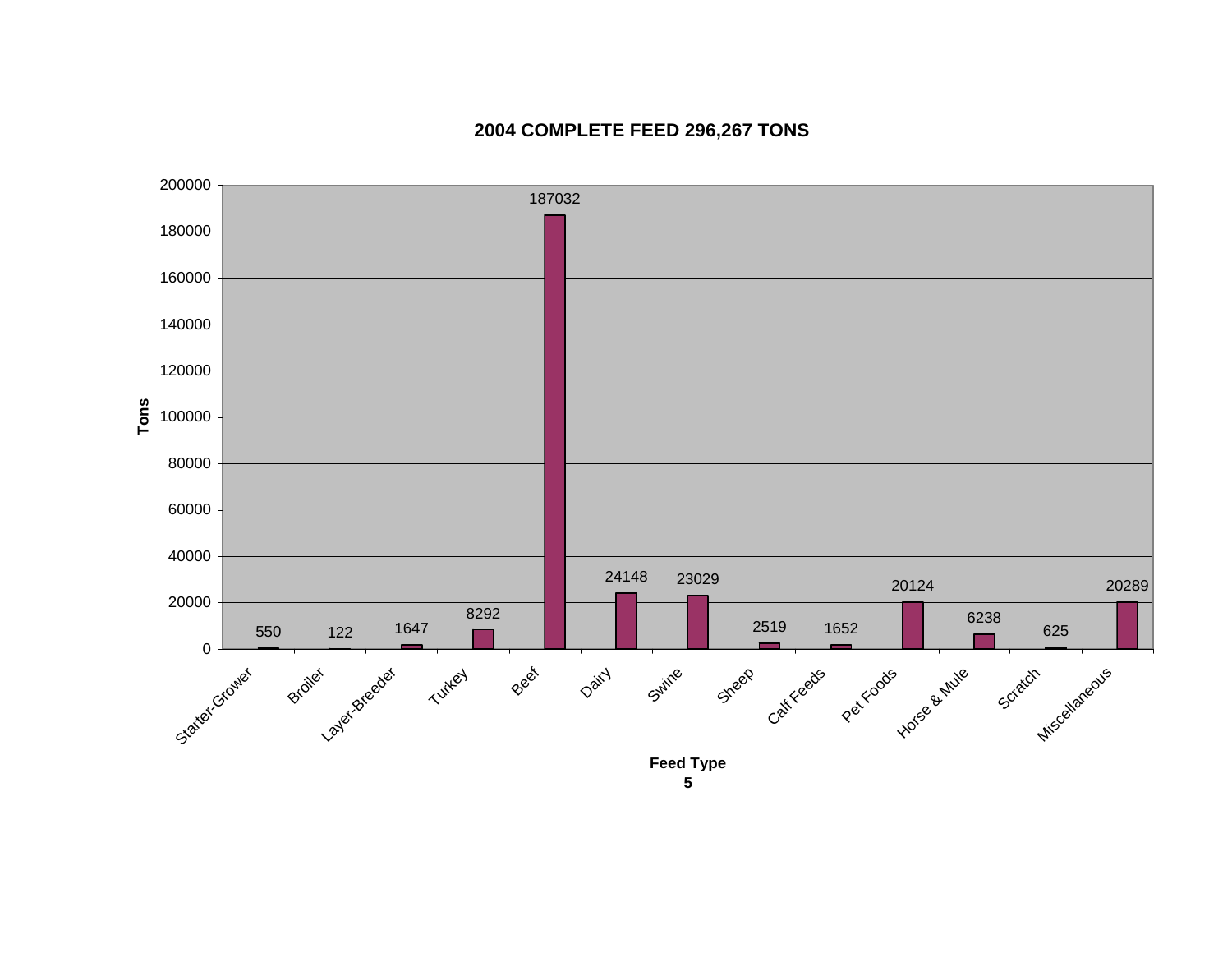

# **2004 SUPPLEMENT FEED 279,186 TONS**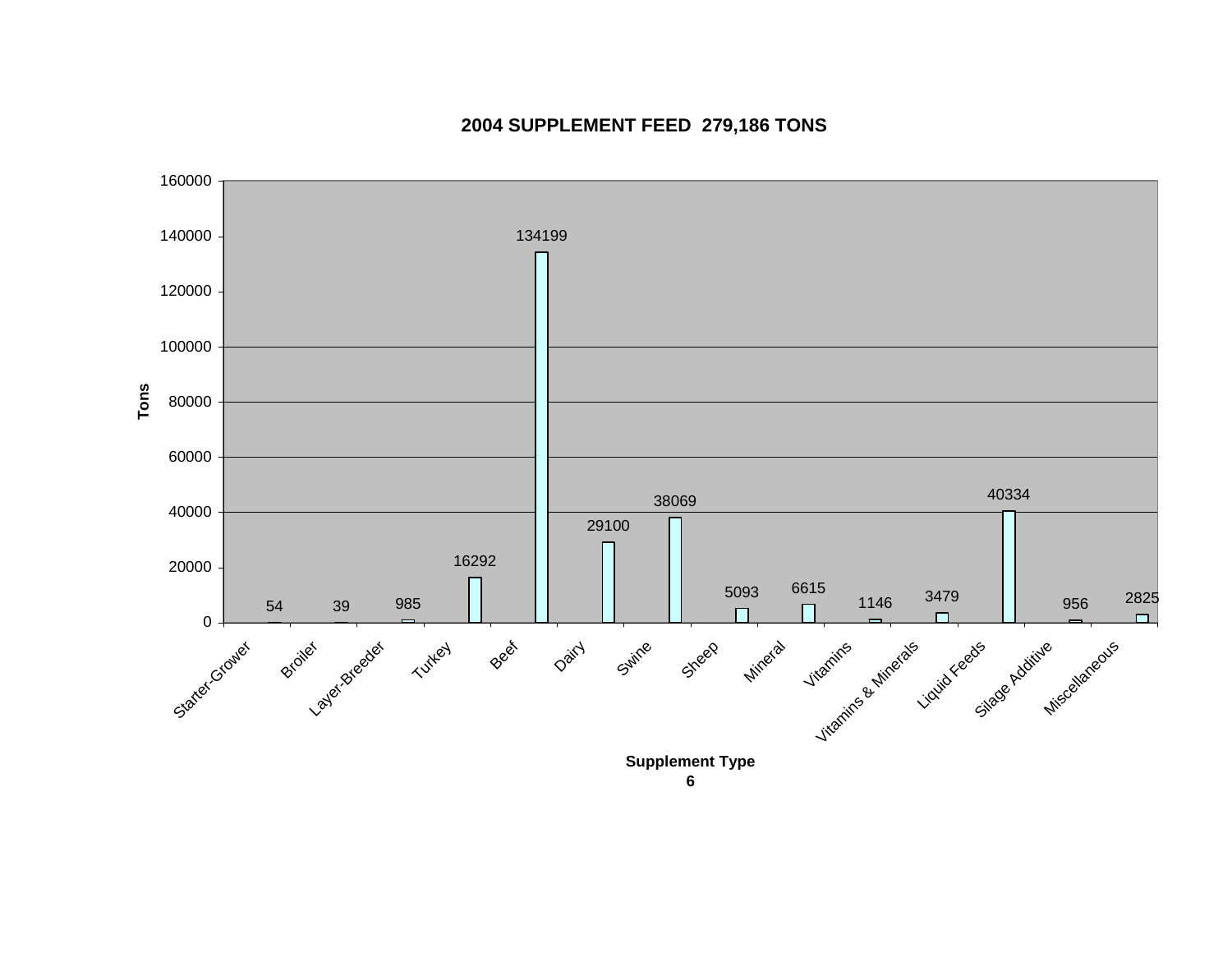# **Regulatory Analyte Totals**

| <b>Feeds Samples</b>             | <b>Units</b>          | Received From 1/1/2004 To 12/31/2004 |
|----------------------------------|-----------------------|--------------------------------------|
| 15-Acetyl DON                    | ug/g (ppm)            | 1                                    |
| 3-Acetyl DON                     | ug/g (ppm)            | $\mathbf{1}$                         |
| <b>Acid Detergent Fiber</b>      | $\%$                  | 20                                   |
| <b>Aflatoxins</b>                | ug/g (ppm)            | 1                                    |
| <b>Amprolium</b>                 | $\%$                  | 10                                   |
| <b>Amprolium</b>                 | g/ton                 | $\overline{2}$                       |
| <b>Arginine - Total</b>          | $\%$                  | $\mathbf{1}$                         |
| Ash                              | $\%$                  | 44                                   |
| <b>Aspartic Acid-Total</b>       | $\%$                  | 1                                    |
| <b>Calcium</b>                   | $\%$                  | 219                                  |
| <b>Carbadox</b>                  | g/ton                 | 5                                    |
| <b>Chloride</b>                  | %                     | $\mathbf{1}$                         |
| <b>Chromium</b>                  | $\frac{u g}{g}$ (ppm) | $\mathbf{1}$                         |
| <b>Crude Fiber</b>               | $\%$                  | 197                                  |
| <b>Chlortetracycline</b>         | g/ton                 | 12                                   |
| <b>Chlortetracycline</b>         | g/lb                  | 28                                   |
| <b>Chlortetracycline</b>         | mg/lb                 | $\mathbf{1}$                         |
| <b>Cystine-Methionine</b>        | $\%$                  | $\mathbf{1}$                         |
| <b>DAS</b>                       | ug/g (ppm)            | $\mathbf{1}$                         |
| <b>Decoquinate</b>               | g/ton                 | 10                                   |
| <b>Decoquinate</b>               | $\%$                  | 3                                    |
| <b>Deoxynivalenol</b>            | $ug/g$ (ppm)          | $\mathbf{1}$                         |
| <b>Equiv Crude Protein</b>       | $\%$                  | 80                                   |
| <b>Erucic Acid 22:1</b>          | %                     | 2                                    |
| <b>Fat: Acid Hydrolysis</b>      | $\%$                  | 28                                   |
| <b>Crude Fat (Ether Extract)</b> | %                     | 103                                  |
| <b>Fat: Roese Gottlieb</b>       | $\%$                  | 20                                   |
| <b>Urea Nitrogen</b>             | $\%$                  | $\mathbf{1}$                         |
| <b>Free Fatty Acids as Oleic</b> | $\%$                  | $\mathbf{1}$                         |
| <b>Fumonisin B1</b>              | ug/g (ppm)            | $\mathbf{1}$                         |
| <b>Fusarenone-X</b>              | ug/g (ppm)            | $\mathbf{1}$                         |
| <b>Glutamic Acid-Total</b>       | $\%$                  | $\mathbf{1}$                         |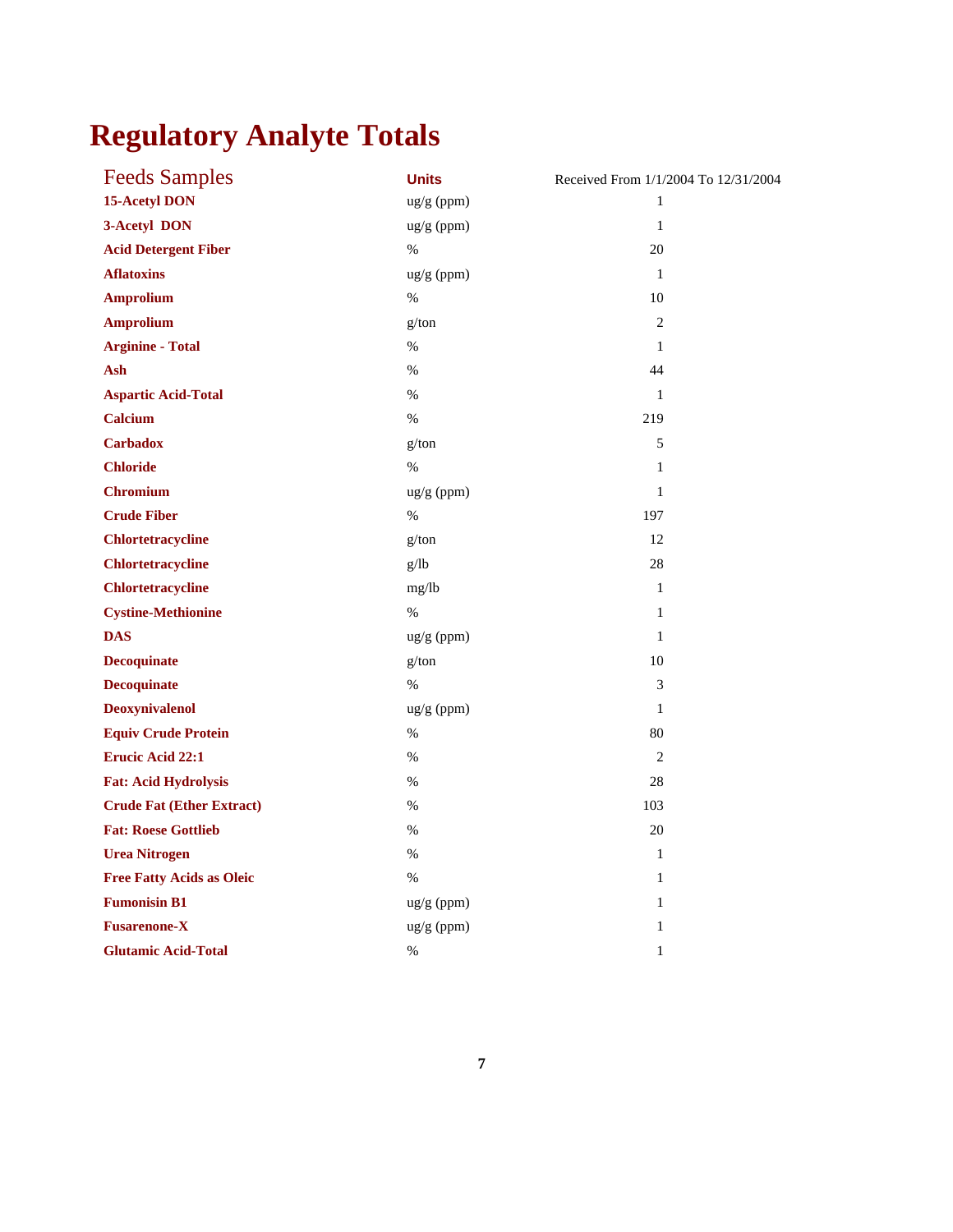| <b>Feeds Samples</b>                 | <b>Units</b>         | Received From 1/1/2004 To 12/31/2004 |
|--------------------------------------|----------------------|--------------------------------------|
| <b>Glycine - Total</b>               | $\%$                 | $\mathbf{1}$                         |
| HT-2 Toxin                           | $\frac{ug}{g}$ (ppm) | $\mathbf{1}$                         |
| <b>Insoluble Impurities</b>          | $\%$                 | 1                                    |
| <b>Iodine</b>                        | ppm                  | $\mathbf{1}$                         |
| <b>Iso T-2 Toxin</b>                 | $\frac{ug}{g}$ (ppm) | $\mathbf{1}$                         |
| <b>Lactose</b>                       | $\%$                 | 3                                    |
| <b>Lasalocid</b>                     | g/ton                | 41                                   |
| <b>Linoleic Acid 18:2</b>            | $\%$                 | 3                                    |
| <b>Lysine - Total</b>                | $\%$                 | 46                                   |
| <b>Magnesium</b>                     | $\%$                 | 41                                   |
| <b>Methionine - Total</b>            | $\%$                 | 21                                   |
| <b>Karl Fisher Moisture</b>          | $\%$                 | 5                                    |
| <b>Oven Moisture</b>                 | $\%$                 | 98                                   |
| <b>Vacuum Moisture</b>               | $\%$                 | 33                                   |
| <b>Monensin</b>                      | g/ton                | 40                                   |
| <b>Total Fat</b>                     | $\%$                 | 11                                   |
| <b>Neosolaniol</b>                   | ug/g (ppm)           | 1                                    |
| <b>Total Nitrogen</b>                | $\%$                 | $\mathbf{1}$                         |
| <b>Nivalenol</b>                     | $\frac{ug}{g}$ (ppm) | $\mathbf{1}$                         |
| <b>Omega-3 Fatty Acids</b>           | $\%$                 | 4                                    |
| <b>Omega-6 Fatty Acids</b>           | $\%$                 | $\overline{4}$                       |
| Oxytetracycline                      | g/ton                | 6                                    |
| Oxytetracycline                      | g/lb                 | 7                                    |
| pH                                   |                      | 1                                    |
| <b>Phosphorus</b>                    | $\%$                 | 99                                   |
| <b>Potassium</b>                     | $\%$                 | 46                                   |
| <b>Proline - Total</b>               | %                    | $\mathbf{1}$                         |
| <b>Crude Protein</b>                 | $\%$                 | 469                                  |
| <b>Pyrantel Tartrate</b>             | g/ton                | 3                                    |
| <b>Ruminant Meat &amp; Bone Meal</b> | $( > 1\% )$          | 72                                   |
| Salt (Chloride X 1.65)               | $\%$                 | 42                                   |
| Salt (Sodium X 2.54)                 | $\%$                 | 152                                  |
| 15-Acet-Scirp                        | ug/g (ppm)           | $\mathbf{1}$                         |
| <b>Scirpentriol</b>                  | $\frac{ug}{g}$ (ppm) | $\mathbf{1}$                         |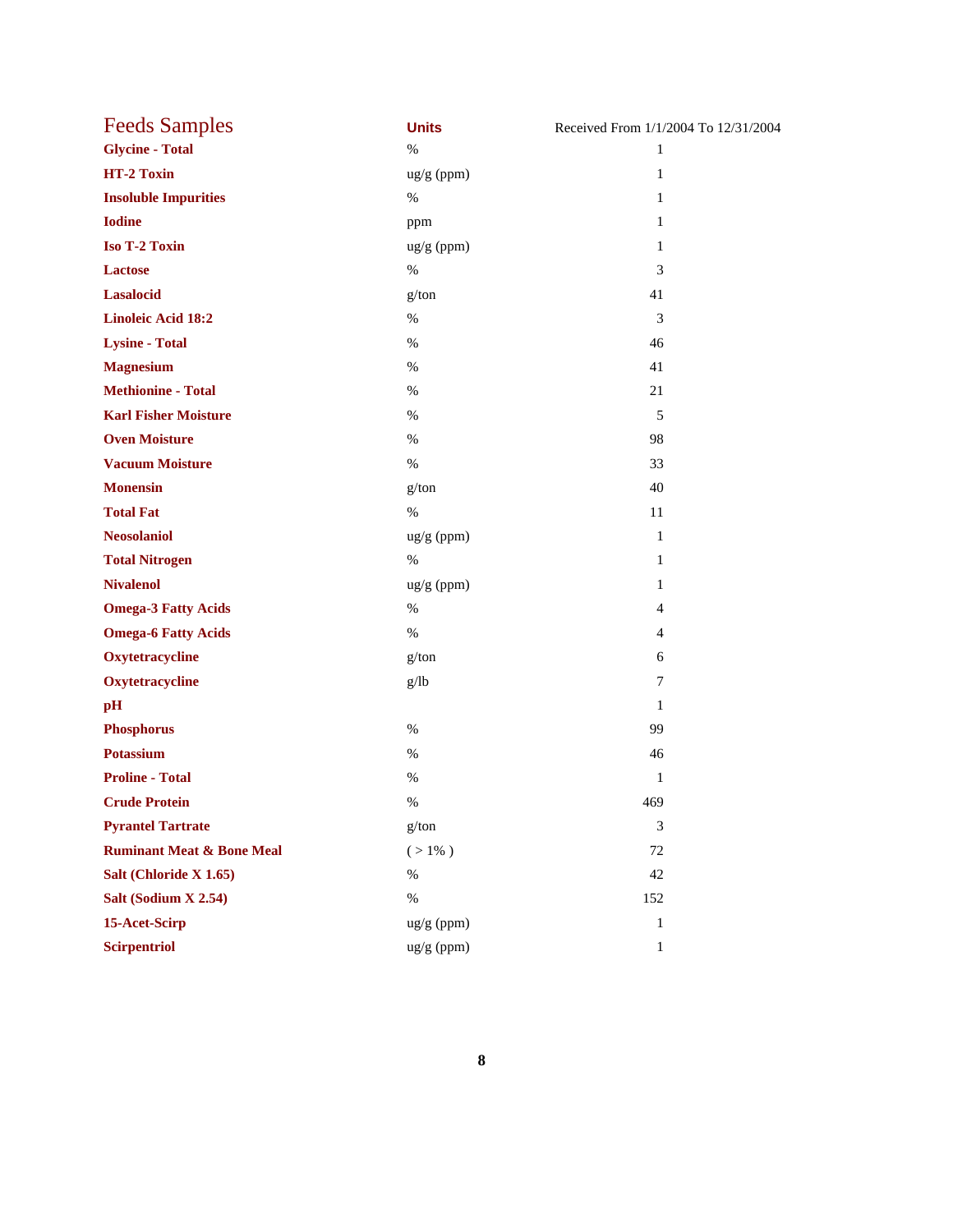| <b>Feeds Samples</b>          | <b>Units</b> | Received From 1/1/2004 To 12/31/2004 |
|-------------------------------|--------------|--------------------------------------|
| <b>Selenium</b>               | ug/g (ppm)   | 81                                   |
| <b>Sodium</b>                 | $\%$         | 23                                   |
| <b>Sulfamethazine</b>         | g/lb         | $\overline{4}$                       |
| <b>Sulfamethazine</b>         | $\%$         | 6                                    |
| <b>Sulfur</b>                 | $\%$         | $\overline{2}$                       |
| <b>Sulfathiazole</b>          | g/ton        | $\overline{4}$                       |
| <b>T-2 Toxin</b>              | ug/g (ppm)   | 1                                    |
| <b>Acetyl T-2</b>             | ug/g (ppm)   | 1                                    |
| <b>T-2 Tetraol</b>            | ug/g (ppm)   | 1                                    |
| <b>T-2 Triol</b>              | ug/g (ppm)   | 1                                    |
| <b>Taurine - Total</b>        | $\%$         | 10                                   |
| <b>Tetrachlorvinphos</b>      | $\%$         | $\mathbf{1}$                         |
| <b>Threonine - Total</b>      | $\%$         | 1                                    |
| <b>Total Fatty Acids</b>      | mg/g         | 1                                    |
| <b>Total Sugars as Invert</b> | $\%$         | 35                                   |
| <b>Tylosin</b>                | g/lb         | 3                                    |
| <b>Tylosin</b>                | g/ton        | $\overline{4}$                       |
| <b>Vitamin A</b>              | IU/lb        | 200                                  |
| <b>Zearalenol</b>             | ug/g (ppm)   | 1                                    |
| <b>Zearalenone</b>            | ug/g (ppm)   | 1                                    |
| <b>Zinc</b>                   | ug/g (ppm)   | 1                                    |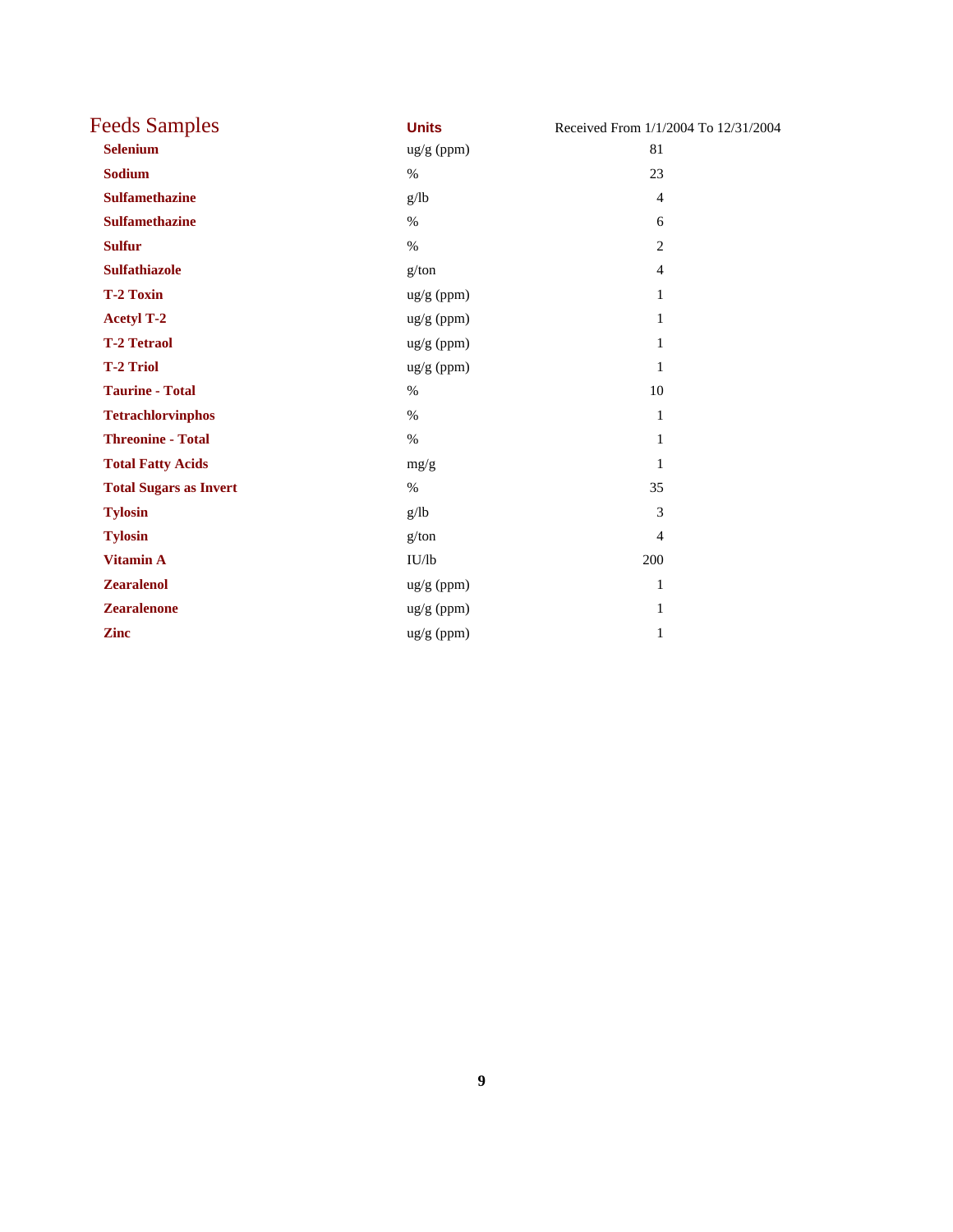# **Sample Count Report**

## **Feeds Sampled From 1/1/2004 To 12/31/2004**

| <b>Manufacturer and Location</b>     |                          |            | <b>Sample</b>  | <b>Passed</b>    | <b>Not Passed</b> |
|--------------------------------------|--------------------------|------------|----------------|------------------|-------------------|
| 8 In 1 Pet Products, Inc.            | Hauppauge                | <b>NY</b>  | 2              | 2                | $\overline{0}$    |
| <b>Acco Feeds</b>                    | Minneapolis              | ΜN         | $\mathbf{1}$   | 1                | $\theta$          |
| ADM Alliance Nutrition, Inc.         | Quincy                   | ${\rm IL}$ | 11             | 9                | 2                 |
| ADM Animal Health & Nutrition        | Des Moines               | IΑ         | $\overline{2}$ | $\overline{2}$   | $\boldsymbol{0}$  |
| <b>ADM Processing Company</b>        | Decatur                  | IL         | 1              | 1                | $\theta$          |
| Ag Processing Inc                    | Omaha                    | NE         | 1              | 1                | $\boldsymbol{0}$  |
| Alpharma Inc                         | Fort Lee                 | NJ         | 1              | 1                | $\mathbf{0}$      |
| Antler King Trophy Prod.             | <b>Black River Falls</b> | WI         | 1              | 1                | $\boldsymbol{0}$  |
| APC, Inc.                            | Ankeny                   | IA         | 1              | 1                | $\theta$          |
| Arco Dehydrating Company             | Lake Park                | IA         | $\overline{4}$ | $\overline{2}$   | 2                 |
| <b>Babers Vis-Vita Sales</b>         | Sioux City               | IA         | $\overline{2}$ | $\overline{2}$   | $\boldsymbol{0}$  |
| Barnes Hay & Feed Company            | Gayville                 | <b>SD</b>  | $\overline{2}$ | $\overline{2}$   | $\mathbf{0}$      |
| Biozyme Inc                          | St. Joseph               | MO         | 1              | 1                | $\boldsymbol{0}$  |
| <b>Blue Chip Feeds</b>               | Mankato                  | MN         | 2              | $\boldsymbol{0}$ | 2                 |
| <b>Bunge Canada</b>                  | Oakville, Ontario        |            | 1              | 1                | $\mathbf{0}$      |
| C & S Products Company               | Fort Dodge               | IA         | 3              | $\overline{2}$   | 1                 |
| C & S Products Company Inc           | Ft. Dodge                | IA         | 1              | 1                | $\theta$          |
| <b>Cammack Ranch Supply</b>          | <b>Union Center</b>      | <b>SD</b>  | $\overline{c}$ | $\overline{2}$   | $\boldsymbol{0}$  |
| Can Amera Foods                      | Oakville, Ontario        | <b>CN</b>  | 1              | 1                | $\boldsymbol{0}$  |
| Cargill                              | Minneapolis              | <b>MN</b>  | 5              | 3                | 2                 |
| Cargill Animal Nutrition             | Minneapolis              | MN         | 4              | $\overline{2}$   | $\overline{2}$    |
| Cargill Inc                          | Minneapolis              | <b>MN</b>  | 2              | $\overline{c}$   | $\mathbf{0}$      |
| Cargill Inc                          | Sioux City               | IA         | $\overline{2}$ | $\overline{2}$   | $\Omega$          |
| Cargill Inc.                         | Wahepton                 | ND         | 1              | 1                | $\theta$          |
| Cargill, Incorp.                     | Minneapolis              | MN         | 1              | 1                | $\mathbf{0}$      |
| Cargill/Nutrena Feed Division        | Minneapolis              | ΜN         | 1              | $\boldsymbol{0}$ | 1                 |
| Cavour Farmers Coop Elevator         | Cavour                   | <b>SD</b>  | 1              | 1                | $\boldsymbol{0}$  |
| Cenex Land O Lakes Ag. Services      | Fort Dodge               | IA         | 1              | 1                | $\theta$          |
| <b>Central Bi-Products</b>           | <b>Redwood Falls</b>     | MN         | 1              | 1                | $\theta$          |
| <b>CHS</b>                           | Fairmont                 | MN         | 1              | 1                | $\theta$          |
| <b>CHS</b> Nutrition                 | <b>Sioux Falls</b>       | <b>SD</b>  | 27             | 21               | 6                 |
| <b>CK Processing Company</b>         | Muscatine                | IA         | $\mathbf{1}$   | 1                | $\theta$          |
| ConAgra                              | Rapid City               | SD         | 1              | $\mathbf{1}$     | $\theta$          |
| Consolidated Nutrition L.C.          | Omaha                    | NE         | $\overline{2}$ | $\overline{2}$   | 0                 |
| <b>Consumer Supply Corp</b>          | Sioux City               | IA         | 3              | 3                | $\theta$          |
| <b>Consumers Supply</b>              | Sioux City               | IA         | 6              | 6                | 0                 |
| <b>Consumers Supply Dist Company</b> | Sioux City               | IA         | 5              | 5                | $\theta$          |
| Corta Flx Inc.                       | Aiken                    | <b>SC</b>  | 1              | $\mathbf{0}$     | 1                 |
| Country Acres Feed Co.               | <b>Brentwood</b>         | MO         | 3              | 1                | $\overline{2}$    |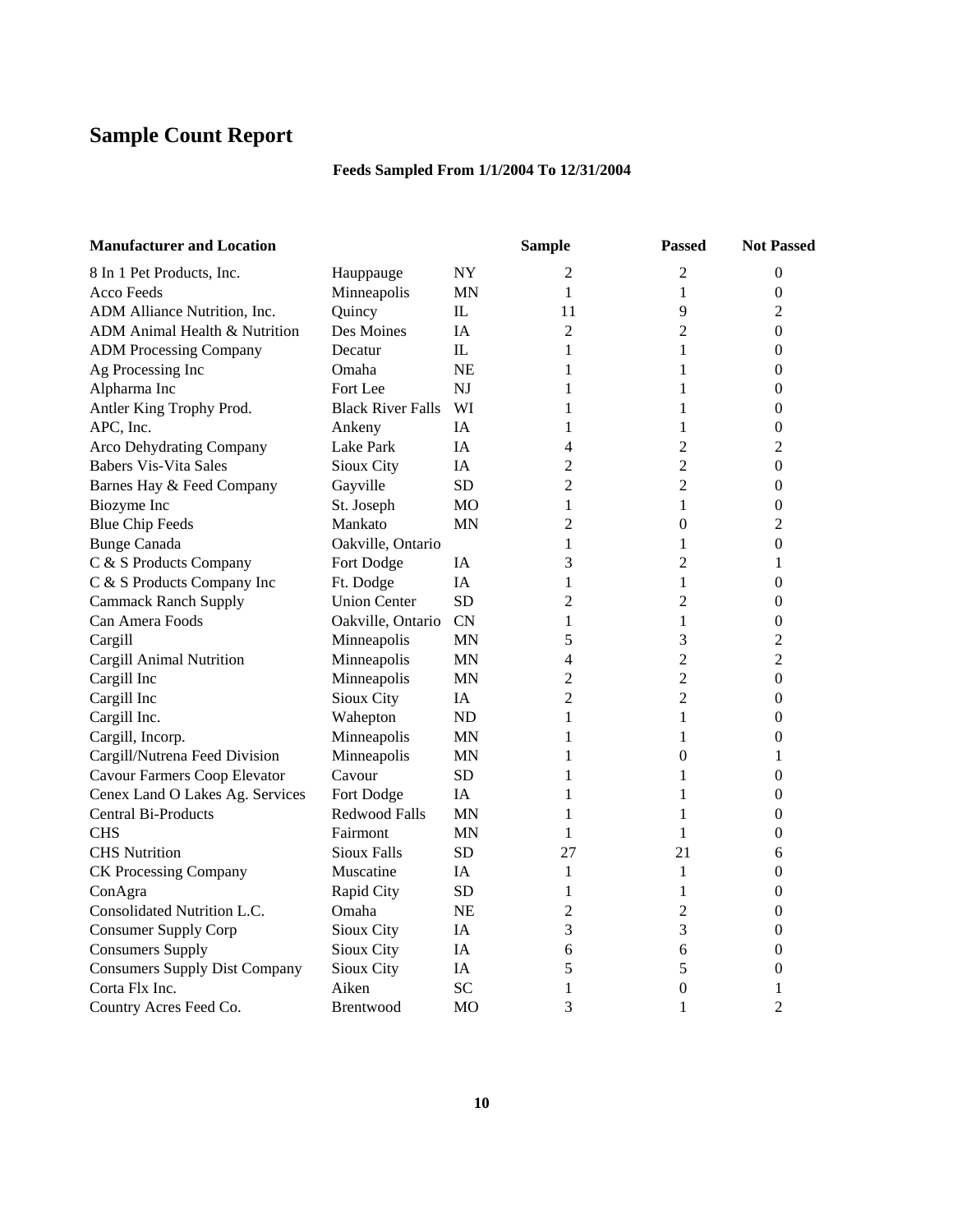| <b>Manufacturer and Location</b>       |                      |                          | <b>Sample</b>  | <b>Passed</b>    | <b>Not Passed</b> |
|----------------------------------------|----------------------|--------------------------|----------------|------------------|-------------------|
| Country Pride Coop                     | Winner               | <b>SD</b>                | 3              | $\boldsymbol{0}$ | 3                 |
| <b>CSD Nutrition</b>                   | Sioux City           | IA                       | 6              | 6                | $\boldsymbol{0}$  |
| Dairy Farmer of America                | Kansas City          | MO                       | 2              | $\mathbf{2}$     | $\boldsymbol{0}$  |
| Dakota Gold Marketing                  | Scotland             | <b>SD</b>                | 5              | 5                | $\boldsymbol{0}$  |
| Dakota Mill & Grain                    | <b>Belle Fourche</b> | <b>SD</b>                | 1              | 1                | $\theta$          |
| <b>Dakotaland Feeds</b>                | Huron                | <b>SD</b>                | 11             | 10               | 1                 |
| Dell Rapids Coop Grain                 | Dell Rapids          | <b>SD</b>                | 1              | 1                | $\overline{0}$    |
| Delta Oil Mill                         | Jonestown            | MS                       | 1              | 1                | $\theta$          |
| Diamond Pet Foods                      | Meta                 | MO                       | 4              | 4                | $\Omega$          |
| Diamond V Mills                        | Cedar Rapids         | IA                       | 1              | 1                | 0                 |
| Domain Inc                             | New Richmond         | WI                       | 1              | 1                | 0                 |
| East-Man Feeds                         | <b>Sioux Falls</b>   | <b>SD</b>                | 1              | 1                | $\theta$          |
| <b>Endres Processing Ltd</b>           | Rosemount            | MN                       | 1              | 1                | 0                 |
| <b>Evolved Habitats</b>                | New Roads            | LA                       | 5              | 3                | $\overline{c}$    |
| F & M Coop                             | Madison              | <b>SD</b>                | 1              | $\boldsymbol{0}$ | 1                 |
| <b>Farmers Coop</b>                    | Gordon               | <b>NE</b>                | 2              | $\overline{c}$   | 0                 |
| <b>Farnam Companies</b>                | Phoenix              | AZ                       | 1              | 1                | $\boldsymbol{0}$  |
| Feed Mill Express                      | <b>Castle Rock</b>   | MN                       | 1              | 1                | $\boldsymbol{0}$  |
| Form-A-Feed Inc                        | <b>Stewart</b>       | MN                       | 2              | $\overline{c}$   | $\boldsymbol{0}$  |
| <b>Furst-McNess Company</b>            | Freeport             | IL                       | $\overline{c}$ | $\overline{c}$   | $\boldsymbol{0}$  |
| <b>Glacial Lakes Rising Star Feeds</b> | Watertown            | <b>SD</b>                | 3              | 3                | 0                 |
| Golden Lyk, LLC                        | Morris               | <b>MN</b>                | $\overline{c}$ | 1                | 1                 |
| Golden Sun Feeds                       | Esterville           | IA                       | 5              | 2                | 3                 |
| Golden Sun Feeds                       | St. Louis            | MO                       | 9              | 8                | 1                 |
| Golden Sun Feeds Inc                   | Estherville          | IA                       | 10             | $\,8$            | $\overline{2}$    |
| Gutwein and Co.                        | Francesville         | $\ensuremath{\text{IN}}$ | 1              | 1                | $\mathbf{0}$      |
| Hartz Mountain Corp                    | Secaucus             | NJ                       | 6              | 5                | 1                 |
| <b>Harvest Brands Inc</b>              | Pittsburg            | KS                       | 2              | $\boldsymbol{0}$ | 2                 |
| <b>Harvest States</b>                  | Corson               | <b>SD</b>                | 1              | 1                | $\boldsymbol{0}$  |
| <b>Harvest States</b>                  | <b>Sioux Falls</b>   | <b>SD</b>                | 38             | 30               | 8                 |
| Harvest States / GTA Feeds             | <b>Sioux Falls</b>   | SD                       | 1              | 1                | $\boldsymbol{0}$  |
| Heinz Pet Products                     | Pittsburgh           | PA                       | $\overline{2}$ | $\overline{2}$   | $\boldsymbol{0}$  |
| Hill's Pet Nutrition                   | Topeka               | KS                       | 10             | 10               | 0                 |
| Hub City Feed & Seed                   | Aberdeen             | <b>SD</b>                | 1              | 1                | 0                 |
| Hubbard Feeds, Inc.                    | Mankato              | MN                       | 55             | 36               | 19                |
| HyVee Inc.                             | DesMoines            | IA                       | 2              | 2                | $\overline{0}$    |
| J & R Distributing                     | Lake Norden          | <b>SD</b>                | 3              | 2                | 1                 |
| <b>J&amp;R</b> Distributing            | Lake Norden          | <b>SD</b>                | 9              | 7                | 2                 |
| <b>James Valley Ethanol</b>            | Groton               | <b>SD</b>                | 3              | 3                | $\theta$          |
| John Morrell & Company                 | Sioux City           | IA                       | $\overline{c}$ | $\mathbf{2}$     | 0                 |
| John Morrell and Co.                   | Cincinnati           | OH                       | 2              | $\overline{2}$   | 0                 |
| Johnsons Ranchers Supply Inc           | Wall                 | <b>SD</b>                | 1              | $\theta$         | 1                 |
| <b>K-Mart Corporation</b>              | <b>Troy</b>          | MI                       | 1              | $\bf{l}$         | $\theta$          |
| Kal Kan Foods Inc                      | Vernon               | CA                       | 9              | 9                | $\mathbf{0}$      |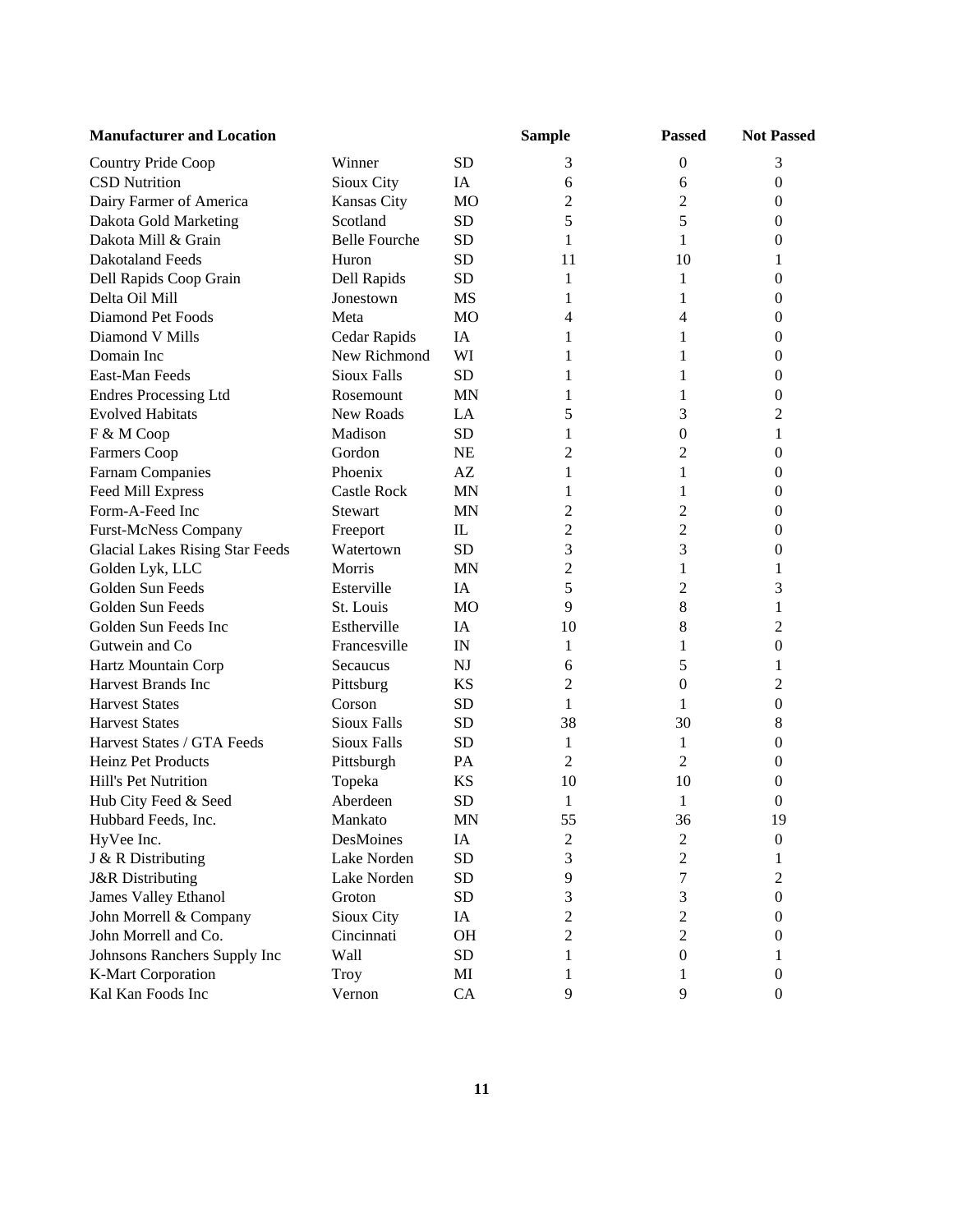| <b>Manufacturer and Location</b>  |                      |                | <b>Sample</b>  | <b>Passed</b>    | <b>Not Passed</b> |
|-----------------------------------|----------------------|----------------|----------------|------------------|-------------------|
| Kay Dee Feed Company              | Sioux City           | IA             | 4              | $\boldsymbol{0}$ | 4                 |
| Kaytee Products Inc               | Chilton              | WI             | 5              | 5                | 0                 |
| Kent Feeds Inc                    | Muscatine            | IA             | 4              | 3                | 1                 |
| Kraft Foods North America Inc.    | <b>East Hanover</b>  | <b>NJ</b>      | 1              | 1                | 0                 |
| L/M Animal Farms                  | Pleasant Plain       | <b>OH</b>      | 1              | 1                | 0                 |
| Lambert Kay                       | Cranbury             | NJ             | 1              | 1                | 0                 |
| Land O Lakes                      | Arden Hills          | <b>MN</b>      | 3              | 3                | 0                 |
| Land O Lakes Animal Milk Products | Shoreview            | <b>MN</b>      | 2              | 1                | 1                 |
| Land O Lakes Farmland Feed        | Ft. Dodge            | IA             | 1              | 1                | $\mathbf{0}$      |
| Land O Lakes Farmland Feed        | Minneapolis          | <b>MN</b>      | 1              | 1                | $\mathbf{0}$      |
| Land O Lakes Farmland Feed LLC    | Shoreview            | <b>MN</b>      | 46             | 30               | 16                |
| Land O Lakes Farmland Feeds       | Fort Dodge           | IA             | 5              | 1                | 4                 |
| Land O Lakes/Harvest States       | Ft. Dodge            | IA             | 1              | 1                | $\boldsymbol{0}$  |
| LeMars Agri-Center Inc.           | LeMars               | IA             | 1              | 1                | $\boldsymbol{0}$  |
| Lesterville Feed & Grain          | Lesterville          | <b>SD</b>      | 3              | 3                | $\boldsymbol{0}$  |
| <b>Madison Farmers Elevator</b>   | Madison              | <b>SD</b>      | 1              | 1                | $\boldsymbol{0}$  |
| Manna Pro Corporation             | St. Louis            | M <sub>O</sub> | 3              | 2                | 1                 |
| MasterFoods USA                   | Vernon               | CA             | 1              | 1                | 0                 |
| McFleeg Inc                       | Watertown            | <b>SD</b>      | 7              | 5                | 2                 |
| Merrick Petfoods, Inc             | Hereford             | <b>TX</b>      | 1              | $\overline{0}$   | 1                 |
| Mid-States Distributing Company   | St Paul              | <b>MN</b>      | 11             | 9                | 2                 |
| Midwest Ag Enterprises            | Marshall             | <b>MN</b>      | 1              | 1                | 0                 |
| Midwest Agri-Commodities          | Corte Madera         | CA             | 4              | 4                | 0                 |
| Midwest PMS                       | Gering               | <b>NE</b>      | $\overline{c}$ | $\overline{c}$   | 0                 |
| <b>Mighty Deer Lick</b>           | Powers               | MI             | 1              | 1                | 0                 |
| Milk Specialties Company          | Dundee               | IL             | 3              | 3                | 0                 |
| Millbrook Feed Mill               | Mitchell             | <b>SD</b>      | $\overline{c}$ | 1                | 1                 |
| Nash Finch                        | Minneapolis          | <b>MN</b>      | 3              | 3                | 0                 |
| National By-Products Inc          | Des Moines           | IA             | 1              | $\boldsymbol{0}$ | 1                 |
| Nelson & Sons Inc                 | Murray               | <b>UT</b>      | 3              | 2                | 1                 |
| Nelson Feeds                      | Parker               | <b>SD</b>      | $\overline{c}$ | $\overline{c}$   | 0                 |
| Nestle Purina                     | St. Louis            | M <sub>O</sub> | 3              | 3                | 0                 |
| <b>Nestle Purina PetCare</b>      | St. Louis            | <b>MO</b>      | 1              | 1                | 0                 |
| New Generation Feeds              | <b>Belle Fourche</b> | <b>SD</b>      | $\overline{c}$ | 1                | 1                 |
| North American Salt Company       | <b>Overland Park</b> | KS             | 3              | 3                | 0                 |
| North Dakota Mill                 | <b>Grand Forks</b>   | ND             | 1              | 1                | $^{(1)}$          |
| Northern Plains Coop              | Dupree               | SD             | 2              | 1                |                   |
| Nutra Blend LLC                   | Neosha               | MO             | 1              | 1                | $^{(1)}$          |
| Nutrena Feeds                     | Minneapolis          | MN             | 4              | 4                | 0                 |
| <b>Nylabone Products</b>          | Neptune              | NJ             | 1              | 1                | 0                 |
| Old Mother Hubbard                | Lowell               | MA             | 1              |                  | 0                 |
| Old West Feeds                    | Mitchell             | SD             | 1              | 0                | 1                 |
| Opus Incorporated                 | Bellingham           | MA             |                |                  | $\theta$          |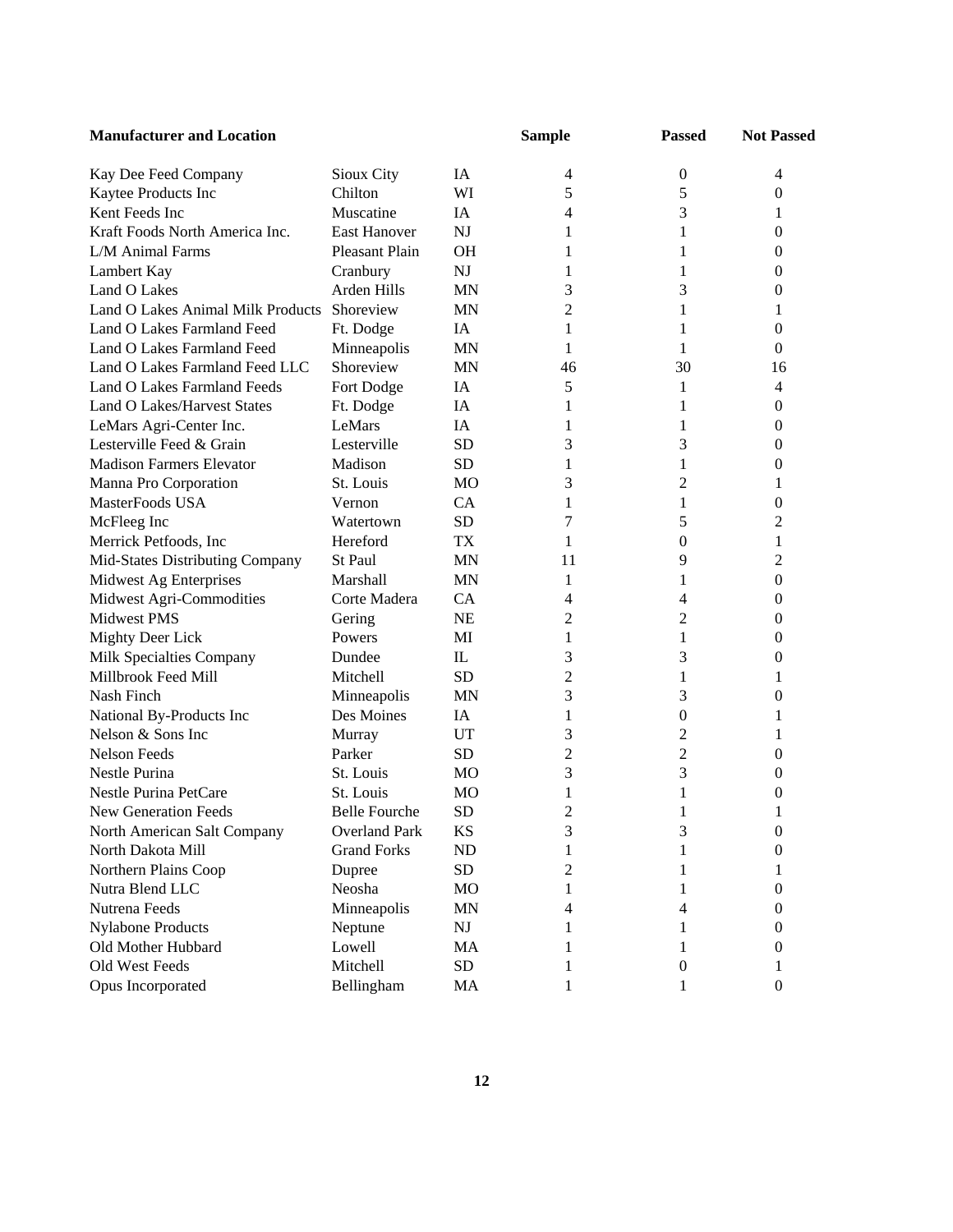| <b>Manufacturer and Location</b> |                      |                | <b>Sample</b>  | <b>Passed</b>    | <b>Not Passed</b> |
|----------------------------------|----------------------|----------------|----------------|------------------|-------------------|
| Pampered Pet Treats              | Alpine               | CA             | 1              | 1                | 0                 |
| Penn Plax Inc                    | Garden City          | NY             | 1              | 0                | 1                 |
| Pennfield Animal Health          | Omaha                | NE             | 6              | 6                | $\boldsymbol{0}$  |
| Perky Pet Products Co.           | Denver               | CO             | 2              | 2                | $\boldsymbol{0}$  |
| Pets International LTD           | Elk Grove Village IL |                | 1              | 1                | 0                 |
| Pharmco                          | Platte               | SD             | 2              | 2                | 0                 |
| Phibro Animal Health             | Fairfield            | <b>NJ</b>      | 1              | 1                | 0                 |
| Pine Tree Farms, Inc             | Interlaken           | <b>NY</b>      | 2              | 1                |                   |
| <b>PMI</b> Nutrition Inc         | Brentwood            | MO             | 1              | 1                | $\theta$          |
| Premier Farmtech                 | Kansas City          | MO             | 1              | 1                | 0                 |
| Pro Visions Pet Specialties      | St. Louis            | MO             | 1              | 1                | 0                 |
| <b>Professional Alliance</b>     | Platte               | <b>SD</b>      | 1              | 1                | 0                 |
| Profile Nutrition                | Arden Hills          | MN             | 3              | 0                | 3                 |
| <b>Profile Nutrition</b>         | Shoreview            | MN             | 5              | 4                |                   |
| <b>Progressive Nutrition</b>     | Norfolk              | <b>NE</b>      | $\overline{2}$ | 2                | 0                 |
| Purina Mills                     | St. Louis            | MO             | 24             | 19               | 5                 |
| Quality Liquid Feeds Inc         | Dodgeville           | WI             | 14             | 7                | 7                 |
| <b>Ralston Purina Company</b>    | St. Louis            | MO             | 2              | 2                | $\boldsymbol{0}$  |
| Ramona Warehouse                 | Ramona               | <b>SD</b>      | $\overline{c}$ | 2                | $\boldsymbol{0}$  |
| <b>Red River Commodities</b>     | Fargo                | <b>ND</b>      | 1              | 1                | 0                 |
| Reecy Farm Supply Company        | Dell Rapids          | <b>SD</b>      | 1              | 1                | 0                 |
| <b>Ridley Block Operations</b>   | Whitewood            | <b>SD</b>      | 1              | 1                | 0                 |
| <b>Ridley Feed Ingredients</b>   | Mendota              | IL             | 1              | 1                | $\theta$          |
| Roche Vitamins & Fine Chemicals  | Parsippany           | <b>NJ</b>      | 1              | 1                | 0                 |
| <b>Runnings Supply</b>           | Marshall             | <b>MN</b>      | 2              | 2                | 0                 |
| Schempp Liquifeeds Inc           | Menno                | <b>SD</b>      | 1              | 1                | 0                 |
| <b>Scott Pet Products</b>        | Rockville            | IN             | 2              | 2                | 0                 |
| <b>Scranton Equity Exchange</b>  | Scranton             | N <sub>D</sub> | 4              | 3                |                   |
| SD Soybean Processors            | Volga                | SD             | 2              | 2                | 0                 |
| Sea Starr Animal Health, Inc.    | Narragansett         | RI             | 1              | 1                | 0                 |
| <b>Sioux Nation</b>              | Ft. Pierre           | <b>SD</b>      | 1              | 0                |                   |
| Sioux Nation Ag Center           | <b>Sioux Falls</b>   | <b>SD</b>      | 3              | 2                |                   |
| South Dakota Soybean Processors  | Volga                | <b>SD</b>      | $\overline{c}$ | 2                | 0                 |
| Southwest Grain                  | Lemmon               | <b>SD</b>      | 1              | 1                | 0                 |
| St Paul Pet                      | South St. Paul       | MN             |                |                  | $\theta$          |
| <b>Sterling Technology</b>       | <b>Brookings</b>     | SD             | 1              | 0                | 1                 |
| <b>Sterling Technology</b>       | Toronto              | <b>SD</b>      | 1              | 1                | $\theta$          |
| Sun Rich Farm                    | Bemidji              | <b>MN</b>      | 1              | $\boldsymbol{0}$ |                   |
| Sun Seed Company Inc             | <b>Bowling Green</b> | <b>OH</b>      | 2              | 2                | 0                 |
| Sunshine Mills Inc.              | Red Bay              | ${\rm AL}$     | 1              | 1                | 0                 |
| Swift & Company                  | Greeley              | CO             | 2              | 1                |                   |
| Target/Dayton Hudson Corporation | Minneapolis          | <b>MN</b>      |                | 1                | 0                 |
| Tech Mix Inc                     | <b>Stewart</b>       | <b>MN</b>      | 1              | 0                |                   |
| Tessenderlo Kerley Inc           | McPherson            | KS             |                | $\boldsymbol{0}$ |                   |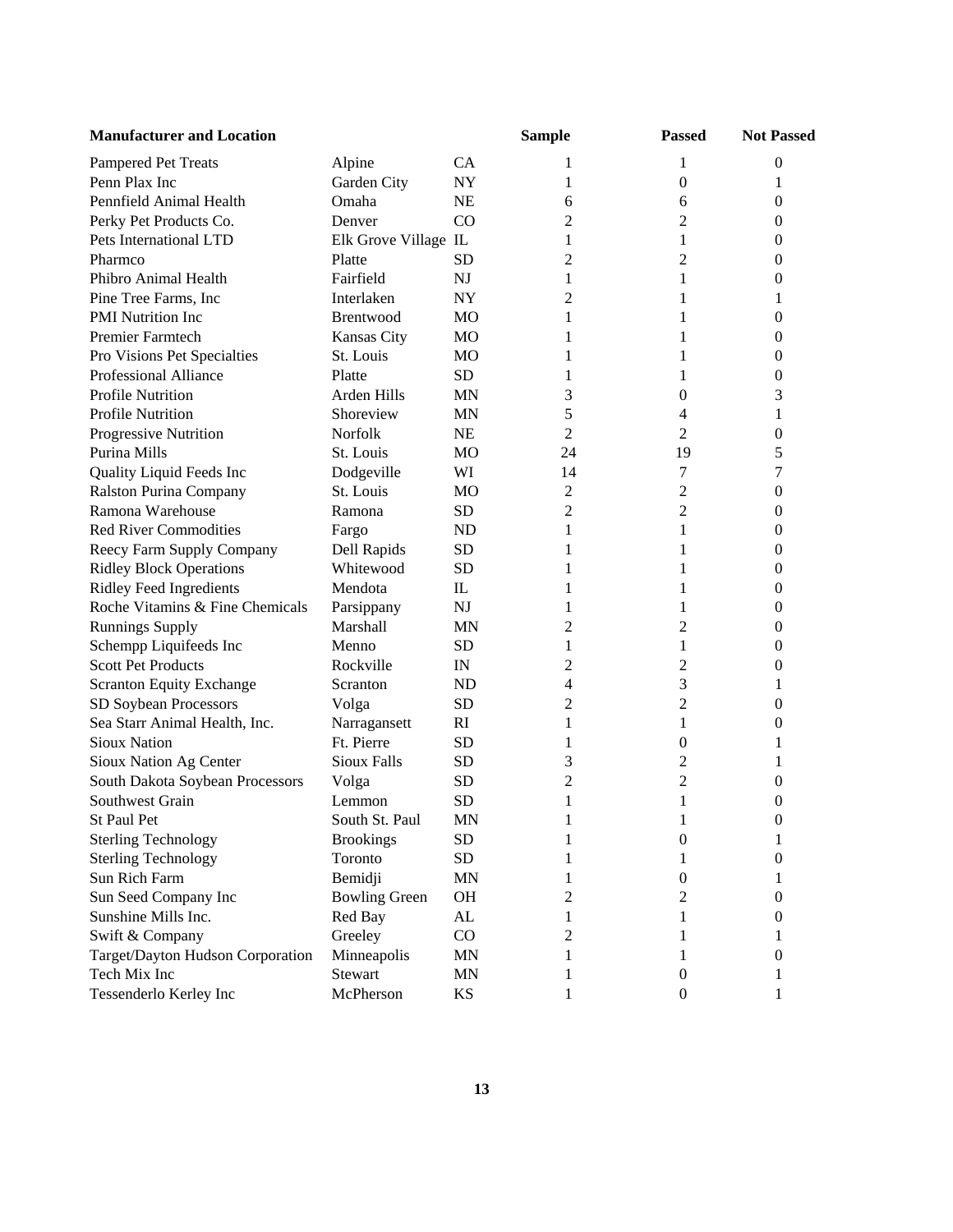| <b>Manufacturer and Location</b> |                    |                | Sample | <b>Passed</b> | <b>Not Passed</b> |
|----------------------------------|--------------------|----------------|--------|---------------|-------------------|
| TopCo Associates, LLC            | Skokie             | IL             |        |               |                   |
| <b>Total Supplements</b>         | Burley             | ID             |        |               |                   |
| <b>Tractor Supply Company</b>    | Nashville          | TN             |        |               |                   |
| <b>TSC</b>                       | Brentwood          | TN             |        |               |                   |
| <b>TSC Stores</b>                | Nashville          | TN             |        |               |                   |
| <b>Tuffys Pet Products</b>       | Perham             | <b>MN</b>      |        |               |                   |
| Utica Grain                      | Tabor              | SD.            |        |               |                   |
| Valley Splendor                  | Fargo              | ND             |        |               |                   |
| Vigortone Ag Products            | Hiawatha           | IA             |        |               |                   |
| Vit-E-Men Company Inc            | <b>Norfolk</b>     | <b>NE</b>      |        |               |                   |
| VitaKraft Pet Products           | <b>Bound Brook</b> | NJ             |        |               |                   |
| <b>Westway Feed Products</b>     | New Orleans        | LA             |        |               |                   |
| Westway Trading                  | New Orleans        | LA             |        |               |                   |
| Woody's Performance Horse Feed   | Dickinson          | ND             |        |               |                   |
| Woodys Feed & Grain              | Dickinson          | ND             |        |               |                   |
| Yaggies Inc                      | Yankton            | <b>SD</b>      |        |               |                   |
|                                  |                    | <b>Totals:</b> | 625    | 480           | 145               |

**Percent Passed:** 76.8% **Percent Not** 23.2%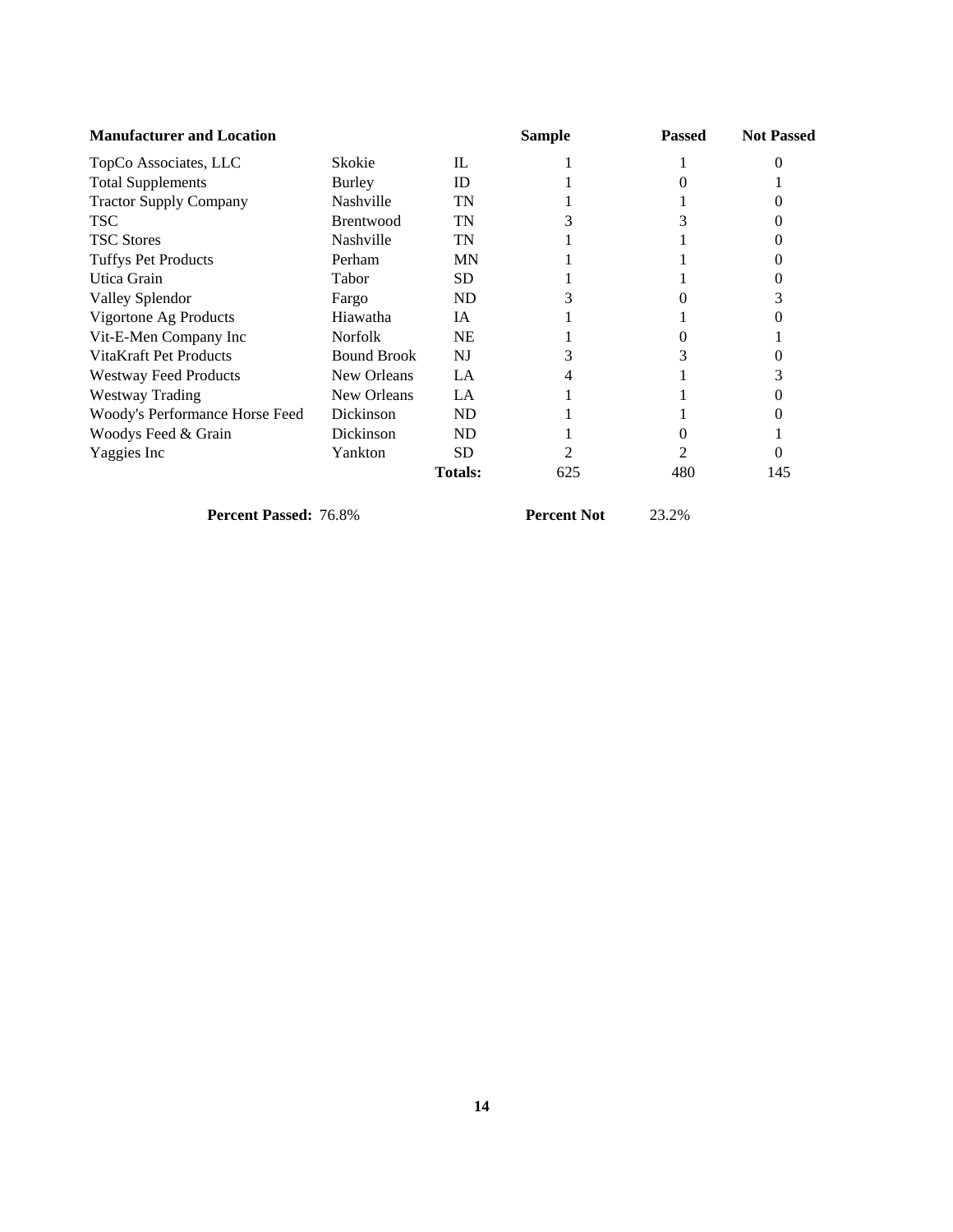| <b>Manufacturer</b><br>Location            | <b>Product</b>                                                                                                                                                                                                                        | Analyte                                                                                                                                                                          | Found                                                                                                                                                            | Claim                                                                                         |
|--------------------------------------------|---------------------------------------------------------------------------------------------------------------------------------------------------------------------------------------------------------------------------------------|----------------------------------------------------------------------------------------------------------------------------------------------------------------------------------|------------------------------------------------------------------------------------------------------------------------------------------------------------------|-----------------------------------------------------------------------------------------------|
| 8 In 1 Pet Products, Inc.<br>Hauppauge, NY |                                                                                                                                                                                                                                       |                                                                                                                                                                                  |                                                                                                                                                                  |                                                                                               |
|                                            | <b>Premium Hamster/Gerbil Field Fresh Blend</b><br>Crude Fiber, %<br>Oven Moisture, %<br>Crude Protein, %<br>8 In 1 Hamster/Gerbil                                                                                                    |                                                                                                                                                                                  | 04F-09638<br>7.05<br>9.52<br>12.8<br>04F-19305                                                                                                                   | 10<br>12<br>12                                                                                |
|                                            | Crude Fiber, %<br>Oven Moisture, %<br>Crude Protein, %                                                                                                                                                                                |                                                                                                                                                                                  | 6.79<br>9.31<br>12.8                                                                                                                                             | 10<br>12<br>12                                                                                |
| <b>Acco Feeds</b>                          |                                                                                                                                                                                                                                       |                                                                                                                                                                                  |                                                                                                                                                                  |                                                                                               |
| Minneapolis, MN                            |                                                                                                                                                                                                                                       |                                                                                                                                                                                  |                                                                                                                                                                  |                                                                                               |
| <b>ADM Alliance Nutrition, Inc.</b>        | Amprolium, %<br>Crude Fiber, %<br>Lysine - Total, %<br>Crude Protein, %                                                                                                                                                               | Chick Starter Grower (AMP) (NR) Medicated<br>Methionine - Total, %                                                                                                               | 04F-08694<br>0.0110<br>6.66<br>0.856<br>0.246<br>19.0                                                                                                            | 0.0125<br>7<br>0.85<br>0.3<br>19                                                              |
| Quincy, IL                                 |                                                                                                                                                                                                                                       |                                                                                                                                                                                  |                                                                                                                                                                  |                                                                                               |
|                                            | <b>MoorMans Mintrate Red Block RU</b><br>Calcium, %<br>Monensin, g/ton<br>Crude Protein, %<br>Vitamin A, IU/lb<br><b>MOL OIL 95:5</b><br>Linoleic Acid 18:2, %<br>Rough-N-Ready 14 50321BGX Med<br>Crude Fiber, %<br>Lasalocid, g/ton | Acid Detergent Fiber, %<br>Equiv Crude Protein, %<br>Ruminant MBM, (>1%)<br>Salt (Sodium X 2.54), %<br>Selenium, ug/g (ppm)<br>Fat: Roese Gottlieb, %<br>Total Sugars(Invert), % | 04F-04905<br>5.92<br>2.83<br>10.9<br>269.<br>41.4<br><b>Negative</b><br>12.3<br>3.77<br>48700.<br>04F-05916<br>5.12<br>2.61<br>42.4<br>04F-06930<br>20.2<br>27.7 | 9<br>2.6-3.6<br>12<br>300<br>38<br>0<br>12-14.4<br>4.9<br>60000<br>5<br>2.5<br>42<br>22<br>30 |
|                                            | Crude Protein, %<br>Metabalance 25/45                                                                                                                                                                                                 | Ruminant MBM, (>1%)                                                                                                                                                              | 16.2<br>Negative<br>04F-06931                                                                                                                                    | 14                                                                                            |
|                                            | Crude Fat, %<br>Crude Protein, %<br>Sulfamethazine, %                                                                                                                                                                                 | Chlortetracycline, g/ton                                                                                                                                                         | 92.1<br>6.13<br>21.0<br>0.0108                                                                                                                                   | 100<br>6<br>19<br>0.011                                                                       |
|                                            | <b>Prospector Weather Master 12-12</b><br>Calcium, %<br>Phosphorus, %<br>Vitamin A, IU/lb                                                                                                                                             | Salt (Sodium X 2.54), %<br>Selenium, ug/g (ppm)                                                                                                                                  | 04F-10353<br><u>13.0</u><br>11.6<br>14.3<br>18.0<br>176000.                                                                                                      | 12-14.4<br>12<br>12-14.4<br>20<br>150000                                                      |
|                                            | 34% Sheep Concentrate 80086BHJ<br>Calcium, %<br>Lasalocid, g/ton<br>Crude Protein, %                                                                                                                                                  | Salt (Sodium X 2.54), %                                                                                                                                                          | 04F-10359<br>2.72<br>96.5<br>34.4<br>3.02                                                                                                                        | 3-4<br>100<br>34<br>3-4                                                                       |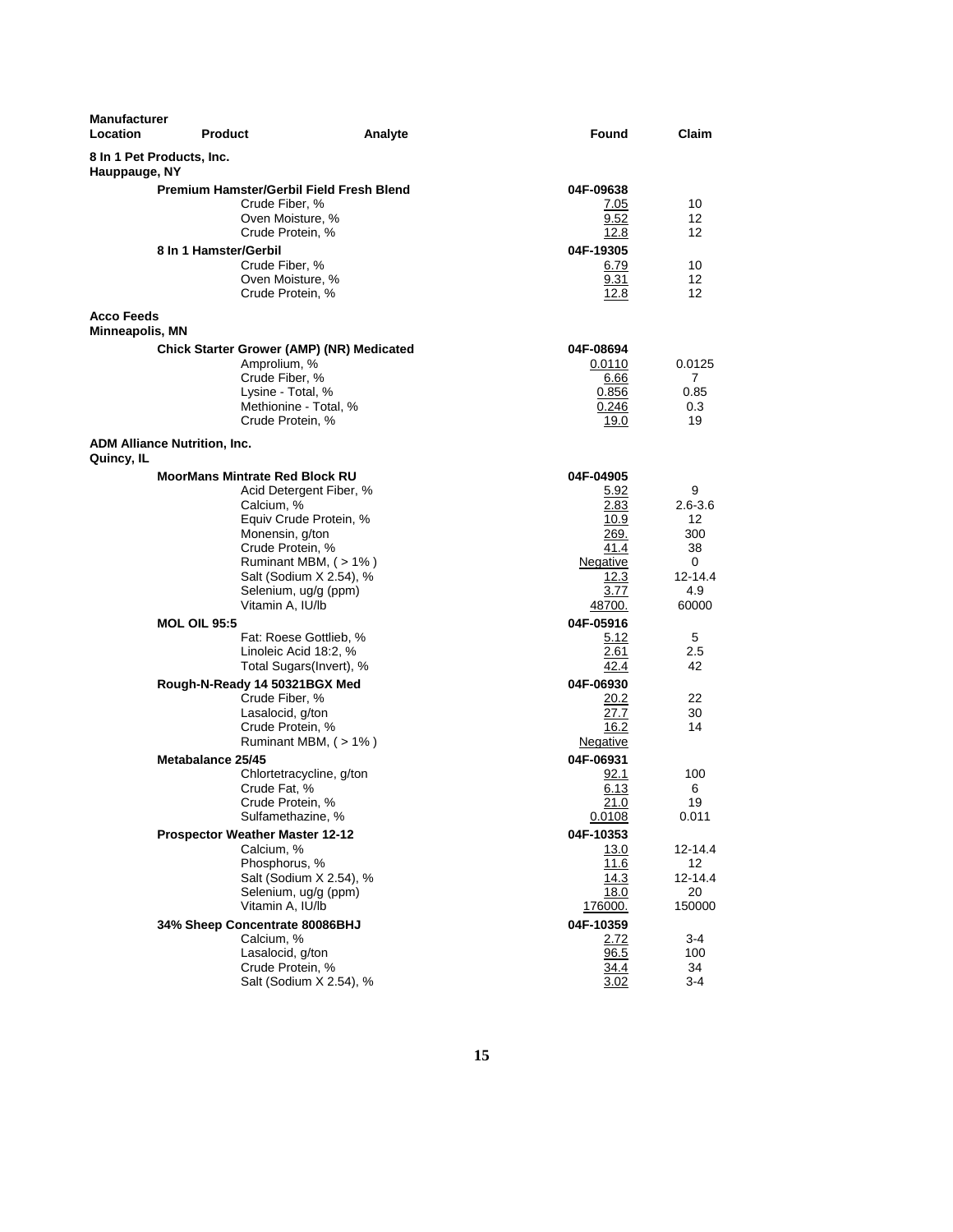| <b>Manufacturer</b>          |                               |                                                   |         |                   |                   |                  |
|------------------------------|-------------------------------|---------------------------------------------------|---------|-------------------|-------------------|------------------|
| Location                     | <b>Product</b>                |                                                   | Analyte | Found             | Claim             |                  |
|                              | *#* Heifer Developer 36       |                                                   |         | 04F-10360         |                   |                  |
|                              |                               | Acid Detergent Fiber, %<br>Calcium, %             |         | 7.52<br>2.90      | 10<br>$3.4 - 4.4$ | <b>DEFICIENT</b> |
|                              |                               | Monensin, g/ton                                   |         | 251.              | 300               |                  |
|                              |                               | Crude Protein, %                                  |         | 36.5              | 36                |                  |
|                              |                               | Salt (Sodium X 2.54), %                           |         | 3.62              | $3.7 - 4.7$       |                  |
|                              |                               | Vitamin A, IU/lb                                  |         | 47000.            | 50000             |                  |
| *#*                          | Select 38 HF                  |                                                   |         | 04F-10361         |                   |                  |
|                              |                               | Acid Detergent Fiber, %                           |         | 8.51              | 10                |                  |
|                              |                               | Calcium, %                                        |         | 1.61              | $2.2 - 2.7$       | <b>DEFICIENT</b> |
|                              |                               | Crude Fat, %                                      |         | 5.43              | 6                 |                  |
|                              |                               | Crude Protein, %                                  |         | 39.6              | 38                |                  |
|                              |                               | Vitamin A, IU/lb                                  |         | <u> 24000.</u>    | 20000             |                  |
|                              |                               | 18% Lamb Grower 80083BGX                          |         | 04F-16908         |                   |                  |
|                              |                               | Crude Fiber, %                                    |         | 10.4<br>26.1      | 11                |                  |
|                              |                               | Lasalocid, g/ton<br>Crude Protein, %              |         | 19.7              | 30<br>18          |                  |
|                              |                               |                                                   |         |                   |                   |                  |
|                              | Sow 100 10702AAA              | Calcium, %                                        |         | 04F-16909<br>18.0 | 19-22.8           |                  |
|                              |                               | Phosphorus, %                                     |         | 10.4              | 10                |                  |
|                              |                               | Salt (Sodium X 2.54), %                           |         | 11.6              | $10 - 12$         |                  |
|                              |                               | BovaGain f 40/20 50058BSV                         |         | 04F-16910         |                   |                  |
|                              |                               | Calcium, %                                        |         | 7.96              | $8 - 9.6$         |                  |
|                              |                               | Crude Fiber, %                                    |         | 7.62              | 15                |                  |
|                              |                               | Potassium, %                                      |         | 1.93              | 2                 |                  |
|                              |                               | Crude Protein, %                                  |         | 39.3              | 40                |                  |
|                              |                               | Salt (Sodium X 2.54), %                           |         | 6.38              | $5-6$             |                  |
|                              |                               | Vitamin A, IU/lb                                  |         | 37900.            | 35000             |                  |
| Des Moines, IA               |                               | <b>ADM Animal Health &amp; Nutrition Division</b> |         |                   |                   |                  |
|                              | ChlorMax 50 Type A            |                                                   |         | 04F-04497         |                   |                  |
|                              |                               | Chlortetracycline, g/lb                           |         | 48.7              | 50                |                  |
|                              |                               | Aureomycin 50 Granular A                          |         | 04F-05394         |                   |                  |
|                              |                               | Chlortetracycline, g/lb                           |         | <u>49.3</u>       | 50                |                  |
| Decatur, IL                  | <b>ADM Processing Company</b> |                                                   |         |                   |                   |                  |
|                              | <b>Liquid Gold</b>            |                                                   |         | 04F-10311         |                   |                  |
|                              |                               | Vacuum Moisture, %                                |         | 47.8              | 55                |                  |
|                              |                               | Crude Protein, %                                  |         | 14.8              | 15                |                  |
| <b>Ag Processing Inc</b>     |                               |                                                   |         |                   |                   |                  |
| Omaha, NE                    |                               |                                                   |         |                   |                   |                  |
|                              | <b>Soybean Hulls</b>          | Crude Fiber, %                                    |         | 04F-02060         |                   |                  |
|                              |                               | Crude Protein, %                                  |         | 34.5<br>10.6      | 40<br>8           |                  |
| Alpharma Inc                 |                               |                                                   |         |                   |                   |                  |
| Fort Lee, NJ                 |                               |                                                   |         |                   |                   |                  |
|                              | Chlortetracycline             |                                                   |         | 04F-04990         |                   |                  |
|                              |                               | Chlortetracycline, g/lb                           |         | <u>48.8</u>       | 50                |                  |
| <b>Black River Falls, WI</b> | Antler King Trophy Prod.      |                                                   |         |                   |                   |                  |
|                              | <b>Trophy Deer Mineral</b>    |                                                   |         | 04F-05245         |                   |                  |
|                              |                               | Calcium, %                                        |         | 16.2              | 17                |                  |
|                              |                               | Phosphorus, %                                     |         | 8.23              | 8.5               |                  |
|                              |                               | Salt (Sodium X 2.54), %                           |         | 20.5              | 21                |                  |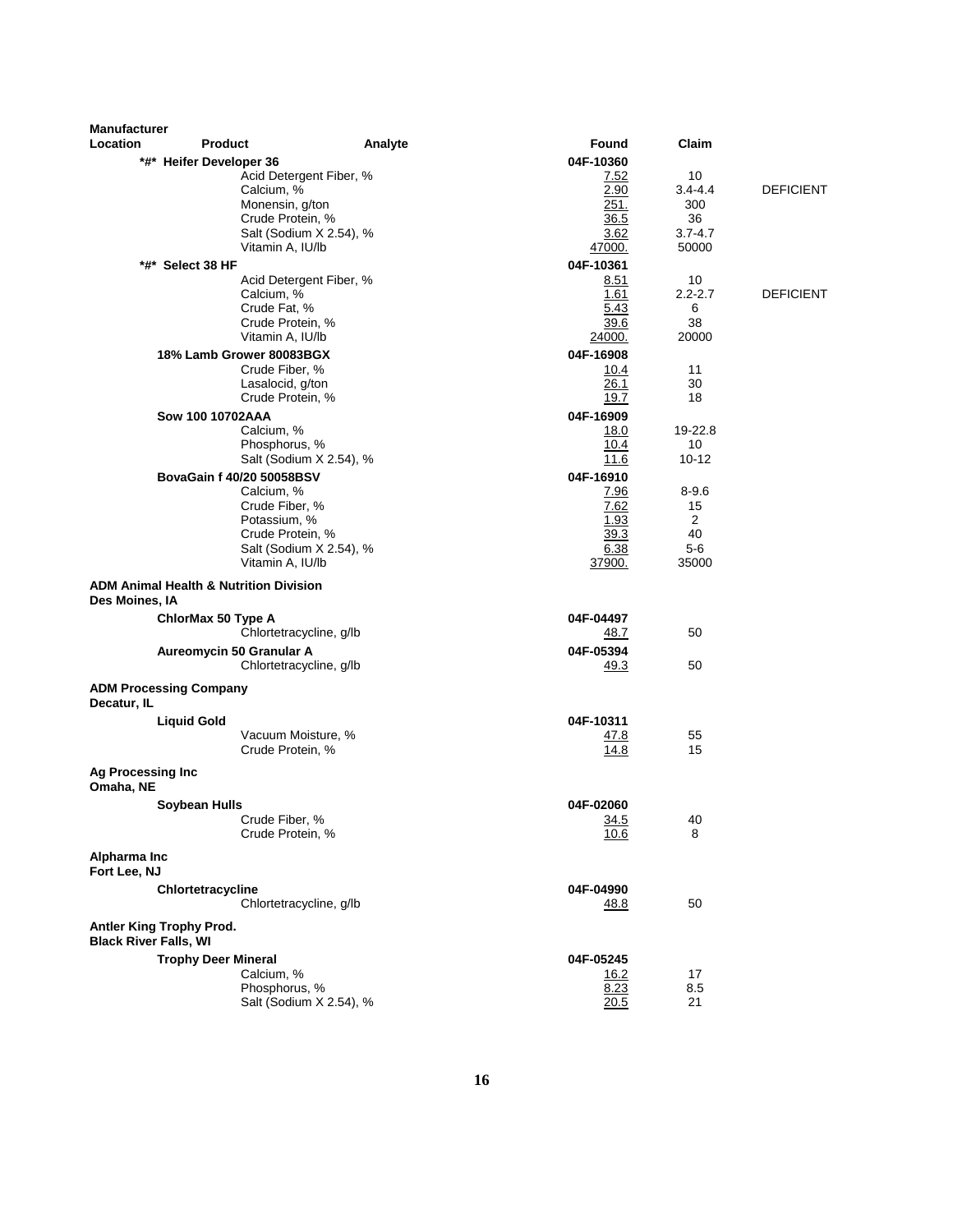| <b>Manufacturer</b><br>Location       | <b>Product</b>                                        | Analyte                                                 | <b>Found</b>            | Claim                   |                  |
|---------------------------------------|-------------------------------------------------------|---------------------------------------------------------|-------------------------|-------------------------|------------------|
| APC, Inc.<br>Ankeny, IA               |                                                       |                                                         |                         |                         |                  |
|                                       | AP 301G Spray Dried Porcine Animal Blood Cells        |                                                         | 04F-04466               |                         |                  |
|                                       | Ash, %                                                |                                                         | 3.71                    | 5                       |                  |
|                                       | Oven Moisture, %                                      |                                                         | 7.12                    | 8                       |                  |
|                                       | Crude Protein, %                                      | Ruminant MBM, (>1%)                                     | 94.7<br><u>Negative</u> | 92<br>0                 |                  |
|                                       |                                                       |                                                         |                         |                         |                  |
|                                       | <b>Arco Dehydrating Company</b>                       |                                                         |                         |                         |                  |
| Lake Park, IA                         |                                                       |                                                         |                         |                         |                  |
|                                       | *#* Arco Dehydrated Alfalfa Pellets<br>Crude Fiber, % |                                                         | 04F-04921<br>29.9       | 30                      |                  |
|                                       | Crude Protein, %                                      |                                                         | 14.8                    | 17                      | <b>DEFICIENT</b> |
|                                       | 17% Alfalfa Meal                                      |                                                         | 04F-06132               |                         |                  |
|                                       | Crude Fiber, %                                        |                                                         | <u>31.9</u>             | 30                      |                  |
|                                       | Crude Protein, %                                      |                                                         | 16.5                    | 17                      |                  |
|                                       | <b>Alfalfa Meal</b>                                   |                                                         | 04F-06843               |                         |                  |
|                                       | Crude Fiber, %                                        |                                                         | 27.8                    | 30                      |                  |
|                                       | Crude Protein, %                                      |                                                         | 18.6                    | 17                      |                  |
|                                       | *#* Dehydrated Alfalfa Pellets                        |                                                         | 04F-08068               |                         |                  |
|                                       | Crude Fiber, %                                        |                                                         | 32.7                    | 30                      | <b>EXCESSIVE</b> |
|                                       | Crude Protein, %                                      |                                                         | 15.4                    | 17                      | <b>DEFICIENT</b> |
| <b>Babers Vis-Vita Sales</b>          |                                                       |                                                         |                         |                         |                  |
| Sioux City, IA                        |                                                       |                                                         |                         |                         |                  |
|                                       | 60% Fish Meal                                         |                                                         | 04F-09636               |                         |                  |
|                                       | Crude Fat. %                                          |                                                         | 8.90                    | 6.5                     |                  |
|                                       | Crude Protein, %                                      |                                                         | 63.4                    | 60                      |                  |
|                                       | 60% Fish Meal                                         |                                                         | 04F-10327               |                         |                  |
|                                       | Crude Fat, %<br>Crude Protein, %                      |                                                         | 9.55<br>62.4            | 6.5<br>60               |                  |
|                                       |                                                       |                                                         |                         |                         |                  |
|                                       | <b>Barnes Hay &amp; Feed Company</b>                  |                                                         |                         |                         |                  |
| Gayville, SD                          |                                                       |                                                         |                         |                         |                  |
|                                       | <b>Bulk Alfalfa Pellet</b><br>Crude Fiber, %          |                                                         | 04F-04139<br>28.6       | 30                      |                  |
|                                       | Crude Protein, %                                      |                                                         | 17.2                    | 15                      |                  |
|                                       | Alfalfa Pellets                                       |                                                         | 04F-05404               |                         |                  |
|                                       | Crude Fiber, %                                        |                                                         | 31.6                    | 30                      |                  |
|                                       | Crude Protein, %                                      |                                                         | 16.6                    | 15                      |                  |
| <b>Biozyme Inc</b>                    |                                                       |                                                         |                         |                         |                  |
| St. Joseph, MO                        |                                                       |                                                         |                         |                         |                  |
|                                       |                                                       | Vita Ferm Cow Calf with Altosid Custom Mix No #D008-01K | 04F-14122               |                         |                  |
|                                       | Calcium, %                                            |                                                         | 5.29                    | $5.5 - 6.5$             |                  |
|                                       | Magnesium, %                                          |                                                         | 1.99                    | $\overline{\mathbf{c}}$ |                  |
|                                       | Phosphorus, %                                         |                                                         | 5.60                    | $\mathbf 5$             |                  |
|                                       | Potassium, %                                          |                                                         | <u>2.15</u>             | $\boldsymbol{2}$        |                  |
|                                       | Crude Protein, %                                      | Salt (Sodium X 2.54), %                                 | 12.5<br>19.0            | 12<br>18.5-22           |                  |
|                                       | Selenium, ug/g (ppm)                                  |                                                         | 21.3                    | 25                      |                  |
|                                       | Vitamin A, IU/lb                                      |                                                         | 455000.                 | 400000                  |                  |
|                                       |                                                       |                                                         |                         |                         |                  |
| <b>Blue Chip Feeds</b><br>Mankato, MN |                                                       |                                                         |                         |                         |                  |
|                                       | *#* Sow Plus                                          |                                                         | 04F-04440               |                         |                  |
|                                       | Calcium, %                                            |                                                         | 9.27                    | $7 - 8.25$              | <b>EXCESSIVE</b> |
|                                       | Phosphorus, %                                         |                                                         | 9.85                    | 10.5                    |                  |
|                                       | Crude Protein, %                                      |                                                         | 16.5                    | 18                      | <b>DEFICIENT</b> |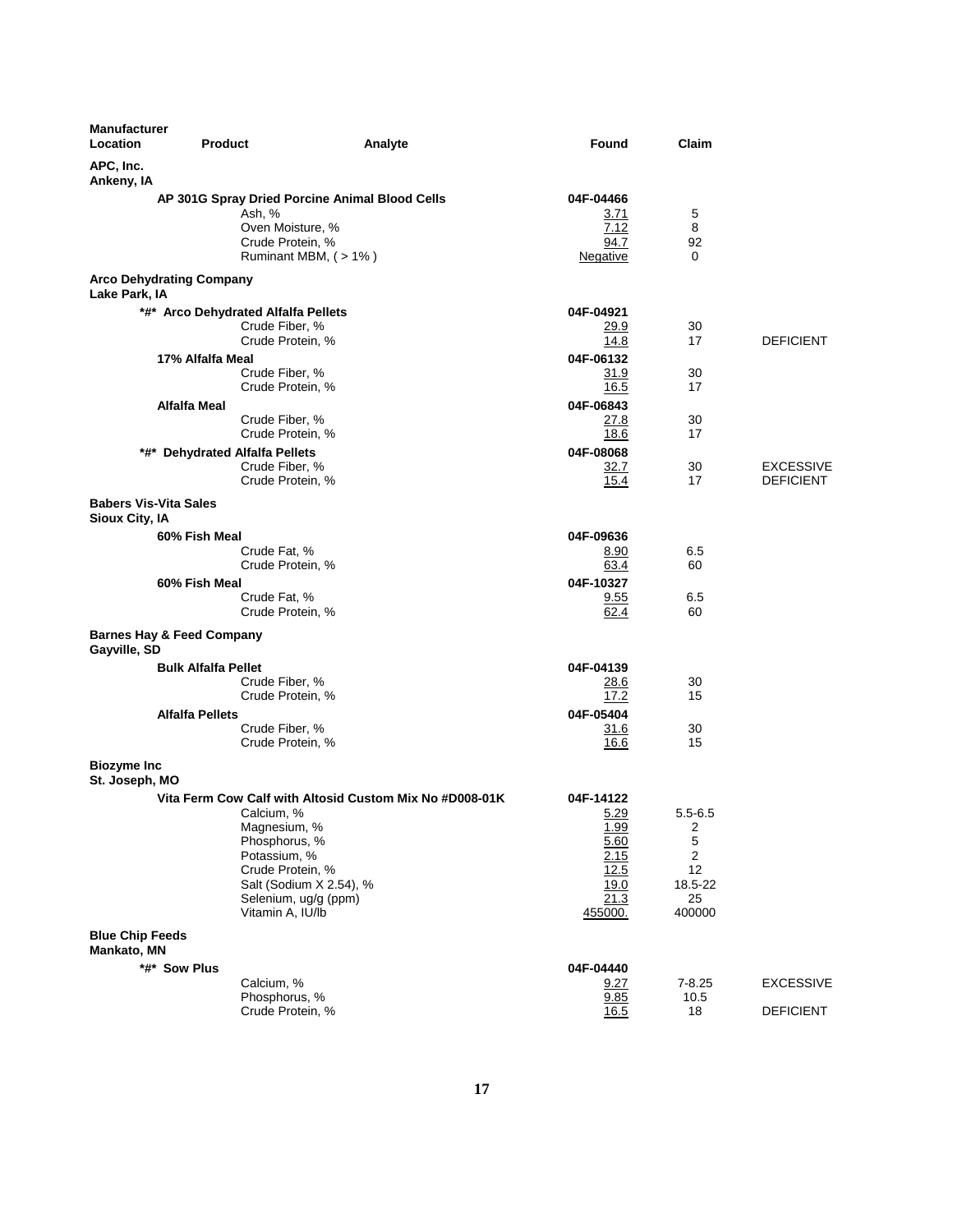| <b>Manufacturer</b><br>Location                        | <b>Product</b>                                                                                                                                 | Analyte<br>Found                   | Claim                                                                               |                  |
|--------------------------------------------------------|------------------------------------------------------------------------------------------------------------------------------------------------|------------------------------------|-------------------------------------------------------------------------------------|------------------|
|                                                        | *#* Mono-Mineral<br>Calcium, %<br>Phosphorus, %<br>Salt (Sodium X 2.54), %<br>Vitamin A, IU/lb                                                 | 04F-04443<br>63400.                | 17.7<br>16-18<br>12.4<br>14<br>$8.5 - 10$<br>9.73<br>50000                          | <b>DEFICIENT</b> |
| <b>Bunge Canada</b><br>Oakville, Ontario,              |                                                                                                                                                |                                    |                                                                                     |                  |
| <b>C &amp; S Products Company</b>                      | <b>Canola Meal 36% Protein</b><br>Crude Fiber, %<br>Erucic Acid 22:1, %<br>Crude Fat. %<br>Oven Moisture, %<br>Crude Protein, %                | 04F-06776                          | 8.83<br>12<br>N.D.<br>$\overline{2}$<br>3.70<br>$2 - 5$<br>9.75<br>12<br>38.4<br>36 |                  |
| Fort Dodge, IA                                         |                                                                                                                                                |                                    |                                                                                     |                  |
|                                                        | <b>Cands Sweet Corn Squirrelog</b><br>Crude Protein, %                                                                                         | 04F-05630                          | 8<br>9.15                                                                           |                  |
|                                                        | *#* Calcium Delight Suet for Year Round Wild Bird Feeding<br>Calcium, %<br>Crude Fat, %<br>Crude Protein, %                                    | 04F-05632                          | 7.88<br>5-6<br>29.5<br>25<br>11.0<br>5                                              | <b>EXCESSIVE</b> |
|                                                        | <b>High Energy Suet for Year Round Wild Bird Feeding</b><br>Crude Fiber, %<br>Crude Fat, %                                                     | 04F-05633                          | 6.68<br>12<br>51.2<br>30                                                            |                  |
| C & S Products Company Inc<br>Ft. Dodge, IA            |                                                                                                                                                |                                    |                                                                                     |                  |
|                                                        | <b>C&amp;S Finch Snak</b><br>Crude Fat, %<br>Crude Protein, %                                                                                  | 04F-06383                          | 24.6<br>20<br>22.2<br>18                                                            |                  |
| <b>Cammack Ranch Supply</b><br><b>Union Center, SD</b> |                                                                                                                                                |                                    |                                                                                     |                  |
|                                                        | 20% Prairie Power Hi Energy Cake with Magnesium<br>Magnesium, %<br>Crude Protein, %<br>Ruminant MBM, (>1%)<br>20% Prairie Power Hi Energy Cake | 04F-08579<br>Negative<br>04F-08580 | 0.977<br>1<br>21.2<br>20<br>$\Omega$                                                |                  |
|                                                        | Crude Protein, %<br>Ruminant MBM, (>1%)                                                                                                        | <u>Negative</u>                    | 23.3<br>20<br>$\Omega$                                                              |                  |
| <b>Can Amera Foods</b><br>Oakville, Ontario, CN        |                                                                                                                                                |                                    |                                                                                     |                  |
|                                                        | <b>Canola Meal</b>                                                                                                                             | 04F-02059                          |                                                                                     |                  |
|                                                        | Crude Fiber, %<br>Erucic Acid 22:1, %<br>Crude Fat, %<br>Oven Moisture, %<br>Crude Protein, %                                                  |                                    | 8.33<br>12<br>N.D.<br>$\overline{2}$<br>3.64<br>$2 - 5$<br>10.0<br>12<br>38.8<br>36 |                  |
| Cargill<br>Minneapolis, MN                             |                                                                                                                                                |                                    |                                                                                     |                  |
|                                                        | <b>Trace Mineral Salt Block</b>                                                                                                                | 04F-02386                          |                                                                                     |                  |
|                                                        | Salt (ChlorideX1.65), %<br>Salt (Sodium X 2.54), %<br>Sodium, %                                                                                |                                    | 99.9<br>92-98.5<br>92-98.5<br>84.9<br>33.4<br>36-38.75                              |                  |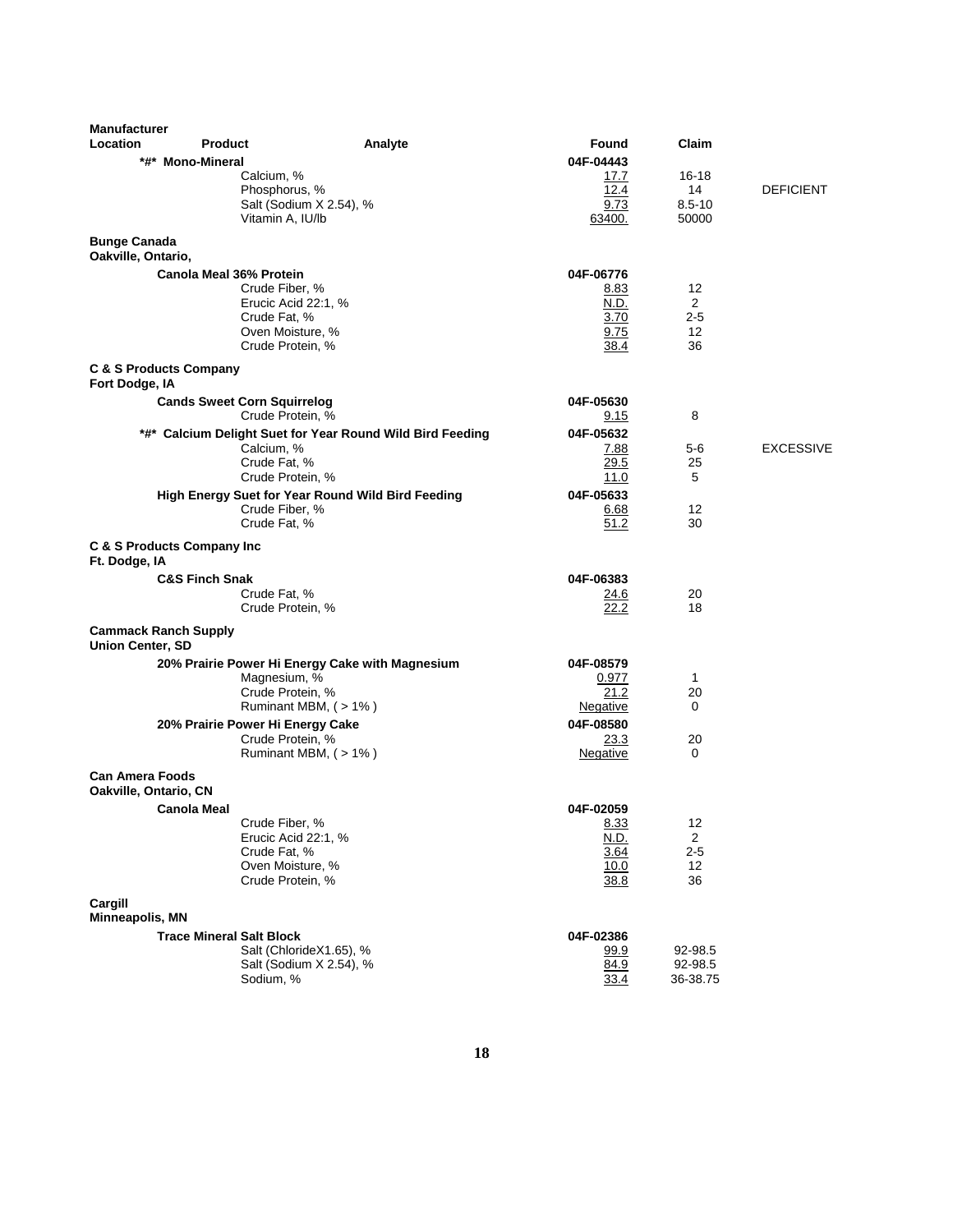| <b>Manufacturer</b>             |                                                  |                                                    |                   |                     |                  |
|---------------------------------|--------------------------------------------------|----------------------------------------------------|-------------------|---------------------|------------------|
| Location                        | <b>Product</b>                                   | Analyte                                            | Found             | Claim               |                  |
|                                 | *#* Right Now Bronze ATL                         |                                                    | 04F-04188         |                     |                  |
|                                 | Calcium, %                                       |                                                    | 12.4              | 13-13.5             |                  |
|                                 | Magnesium, %                                     |                                                    | 2.11              | 3                   | <b>DEFICIENT</b> |
|                                 | Phosphorus, %                                    |                                                    | 10.0<br>1.56      | 10<br>2             | <b>DEFICIENT</b> |
|                                 | Potassium, %                                     | Salt (ChlorideX1.65), %                            | 15.3              | 15-15.5             |                  |
|                                 |                                                  | Salt (Sodium X 2.54), %                            | 12.3              | 15-15.5             | <b>DEFICIENT</b> |
|                                 | Selenium, ug/g (ppm)                             |                                                    | 21.5              | 30                  | <b>DEFICIENT</b> |
|                                 | Sodium, %                                        |                                                    | 4.85              | $5.5 - 6.6$         |                  |
|                                 | Vitamin A, IU/lb                                 |                                                    | 64600.            | 200000              | <b>DEFICIENT</b> |
|                                 | <b>Right Now Gold</b>                            |                                                    | 04F-04189         |                     |                  |
|                                 | Calcium, %                                       |                                                    | 11.5              | 11.5-12.5           |                  |
|                                 | Magnesium, %                                     |                                                    | 13.4              | 14                  |                  |
|                                 | Phosphorus, %                                    |                                                    | 3.23              | 3.5                 |                  |
|                                 |                                                  | Salt (Sodium X 2.54), %                            | 14.5<br>23.6      | 14.5-15.5           |                  |
|                                 | Selenium, ug/g (ppm)<br>Sodium, %                |                                                    | 5.73              | 30<br>$5.5 - 6.5$   |                  |
|                                 | Vitamin A, IU/lb                                 |                                                    | 80200.            | 100000              |                  |
|                                 | *#* Right Now- Emerald                           |                                                    | 04F-04190         |                     |                  |
|                                 | Calcium, %                                       |                                                    | 13.9              | 15.5-16.5           | <b>DEFICIENT</b> |
|                                 | Phosphorus, %                                    |                                                    | 5.86              | 7                   | <b>DEFICIENT</b> |
|                                 |                                                  | Salt (Sodium X 2.54), %                            | 14.8              | 14.5-15.5           |                  |
|                                 | Selenium, ug/g (ppm)                             |                                                    | 24.5              | 20                  |                  |
|                                 | Sodium, %                                        |                                                    | 5.81              | $5.5 - 6.5$         |                  |
|                                 | Vitamin A, IU/lb                                 |                                                    | <u>134000.</u>    | 100000              |                  |
|                                 | Soybean Meal                                     |                                                    | 04F-16905         |                     |                  |
|                                 | Crude Protein, %                                 |                                                    | 46.4              | 46.5                |                  |
| <b>Cargill Animal Nutrition</b> |                                                  |                                                    |                   |                     |                  |
| Minneapolis, MN                 |                                                  |                                                    |                   |                     |                  |
|                                 | *#* Native Habitat Deer Block                    |                                                    | 04F-05378         |                     |                  |
|                                 | Crude Fiber, %                                   |                                                    | 10.5              | 12                  |                  |
|                                 |                                                  | Salt (ChlorideX1.65), %                            | 36.1              | 45-50               | <b>DEFICIENT</b> |
|                                 |                                                  | Salt (Sodium X 2.54), %<br>Total Sugars(Invert), % | 34.4<br>15.0      | 45-50<br>16         | <b>DEFICIENT</b> |
|                                 |                                                  |                                                    | 04F-05542         |                     |                  |
|                                 | *#* Cattleman's Best Mineral (ATL)<br>Calcium, % |                                                    | 12.2              | 13-13.5             |                  |
|                                 | Phosphorus, %                                    |                                                    | 12.4              | 12                  |                  |
|                                 |                                                  | Salt (ChlorideX1.65), %                            | 11.2              | 12.75-13.25         | <b>DEFICIENT</b> |
|                                 |                                                  | Salt (Sodium X 2.54), %                            | 11.1              | 12.75-13.25         | <b>DEFICIENT</b> |
|                                 | Sodium, %                                        |                                                    | 4.39              | 4.95-5.25           |                  |
|                                 | Vitamin A, IU/lb                                 |                                                    | 256000.           | 300000              |                  |
|                                 | <b>Cattleman's Best Mineral (ATL)</b>            |                                                    | 04F-07398         |                     |                  |
|                                 | Calcium, %                                       |                                                    | 11.8              | 13-13.5             |                  |
|                                 | Phosphorus, %                                    |                                                    | 11.3              | 12                  |                  |
|                                 |                                                  | Salt (Sodium X 2.54), %                            | 13.4              | 12.75-13.25         |                  |
|                                 | Sodium, %<br>Vitamin A, IU/lb                    |                                                    | 5.26<br>378000.   | 4.95-5.25<br>300000 |                  |
|                                 |                                                  |                                                    |                   |                     |                  |
|                                 | <b>Country Way Horse Treats</b><br>Crude Fat, %  |                                                    | 04F-19586<br>7.19 | $\mathbf 5$         |                  |
|                                 | Oven Moisture, %                                 |                                                    | 7.92              | 12                  |                  |
|                                 | Crude Protein, %                                 |                                                    | 13.6              | 10                  |                  |
| <b>Cargill Inc</b>              |                                                  |                                                    |                   |                     |                  |
| Minneapolis, MN                 |                                                  |                                                    |                   |                     |                  |
|                                 | <b>Trace Mineral Salt</b>                        |                                                    | 04F-06783         |                     |                  |
|                                 |                                                  | Salt (ChlorideX1.65), %                            | 95.9              | 94-98.5             |                  |
|                                 |                                                  | Salt (Sodium X 2.54), %                            | 90.9              | 94-98.5             |                  |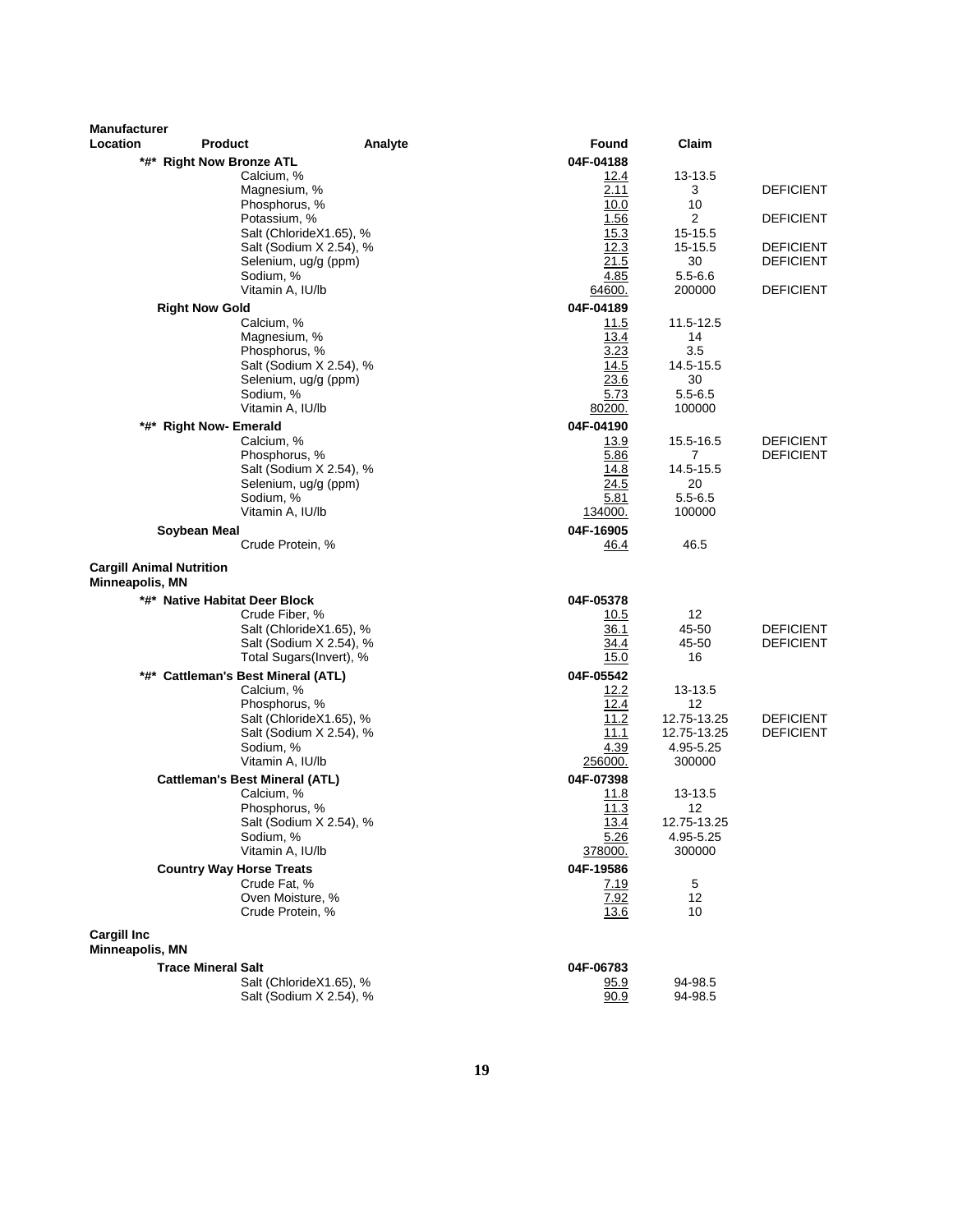| <b>Manufacturer</b><br>Location                        | <b>Product</b>                                  | Analyte                                            | Found                    | Claim                 |                  |
|--------------------------------------------------------|-------------------------------------------------|----------------------------------------------------|--------------------------|-----------------------|------------------|
|                                                        | <b>Plain Salt Brick</b>                         |                                                    | 04F-13763                |                       |                  |
|                                                        |                                                 | Salt (ChlorideX1.65), %<br>Salt (Sodium X 2.54), % | 101.<br>96.2             | 99.5<br>99.5          |                  |
| <b>Cargill Inc</b><br>Sioux City, IA                   |                                                 |                                                    |                          |                       |                  |
|                                                        | 46.5% Soybean Meal<br>Crude Protein, %          |                                                    | 04F-04495<br><u>47.5</u> | 46.5                  |                  |
|                                                        | Soybean Meal<br>Crude Protein, %                |                                                    | 04F-05405<br>47.6        | 46.5                  |                  |
| Cargill Inc.<br><b>Wahepton, ND</b>                    |                                                 |                                                    |                          |                       |                  |
|                                                        | <b>Corn Gluten Feed Pellets</b>                 |                                                    | 04F-01189                |                       |                  |
|                                                        |                                                 | Acid Detergent Fiber, %                            | 11.1                     | 14                    |                  |
|                                                        | Crude Fiber, %                                  |                                                    | 8.88                     | 11                    |                  |
|                                                        | Crude Fat, %                                    |                                                    | 3.55                     | 2                     |                  |
|                                                        | Crude Protein, %                                |                                                    | 20.8                     | 18                    |                  |
| Cargill, Incorp.<br>Minneapolis, MN                    |                                                 |                                                    |                          |                       |                  |
|                                                        | <b>Champions Choice lodized Salt Block</b>      |                                                    | 04F-14024                |                       |                  |
|                                                        |                                                 | Salt (ChlorideX1.65), %<br>Salt (Sodium X 2.54), % | 99.3<br>98.7             | 96-99.5<br>96-99.5    |                  |
| Minneapolis, MN                                        | <b>Cargill/Nutrena Feed Division</b>            |                                                    |                          |                       |                  |
|                                                        | *#* Cargill Right Now Bronze                    |                                                    | 04F-01330                |                       |                  |
|                                                        | Calcium, %                                      |                                                    | 11.2                     | 11.5-13.5             |                  |
|                                                        | Phosphorus, %                                   |                                                    | 9.89                     | 10                    |                  |
|                                                        |                                                 | Salt (Sodium X 2.54), %                            | 14.1                     | 14.5-16.5             |                  |
|                                                        | Selenium, ug/g (ppm)                            |                                                    | 19.6                     | 30                    | <b>DEFICIENT</b> |
|                                                        | Sodium, %<br>Vitamin A, IU/lb                   |                                                    | 5.56<br>58700.           | $5.8 - 6.5$<br>100000 | <b>DEFICIENT</b> |
| Cavour, SD                                             | <b>Cavour Farmers Coop Elevator</b>             |                                                    |                          |                       |                  |
|                                                        | <b>Calf Feed--Custom Mix</b>                    |                                                    | 04F-00717                |                       |                  |
|                                                        | Lasalocid, g/ton                                |                                                    | 90.0                     | 99                    |                  |
|                                                        |                                                 | Ruminant MBM, (>1%)                                | <u>Negative</u>          | 0                     |                  |
| Fort Dodge, IA                                         | <b>Cenex Land O Lakes Ag. Services</b>          |                                                    |                          |                       |                  |
|                                                        | All Natural Wild Bird Food                      |                                                    | 04F-05403                |                       |                  |
|                                                        | Crude Fiber, %<br>Crude Protein, %              |                                                    | 6.30<br>11.3             | 10<br>10              |                  |
| <b>Central Bi-Products</b><br><b>Redwood Falls, MN</b> |                                                 |                                                    |                          |                       |                  |
|                                                        | <b>GroMor Hydrolyzed Poultry Feathers</b>       |                                                    | 04F-03396                |                       |                  |
|                                                        | Ash, %<br>Crude Protein, %                      |                                                    | 2.44<br>85.2             | 6<br>80               |                  |
| <b>CHS</b>                                             |                                                 |                                                    |                          |                       |                  |
| <b>Fairmont, MN</b>                                    |                                                 |                                                    |                          |                       |                  |
|                                                        | 47.5 Soybean Meal Hi Energy<br>Crude Protein, % |                                                    | 04F-06470<br>48.7        | 47.5                  |                  |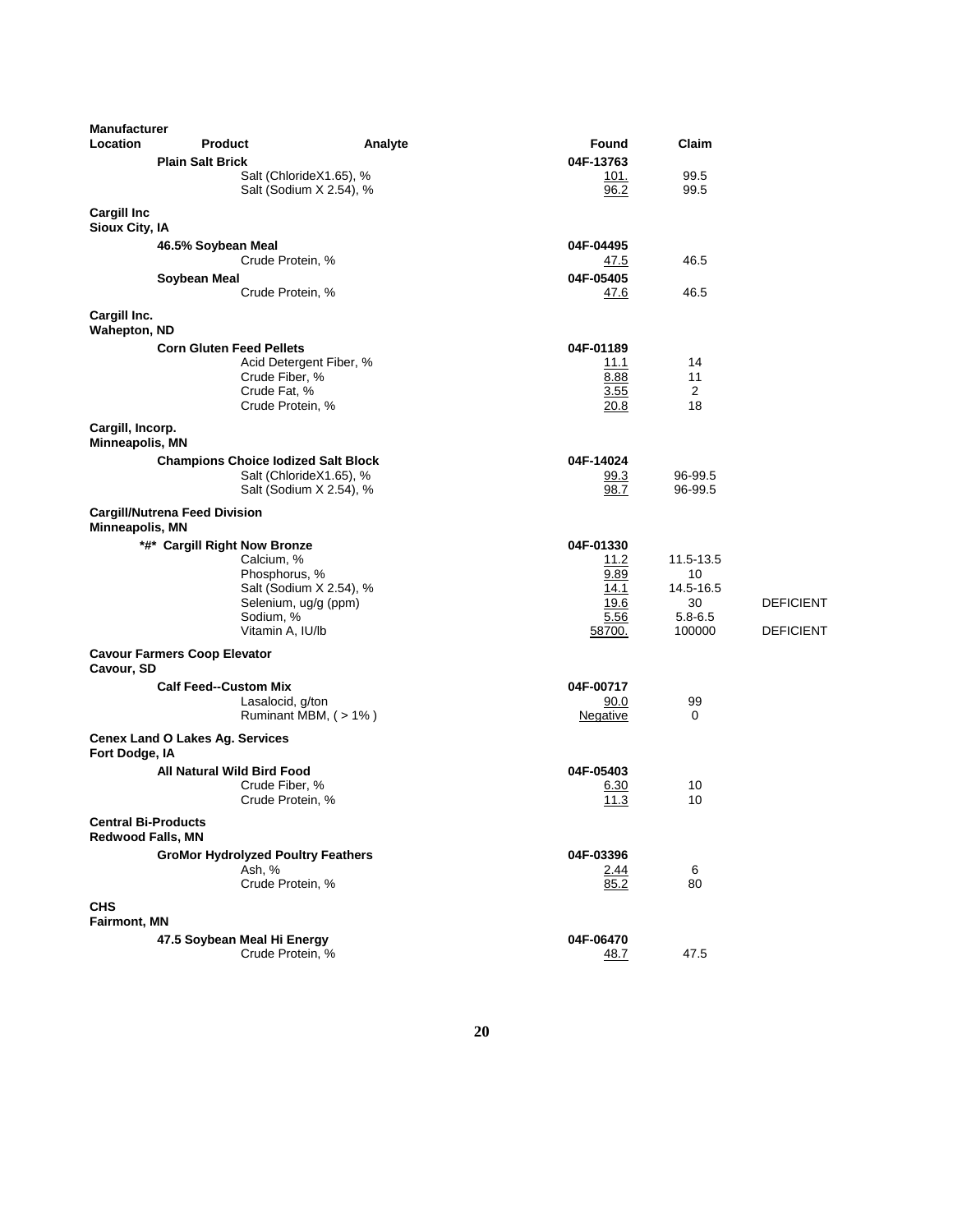| <b>Manufacturer</b><br>Location         | <b>Product</b>                              | Found<br>Analyte  | Claim                      |                                      |
|-----------------------------------------|---------------------------------------------|-------------------|----------------------------|--------------------------------------|
| <b>CHS Nutrition</b><br>Sioux Falls, SD |                                             |                   |                            |                                      |
|                                         | Ranger 20 N                                 | 04F-04092         |                            |                                      |
|                                         | Crude Fiber, %                              | 9.97              | 12                         |                                      |
|                                         | Crude Protein, %                            | 20.5              | 20                         |                                      |
|                                         | Ruminant MBM, (>1%)                         | Negative          | 0                          |                                      |
|                                         | Vitamin A, IU/lb                            | 17600.            | 20000                      |                                      |
| *#*                                     | <b>Beef Finisher 40-20</b><br>Calcium, %    | 04F-04184         | 8-9                        | <b>EXCESSIVE</b>                     |
|                                         | Crude Fiber, %                              | 10.2<br>3.95      | 15                         |                                      |
|                                         | Equiv Crude Protein, %                      | 31.3              | 20                         | <b>EXCESSIVE</b>                     |
|                                         | Monensin, g/ton                             | 264.              | 400                        | <b>DEFICIENT</b>                     |
|                                         | Potassium, %                                | 1.86              | 2.5                        | <b>DEFICIENT</b>                     |
|                                         | Crude Protein, %                            | 50.1              | 40                         |                                      |
|                                         | Salt (ChlorideX1.65), %                     | 9.51              | $3.5 - 4.5$<br>$3.5 - 4.5$ | <b>EXCESSIVE</b><br><b>EXCESSIVE</b> |
|                                         | Salt (Sodium X 2.54), %<br>Vitamin A, IU/lb | 6.99<br>2930.     | 40000                      | <b>DEFICIENT</b>                     |
| *#*                                     | Beef Grower 38-13 R400 Medicated            | 04F-04462         |                            |                                      |
|                                         | Calcium, %                                  | 4.14              | 4-5                        |                                      |
|                                         | Crude Fiber, %                              | 7.14              | 15                         |                                      |
|                                         | Equiv Crude Protein, %                      | 10.5              | 13                         |                                      |
|                                         | Monensin, g/ton                             | 310.              | 400                        |                                      |
|                                         | Crude Protein, %<br>Ruminant MBM, (>1%)     | 36.6              | 38<br>0                    | <b>DEFICIENT</b>                     |
|                                         | Salt (Sodium X 2.54), %                     | Negative<br>4.17  | $3.5 - 4.5$                |                                      |
|                                         | Vitamin A, IU/lb                            | 44200.            | 40000                      |                                      |
|                                         | <b>Duck &amp; Goose Grower</b>              | 04F-04463         |                            |                                      |
|                                         | Lysine - Total, %                           | 0.814             | 0.85                       |                                      |
|                                         | Methionine - Total, %                       | 0.292             | 0.3                        |                                      |
|                                         | Crude Protein, %                            | 18.2              | 15                         |                                      |
| Six-In-One                              |                                             | 04F-04464         |                            |                                      |
|                                         | Calcium, %                                  | 3.37              | $3.5 - 4.5$                |                                      |
|                                         | Lysine - Total, %<br>Crude Protein, %       | 2.94<br>39.0      | 2.75<br>38                 |                                      |
|                                         | <b>Triple 12 Cattle Mineral Plus</b>        | 04F-04465         |                            |                                      |
|                                         | Calcium, %                                  | 12.2              | $12 - 14$                  |                                      |
|                                         | Magnesium, %                                | 2.67              | 2.5                        |                                      |
|                                         | Phosphorus, %                               | 11.3              | 12                         |                                      |
|                                         | Salt (Sodium X 2.54), %                     | 12.5              | 12-14                      |                                      |
|                                         | Selenium, ug/g (ppm)                        | 35.8              | 35                         |                                      |
|                                         | Vitamin A, IU/lb                            | 202000.           | 250000                     |                                      |
|                                         | <b>Beef Grower 38-13 R300</b><br>Calcium, % | 04F-05531<br>4.09 | 4-5                        |                                      |
|                                         | Crude Fiber, %                              | 8.06              | 15                         |                                      |
|                                         | Equiv Crude Protein, %                      | 12.3              | 13                         |                                      |
|                                         | Monensin, g/ton                             | 293.              | 300                        |                                      |
|                                         | Crude Protein, %                            | 38.8              | 38                         |                                      |
|                                         | Vitamin A, IU/lb                            | 29700.            | 40000                      |                                      |
|                                         | *#* CMA 12 Phos Plus Mineral                | 04F-05636         |                            |                                      |
|                                         | Calcium, %<br>Magnesium, %                  | 11.1<br>1.60      | 11.5-13.5<br>2             |                                      |
|                                         | Phosphorus, %                               | 12.8              | 12                         |                                      |
|                                         | Salt (ChlorideX1.65), %                     | 11.2              | $11 - 13$                  |                                      |
|                                         | Salt (Sodium X 2.54), %                     | 10.1              | $11 - 13$                  |                                      |
|                                         | Selenium, ug/g (ppm)                        | 11.8              | 22                         | <b>DEFICIENT</b>                     |
|                                         | Vitamin A, IU/lb                            | 65600.            | 200000                     | <b>DEFICIENT</b>                     |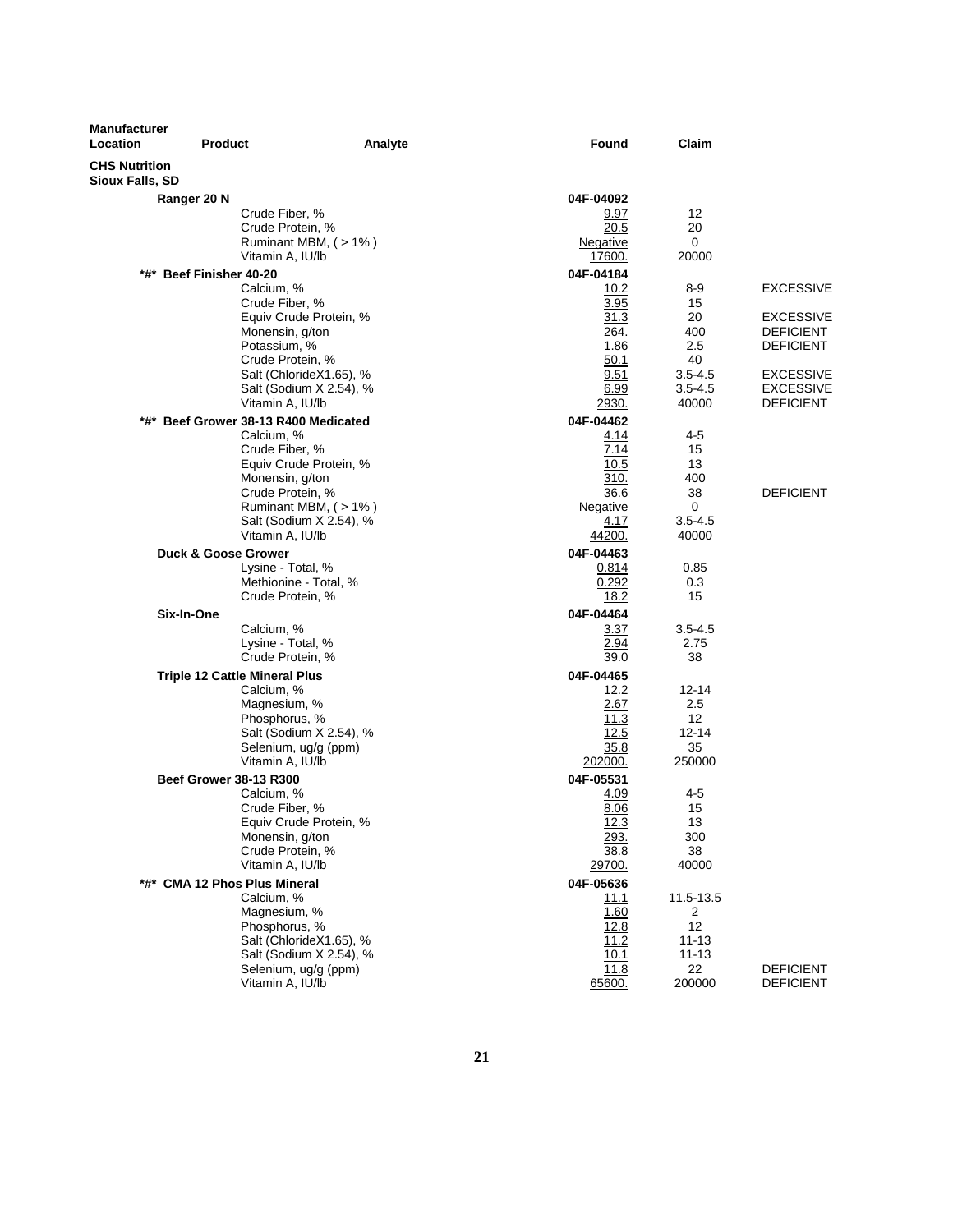| <b>Manufacturer</b><br>Location | <b>Product</b>                                | Analyte                 | Found               | Claim                 |                  |
|---------------------------------|-----------------------------------------------|-------------------------|---------------------|-----------------------|------------------|
|                                 | <b>Triple 12 Cattle Mineral Plus</b>          |                         | 04F-05944           |                       |                  |
|                                 | Calcium, %                                    |                         | 11.0                | 12-14                 |                  |
|                                 | Phosphorus, %                                 |                         | 11.8                | 12                    |                  |
|                                 |                                               | Salt (Sodium X 2.54), % | 11.2                | $12 - 14$             |                  |
|                                 |                                               | Selenium, ug/g (ppm)    | 39.8                | 35                    |                  |
|                                 | Vitamin A, IU/lb                              |                         | 370000.             | 250000                |                  |
|                                 | *#* 12-6 Cattle Mineral                       |                         | 04F-06196           |                       |                  |
|                                 | Calcium, %                                    |                         | 9.51                | 12-14.4               | <b>DEFICIENT</b> |
|                                 | Magnesium, %                                  |                         | 2.94                | 2.8                   |                  |
|                                 | Phosphorus, %                                 |                         | 5.31                | 6.1                   | <b>DEFICIENT</b> |
|                                 |                                               | Salt (ChlorideX1.65), % | 14.0                | 17.55-21.05           | <b>DEFICIENT</b> |
|                                 | Vitamin A, IU/lb                              | Salt (Sodium X 2.54), % | 13.6<br>213000.     | 17.55-21.05<br>250000 | <b>DEFICIENT</b> |
|                                 |                                               |                         |                     |                       |                  |
|                                 | <b>Triple 12 Cattle Mineral</b><br>Calcium, % |                         | 04F-06197<br>10.4   | 11.3-13.55            |                  |
|                                 | Magnesium, %                                  |                         | 2.96                | 3.1                   |                  |
|                                 | Phosphorus, %                                 |                         | 11.7                | 12.1                  |                  |
|                                 |                                               | Salt (Sodium X 2.54), % | 10.5                | 10.85-13              |                  |
|                                 | Vitamin A, IU/lb                              |                         | 428000.             | 250000                |                  |
|                                 | *#* Hi-Mag Mineral                            |                         | 04F-06198           |                       |                  |
|                                 | Calcium, %                                    |                         | 8.26                | 11.2-13.4             | <b>DEFICIENT</b> |
|                                 | Magnesium, %                                  |                         | 12.6                | 10                    |                  |
|                                 | Phosphorus, %                                 |                         | 4.40                | 6.1                   | <b>DEFICIENT</b> |
|                                 |                                               | Salt (ChlorideX1.65), % | 9.14                | 12.15-14.55           | <b>DEFICIENT</b> |
|                                 |                                               | Salt (Sodium X 2.54), % | 9.08                | 12.15-14.55           | <b>DEFICIENT</b> |
|                                 |                                               | Selenium, ug/g (ppm)    | 22.4                | 17.5                  | <b>EXCESSIVE</b> |
|                                 | Vitamin A, IU/lb                              |                         | 219000.             | 250000                |                  |
|                                 | Soybean Meal                                  |                         | 04F-06200           |                       |                  |
|                                 | Ash, %<br>Crude Protein, %                    |                         | 5.91<br>46.9        | 8<br>46.5             |                  |
|                                 |                                               |                         |                     |                       |                  |
|                                 | Ranger 14N Hi-Mag                             |                         | 04F-06202           | 12                    |                  |
|                                 | Crude Fiber, %<br>Magnesium, %                |                         | 9.76<br>1.83        | 2                     |                  |
|                                 | Crude Protein, %                              |                         | 15.9                | 14                    |                  |
|                                 |                                               | Ruminant MBM, (>1%)     | Negative            | 0                     |                  |
|                                 | <b>Calf Creep</b>                             |                         | 04F-06488           |                       |                  |
|                                 | Crude Fiber, %                                |                         | 15.7                | 18                    |                  |
|                                 | Crude Protein, %                              |                         | 15.2                | 15                    |                  |
|                                 | <b>Calf Creep</b>                             |                         | 04F-06561           |                       |                  |
|                                 | Crude Fiber, %                                |                         | 14.2                | 18                    |                  |
|                                 | Crude Protein, %                              |                         | 15.3                | 15                    |                  |
|                                 | Ranger 20N 1%MAG                              |                         | 04F-07443           |                       |                  |
|                                 | Crude Fiber, %                                |                         | 8.69                | 12                    |                  |
|                                 | Crude Protein, %                              |                         | 20.1                | 20                    |                  |
|                                 | Vitamin A, IU/lb                              |                         | <u>18100.</u>       | 20000                 |                  |
|                                 | <b>Triple 12 Cattle Mineral Plus</b>          |                         | 04F-08574           |                       |                  |
|                                 | Calcium, %                                    |                         | 11.0                | 12-14                 |                  |
|                                 | Magnesium, %                                  |                         | 2.83                | 2.5                   |                  |
|                                 | Phosphorus, %                                 |                         | 11.3                | 12                    |                  |
|                                 |                                               | Salt (Sodium X 2.54), % | 10.8                | $12 - 14$             |                  |
|                                 | Vitamin A, IU/lb                              | Selenium, ug/g (ppm)    | 41.7<br>296000.     | 35<br>250000          |                  |
|                                 |                                               |                         |                     |                       |                  |
|                                 | <b>Calf Creep</b><br>Crude Fiber, %           |                         | 04F-08688           | 18                    |                  |
|                                 | Crude Protein, %                              |                         | <u>14.7</u><br>15.6 | 15                    |                  |
|                                 |                                               | Ruminant MBM, (>1%)     | Negative            | 0                     |                  |
|                                 |                                               |                         |                     |                       |                  |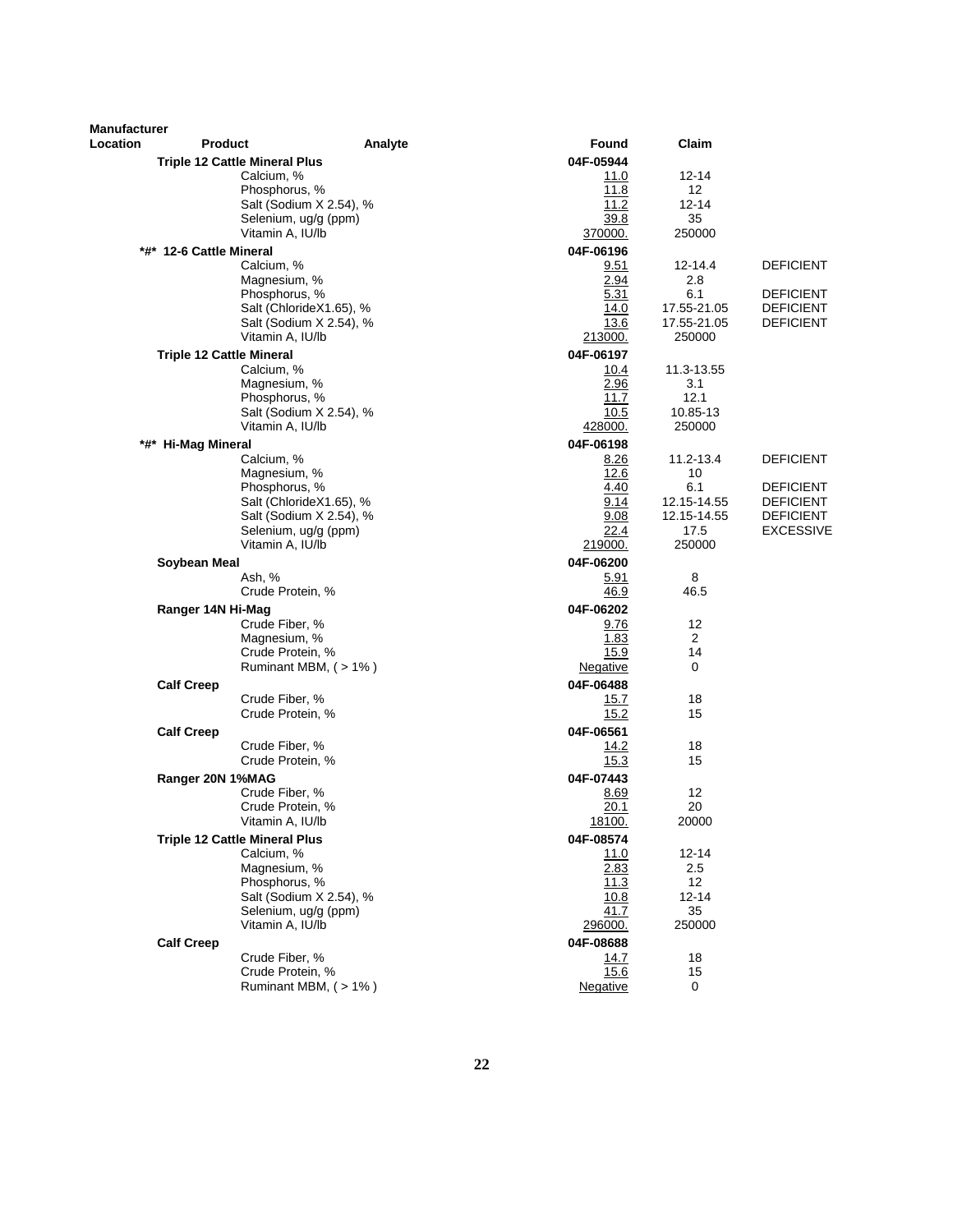| <b>Manufacturer</b><br>Location | <b>Product</b>                     |                                                      | Analyte | Found               | Claim             |                  |
|---------------------------------|------------------------------------|------------------------------------------------------|---------|---------------------|-------------------|------------------|
|                                 |                                    |                                                      |         | 04F-09639           |                   |                  |
|                                 | <b>Calf Creep B68 Medicated</b>    | Crude Fiber, %                                       |         | 14.7                | 18                |                  |
|                                 |                                    | Lasalocid, g/ton                                     |         | 58.0                | 68                |                  |
|                                 |                                    | Crude Protein, %                                     |         | 15.4                | 15                |                  |
|                                 | <b>Head Start LF</b>               |                                                      |         | 04F-09643           |                   |                  |
|                                 |                                    | Crude Fiber, %                                       |         | 12.5                | 15                |                  |
|                                 |                                    | Crude Protein, %                                     |         | 15.6                | 16                |                  |
|                                 | Ranger 20N                         |                                                      |         | 04F-09645           |                   |                  |
|                                 |                                    | Crude Fiber, %<br>Crude Protein, %                   |         | 9.38                | 12<br>20          |                  |
|                                 |                                    | Vitamin A, IU/lb                                     |         | 20.9<br>18200.      | 20000             |                  |
|                                 |                                    | Soybean Meal Solvent Dehulled                        |         | 04F-09649           |                   |                  |
|                                 |                                    | Ash, %                                               |         | 5.91                | 8                 |                  |
|                                 |                                    | Crude Protein, %                                     |         | 45.5                | 46.5              |                  |
|                                 | <b>Calf Creep B68 Medicated</b>    |                                                      |         | 04F-15610           |                   |                  |
|                                 |                                    | Crude Fiber, %                                       |         | 13.1                | 15                |                  |
|                                 |                                    | Lasalocid, g/ton                                     |         | 68.0                | 68                |                  |
|                                 |                                    | Crude Protein, %                                     |         | 15.4                | 15                |                  |
| *#*                             |                                    | <b>Country Choice Meat Maker Roaster A Medicated</b> |         | 04F-15611<br>0.0208 |                   | <b>EXCESSIVE</b> |
|                                 |                                    | Amprolium, %<br>Lysine - Total, %                    |         | 0.757               | 0.0125<br>0.75    |                  |
|                                 |                                    | Methionine - Total, %                                |         | 0.372               | 0.34              |                  |
|                                 |                                    | Crude Protein, %                                     |         | 16.5                | 16                |                  |
|                                 | Ultra Min 12-12 Plus AV4           |                                                      |         | 04F-19310           |                   |                  |
|                                 |                                    | Calcium, %                                           |         | 11.6                | $12 - 14$         |                  |
|                                 |                                    | Phosphorus, %                                        |         | 12.7                | $12 \overline{ }$ |                  |
|                                 |                                    | Salt (ChlorideX1.65), %<br>Salt (Sodium X 2.54), %   |         | 3.39<br>5.14        | $3-4$<br>3-4      | <b>EXCESSIVE</b> |
|                                 | <b>Calf Creep</b>                  |                                                      |         | 05F-00090           |                   |                  |
|                                 |                                    | Crude Fiber, %                                       |         | 15.8                | 18                |                  |
|                                 |                                    | Crude Protein, %                                     |         | 16.1                | 15                |                  |
|                                 | <b>CK Processing Company</b>       |                                                      |         |                     |                   |                  |
| <b>Muscatine, IA</b>            |                                    |                                                      |         |                     |                   |                  |
|                                 | <b>Econolass</b>                   | Crude Fiber, %                                       |         | 04F-10324<br>14.8   | 20                |                  |
|                                 |                                    | Crude Protein, %                                     |         | 8.61                | 6                 |                  |
|                                 |                                    | Total Sugars(Invert), %                              |         | 37.0                | 38                |                  |
| ConAgra<br>Rapid City, SD       |                                    |                                                      |         |                     |                   |                  |
|                                 | <b>Wheat Middlings</b>             |                                                      |         | 04F-03399           |                   |                  |
|                                 |                                    | Crude Protein, %                                     |         | 16.4                | 14.5              |                  |
| Omaha, NE                       | <b>Consolidated Nutrition L.C.</b> |                                                      |         |                     |                   |                  |
|                                 |                                    | Pen Pals Pullet Starter Grower 70009ACF Medicated    |         | 04F-04907           |                   |                  |
|                                 |                                    | Amprolium, %                                         |         | 0.0121              | 0.0125            |                  |
|                                 |                                    | Lysine - Total, %                                    |         | 0.928               | 0.9               |                  |
|                                 |                                    | Methionine - Total, %<br>Crude Protein, %            |         | 0.303               | 0.3               |                  |
|                                 |                                    |                                                      |         | 18.3                | 18                |                  |
|                                 |                                    | CN Hog 40 Concentrate 10859AAA<br>Calcium, %         |         | 04F-04908           | $3.2 - 4.2$       |                  |
|                                 |                                    | Lysine - Total, %                                    |         | 3.38<br>2.10        | 2                 |                  |
|                                 |                                    | Crude Protein, %                                     |         | 41.3                | 40                |                  |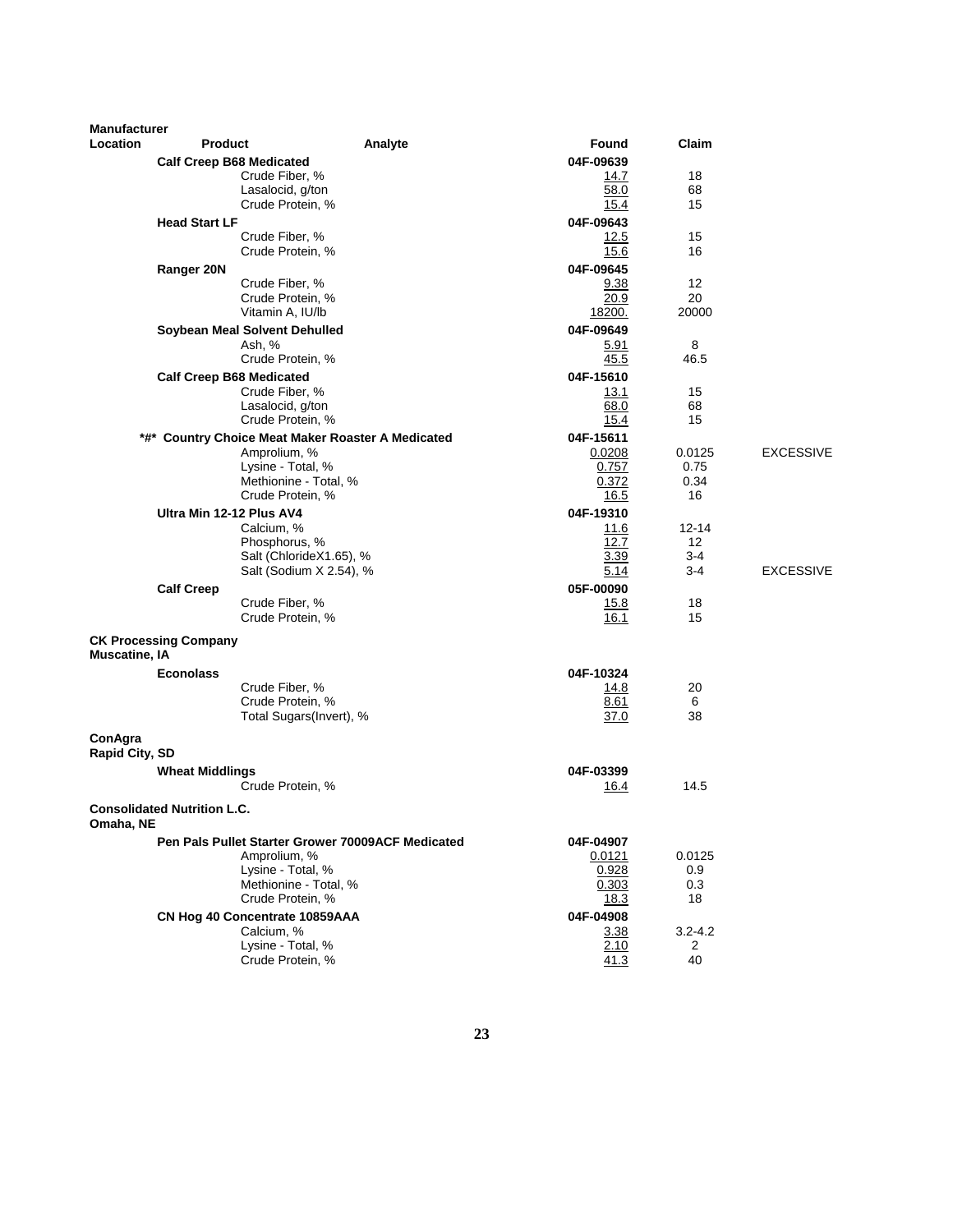| <b>Manufacturer</b><br>Location           | <b>Product</b>                       |                                                                                                   | Analyte | Found                                          | Claim                   |
|-------------------------------------------|--------------------------------------|---------------------------------------------------------------------------------------------------|---------|------------------------------------------------|-------------------------|
| Sioux City, IA                            | <b>Consumer Supply Corp</b>          |                                                                                                   |         |                                                |                         |
|                                           | <b>Beet Pulp Pellets</b>             | Crude Fiber, %<br>Crude Protein, %                                                                |         | 04F-01327<br>20.3<br>8.51                      | 22<br>6                 |
|                                           | Pennchlor S 2+2                      | Crude Fiber, %<br>Chlortetracycline, mg/lb<br>Crude Protein, %<br>Sulfamethazine, mg/lb           |         | 04F-02044<br>5.15<br>1820.<br>10.7<br>1750.    | 15<br>2000<br>5<br>2000 |
|                                           | Coxi-Curb                            | Amprolium, mg/lb<br>Crude Fiber, %                                                                |         | 04F-02046<br>5540.<br>7.95                     | 5675<br>18              |
| <b>Consumers Supply</b><br>Sioux City, IA |                                      |                                                                                                   |         |                                                |                         |
|                                           | <b>Terramycin OTC 4</b>              | Crude Fiber, %<br>Oxytetracycline, q/lb<br>Crude Protein, %<br>Whole Menhaden Fish Meal           |         | 04F-04474<br>7.24<br>4.29<br>10.6<br>04F-04924 | 15<br>4<br>5            |
|                                           |                                      | Crude Fat, %<br>Crude Protein, %                                                                  |         | 9.09<br>64.3                                   | 6<br>60                 |
|                                           |                                      | <b>Wild Bird Food Consumer Supply Elite</b><br>Crude Fiber, %<br>Crude Protein, %                 |         | 04F-05395<br>8.33<br>13.3                      | 12<br>10                |
|                                           |                                      | Deccox Cocci-Med 10X Type B<br>Crude Fiber, %<br>Decoquinate, mg/lb                               |         | 04F-05402<br>9.49<br>2320.                     | 15<br>2271              |
|                                           | <b>Terramycin OTC 10</b>             | Crude Fiber, %<br>Oxytetracycline, g/lb                                                           |         | 04F-08065<br>6.52<br>10.3                      | 18<br>10                |
|                                           | CTC4                                 | Crude Fiber, %<br>Chlortetracycline, g/lb                                                         |         | 04F-08066<br>5.62<br>3.43                      | 15<br>4                 |
| Sioux City, IA                            | <b>Consumers Supply Dist Company</b> |                                                                                                   |         |                                                |                         |
|                                           | Cocci-Med 10x                        | Crude Fiber, %<br>Decoquinate, mg/lb                                                              |         | 04F-01185<br>4.62<br>2400.                     | 18<br>2271              |
|                                           |                                      | <b>Consumer Supply Elite Blend of Grains for Wild Birds</b><br>Crude Fiber, %<br>Crude Protein, % |         | 04F-01321<br>7.20<br>12.4                      | 12<br>10                |
|                                           |                                      | <b>CTC 4 (Type B Medicate Pellets)</b><br>Crude Fiber, %<br>Chlortetracycline, g/lb               |         | 04F-01323<br><u>5.30</u><br>3.50               | 15<br>4                 |
|                                           |                                      | Coxi-Curb (Amprolium 1.25%)<br>Amprolium, mg/lb<br>Crude Fiber, %                                 |         | 04F-01324<br>5720.<br>6.89                     | 5675<br>18              |
|                                           | Urea Feed GR                         | Urea Nitrogen, %                                                                                  |         | 04F-10329<br>46.08                             | 46                      |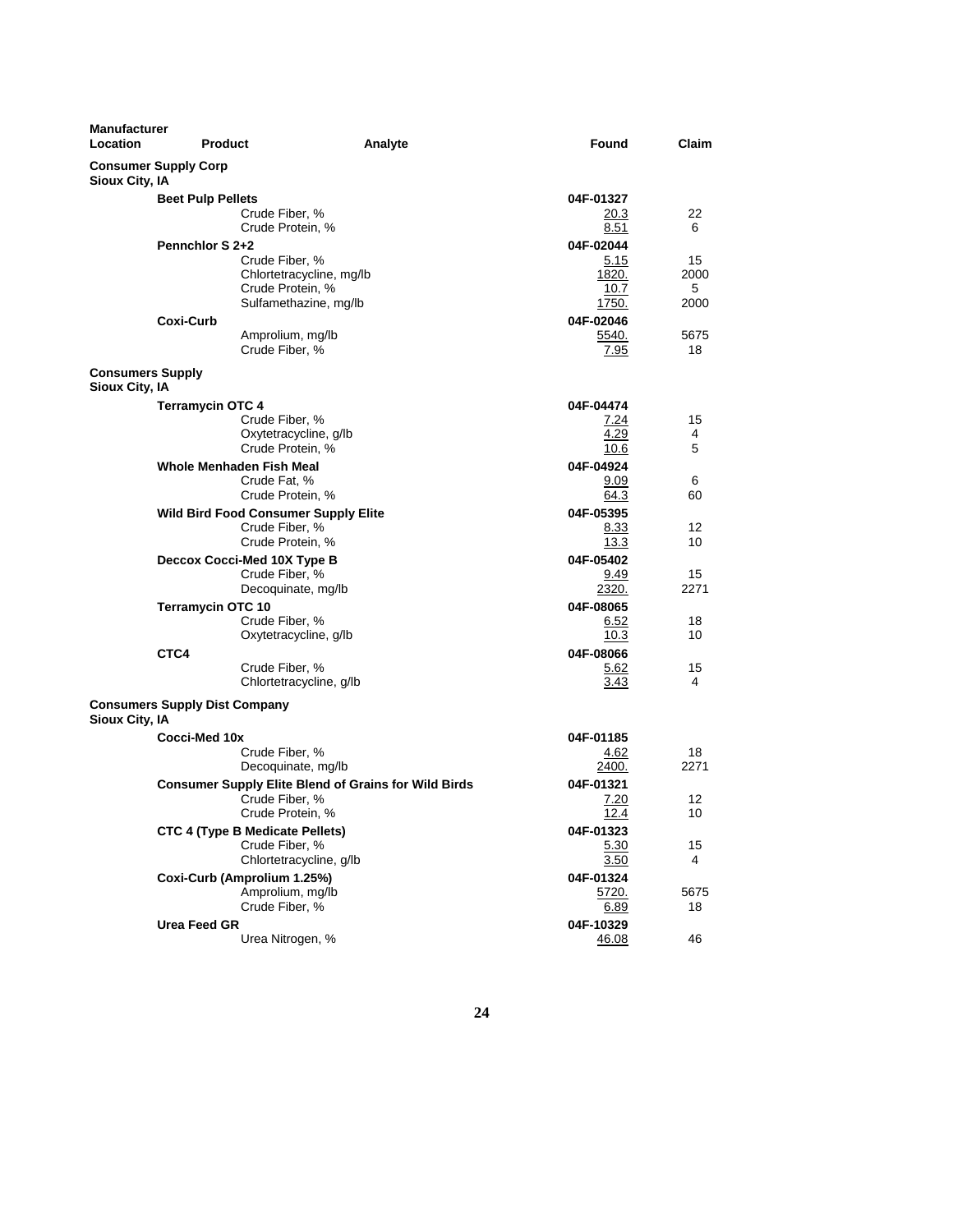| <b>Manufacturer</b><br>Location<br><b>Product</b> | Analyte | Found          | Claim          |                  |
|---------------------------------------------------|---------|----------------|----------------|------------------|
| Corta Flx Inc.<br>Aiken, SC                       |         |                |                |                  |
| *#* Equine Corta Flx                              |         | 04F-17566      |                |                  |
| Arginine - Total, %                               |         | 0.000          | 0.21           | <b>DEFICIENT</b> |
| Aspartic Acid-Total, %                            |         | 0.000          | 0.5            | <b>DEFICIENT</b> |
| Crude Fiber, %                                    |         | 0.22           | 10             |                  |
| Glutamic Acid-Total, %                            |         | 0.083          | 0.3            | <b>DEFICIENT</b> |
| Glycine - Total, %                                |         | 0.937          | $\mathbf{1}$   |                  |
| Lysine - Total, %                                 |         | 0.056          | 0.5            | <b>DEFICIENT</b> |
| Proline - Total, %                                |         | 0.000          | 0.31           | <b>DEFICIENT</b> |
| Crude Protein, %                                  |         | 2.27           | 2              |                  |
| Threonine - Total, %                              |         | 0.000          | 0.08           | <b>DEFICIENT</b> |
| <b>Country Acres Feed Co.</b>                     |         |                |                |                  |
| Brentwood, MO                                     |         |                |                |                  |
| *#* Horse Sweet 12                                |         | 04F-02399      |                |                  |
| Crude Fiber, %                                    |         | 9.45           | 15             |                  |
| Crude Protein, %                                  |         | 10.7           | 12             | <b>DEFICIENT</b> |
| <b>Country Acres Poultry Blend</b>                |         | 04F-04055      |                |                  |
| Lysine - Total, %                                 |         | 2.95           | 3              |                  |
| Methionine - Total, %                             |         | 0.830          | $\mathbf{1}$   |                  |
| Crude Protein, %                                  |         | 45.1           | 44             |                  |
| *#* Country Acres Cat Food                        |         | 04F-08094      |                |                  |
| Fat: Acid Hydrolysis, %                           |         | 11.2           | 9              |                  |
| Oven Moisture, %                                  |         | 6.80           | 12             |                  |
| Crude Protein, %                                  |         | 31.6           | 30             |                  |
| Taurine - Total, %                                |         | 0.052          | 0.1            | <b>DEFICIENT</b> |
| <b>Country Pride Coop</b><br>Winner, SD           |         |                |                |                  |
| *#* CPC MAG Mineral X-Tra                         |         | 04F-02623      |                |                  |
| Calcium, %                                        |         | 9.67           | $10 - 12$      |                  |
| Carbadox, g/ton                                   |         | < 1.00         | $\mathbf 0$    |                  |
| Chlortetracycline, g/ton                          |         | 1.76           | $\mathbf 0$    | <b>EXCESSIVE</b> |
| Decoquinate, g/ton                                |         | < 1.00         | $\mathbf 0$    |                  |
| Lasalocid, g/ton                                  |         | < 1.00         | 0              |                  |
| Magnesium, %                                      |         | 10.2           | 10             |                  |
| Monensin, g/ton                                   |         | < 1.00         | 0              |                  |
| Phosphorus, %                                     |         | 8.51           | 10             | <b>DEFICIENT</b> |
| Pyrantel Tartrate, g/ton                          |         | < 1.00         | 0              |                  |
| Salt (ChlorideX1.65), %                           |         | 10.3           | 10.8-12.9      | <b>DEFICIENT</b> |
| Salt (Sodium X 2.54), %<br>Sulfathiazole, g/ton   |         | 8.26<br>< 1.00 | 10.8-12.9<br>0 |                  |
| Tylosin, g/ton                                    |         | <2.00          | $\mathbf 0$    |                  |
| Vitamin A, IU/lb                                  |         | 156000.        | 176000         |                  |

**25**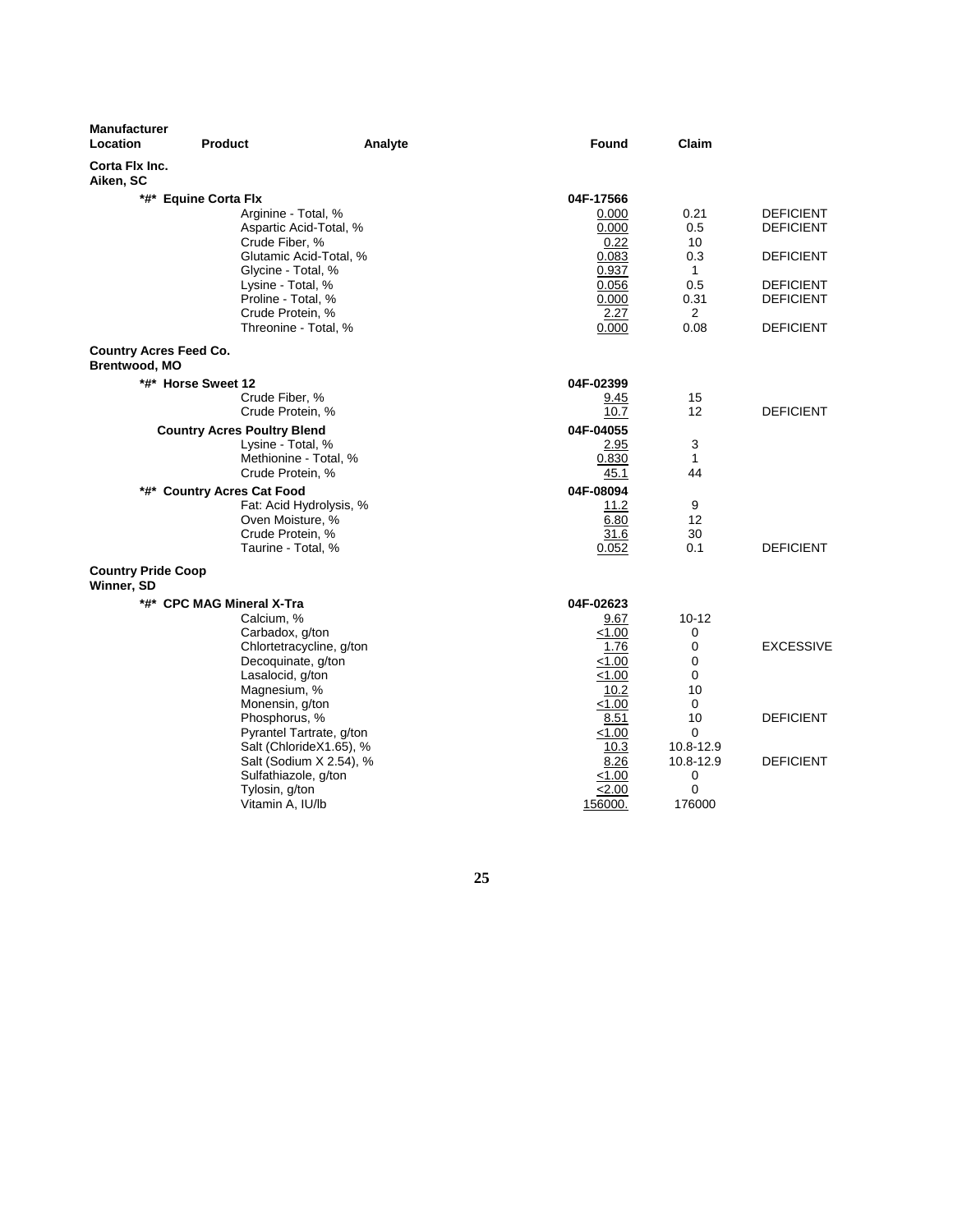| <b>Manufacturer</b>                    |                                            |                                                                                                                                                                                  |                                                                          |                                              |                                                          |
|----------------------------------------|--------------------------------------------|----------------------------------------------------------------------------------------------------------------------------------------------------------------------------------|--------------------------------------------------------------------------|----------------------------------------------|----------------------------------------------------------|
| Location                               | <b>Product</b>                             | Analyte                                                                                                                                                                          | Found                                                                    | Claim                                        |                                                          |
|                                        | *#* Triple 12 Mineral C-3500<br>Calcium, % | Carbadox, g/ton<br>Chlortetracycline, g/ton<br>Decoquinate, g/ton                                                                                                                | 04F-02625<br>12.2<br>1.00<br>3470.<br>1.00                               | 11-13<br>0<br>3500<br>0                      |                                                          |
|                                        |                                            | Lasalocid, g/ton<br>Magnesium, %<br>Monensin, g/ton<br>Phosphorus, %<br>Pyrantel Tartrate, g/ton                                                                                 | 1.00<br>1.36<br>1.00<br>14.2<br>< 1.00                                   | 0<br>$\overline{c}$<br>0<br>12<br>0          | <b>DEFICIENT</b>                                         |
|                                        |                                            | Salt (ChlorideX1.65), %<br>Salt (Sodium X 2.54), %<br>Selenium, ug/g (ppm)<br>Sulfathiazole, g/ton                                                                               | 9.85<br>7.68<br>8.39<br>< 1.00                                           | 11.5-13.75<br>11.5-13.75<br>14.97<br>0<br>0  | <b>DEFICIENT</b><br><b>DEFICIENT</b><br><b>DEFICIENT</b> |
|                                        | Tylosin, g/ton                             | Vitamin A, IU/lb                                                                                                                                                                 | 2.00<br>56900.<br>04F-02628                                              | 171383                                       | <b>DEFICIENT</b>                                         |
|                                        | *#* Soybean Meal<br>Ash, %                 | Carbadox, g/ton<br>Chlortetracycline, g/ton<br>Decoquinate, g/ton<br>Lasalocid, g/ton<br>Monensin, g/ton<br>Crude Protein, %<br>Pyrantel Tartrate, g/ton<br>Sulfathiazole, g/ton | 6.81<br>1.00<br>2.00<br>1.00<br>1.00<br>1.76<br>46.6<br>< 1.00<br>< 1.00 | 8<br>0<br>0<br>0<br>0<br>0<br>46.5<br>0<br>0 | <b>EXCESSIVE</b>                                         |
| <b>CSD Nutrition</b><br>Sioux City, IA | Tylosin, g/ton                             |                                                                                                                                                                                  | < 2.00                                                                   | 0                                            |                                                          |
|                                        | <b>Ranchers Choice 20% AN Block</b>        | Crude Protein, %<br>Ruminant MBM, (> 1%)<br>Salt (Sodium X 2.54), %<br>Vitamin A, IU/lb                                                                                          | 04F-01187<br>20.7<br>Negative<br>13.4<br>30800.                          | 20<br>0<br>14.25-17<br>20000                 |                                                          |
|                                        | Soy-En Dust                                |                                                                                                                                                                                  | 04F-02629                                                                |                                              |                                                          |
|                                        | Crude Fat, %                               | Vacuum Moisture, %                                                                                                                                                               | 101.<br>0.27                                                             | 99<br>0.5                                    |                                                          |
|                                        | 14% HiMag Block<br>Magnesium, %            | Salt (Sodium X 2.54), %<br>Total Sugars(Invert), %<br>Vitamin A, IU/lb                                                                                                           | 04F-04180<br>13.1<br>16.3<br>15.3<br>83300.                              | 14.1<br>15-18<br>17<br>100000                |                                                          |
|                                        | <b>Ranchers Choice 20% AN Block</b>        | Crude Protein, %<br>Ruminant MBM, (>1%)<br>Salt (Sodium X 2.54), %<br>Vitamin A, IU/lb                                                                                           | 04F-06013<br>19.6<br><b>Negative</b><br>14.4<br>33700.                   | 20<br>14.25-17<br>20000                      |                                                          |
|                                        | Nutri Yeast 200                            | Crude Protein, %                                                                                                                                                                 | 04F-06133<br>9.27                                                        | 8                                            |                                                          |
|                                        | NutriYeast 200                             | Crude Protein, %                                                                                                                                                                 | 04F-10330<br>9.50                                                        | 8                                            |                                                          |
| Kansas City, MO                        | <b>Dairy Farmer of America</b>             |                                                                                                                                                                                  |                                                                          |                                              |                                                          |
|                                        | <b>Dried Whey</b><br>Ash, %                | Crude Protein, %                                                                                                                                                                 | 04F-02631<br><u>7.71</u><br>12.8                                         | 9<br>11                                      |                                                          |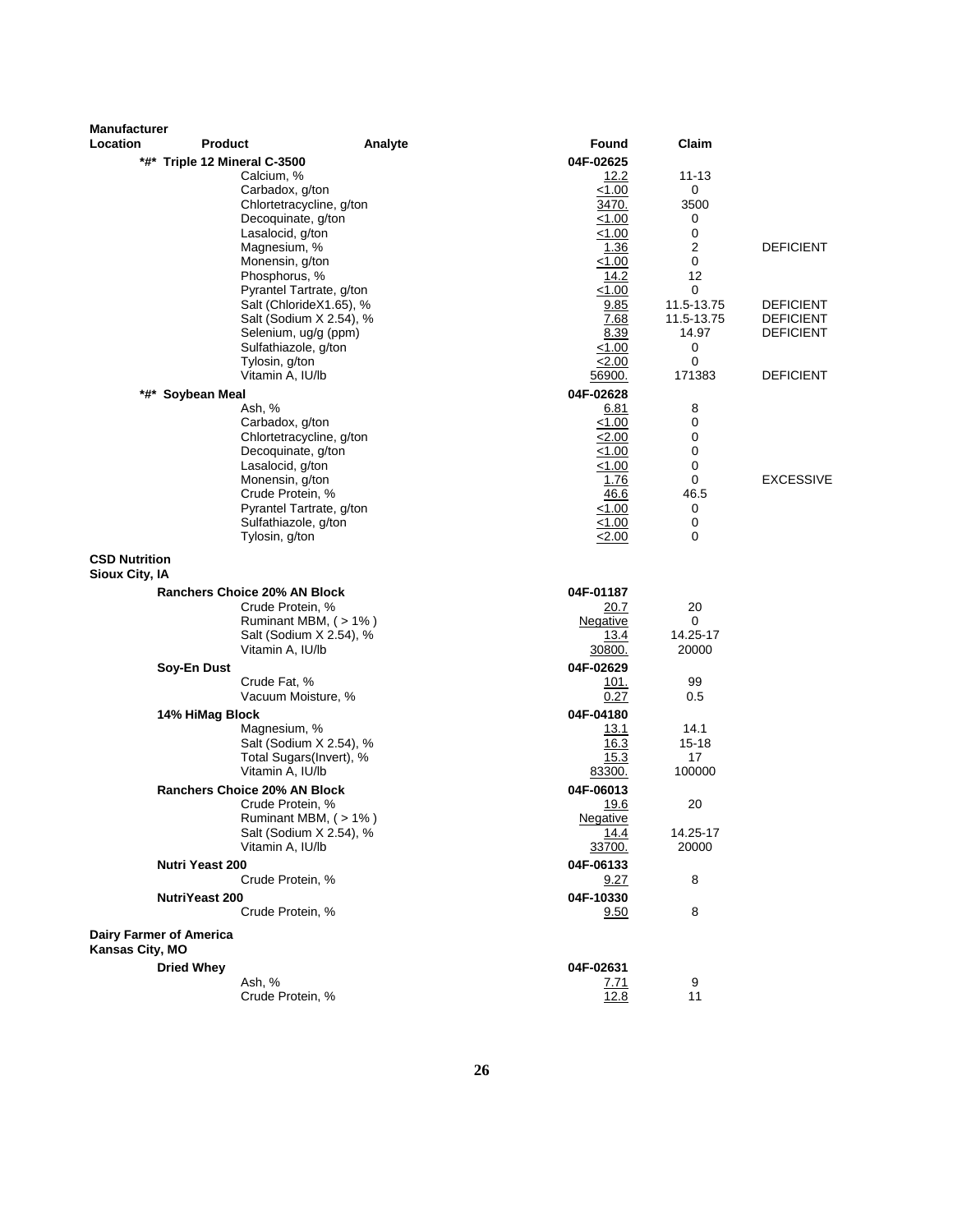| <b>Manufacturer</b>                  |                               |                                                                   |                    |                    |                  |
|--------------------------------------|-------------------------------|-------------------------------------------------------------------|--------------------|--------------------|------------------|
| Location                             | <b>Product</b>                | Analyte                                                           | Found              | Claim              |                  |
|                                      | <b>Whey (Sweet Dairy)</b>     |                                                                   | 04F-10328          |                    |                  |
|                                      |                               | Ash, %                                                            | 7.64               | 9<br>11            |                  |
|                                      |                               | Crude Protein, %                                                  | 12.0               |                    |                  |
| Scotland, SD                         | <b>Dakota Gold Marketing</b>  |                                                                   |                    |                    |                  |
|                                      | <b>Dried Distillers Grain</b> |                                                                   | 04F-04493          |                    |                  |
|                                      |                               | Crude Fiber, %                                                    | 8.69               | 12                 |                  |
|                                      |                               | Crude Fat, %                                                      | 11.2               | 10                 |                  |
|                                      |                               | Crude Protein, %                                                  | 29.6               | 26                 |                  |
|                                      | <b>Distillers Grains</b>      | Crude Fiber, %                                                    | 04F-06471<br>6.84  | 12                 |                  |
|                                      |                               | Crude Fat, %                                                      | 11.5               | 10                 |                  |
|                                      |                               | Oven Moisture, %                                                  | 7.08               | 12.5               |                  |
|                                      |                               | Crude Protein, %                                                  | 27.2               | 26                 |                  |
|                                      |                               | Dakota Gold Plus Corn Distillers Dry Grains with Solubles         | 04F-08097          |                    |                  |
|                                      |                               | Crude Fiber, %                                                    | 7.61               | 12                 |                  |
|                                      |                               | Crude Fat, %                                                      | 9.40               | 10                 |                  |
|                                      |                               | Oven Moisture, %<br>Crude Protein, %                              | 9.04<br>27.8       | 12.5<br>26         |                  |
|                                      |                               |                                                                   |                    |                    |                  |
|                                      |                               | <b>Corn Distillers Dry Grains with Solubles</b><br>Crude Fiber, % | 04F-08567<br>7.28  | 12                 |                  |
|                                      |                               | Crude Fat, %                                                      | 11.4               | 10                 |                  |
|                                      |                               | Oven Moisture, %                                                  | 8.15               | 12.5               |                  |
|                                      |                               | Crude Protein, %                                                  | 27.2               | 26                 |                  |
|                                      |                               | Dakota Gold Corn Distillers Dry Grains with Solubles              | 04F-10352          |                    |                  |
|                                      |                               | Crude Fiber, %                                                    | 6.59               | 12                 |                  |
|                                      |                               | Crude Fat, %                                                      | 11.4               | 10                 |                  |
|                                      |                               | Oven Moisture, %<br>Crude Protein, %                              | 6.14<br>28.7       | 12.5<br>26         |                  |
| Dakota Mill & Grain                  |                               |                                                                   |                    |                    |                  |
| <b>Belle Fourche, SD</b>             |                               |                                                                   |                    |                    |                  |
|                                      |                               | <b>Bull Feed-15% Protein Ration Custom</b>                        | 04F-01325          |                    |                  |
|                                      |                               | Acid Detergent Fiber, %                                           | 9.54               | 11.59              |                  |
|                                      |                               | Crude Protein, %                                                  | 19.0               | 15                 |                  |
|                                      |                               | Ruminant MBM, (>1%)                                               | Negative           | 0                  |                  |
| <b>Dakotaland Feeds</b><br>Huron, SD |                               |                                                                   |                    |                    |                  |
|                                      | *#* Liquid Molasses           |                                                                   | 04F-00718          |                    |                  |
|                                      |                               | Vacuum Moisture, %                                                | 30.0               | 28                 |                  |
|                                      |                               | рH                                                                | 5.77               | $5 - 5.5$          |                  |
|                                      |                               | Total Sugars(Invert), %                                           | 34.2               | 43                 | <b>DEFICIENT</b> |
|                                      |                               | Yale-Dor 40-20 R400 N/S 15% Alf                                   | 04F-04414          |                    |                  |
|                                      |                               | Calcium, %<br>Crude Fiber, %                                      | 6.32<br>12.5       | $6.25 - 6.5$<br>17 |                  |
|                                      |                               | Equiv Crude Protein, %                                            | 19.0               | 20                 |                  |
|                                      |                               | Monensin, g/ton                                                   | 397.               | 400                |                  |
|                                      |                               | Potassium, %                                                      | 1.82               | 2                  |                  |
|                                      |                               | Crude Protein, %                                                  | 39.3               | 40                 |                  |
|                                      |                               | Ruminant MBM, (>1%)<br>Vitamin A, IU/lb                           | Negative<br>40600. | 0<br>30000         |                  |
|                                      | Soybean Meal 46.5%            |                                                                   | 04F-04922          |                    |                  |
|                                      |                               | Ash, %                                                            | 6.03               | 8                  |                  |
|                                      |                               | Crude Protein, %                                                  | 47.0               | 46.5               |                  |
|                                      | Soybean Meal                  |                                                                   | 04F-08085          |                    |                  |
|                                      |                               | Ash, %                                                            | 6.34               | 8                  |                  |
|                                      |                               | Crude Protein, %                                                  | 47.4               | 46.5               |                  |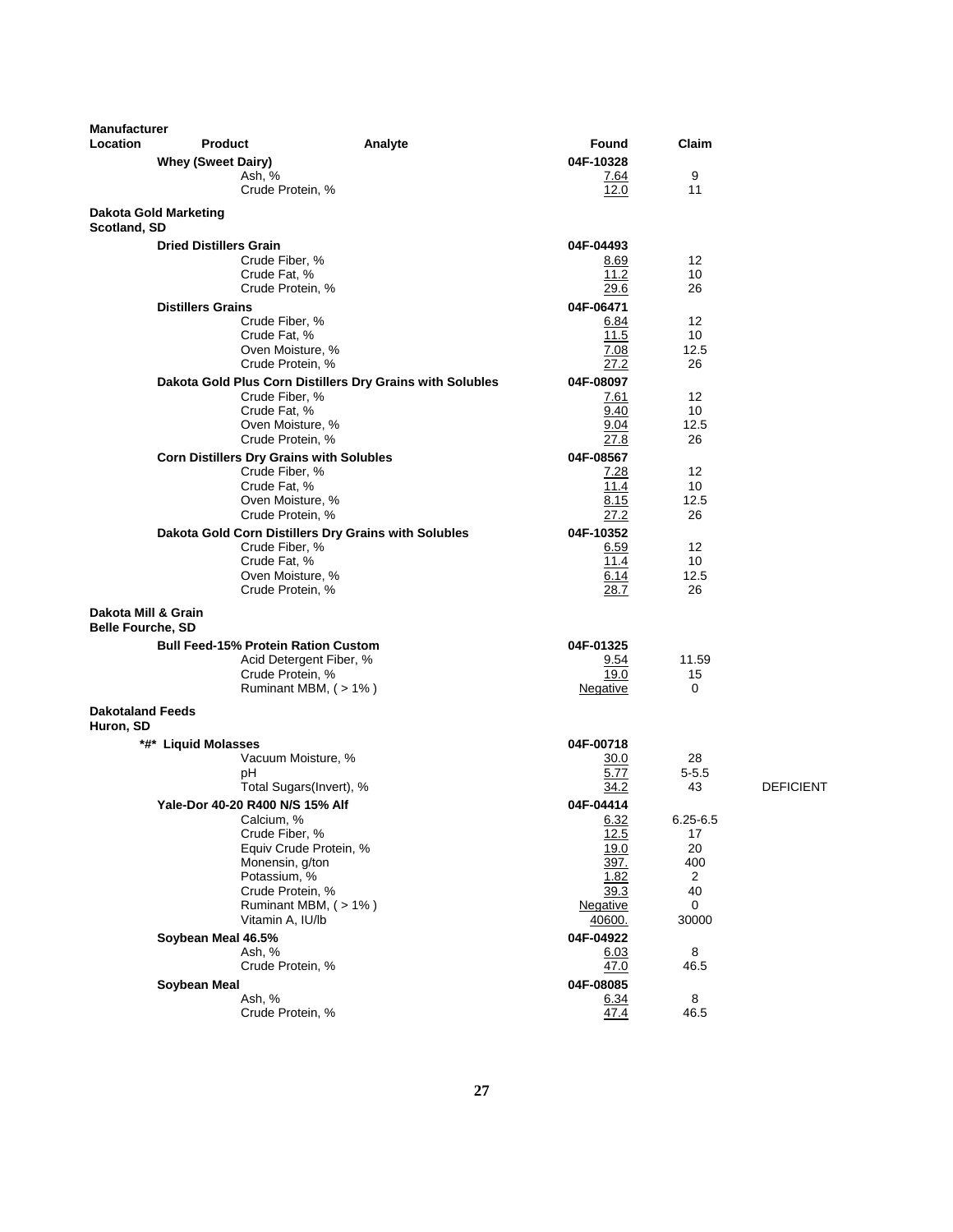| <b>Manufacturer</b>             |                                |                                              |         |                   |                 |
|---------------------------------|--------------------------------|----------------------------------------------|---------|-------------------|-----------------|
| <b>Location</b>                 | <b>Product</b>                 |                                              | Analyte | Found             | Claim           |
|                                 | <b>ChlorMax 4GM Medicated</b>  |                                              |         | 04F-09119         |                 |
|                                 |                                | Calcium. %                                   |         | 6.55              | 6-7             |
|                                 |                                | Crude Fiber, %                               |         | 7.97              | 29              |
|                                 |                                | Chlortetracycline, g/lb                      |         | 3.52              | 4               |
|                                 |                                | Crude Protein, %                             |         | 12.9              | $\overline{7}$  |
|                                 |                                | Ruminant MBM, (>1%)                          |         | Negative          | 0               |
|                                 |                                | <b>Dried Distillers Grains with Solubles</b> |         | 04F-09641         |                 |
|                                 |                                | Crude Fiber, %                               |         | 6.64              | 10              |
|                                 |                                | Crude Fat, %                                 |         | 10.9              | 7.5             |
|                                 |                                | Crude Protein, %                             |         | 26.9              | 27              |
|                                 | Soybean meal                   |                                              |         | 04F-10309         |                 |
|                                 |                                | Ash, %                                       |         | 6.14              | 8               |
|                                 |                                | Crude Protein, %                             |         | 47.9              | 46.5            |
|                                 | <b>Stress Care Liquid R167</b> |                                              |         | 04F-10345         |                 |
|                                 |                                | Equiv Crude Protein, %                       |         | 8.52              | 9.2             |
|                                 |                                | Vacuum Moisture, %                           |         | 37.6              | 38              |
|                                 |                                | Monensin, g/ton                              |         | 207.              | 167             |
|                                 |                                | Potassium, %                                 |         | 3.25              | 3.5             |
|                                 |                                | Crude Protein, %                             |         | 14.6              | 12 <sup>2</sup> |
|                                 |                                | Vitamin A, IU/lb                             |         | 42000.            | 36000           |
|                                 | Liq 40 (7) R400 H 0.45         |                                              |         | 04F-10346         |                 |
|                                 |                                | Calcium, %                                   |         | 6.04              | 6.4-7.6         |
|                                 |                                | Equiv Crude Protein, %<br>Vacuum Moisture, % |         | 39.8              | 39              |
|                                 |                                | Monensin, g/ton                              |         | 32.2<br>375.      | 31<br>400       |
|                                 |                                | Potassium, %                                 |         | 2.85              | 3               |
|                                 |                                | Crude Protein, %                             |         | 41.2              | 40              |
|                                 |                                | Salt (Sodium X 2.54), %                      |         | 3.47              | $3.5 - 4.5$     |
|                                 |                                | Selenium, ug/g (ppm)                         |         | 4.03              | 4.1             |
|                                 |                                | Vitamin A, IU/lb                             |         | 39000.            | 45000           |
|                                 | L40 (7) R-400 +Zn-Cu           |                                              |         | 04F-10347         |                 |
|                                 |                                | Calcium, %                                   |         | 6.18              | $7 - 7.25$      |
|                                 |                                | Equiv Crude Protein, %                       |         | 36.4              | 36.8            |
|                                 |                                | Vacuum Moisture, %                           |         | 34.7              | 32.5            |
|                                 |                                | Monensin, g/ton                              |         | 352.              | 400             |
|                                 |                                | Phosphorus, %                                |         | 0.761             | 0.703           |
|                                 |                                | Potassium, %                                 |         | 2.60              | 3               |
|                                 |                                | Crude Protein, %                             |         | 40.9              | 40              |
|                                 |                                | Salt (Sodium X 2.54), %                      |         | 3.51              | $3.5 - 4.5$     |
|                                 |                                | Vitamin A, IU/lb                             |         | 36000.            | 36320           |
|                                 | Soybean Meal 46.5% Protein     |                                              |         | 04F-11746         |                 |
|                                 |                                | Ash, %                                       |         | 6.21              | 8               |
|                                 |                                | Crude Protein, %                             |         | 46.3              | 46.5            |
| Dell Rapids, SD                 | <b>Dell Rapids Coop Grain</b>  |                                              |         |                   |                 |
|                                 |                                |                                              |         |                   |                 |
|                                 | <b>Custom Blend Dry Feed</b>   | Chlortetracycline, g/ton                     |         | 04F-06469<br>450. | 397.7           |
|                                 |                                |                                              |         |                   |                 |
| Delta Oil Mill<br>Jonestown, MS |                                |                                              |         |                   |                 |
|                                 |                                | <b>Prime Quality Cottonseed Meal</b>         |         | 04F-04925         |                 |
|                                 |                                | Crude Fiber, %                               |         | 11.6              | 14              |
|                                 |                                | Crude Protein, %                             |         | 41.6              | 40.5            |
|                                 |                                |                                              |         |                   |                 |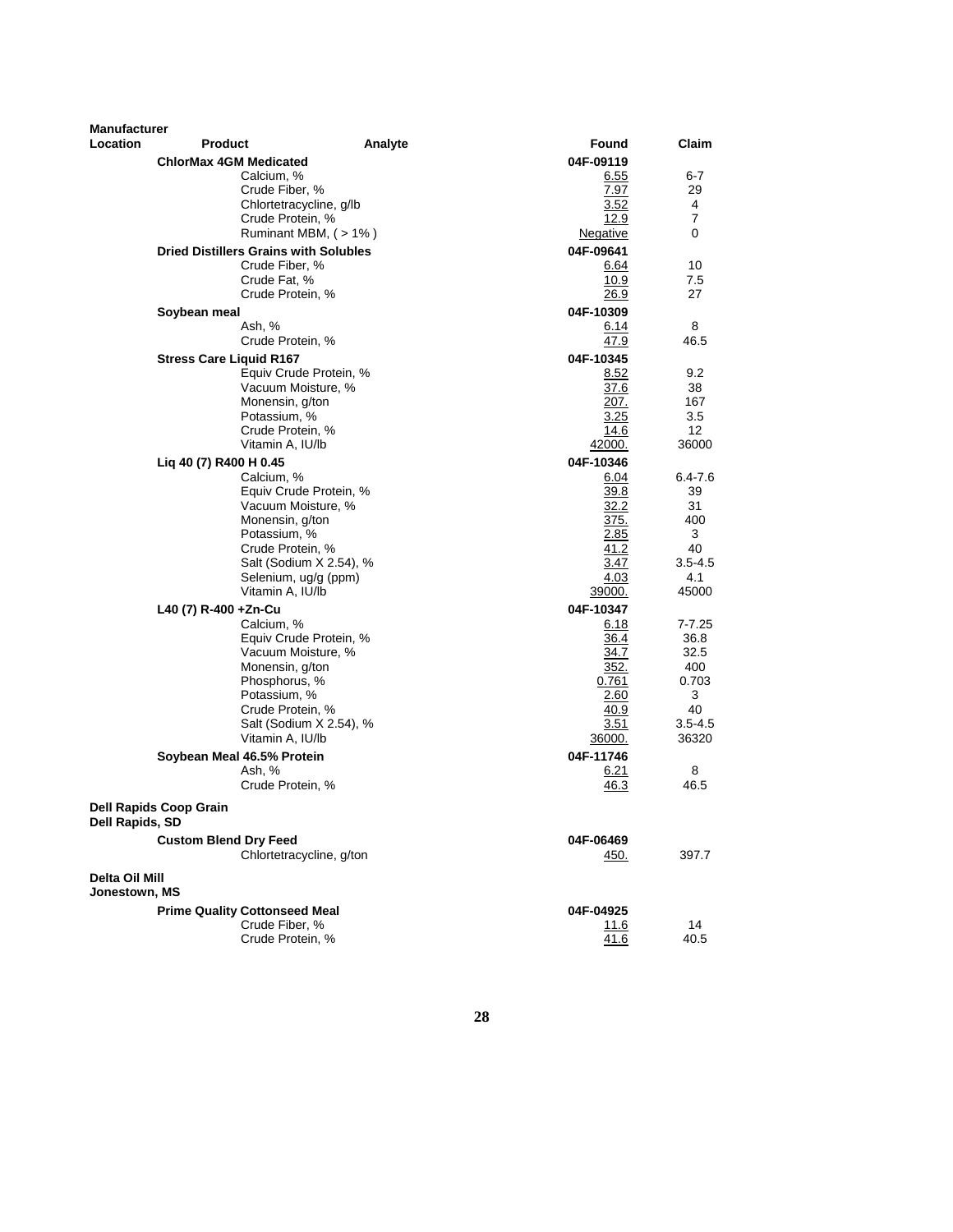| <b>Manufacturer</b><br>Location                      | <b>Product</b>                                                                                                                                                           | Analyte | Found                                                      | Claim                              |                  |
|------------------------------------------------------|--------------------------------------------------------------------------------------------------------------------------------------------------------------------------|---------|------------------------------------------------------------|------------------------------------|------------------|
| <b>Diamond Pet Foods</b><br>Meta, MO                 |                                                                                                                                                                          |         |                                                            |                                    |                  |
|                                                      | <b>Diamond Premium Adult</b><br>Fat: Acid Hydrolysis, %<br>Oven Moisture, %<br>Crude Protein, %                                                                          |         | 04F-05264<br>18.9<br>5.58<br>25.6                          | 18<br>10<br>26                     |                  |
|                                                      | <b>Variety Puppy-Super Premium Dog Biscuits</b><br>Crude Fat, %<br>Oven Moisture, %<br>Crude Protein, %                                                                  |         | 04F-06128<br>5.59<br>6.91<br>24.2                          | 6<br>10<br>23                      |                  |
|                                                      | Diamond Professional Formula Dog Food<br>Ash, %<br>Fat: Acid Hydrolysis, %<br>Oven Moisture, %<br>Omega-3 Fatty Acids, %<br>Omega-6 Fatty Acids, %                       |         | 04F-07918<br>6.61<br>22.5<br>6.23<br>0.458<br>4.80         | 6.5<br>20<br>10<br>0.6<br>3.4      |                  |
|                                                      | Crude Protein, %<br><b>Diamond Pet Food Puppy</b><br>Fat: Acid Hydrolysis, %<br>Oven Moisture, %<br>Omega-3 Fatty Acids, %<br>Omega-6 Fatty Acids, %<br>Crude Protein, % |         | 30.0<br>04F-07919<br>22.6<br>7.06<br>0.438<br>4.93<br>33.5 | 30<br>20<br>10<br>0.5<br>3.3<br>31 |                  |
| <b>Diamond V Mills</b><br>Cedar Rapids, IA           |                                                                                                                                                                          |         |                                                            |                                    |                  |
|                                                      | <b>XP Yeast Culture</b><br>Ash, %<br>Crude Protein, %                                                                                                                    |         | 04F-06203<br>4.20<br>13.2                                  | 5<br>12                            |                  |
| <b>Domain Inc</b><br>New Richmond, WI                |                                                                                                                                                                          |         |                                                            |                                    |                  |
|                                                      | <b>Custom Formula Dairy Feed</b><br>Acid Detergent Fiber, %<br>Crude Fiber, %<br>Crude Protein, %                                                                        |         | 04F-10355<br>16.0<br>10.4<br>26.2                          | 20<br>13<br>24                     |                  |
| <b>East-Man Feeds</b><br>Sioux Falls, SD             |                                                                                                                                                                          |         |                                                            |                                    |                  |
|                                                      | Pre-Grower 120<br>Calcium, %<br>Phosphorus, %<br>Salt (Sodium X 2.54), %<br>Vitamin A, IU/lb                                                                             |         | 04F-06131<br>14.6<br>7.56<br>6.86<br>54600.                | 15.5-17.5<br>7<br>$7-8.4$<br>73500 |                  |
| <b>Endres Processing Ltd</b><br><b>Rosemount, MN</b> |                                                                                                                                                                          |         |                                                            |                                    |                  |
|                                                      | <b>Bakery Meal</b><br>Fat: Acid Hydrolysis, %<br>Crude Protein, %                                                                                                        |         | 04F-06777<br>9.54<br>13.4                                  | 6<br>10                            |                  |
| <b>Evolved Habitats</b><br>New Roads, LA             |                                                                                                                                                                          |         |                                                            |                                    |                  |
|                                                      | <b>Deer Cane Liquid</b><br>Salt (ChlorideX1.65), %<br>Salt (Sodium X 2.54), %<br>Sodium, %                                                                               |         | 04F-02384<br><u>27.2</u><br>21.5<br>8.47                   | 26-31<br>26-31<br>10.5-12.5        | <b>DEFICIENT</b> |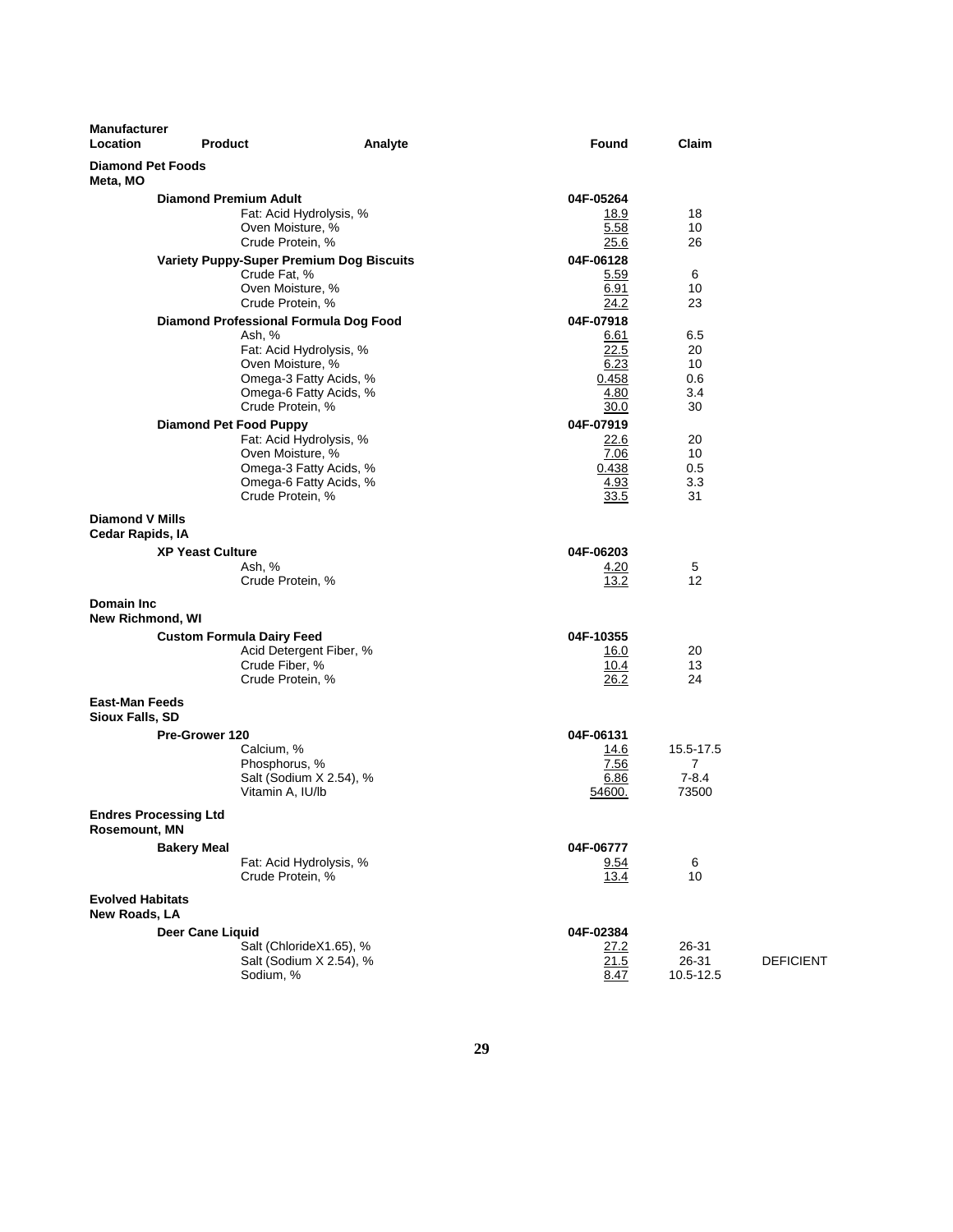| Location<br>*#* Deer Cane Liquid<br><b>Buck Jam</b> | <b>Product</b><br>Analyte<br>Salt (ChlorideX1.65), %<br>Salt (Sodium X 2.54), %<br>Sodium, %<br>Vacuum Moisture, %<br>Salt (Sodium X 2.54), %<br>Sodium, %<br><b>Evolved Habitats Buck Jam</b> | Found<br>04F-06844<br>24.7<br>25.0<br>9.86<br>04F-06845<br>73.0<br>24.4<br>9.60 | Claim<br>19.5-23.4<br>19.5-23.4<br>3-4<br>79<br>$25 - 30$  | <b>EXCESSIVE</b> |
|-----------------------------------------------------|------------------------------------------------------------------------------------------------------------------------------------------------------------------------------------------------|---------------------------------------------------------------------------------|------------------------------------------------------------|------------------|
|                                                     |                                                                                                                                                                                                |                                                                                 |                                                            |                  |
|                                                     |                                                                                                                                                                                                |                                                                                 |                                                            |                  |
|                                                     |                                                                                                                                                                                                |                                                                                 |                                                            |                  |
|                                                     |                                                                                                                                                                                                |                                                                                 | 10.5-12.5                                                  |                  |
|                                                     | Vacuum Moisture, %<br>Salt (Sodium X 2.54), %<br>Sodium, %                                                                                                                                     | 04F-06889<br>73.0<br>24.3<br>9.57                                               | 79<br>$25 - 30$<br>10.5-12.5                               |                  |
|                                                     | *#* Evolved Habitats The Original Deer Co Cain<br>Salt (ChlorideX1.65), %<br>Salt (Sodium X 2.54), %<br>Sodium, %                                                                              | 04F-06890<br>24.4<br>24.1<br>9.48                                               | 19.5-23.4<br>19.5-23.4<br>3-4                              | <b>EXCESSIVE</b> |
| F & M Coop<br>Madison, SD                           |                                                                                                                                                                                                |                                                                                 |                                                            |                  |
|                                                     | *#* Pro-Sil A-M-S 90% C.P. Silage Supplement<br>Equiv Crude Protein, %<br>Crude Protein, %                                                                                                     | 04F-16539<br>76.6<br>81.2                                                       | 80<br>90                                                   | <b>DEFICIENT</b> |
| <b>Farmers Coop</b><br>Gordon, NE                   |                                                                                                                                                                                                |                                                                                 |                                                            |                  |
|                                                     | 17% Dehydrated Alfalfa Pellets<br>Crude Fiber, %<br>Crude Protein, %                                                                                                                           | 04F-19302<br>26.8<br>16.7                                                       | 30<br>17                                                   |                  |
| <b>Hen Scratch Mix</b>                              |                                                                                                                                                                                                | 04F-19303                                                                       |                                                            |                  |
|                                                     | Crude Protein, %                                                                                                                                                                               | 11.7                                                                            | 9.5                                                        |                  |
| <b>Farnam Companies</b><br>Phoenix, AZ              |                                                                                                                                                                                                |                                                                                 |                                                            |                  |
| <b>APPLE TREATS</b>                                 |                                                                                                                                                                                                | 04F-00471                                                                       |                                                            |                  |
|                                                     | Ash, %<br>Oven Moisture, %<br>Crude Protein, %<br>Vitamin A, IU/lb                                                                                                                             | 2.19<br>6.19<br>7.69<br>85500.                                                  | 2<br>10<br>$\overline{7}$<br>75000                         |                  |
| <b>Feed Mill Express</b><br><b>Castle Rock, MN</b>  |                                                                                                                                                                                                |                                                                                 |                                                            |                  |
|                                                     | <b>Assurance Alfalfa Cubes</b><br>Crude Fiber, %<br>Oven Moisture, %<br>Crude Protein, %                                                                                                       | 04F-01326<br>25.2<br>8.08<br>14.6                                               | 30<br>12<br>15                                             |                  |
| Form-A-Feed Inc<br><b>Stewart, MN</b>               |                                                                                                                                                                                                |                                                                                 |                                                            |                  |
|                                                     | CTC 25 qm Pellets Medicated<br>Chlortetracycline, g/lb<br>Ruminant MBM, (>1%)                                                                                                                  | 04F-09158<br>27.3<br>Negative                                                   | 25                                                         |                  |
|                                                     | Beef Corn-Co Grower R800 Medicated<br>Calcium, %<br>Equiv Crude Protein, %<br>Monensin, g/ton<br>Crude Protein, %<br>Salt (Sodium X 2.54), %<br>Selenium, ug/g (ppm)<br>Vitamin A, IU/lb       | 04F-09159<br>9.17<br>14.0<br>721.<br>24.6<br>7.39<br>10.7<br>73400.             | $10 - 12$<br>15<br>800<br>20<br>$7.5 - 8.5$<br>9<br>100000 |                  |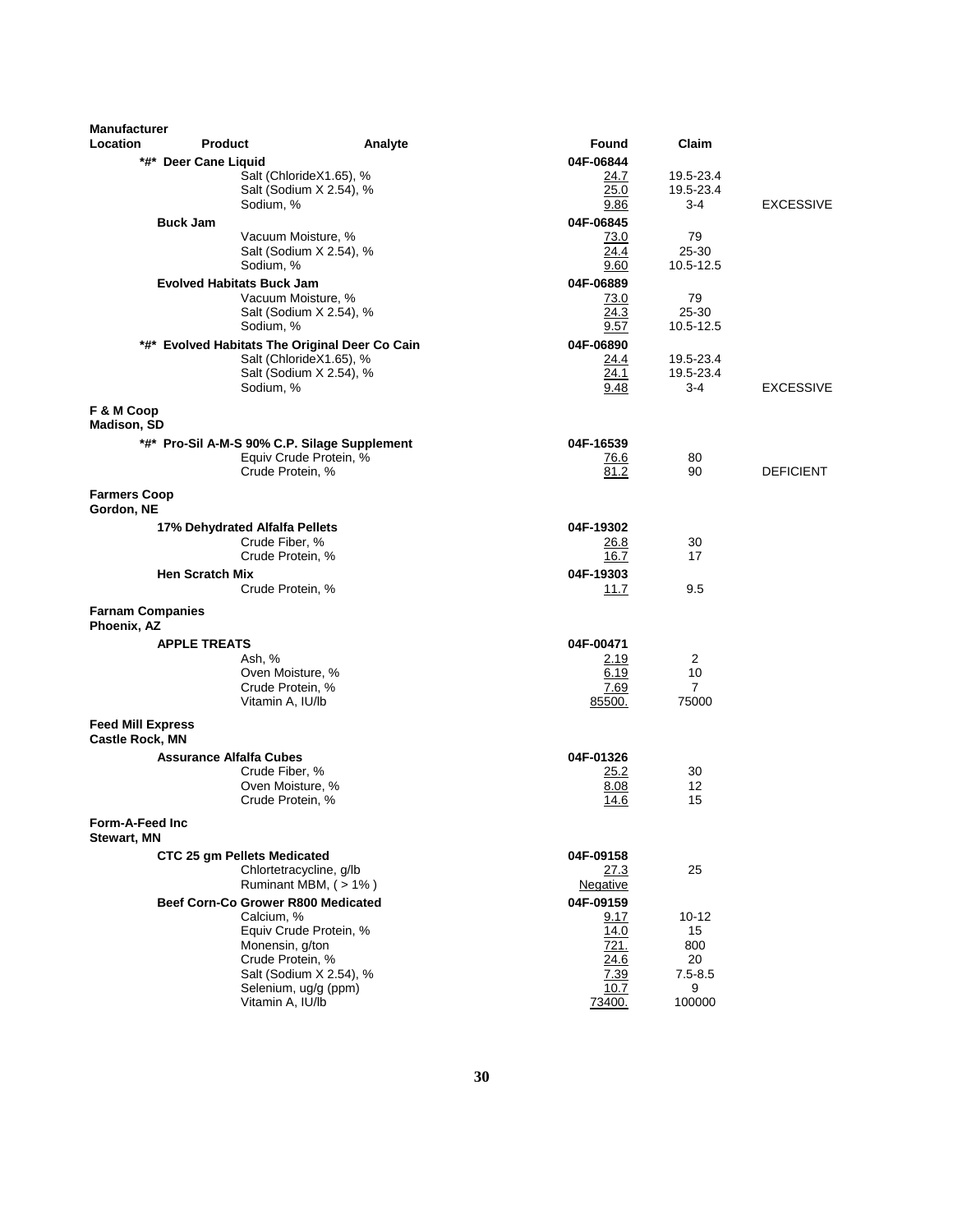| <b>Manufacturer</b><br>Location           | <b>Product</b>                                                                                                                                             | Analyte | Found                                                                | Claim                                                           |                                                          |
|-------------------------------------------|------------------------------------------------------------------------------------------------------------------------------------------------------------|---------|----------------------------------------------------------------------|-----------------------------------------------------------------|----------------------------------------------------------|
| Freeport, IL                              | <b>Furst-McNess Company</b>                                                                                                                                |         |                                                                      |                                                                 |                                                          |
|                                           | <b>Custom Swine Base A</b><br>Calcium, %<br>Phosphorus, %<br>Salt (Sodium X 2.54), %<br>Selenium, ug/g (ppm)<br>Vitamin A, IU/lb                           |         | 04F-08689<br>17.0<br>8.60<br>4.83<br>6.43<br>269000.                 | 17.8-21.3<br>9<br>$4.5 - 5.5$<br>6<br>160000                    |                                                          |
|                                           | <b>Launcher Plus Mixer</b><br>Calcium, %<br>Crude Fat, %<br>Lysine - Total, %<br>Phosphorus, %<br>Crude Protein, %<br>Vitamin A, IU/lb<br>Zinc, ug/g (ppm) |         | 04F-08690<br>3.78<br>6.85<br>2.79<br>2.20<br>24.2<br>29600.<br>9530. | 3.65-4.15<br>7<br>2.5<br>$\overline{2}$<br>23<br>27500<br>10000 |                                                          |
| Watertown, SD                             | <b>Glacial Lakes Rising Star Feeds</b>                                                                                                                     |         |                                                                      |                                                                 |                                                          |
|                                           | <b>Distillers Dried Grains with Solubles</b><br>Ash, %<br>Crude Fiber, %<br>Crude Fat, %<br>Crude Protein, %                                               |         | 04F-02058<br>3.55<br>6.84<br>10.9<br>26.6                            | 8<br>15<br>10<br>25                                             |                                                          |
|                                           | <b>Distillers Dried Grains with Solubles</b><br>Ash, %<br>Crude Fiber, %<br>Fat: Acid Hydrolysis, %<br>Crude Protein, %                                    |         | 04F-06778<br>3.39<br>8.55<br>9.38<br>26.8                            | 8<br>15<br>10<br>25                                             |                                                          |
|                                           | <b>Distillers Dried Grains with Solubles</b><br>Ash, %<br>Crude Fiber, %<br>Crude Fat, %<br>Crude Protein, %                                               |         | 04F-09160<br>3.71<br>7.29<br>10.8<br>28.4                            | 8<br>15<br>10<br>25                                             |                                                          |
| Golden Lyk, LLC<br>Morris, MN             |                                                                                                                                                            |         |                                                                      |                                                                 |                                                          |
|                                           | *#* Golden 20-200<br>Fat: Roese Gottlieb, %<br>Magnesium, %<br>Potassium, %<br>Crude Protein, %<br>Salt (Sodium X 2.54), %<br>Vitamin A, IU/lb             |         | 04F-04175<br>5.73<br>2.12<br>1.50<br>27.5<br>4.60<br>4390.           | 7.5<br>2.3<br>$2.2\,$<br>20<br>$4.5 - 5.5$<br>60000             | <b>DEFICIENT</b><br><b>DEFICIENT</b><br><b>DEFICIENT</b> |
|                                           | Golden 18 Mag<br>Fat: Roese Gottlieb, %<br>Magnesium, %<br>Crude Protein, %<br>Salt (Sodium X 2.54), %<br>Vitamin A, IU/lb                                 |         | 04F-04177<br>6.34<br>4.05<br>19.5<br>4.22<br>44600.                  | 7<br>4<br>18<br>$4.5 - 5.5$<br>60000                            |                                                          |
| <b>Golden Sun Feeds</b><br>Esterville, IA |                                                                                                                                                            |         |                                                                      |                                                                 |                                                          |
|                                           | Med-A-Mix TY-4G<br>Calcium, %<br>Lysine - Total, %<br>Crude Protein, %<br>Tylosin, g/lb                                                                    |         | 04F-01911<br>2.95<br>2.55<br>42.2<br>4.32                            | 3-4<br>2.5<br>40<br>4                                           |                                                          |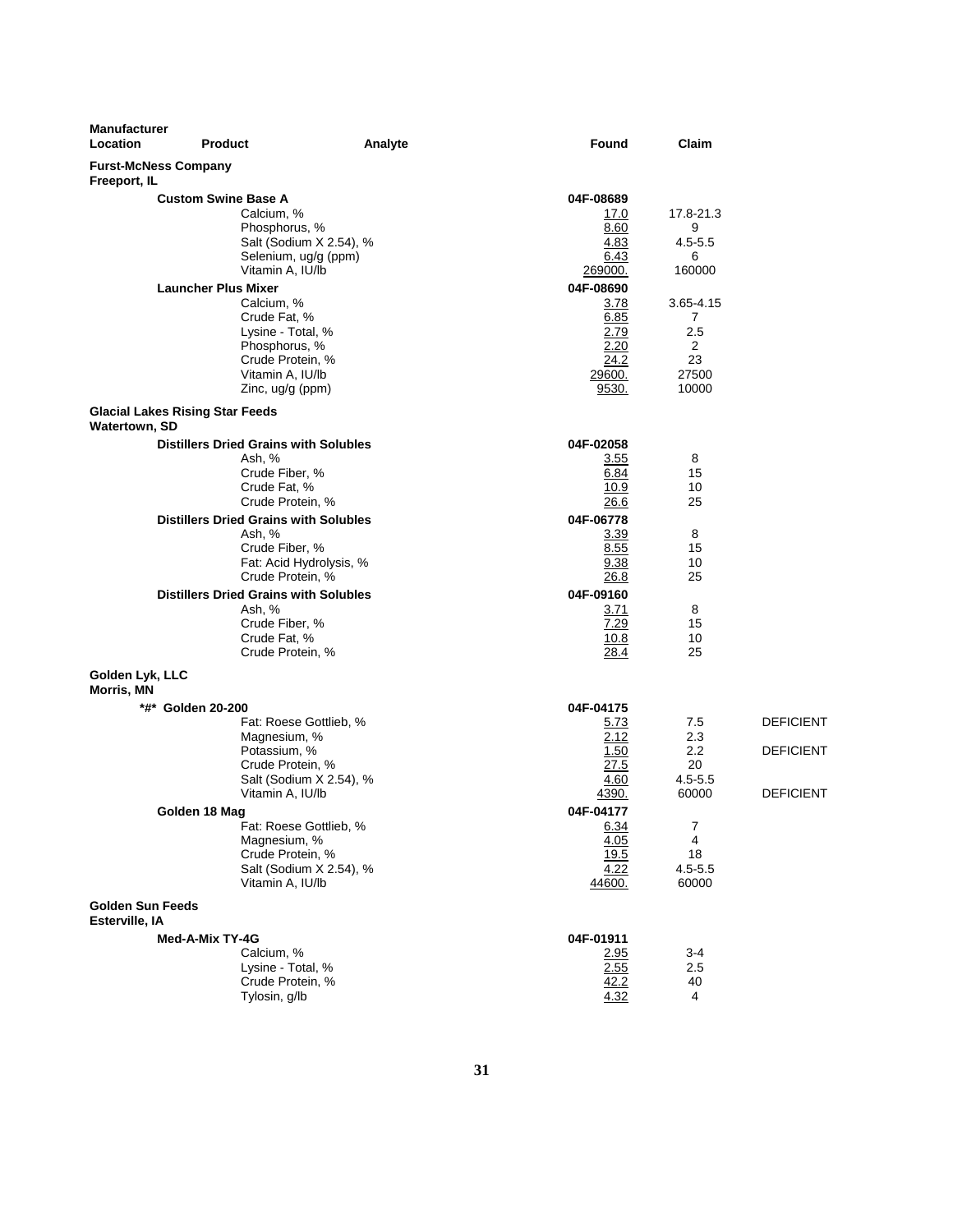| <b>Manufacturer</b><br><b>Location</b>   | <b>Product</b><br>Analyte                                                                                                                                 | Found                                                           | Claim                                              |                  |
|------------------------------------------|-----------------------------------------------------------------------------------------------------------------------------------------------------------|-----------------------------------------------------------------|----------------------------------------------------|------------------|
| <b>Lactation Mix</b>                     |                                                                                                                                                           | 04F-06840                                                       |                                                    |                  |
|                                          | Calcium, %<br>Fat: Acid Hydrolysis, %<br>Lysine - Total, %<br>Phosphorus, %<br>Crude Protein, %                                                           | <u>2.58</u><br>10.4<br>2.41<br>1.84<br>37.6                     | $2.9 - 3.6$<br>10<br>2.5<br>$\overline{2}$<br>36.5 |                  |
|                                          | *#* Golden Lean Concentrate HL<br>Calcium, %<br>Lysine - Total, %<br>Crude Protein, %                                                                     | 04F-06841<br>2.68<br>3.15<br>43.8                               | $3.3 - 4$<br>3<br>40                               | <b>DEFICIENT</b> |
| *#* Layer Mix                            | Calcium, %<br>Lysine - Total, %<br>Methionine - Total, %                                                                                                  | 04F-06842<br>3.40<br>2.50<br>0.942                              | $4.5 - 5.5$<br>2.4<br>1.1                          | <b>DEFICIENT</b> |
|                                          | Phosphorus, %<br>Crude Protein, %<br>Vitamin A, IU/lb                                                                                                     | 1.62<br>41.8<br><u> 29600.</u>                                  | 2<br>42<br>30000                                   | <b>DEFICIENT</b> |
| *#* Amino Max 34                         | Calcium, %<br>Potassium, %<br>Crude Protein, %<br>Ruminant MBM, (>1%)<br>Salt (Sodium X 2.54), %<br>Vitamin A, IU/lb                                      | 04F-09120<br>5.38<br>2.32<br>35.0<br>Negative<br>3.29<br>30000. | $7-8$<br>2.5<br>34<br>0<br>$3.5 - 4.5$<br>40000    | <b>DEFICIENT</b> |
| <b>Golden Sun Feeds</b><br>St. Louis, MO |                                                                                                                                                           |                                                                 |                                                    |                  |
|                                          | <b>Texturized Horse Feed</b><br>Crude Protein, %                                                                                                          | 04F-05482<br>12.6                                               | 12                                                 |                  |
|                                          | T.U.F. Breeder Complete Mineral Availa 4<br>Calcium, %<br>Phosphorus, %<br>Salt (Sodium X 2.54), %<br>Selenium, ug/g (ppm)<br>Vitamin A, IU/lb            | 04F-05484<br>10.9<br>7.06<br>17.2<br>27.3<br>436000.            | 11-13<br>$\overline{7}$<br>15-17.5<br>27<br>400000 |                  |
| <b>Textured Horse Feed</b>               | Crude Protein, %                                                                                                                                          | 04F-06933<br>12.4                                               | 12                                                 |                  |
|                                          | <b>Texturized Horse Feed</b><br>Crude Protein, %                                                                                                          | 04F-07566<br><u>13.0</u>                                        | 12                                                 |                  |
|                                          | Golden Sun Feeds Hi-Plains Breeder Complete Mineral<br>Calcium, %<br>Phosphorus, %<br>Salt (Sodium X 2.54), %<br>Selenium, ug/g (ppm)<br>Vitamin A, IU/lb | 04F-07568<br>11.3<br>7.55<br>11.9<br>25.0<br>304000.            | 11-13<br>8<br>$11 - 13$<br>27<br>400000            |                  |
|                                          | Lean Choice 40/20 500R<br>Calcium, %<br>Equiv Crude Protein, %<br>Monensin, g/ton<br>Crude Protein, %<br>Vitamin A, IU/lb                                 | 04F-08058<br>6.42<br>18.5<br>477.<br>40.3<br>32200.             | 7-8<br>20<br>500<br>40<br>30000                    |                  |
|                                          | <b>Golden Pig Concentrate</b><br>Calcium, %<br>Crude Fat, %<br>Lysine - Total, %<br>Crude Protein, %                                                      | 04F-08059<br>1.57<br>6.61<br>3.03<br>34.1                       | $1.7 - 2.2$<br>6<br>3<br>34                        |                  |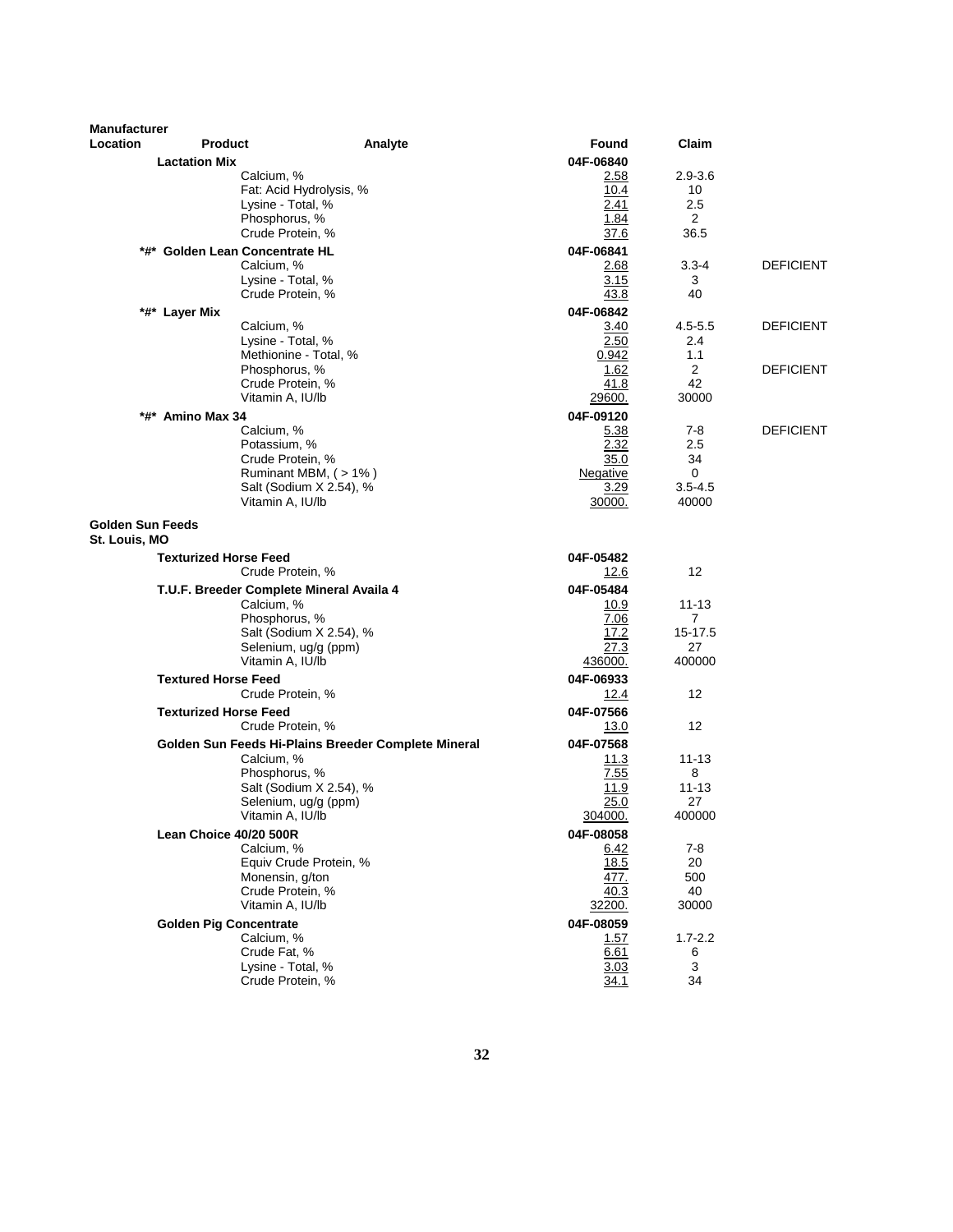| Location<br>Claim<br><b>Product</b><br>Analyte<br>Found<br>04F-16338<br>Lean Choice 34/12<br>Calcium, %<br>6.16<br>7-8<br>7.22<br>Crude Fiber, %<br>10<br>12.5<br>12<br>Equiv Crude Protein, %<br>Potassium, %<br>2.22<br>2.5<br>34<br>Crude Protein, %<br>35.9<br>Salt (Sodium X 2.54), %<br>3.67<br>$3.5 - 4.5$<br>Vitamin A, IU/lb<br>23500.<br>30000<br>*#* Lean Choice 40/20 .4HF-600BOV<br>04F-16340<br>$7-8$<br><b>DEFICIENT</b><br>Calcium. %<br>5.12<br>Equiv Crude Protein, %<br>21.3<br>20<br>Lasalocid, g/ton<br>645.<br>600<br>Crude Protein, %<br>44.8<br>40<br>Vitamin A, IU/lb<br>30000<br>47700.<br>Golden Sun Feeds Inc<br>Estherville, IA<br>04F-04866<br>Hi Pro Hunter Dog Food<br>Fat: Acid Hydrolysis, %<br>11.8<br>10<br>27<br>Crude Protein, %<br>27.6<br>04F-04867<br>Golden Sun 50% BeefMaker Block(D)<br>*#*<br>$2.5 - 3$<br>Calcium, %<br>2.25<br>Equiv Crude Protein, %<br>31.4<br>30<br>Phosphorus, %<br>1.83<br>2<br>50<br>Crude Protein, %<br>51.8<br>Ruminant MBM, (>1%)<br>Negative<br>0<br>16.5-19.5<br><b>DEFICIENT</b><br>Salt (ChlorideX1.65), %<br>13.9<br>14.4<br><b>DEFICIENT</b><br>Salt (Sodium X 2.54), %<br>16.5-19.5<br>Vitamin A, IU/lb<br>79300.<br>100000<br>Golden Sun Feeds Hi-Plains Breeder Mineral<br>04F-05483<br>Calcium, %<br>11.4<br>$12 - 13$<br>8.54<br>9<br>Phosphorus, %<br>Selenium, ug/g (ppm)<br>30<br>31.0<br>400000<br>Vitamin A, IU/lb<br>451000.<br>04F-07564<br>Golden Egg<br>Calcium, %<br>3.73<br>3-4<br>0.9<br>Lysine - Total, %<br>0.996<br>Methionine - Total, %<br>0.271<br>0.33<br>Crude Protein, %<br>19.5<br>20<br>Lamb'N Bulk 100 Bov<br>04F-07567<br>Calcium, %<br>1.50<br>$1.5-2$<br>Crude Fiber, %<br>8.75<br>10<br>Equiv Crude Protein, %<br>3.01<br>2.5<br>Lasalocid, g/ton<br>96.2<br>100<br>Crude Protein, %<br>29.3<br>28<br><b>Negative</b><br>0<br>Ruminant MBM, (>1%)<br>20000<br>Vitamin A, IU/lb<br>19100.<br>*#* Lean Choice 40/20 .4HF-400R<br>04F-08060<br>Calcium, %<br><b>DEFICIENT</b><br>5.64<br>7-8<br>Monensin, g/ton<br>400<br><u>383.</u><br>Crude Protein, %<br>40<br>41.2<br>Vitamin A, IU/lb<br>30000<br><u>32600.</u><br>Calf Max 13 90 Bov<br>04F-10746<br>Crude Fiber, %<br>20.3<br>22<br>Lasalocid, g/ton<br>83.4<br>90<br>Crude Protein, %<br>12.8<br>13 | <b>Manufacturer</b> |  |  |  |
|--------------------------------------------------------------------------------------------------------------------------------------------------------------------------------------------------------------------------------------------------------------------------------------------------------------------------------------------------------------------------------------------------------------------------------------------------------------------------------------------------------------------------------------------------------------------------------------------------------------------------------------------------------------------------------------------------------------------------------------------------------------------------------------------------------------------------------------------------------------------------------------------------------------------------------------------------------------------------------------------------------------------------------------------------------------------------------------------------------------------------------------------------------------------------------------------------------------------------------------------------------------------------------------------------------------------------------------------------------------------------------------------------------------------------------------------------------------------------------------------------------------------------------------------------------------------------------------------------------------------------------------------------------------------------------------------------------------------------------------------------------------------------------------------------------------------------------------------------------------------------------------------------------------------------------------------------------------------------------------------------------------------------------------------------------------------------------------------------------------------------------------------------------------------------------------------------------------------------------------------------------------------------|---------------------|--|--|--|
|                                                                                                                                                                                                                                                                                                                                                                                                                                                                                                                                                                                                                                                                                                                                                                                                                                                                                                                                                                                                                                                                                                                                                                                                                                                                                                                                                                                                                                                                                                                                                                                                                                                                                                                                                                                                                                                                                                                                                                                                                                                                                                                                                                                                                                                                          |                     |  |  |  |
|                                                                                                                                                                                                                                                                                                                                                                                                                                                                                                                                                                                                                                                                                                                                                                                                                                                                                                                                                                                                                                                                                                                                                                                                                                                                                                                                                                                                                                                                                                                                                                                                                                                                                                                                                                                                                                                                                                                                                                                                                                                                                                                                                                                                                                                                          |                     |  |  |  |
|                                                                                                                                                                                                                                                                                                                                                                                                                                                                                                                                                                                                                                                                                                                                                                                                                                                                                                                                                                                                                                                                                                                                                                                                                                                                                                                                                                                                                                                                                                                                                                                                                                                                                                                                                                                                                                                                                                                                                                                                                                                                                                                                                                                                                                                                          |                     |  |  |  |
|                                                                                                                                                                                                                                                                                                                                                                                                                                                                                                                                                                                                                                                                                                                                                                                                                                                                                                                                                                                                                                                                                                                                                                                                                                                                                                                                                                                                                                                                                                                                                                                                                                                                                                                                                                                                                                                                                                                                                                                                                                                                                                                                                                                                                                                                          |                     |  |  |  |
|                                                                                                                                                                                                                                                                                                                                                                                                                                                                                                                                                                                                                                                                                                                                                                                                                                                                                                                                                                                                                                                                                                                                                                                                                                                                                                                                                                                                                                                                                                                                                                                                                                                                                                                                                                                                                                                                                                                                                                                                                                                                                                                                                                                                                                                                          |                     |  |  |  |
|                                                                                                                                                                                                                                                                                                                                                                                                                                                                                                                                                                                                                                                                                                                                                                                                                                                                                                                                                                                                                                                                                                                                                                                                                                                                                                                                                                                                                                                                                                                                                                                                                                                                                                                                                                                                                                                                                                                                                                                                                                                                                                                                                                                                                                                                          |                     |  |  |  |
|                                                                                                                                                                                                                                                                                                                                                                                                                                                                                                                                                                                                                                                                                                                                                                                                                                                                                                                                                                                                                                                                                                                                                                                                                                                                                                                                                                                                                                                                                                                                                                                                                                                                                                                                                                                                                                                                                                                                                                                                                                                                                                                                                                                                                                                                          |                     |  |  |  |
|                                                                                                                                                                                                                                                                                                                                                                                                                                                                                                                                                                                                                                                                                                                                                                                                                                                                                                                                                                                                                                                                                                                                                                                                                                                                                                                                                                                                                                                                                                                                                                                                                                                                                                                                                                                                                                                                                                                                                                                                                                                                                                                                                                                                                                                                          |                     |  |  |  |
|                                                                                                                                                                                                                                                                                                                                                                                                                                                                                                                                                                                                                                                                                                                                                                                                                                                                                                                                                                                                                                                                                                                                                                                                                                                                                                                                                                                                                                                                                                                                                                                                                                                                                                                                                                                                                                                                                                                                                                                                                                                                                                                                                                                                                                                                          |                     |  |  |  |
|                                                                                                                                                                                                                                                                                                                                                                                                                                                                                                                                                                                                                                                                                                                                                                                                                                                                                                                                                                                                                                                                                                                                                                                                                                                                                                                                                                                                                                                                                                                                                                                                                                                                                                                                                                                                                                                                                                                                                                                                                                                                                                                                                                                                                                                                          |                     |  |  |  |
|                                                                                                                                                                                                                                                                                                                                                                                                                                                                                                                                                                                                                                                                                                                                                                                                                                                                                                                                                                                                                                                                                                                                                                                                                                                                                                                                                                                                                                                                                                                                                                                                                                                                                                                                                                                                                                                                                                                                                                                                                                                                                                                                                                                                                                                                          |                     |  |  |  |
|                                                                                                                                                                                                                                                                                                                                                                                                                                                                                                                                                                                                                                                                                                                                                                                                                                                                                                                                                                                                                                                                                                                                                                                                                                                                                                                                                                                                                                                                                                                                                                                                                                                                                                                                                                                                                                                                                                                                                                                                                                                                                                                                                                                                                                                                          |                     |  |  |  |
|                                                                                                                                                                                                                                                                                                                                                                                                                                                                                                                                                                                                                                                                                                                                                                                                                                                                                                                                                                                                                                                                                                                                                                                                                                                                                                                                                                                                                                                                                                                                                                                                                                                                                                                                                                                                                                                                                                                                                                                                                                                                                                                                                                                                                                                                          |                     |  |  |  |
|                                                                                                                                                                                                                                                                                                                                                                                                                                                                                                                                                                                                                                                                                                                                                                                                                                                                                                                                                                                                                                                                                                                                                                                                                                                                                                                                                                                                                                                                                                                                                                                                                                                                                                                                                                                                                                                                                                                                                                                                                                                                                                                                                                                                                                                                          |                     |  |  |  |
|                                                                                                                                                                                                                                                                                                                                                                                                                                                                                                                                                                                                                                                                                                                                                                                                                                                                                                                                                                                                                                                                                                                                                                                                                                                                                                                                                                                                                                                                                                                                                                                                                                                                                                                                                                                                                                                                                                                                                                                                                                                                                                                                                                                                                                                                          |                     |  |  |  |
|                                                                                                                                                                                                                                                                                                                                                                                                                                                                                                                                                                                                                                                                                                                                                                                                                                                                                                                                                                                                                                                                                                                                                                                                                                                                                                                                                                                                                                                                                                                                                                                                                                                                                                                                                                                                                                                                                                                                                                                                                                                                                                                                                                                                                                                                          |                     |  |  |  |
|                                                                                                                                                                                                                                                                                                                                                                                                                                                                                                                                                                                                                                                                                                                                                                                                                                                                                                                                                                                                                                                                                                                                                                                                                                                                                                                                                                                                                                                                                                                                                                                                                                                                                                                                                                                                                                                                                                                                                                                                                                                                                                                                                                                                                                                                          |                     |  |  |  |
|                                                                                                                                                                                                                                                                                                                                                                                                                                                                                                                                                                                                                                                                                                                                                                                                                                                                                                                                                                                                                                                                                                                                                                                                                                                                                                                                                                                                                                                                                                                                                                                                                                                                                                                                                                                                                                                                                                                                                                                                                                                                                                                                                                                                                                                                          |                     |  |  |  |
|                                                                                                                                                                                                                                                                                                                                                                                                                                                                                                                                                                                                                                                                                                                                                                                                                                                                                                                                                                                                                                                                                                                                                                                                                                                                                                                                                                                                                                                                                                                                                                                                                                                                                                                                                                                                                                                                                                                                                                                                                                                                                                                                                                                                                                                                          |                     |  |  |  |
|                                                                                                                                                                                                                                                                                                                                                                                                                                                                                                                                                                                                                                                                                                                                                                                                                                                                                                                                                                                                                                                                                                                                                                                                                                                                                                                                                                                                                                                                                                                                                                                                                                                                                                                                                                                                                                                                                                                                                                                                                                                                                                                                                                                                                                                                          |                     |  |  |  |
|                                                                                                                                                                                                                                                                                                                                                                                                                                                                                                                                                                                                                                                                                                                                                                                                                                                                                                                                                                                                                                                                                                                                                                                                                                                                                                                                                                                                                                                                                                                                                                                                                                                                                                                                                                                                                                                                                                                                                                                                                                                                                                                                                                                                                                                                          |                     |  |  |  |
|                                                                                                                                                                                                                                                                                                                                                                                                                                                                                                                                                                                                                                                                                                                                                                                                                                                                                                                                                                                                                                                                                                                                                                                                                                                                                                                                                                                                                                                                                                                                                                                                                                                                                                                                                                                                                                                                                                                                                                                                                                                                                                                                                                                                                                                                          |                     |  |  |  |
|                                                                                                                                                                                                                                                                                                                                                                                                                                                                                                                                                                                                                                                                                                                                                                                                                                                                                                                                                                                                                                                                                                                                                                                                                                                                                                                                                                                                                                                                                                                                                                                                                                                                                                                                                                                                                                                                                                                                                                                                                                                                                                                                                                                                                                                                          |                     |  |  |  |
|                                                                                                                                                                                                                                                                                                                                                                                                                                                                                                                                                                                                                                                                                                                                                                                                                                                                                                                                                                                                                                                                                                                                                                                                                                                                                                                                                                                                                                                                                                                                                                                                                                                                                                                                                                                                                                                                                                                                                                                                                                                                                                                                                                                                                                                                          |                     |  |  |  |
|                                                                                                                                                                                                                                                                                                                                                                                                                                                                                                                                                                                                                                                                                                                                                                                                                                                                                                                                                                                                                                                                                                                                                                                                                                                                                                                                                                                                                                                                                                                                                                                                                                                                                                                                                                                                                                                                                                                                                                                                                                                                                                                                                                                                                                                                          |                     |  |  |  |
|                                                                                                                                                                                                                                                                                                                                                                                                                                                                                                                                                                                                                                                                                                                                                                                                                                                                                                                                                                                                                                                                                                                                                                                                                                                                                                                                                                                                                                                                                                                                                                                                                                                                                                                                                                                                                                                                                                                                                                                                                                                                                                                                                                                                                                                                          |                     |  |  |  |
|                                                                                                                                                                                                                                                                                                                                                                                                                                                                                                                                                                                                                                                                                                                                                                                                                                                                                                                                                                                                                                                                                                                                                                                                                                                                                                                                                                                                                                                                                                                                                                                                                                                                                                                                                                                                                                                                                                                                                                                                                                                                                                                                                                                                                                                                          |                     |  |  |  |
|                                                                                                                                                                                                                                                                                                                                                                                                                                                                                                                                                                                                                                                                                                                                                                                                                                                                                                                                                                                                                                                                                                                                                                                                                                                                                                                                                                                                                                                                                                                                                                                                                                                                                                                                                                                                                                                                                                                                                                                                                                                                                                                                                                                                                                                                          |                     |  |  |  |
|                                                                                                                                                                                                                                                                                                                                                                                                                                                                                                                                                                                                                                                                                                                                                                                                                                                                                                                                                                                                                                                                                                                                                                                                                                                                                                                                                                                                                                                                                                                                                                                                                                                                                                                                                                                                                                                                                                                                                                                                                                                                                                                                                                                                                                                                          |                     |  |  |  |
|                                                                                                                                                                                                                                                                                                                                                                                                                                                                                                                                                                                                                                                                                                                                                                                                                                                                                                                                                                                                                                                                                                                                                                                                                                                                                                                                                                                                                                                                                                                                                                                                                                                                                                                                                                                                                                                                                                                                                                                                                                                                                                                                                                                                                                                                          |                     |  |  |  |
|                                                                                                                                                                                                                                                                                                                                                                                                                                                                                                                                                                                                                                                                                                                                                                                                                                                                                                                                                                                                                                                                                                                                                                                                                                                                                                                                                                                                                                                                                                                                                                                                                                                                                                                                                                                                                                                                                                                                                                                                                                                                                                                                                                                                                                                                          |                     |  |  |  |
|                                                                                                                                                                                                                                                                                                                                                                                                                                                                                                                                                                                                                                                                                                                                                                                                                                                                                                                                                                                                                                                                                                                                                                                                                                                                                                                                                                                                                                                                                                                                                                                                                                                                                                                                                                                                                                                                                                                                                                                                                                                                                                                                                                                                                                                                          |                     |  |  |  |
|                                                                                                                                                                                                                                                                                                                                                                                                                                                                                                                                                                                                                                                                                                                                                                                                                                                                                                                                                                                                                                                                                                                                                                                                                                                                                                                                                                                                                                                                                                                                                                                                                                                                                                                                                                                                                                                                                                                                                                                                                                                                                                                                                                                                                                                                          |                     |  |  |  |
|                                                                                                                                                                                                                                                                                                                                                                                                                                                                                                                                                                                                                                                                                                                                                                                                                                                                                                                                                                                                                                                                                                                                                                                                                                                                                                                                                                                                                                                                                                                                                                                                                                                                                                                                                                                                                                                                                                                                                                                                                                                                                                                                                                                                                                                                          |                     |  |  |  |
|                                                                                                                                                                                                                                                                                                                                                                                                                                                                                                                                                                                                                                                                                                                                                                                                                                                                                                                                                                                                                                                                                                                                                                                                                                                                                                                                                                                                                                                                                                                                                                                                                                                                                                                                                                                                                                                                                                                                                                                                                                                                                                                                                                                                                                                                          |                     |  |  |  |
|                                                                                                                                                                                                                                                                                                                                                                                                                                                                                                                                                                                                                                                                                                                                                                                                                                                                                                                                                                                                                                                                                                                                                                                                                                                                                                                                                                                                                                                                                                                                                                                                                                                                                                                                                                                                                                                                                                                                                                                                                                                                                                                                                                                                                                                                          |                     |  |  |  |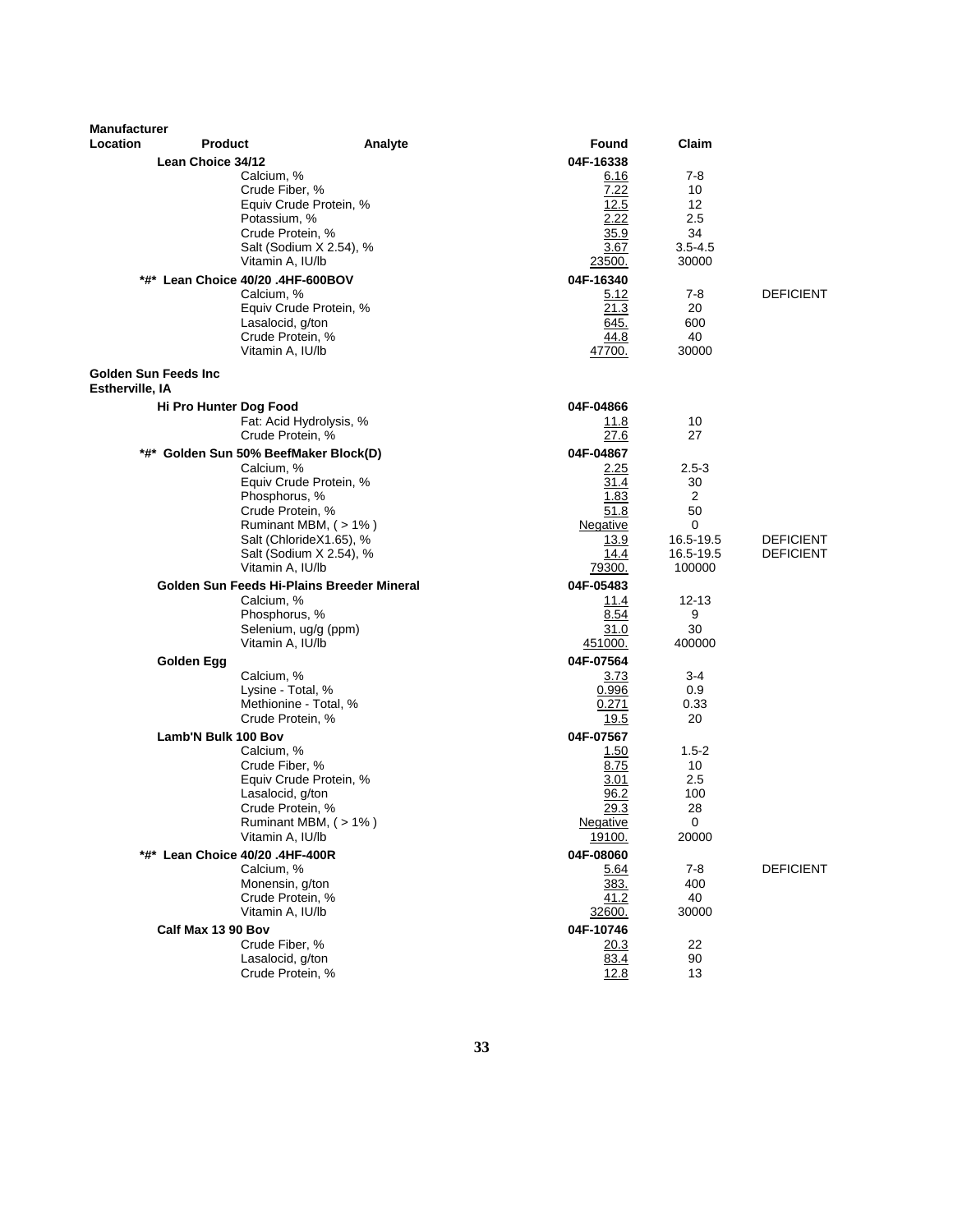| Lamb'N Bulk 100 BOV<br>04F-16911<br>Calcium, %<br>2.04<br>$1.5 - 2$<br>Crude Fiber, %<br>7.85<br>10<br>3.11<br>2.5<br>Equiv Crude Protein, %<br>Lasalocid, g/ton<br>107.<br>100<br>28<br>Crude Protein, %<br>29.6<br>Vitamin A, IU/lb<br>20000<br>23500.<br>Lean Choice 40/20 500R<br>04F-16912<br>Calcium, %<br>6.60<br>7-8<br>Equiv Crude Protein, %<br>19.2<br>20<br>Monensin, g/ton<br>499.<br>500<br>Crude Protein, %<br>41.4<br>40<br>Vitamin A, IU/lb<br>38200.<br>30000<br>Golden Sun Feeds Hi-Plains Breeder Mineral<br>04F-16913<br>Calcium, %<br>11.1<br>$12 - 13$<br>8.77<br>9<br>Phosphorus, %<br>Selenium, ug/g (ppm)<br>30<br>27.6<br>Vitamin A, IU/lb<br>312000.<br>400000<br><b>Gutwein and Co.</b><br>Francesville, IN<br><b>Bird Watchers Blend</b><br>04F-04458<br>Crude Fiber, %<br>20<br>15.5<br>27.5<br>Crude Fat, %<br>15<br>Oven Moisture, %<br>8.66<br>12<br>Crude Protein, %<br>15.8<br>$12 \overline{ }$<br><b>Hartz Mountain Corp</b><br>Secaucus, NJ<br><b>Bonanza Vitamin &amp; Mineral Enriched HARTZ for Cockatiels</b><br>04F-00465<br>Crude Fiber, %<br>8.60<br>11<br>Crude Fat, %<br>10.0<br>8<br>Oven Moisture, %<br>12<br>9.65<br>Crude Protein, %<br>15.5<br>16<br><b>Hartz Parakeet Seed</b><br>04F-05557<br>12<br>Oven Moisture, %<br>9.48<br>Crude Protein, %<br>11.6<br>10<br>*#* Hartz Bonanza Paradise NLT Blend Specialty Bird Food<br>04F-09123<br>Crude Fiber, %<br>10.8<br>18<br>12.9<br>Crude Fat, %<br>$12 \overline{ }$<br>Oven Moisture, %<br>10<br>9.36<br>Crude Protein, %<br>17<br>15.5<br><b>DEFICIENT</b><br>Bonanza Vegetable Blend Parakeet Gourmet Diet<br>04F-10334<br>Crude Fat, %<br>6.27<br>5<br>Oven Moisture, %<br>9.96<br>12<br>Crude Protein, %<br>14<br><u>14.2</u><br><b>Nature's Gold Premium Parakeet Food</b><br>04F-10335<br>Oven Moisture, %<br>12<br>10.1<br>Crude Protein, %<br>13<br>14.4<br>Hartz Bonanza (for Guinea Pigs)<br>04F-13766<br>Crude Fiber, %<br>15<br>6.47<br>9.42<br>Oven Moisture, %<br>12<br>Crude Protein, %<br>16.3<br>16 | <b>Manufacturer</b><br><b>Location</b> | <b>Product</b> | Analyte | Found | Claim |  |
|------------------------------------------------------------------------------------------------------------------------------------------------------------------------------------------------------------------------------------------------------------------------------------------------------------------------------------------------------------------------------------------------------------------------------------------------------------------------------------------------------------------------------------------------------------------------------------------------------------------------------------------------------------------------------------------------------------------------------------------------------------------------------------------------------------------------------------------------------------------------------------------------------------------------------------------------------------------------------------------------------------------------------------------------------------------------------------------------------------------------------------------------------------------------------------------------------------------------------------------------------------------------------------------------------------------------------------------------------------------------------------------------------------------------------------------------------------------------------------------------------------------------------------------------------------------------------------------------------------------------------------------------------------------------------------------------------------------------------------------------------------------------------------------------------------------------------------------------------------------------------------------------------------------------------------------------------------------------------------------------------------------------------|----------------------------------------|----------------|---------|-------|-------|--|
|                                                                                                                                                                                                                                                                                                                                                                                                                                                                                                                                                                                                                                                                                                                                                                                                                                                                                                                                                                                                                                                                                                                                                                                                                                                                                                                                                                                                                                                                                                                                                                                                                                                                                                                                                                                                                                                                                                                                                                                                                              |                                        |                |         |       |       |  |
|                                                                                                                                                                                                                                                                                                                                                                                                                                                                                                                                                                                                                                                                                                                                                                                                                                                                                                                                                                                                                                                                                                                                                                                                                                                                                                                                                                                                                                                                                                                                                                                                                                                                                                                                                                                                                                                                                                                                                                                                                              |                                        |                |         |       |       |  |
|                                                                                                                                                                                                                                                                                                                                                                                                                                                                                                                                                                                                                                                                                                                                                                                                                                                                                                                                                                                                                                                                                                                                                                                                                                                                                                                                                                                                                                                                                                                                                                                                                                                                                                                                                                                                                                                                                                                                                                                                                              |                                        |                |         |       |       |  |
|                                                                                                                                                                                                                                                                                                                                                                                                                                                                                                                                                                                                                                                                                                                                                                                                                                                                                                                                                                                                                                                                                                                                                                                                                                                                                                                                                                                                                                                                                                                                                                                                                                                                                                                                                                                                                                                                                                                                                                                                                              |                                        |                |         |       |       |  |
|                                                                                                                                                                                                                                                                                                                                                                                                                                                                                                                                                                                                                                                                                                                                                                                                                                                                                                                                                                                                                                                                                                                                                                                                                                                                                                                                                                                                                                                                                                                                                                                                                                                                                                                                                                                                                                                                                                                                                                                                                              |                                        |                |         |       |       |  |
|                                                                                                                                                                                                                                                                                                                                                                                                                                                                                                                                                                                                                                                                                                                                                                                                                                                                                                                                                                                                                                                                                                                                                                                                                                                                                                                                                                                                                                                                                                                                                                                                                                                                                                                                                                                                                                                                                                                                                                                                                              |                                        |                |         |       |       |  |
|                                                                                                                                                                                                                                                                                                                                                                                                                                                                                                                                                                                                                                                                                                                                                                                                                                                                                                                                                                                                                                                                                                                                                                                                                                                                                                                                                                                                                                                                                                                                                                                                                                                                                                                                                                                                                                                                                                                                                                                                                              |                                        |                |         |       |       |  |
|                                                                                                                                                                                                                                                                                                                                                                                                                                                                                                                                                                                                                                                                                                                                                                                                                                                                                                                                                                                                                                                                                                                                                                                                                                                                                                                                                                                                                                                                                                                                                                                                                                                                                                                                                                                                                                                                                                                                                                                                                              |                                        |                |         |       |       |  |
|                                                                                                                                                                                                                                                                                                                                                                                                                                                                                                                                                                                                                                                                                                                                                                                                                                                                                                                                                                                                                                                                                                                                                                                                                                                                                                                                                                                                                                                                                                                                                                                                                                                                                                                                                                                                                                                                                                                                                                                                                              |                                        |                |         |       |       |  |
|                                                                                                                                                                                                                                                                                                                                                                                                                                                                                                                                                                                                                                                                                                                                                                                                                                                                                                                                                                                                                                                                                                                                                                                                                                                                                                                                                                                                                                                                                                                                                                                                                                                                                                                                                                                                                                                                                                                                                                                                                              |                                        |                |         |       |       |  |
|                                                                                                                                                                                                                                                                                                                                                                                                                                                                                                                                                                                                                                                                                                                                                                                                                                                                                                                                                                                                                                                                                                                                                                                                                                                                                                                                                                                                                                                                                                                                                                                                                                                                                                                                                                                                                                                                                                                                                                                                                              |                                        |                |         |       |       |  |
|                                                                                                                                                                                                                                                                                                                                                                                                                                                                                                                                                                                                                                                                                                                                                                                                                                                                                                                                                                                                                                                                                                                                                                                                                                                                                                                                                                                                                                                                                                                                                                                                                                                                                                                                                                                                                                                                                                                                                                                                                              |                                        |                |         |       |       |  |
|                                                                                                                                                                                                                                                                                                                                                                                                                                                                                                                                                                                                                                                                                                                                                                                                                                                                                                                                                                                                                                                                                                                                                                                                                                                                                                                                                                                                                                                                                                                                                                                                                                                                                                                                                                                                                                                                                                                                                                                                                              |                                        |                |         |       |       |  |
|                                                                                                                                                                                                                                                                                                                                                                                                                                                                                                                                                                                                                                                                                                                                                                                                                                                                                                                                                                                                                                                                                                                                                                                                                                                                                                                                                                                                                                                                                                                                                                                                                                                                                                                                                                                                                                                                                                                                                                                                                              |                                        |                |         |       |       |  |
|                                                                                                                                                                                                                                                                                                                                                                                                                                                                                                                                                                                                                                                                                                                                                                                                                                                                                                                                                                                                                                                                                                                                                                                                                                                                                                                                                                                                                                                                                                                                                                                                                                                                                                                                                                                                                                                                                                                                                                                                                              |                                        |                |         |       |       |  |
|                                                                                                                                                                                                                                                                                                                                                                                                                                                                                                                                                                                                                                                                                                                                                                                                                                                                                                                                                                                                                                                                                                                                                                                                                                                                                                                                                                                                                                                                                                                                                                                                                                                                                                                                                                                                                                                                                                                                                                                                                              |                                        |                |         |       |       |  |
|                                                                                                                                                                                                                                                                                                                                                                                                                                                                                                                                                                                                                                                                                                                                                                                                                                                                                                                                                                                                                                                                                                                                                                                                                                                                                                                                                                                                                                                                                                                                                                                                                                                                                                                                                                                                                                                                                                                                                                                                                              |                                        |                |         |       |       |  |
|                                                                                                                                                                                                                                                                                                                                                                                                                                                                                                                                                                                                                                                                                                                                                                                                                                                                                                                                                                                                                                                                                                                                                                                                                                                                                                                                                                                                                                                                                                                                                                                                                                                                                                                                                                                                                                                                                                                                                                                                                              |                                        |                |         |       |       |  |
|                                                                                                                                                                                                                                                                                                                                                                                                                                                                                                                                                                                                                                                                                                                                                                                                                                                                                                                                                                                                                                                                                                                                                                                                                                                                                                                                                                                                                                                                                                                                                                                                                                                                                                                                                                                                                                                                                                                                                                                                                              |                                        |                |         |       |       |  |
|                                                                                                                                                                                                                                                                                                                                                                                                                                                                                                                                                                                                                                                                                                                                                                                                                                                                                                                                                                                                                                                                                                                                                                                                                                                                                                                                                                                                                                                                                                                                                                                                                                                                                                                                                                                                                                                                                                                                                                                                                              |                                        |                |         |       |       |  |
|                                                                                                                                                                                                                                                                                                                                                                                                                                                                                                                                                                                                                                                                                                                                                                                                                                                                                                                                                                                                                                                                                                                                                                                                                                                                                                                                                                                                                                                                                                                                                                                                                                                                                                                                                                                                                                                                                                                                                                                                                              |                                        |                |         |       |       |  |
|                                                                                                                                                                                                                                                                                                                                                                                                                                                                                                                                                                                                                                                                                                                                                                                                                                                                                                                                                                                                                                                                                                                                                                                                                                                                                                                                                                                                                                                                                                                                                                                                                                                                                                                                                                                                                                                                                                                                                                                                                              |                                        |                |         |       |       |  |
|                                                                                                                                                                                                                                                                                                                                                                                                                                                                                                                                                                                                                                                                                                                                                                                                                                                                                                                                                                                                                                                                                                                                                                                                                                                                                                                                                                                                                                                                                                                                                                                                                                                                                                                                                                                                                                                                                                                                                                                                                              |                                        |                |         |       |       |  |
|                                                                                                                                                                                                                                                                                                                                                                                                                                                                                                                                                                                                                                                                                                                                                                                                                                                                                                                                                                                                                                                                                                                                                                                                                                                                                                                                                                                                                                                                                                                                                                                                                                                                                                                                                                                                                                                                                                                                                                                                                              |                                        |                |         |       |       |  |
|                                                                                                                                                                                                                                                                                                                                                                                                                                                                                                                                                                                                                                                                                                                                                                                                                                                                                                                                                                                                                                                                                                                                                                                                                                                                                                                                                                                                                                                                                                                                                                                                                                                                                                                                                                                                                                                                                                                                                                                                                              |                                        |                |         |       |       |  |
|                                                                                                                                                                                                                                                                                                                                                                                                                                                                                                                                                                                                                                                                                                                                                                                                                                                                                                                                                                                                                                                                                                                                                                                                                                                                                                                                                                                                                                                                                                                                                                                                                                                                                                                                                                                                                                                                                                                                                                                                                              |                                        |                |         |       |       |  |
|                                                                                                                                                                                                                                                                                                                                                                                                                                                                                                                                                                                                                                                                                                                                                                                                                                                                                                                                                                                                                                                                                                                                                                                                                                                                                                                                                                                                                                                                                                                                                                                                                                                                                                                                                                                                                                                                                                                                                                                                                              |                                        |                |         |       |       |  |
|                                                                                                                                                                                                                                                                                                                                                                                                                                                                                                                                                                                                                                                                                                                                                                                                                                                                                                                                                                                                                                                                                                                                                                                                                                                                                                                                                                                                                                                                                                                                                                                                                                                                                                                                                                                                                                                                                                                                                                                                                              |                                        |                |         |       |       |  |
|                                                                                                                                                                                                                                                                                                                                                                                                                                                                                                                                                                                                                                                                                                                                                                                                                                                                                                                                                                                                                                                                                                                                                                                                                                                                                                                                                                                                                                                                                                                                                                                                                                                                                                                                                                                                                                                                                                                                                                                                                              |                                        |                |         |       |       |  |
|                                                                                                                                                                                                                                                                                                                                                                                                                                                                                                                                                                                                                                                                                                                                                                                                                                                                                                                                                                                                                                                                                                                                                                                                                                                                                                                                                                                                                                                                                                                                                                                                                                                                                                                                                                                                                                                                                                                                                                                                                              |                                        |                |         |       |       |  |
|                                                                                                                                                                                                                                                                                                                                                                                                                                                                                                                                                                                                                                                                                                                                                                                                                                                                                                                                                                                                                                                                                                                                                                                                                                                                                                                                                                                                                                                                                                                                                                                                                                                                                                                                                                                                                                                                                                                                                                                                                              |                                        |                |         |       |       |  |
|                                                                                                                                                                                                                                                                                                                                                                                                                                                                                                                                                                                                                                                                                                                                                                                                                                                                                                                                                                                                                                                                                                                                                                                                                                                                                                                                                                                                                                                                                                                                                                                                                                                                                                                                                                                                                                                                                                                                                                                                                              |                                        |                |         |       |       |  |
|                                                                                                                                                                                                                                                                                                                                                                                                                                                                                                                                                                                                                                                                                                                                                                                                                                                                                                                                                                                                                                                                                                                                                                                                                                                                                                                                                                                                                                                                                                                                                                                                                                                                                                                                                                                                                                                                                                                                                                                                                              |                                        |                |         |       |       |  |
|                                                                                                                                                                                                                                                                                                                                                                                                                                                                                                                                                                                                                                                                                                                                                                                                                                                                                                                                                                                                                                                                                                                                                                                                                                                                                                                                                                                                                                                                                                                                                                                                                                                                                                                                                                                                                                                                                                                                                                                                                              |                                        |                |         |       |       |  |
|                                                                                                                                                                                                                                                                                                                                                                                                                                                                                                                                                                                                                                                                                                                                                                                                                                                                                                                                                                                                                                                                                                                                                                                                                                                                                                                                                                                                                                                                                                                                                                                                                                                                                                                                                                                                                                                                                                                                                                                                                              |                                        |                |         |       |       |  |
|                                                                                                                                                                                                                                                                                                                                                                                                                                                                                                                                                                                                                                                                                                                                                                                                                                                                                                                                                                                                                                                                                                                                                                                                                                                                                                                                                                                                                                                                                                                                                                                                                                                                                                                                                                                                                                                                                                                                                                                                                              |                                        |                |         |       |       |  |
|                                                                                                                                                                                                                                                                                                                                                                                                                                                                                                                                                                                                                                                                                                                                                                                                                                                                                                                                                                                                                                                                                                                                                                                                                                                                                                                                                                                                                                                                                                                                                                                                                                                                                                                                                                                                                                                                                                                                                                                                                              |                                        |                |         |       |       |  |
|                                                                                                                                                                                                                                                                                                                                                                                                                                                                                                                                                                                                                                                                                                                                                                                                                                                                                                                                                                                                                                                                                                                                                                                                                                                                                                                                                                                                                                                                                                                                                                                                                                                                                                                                                                                                                                                                                                                                                                                                                              |                                        |                |         |       |       |  |
|                                                                                                                                                                                                                                                                                                                                                                                                                                                                                                                                                                                                                                                                                                                                                                                                                                                                                                                                                                                                                                                                                                                                                                                                                                                                                                                                                                                                                                                                                                                                                                                                                                                                                                                                                                                                                                                                                                                                                                                                                              |                                        |                |         |       |       |  |
|                                                                                                                                                                                                                                                                                                                                                                                                                                                                                                                                                                                                                                                                                                                                                                                                                                                                                                                                                                                                                                                                                                                                                                                                                                                                                                                                                                                                                                                                                                                                                                                                                                                                                                                                                                                                                                                                                                                                                                                                                              |                                        |                |         |       |       |  |
|                                                                                                                                                                                                                                                                                                                                                                                                                                                                                                                                                                                                                                                                                                                                                                                                                                                                                                                                                                                                                                                                                                                                                                                                                                                                                                                                                                                                                                                                                                                                                                                                                                                                                                                                                                                                                                                                                                                                                                                                                              |                                        |                |         |       |       |  |
|                                                                                                                                                                                                                                                                                                                                                                                                                                                                                                                                                                                                                                                                                                                                                                                                                                                                                                                                                                                                                                                                                                                                                                                                                                                                                                                                                                                                                                                                                                                                                                                                                                                                                                                                                                                                                                                                                                                                                                                                                              |                                        |                |         |       |       |  |
|                                                                                                                                                                                                                                                                                                                                                                                                                                                                                                                                                                                                                                                                                                                                                                                                                                                                                                                                                                                                                                                                                                                                                                                                                                                                                                                                                                                                                                                                                                                                                                                                                                                                                                                                                                                                                                                                                                                                                                                                                              |                                        |                |         |       |       |  |
|                                                                                                                                                                                                                                                                                                                                                                                                                                                                                                                                                                                                                                                                                                                                                                                                                                                                                                                                                                                                                                                                                                                                                                                                                                                                                                                                                                                                                                                                                                                                                                                                                                                                                                                                                                                                                                                                                                                                                                                                                              |                                        |                |         |       |       |  |
|                                                                                                                                                                                                                                                                                                                                                                                                                                                                                                                                                                                                                                                                                                                                                                                                                                                                                                                                                                                                                                                                                                                                                                                                                                                                                                                                                                                                                                                                                                                                                                                                                                                                                                                                                                                                                                                                                                                                                                                                                              |                                        |                |         |       |       |  |
|                                                                                                                                                                                                                                                                                                                                                                                                                                                                                                                                                                                                                                                                                                                                                                                                                                                                                                                                                                                                                                                                                                                                                                                                                                                                                                                                                                                                                                                                                                                                                                                                                                                                                                                                                                                                                                                                                                                                                                                                                              |                                        |                |         |       |       |  |
|                                                                                                                                                                                                                                                                                                                                                                                                                                                                                                                                                                                                                                                                                                                                                                                                                                                                                                                                                                                                                                                                                                                                                                                                                                                                                                                                                                                                                                                                                                                                                                                                                                                                                                                                                                                                                                                                                                                                                                                                                              |                                        |                |         |       |       |  |
|                                                                                                                                                                                                                                                                                                                                                                                                                                                                                                                                                                                                                                                                                                                                                                                                                                                                                                                                                                                                                                                                                                                                                                                                                                                                                                                                                                                                                                                                                                                                                                                                                                                                                                                                                                                                                                                                                                                                                                                                                              |                                        |                |         |       |       |  |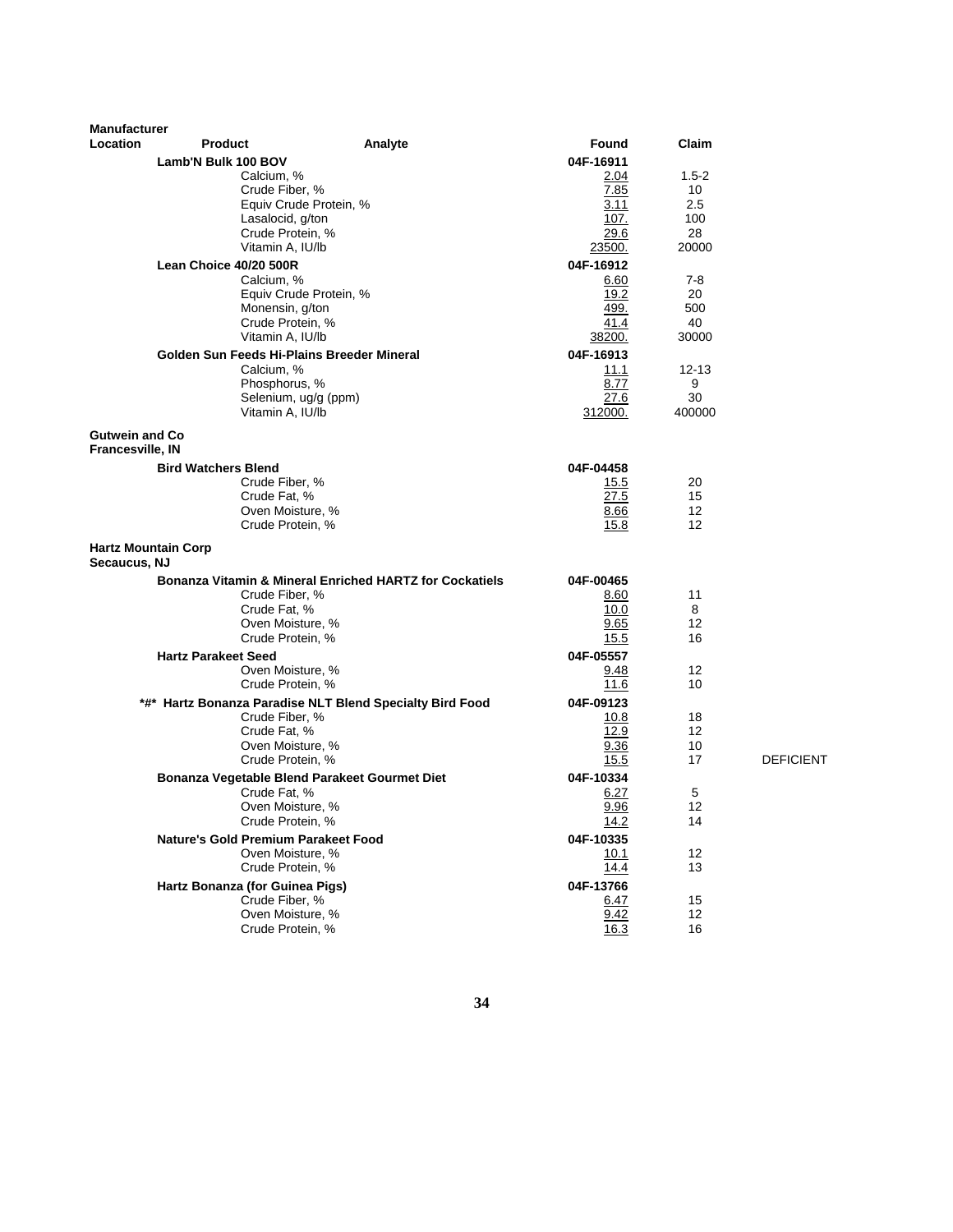| Manufacturer<br>Location                   | <b>Product</b>                  | Analyte                                     | <b>Found</b>            | Claim                |                  |
|--------------------------------------------|---------------------------------|---------------------------------------------|-------------------------|----------------------|------------------|
| <b>Harvest Brands Inc</b><br>Pittsburg, KS |                                 |                                             |                         |                      |                  |
|                                            | *#* Bullseye 12 Mineral         |                                             | 04F-04906               |                      |                  |
|                                            |                                 | Calcium, %                                  | 13.6                    | 12.5-15              |                  |
|                                            |                                 | Phosphorus, %                               | 11.3                    | 12                   |                  |
|                                            |                                 | Salt (Sodium X 2.54), %                     | 11.0                    | $12 - 14$            |                  |
|                                            |                                 | Selenium, ug/g (ppm)                        | 158.                    | 48                   | <b>EXCESSIVE</b> |
|                                            |                                 | Vitamin A, IU/lb                            | 530000.                 | 200000               |                  |
|                                            | Ash, %                          | *#* Kandy Kid Stockade Dried Molasses       | 04F-04923               | 11                   |                  |
|                                            |                                 | Crude Fiber, %                              | 10.7<br>16.4            | 19                   |                  |
|                                            |                                 | Crude Protein, %                            | 8.25                    | 6                    |                  |
|                                            |                                 | Total Sugars(Invert), %                     | 34.2                    | 42                   | <b>DEFICIENT</b> |
| <b>Harvest States</b>                      |                                 |                                             |                         |                      |                  |
| Corson, SD                                 |                                 |                                             |                         |                      |                  |
|                                            | Mor M-Lass                      |                                             | 04F-05406               |                      |                  |
|                                            |                                 | Crude Fiber, %<br>Oven Moisture, %          | 23.8<br>2.41            | 24<br>6              |                  |
|                                            |                                 | Total Sugars(Invert), %                     | 35.0                    | 38                   |                  |
| <b>Harvest States</b>                      |                                 |                                             |                         |                      |                  |
| <b>Sioux Falls, SD</b>                     |                                 |                                             |                         |                      |                  |
|                                            | AS-700 2G                       |                                             | 04F-01180               |                      |                  |
|                                            |                                 | Crude Fiber, %                              | 6.01                    | 13                   |                  |
|                                            |                                 | Chlortetracycline, g/lb<br>Crude Protein, % | 1.42<br>14.1            | $\overline{2}$<br>13 |                  |
|                                            |                                 | Sulfamethazine, %                           | 0.396                   | 0.44                 |                  |
|                                            | Soybean Meal Solvent Dehulled   |                                             | 04F-01181               |                      |                  |
|                                            | Ash, %                          |                                             | 6.17                    | 8                    |                  |
|                                            |                                 | Crude Protein, %                            | 47.7                    | 46.5                 |                  |
|                                            | Ruf-N-Pro R150                  |                                             | 04F-01182               |                      |                  |
|                                            |                                 | Calcium, %                                  | 2.78                    | 3-4                  |                  |
|                                            |                                 | Crude Fiber, %                              | 20.5                    | 25                   |                  |
|                                            |                                 | Monensin, g/ton                             | 142.                    | 150                  |                  |
|                                            |                                 | Crude Protein, %<br>Ruminant MBM, (>1%)     | 21.6<br><b>Negative</b> | 22<br>0              |                  |
|                                            |                                 |                                             |                         |                      |                  |
|                                            | CTC 4G                          | Crude Fiber, %                              | 04F-01903<br>7.08       | 15                   |                  |
|                                            |                                 | Chlortetracycline, g/lb                     | 3.29                    | 4                    |                  |
|                                            |                                 | Crude Protein, %                            | 14.0                    | 12.5                 |                  |
|                                            | AS 700 2G                       |                                             | 04F-01904               |                      |                  |
|                                            |                                 | Crude Fiber, %                              | 4.86                    | 13                   |                  |
|                                            |                                 | Chlortetracycline, g/lb                     | 1.70                    | 2                    |                  |
|                                            |                                 | Crude Protein, %                            | 13.5                    | 13                   |                  |
|                                            |                                 | Sulfamethazine, %                           | 0.390                   | 0.44                 |                  |
|                                            | <b>DEKADE CRUMBLES</b>          |                                             | 04F-01905               |                      |                  |
|                                            |                                 | Decoquinate, mg/lb                          | 556.                    | 568                  |                  |
|                                            | <b>Country Choice Egg Maker</b> | Calcium, %                                  | 04F-01906               |                      |                  |
|                                            |                                 | Lysine - Total, %                           | 3.21<br>0.843           | $3.1 - 4.1$<br>0.77  |                  |
|                                            |                                 | Methionine - Total, %                       | 0.417                   | 0.33                 |                  |
|                                            |                                 | Crude Protein, %                            | <u>19.1</u>             | 18                   |                  |
|                                            | OTC 4G                          |                                             | 04F-01907               |                      |                  |
|                                            |                                 | Crude Fiber, %                              | 6.27                    | 15                   |                  |
|                                            |                                 | Oxytetracycline, g/lb                       | 3.48                    | 4                    |                  |
|                                            |                                 | Crude Protein, %                            | 14.0                    | 12                   |                  |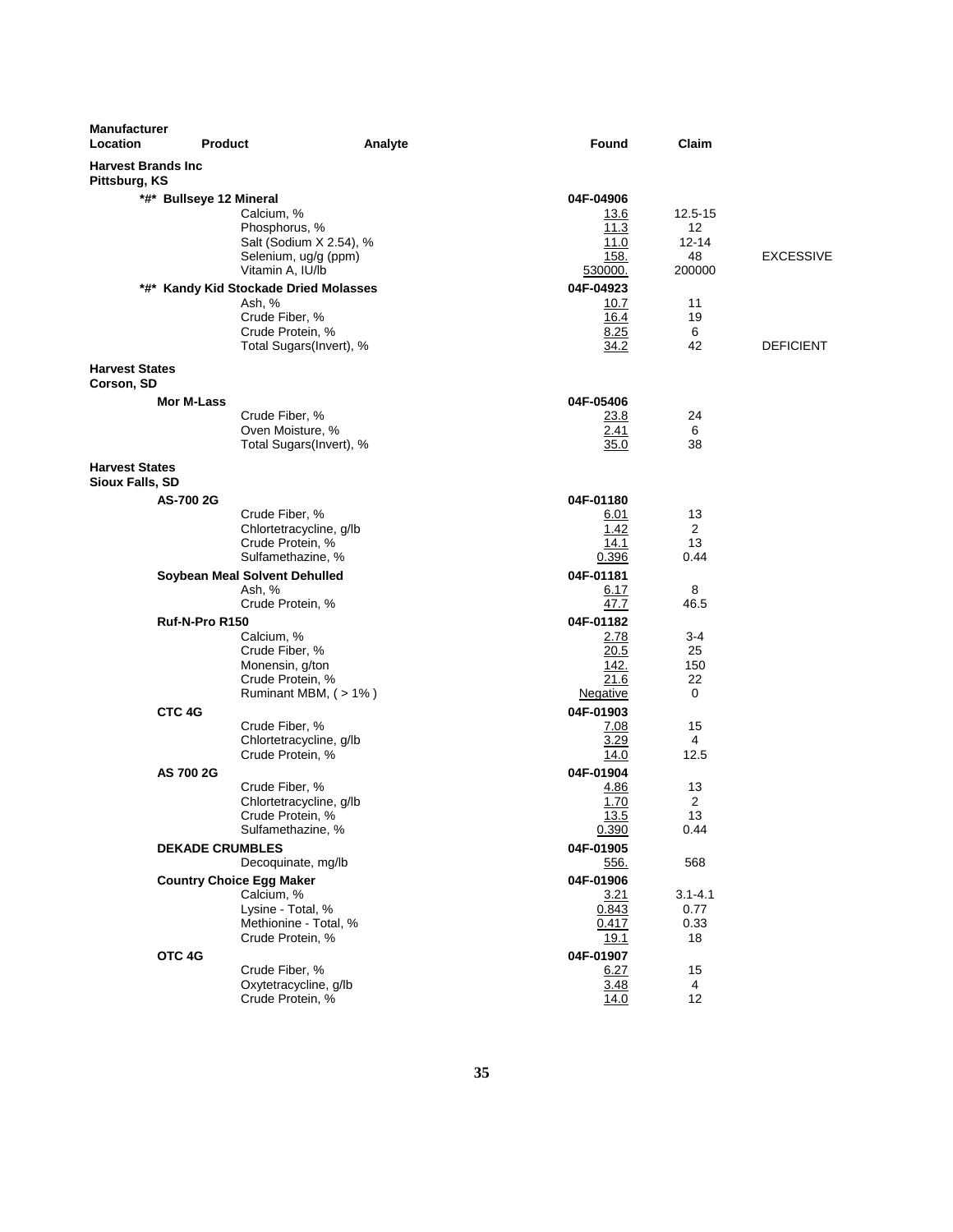| Manufacturer |                                             |                         |              |                                      |
|--------------|---------------------------------------------|-------------------------|--------------|--------------------------------------|
| Location     | <b>Product</b><br>Analyte                   | Found                   | Claim        |                                      |
|              | Soybean Meal Solvent Dehulled               | 04F-01908               |              |                                      |
|              | Ash, %                                      | <u>5.94</u>             | 8            |                                      |
|              | Crude Protein, %                            | 46.7                    | 46.5         |                                      |
|              | 15-15 Mineral                               | 04F-01909               |              |                                      |
|              | Calcium, %<br>Magnesium, %                  | 13.7<br>2.89            | 15-17<br>2.5 |                                      |
|              | Phosphorus, %                               | 14.4                    | 15           |                                      |
|              | Salt (Sodium X 2.54), %                     | 3.73                    | 3-4          |                                      |
|              | <b>Bull Challenger</b>                      | 04F-01910               |              |                                      |
|              | Crude Fiber, %                              | 15.0                    | 16           |                                      |
|              | Equiv Crude Protein, %                      | 0.14                    | 1.5          |                                      |
|              | Crude Protein, %                            | 14.3                    | 14           |                                      |
|              | *#* Custom mineral for Jerard 5-15          | 04F-02043               |              |                                      |
|              | Calcium, %                                  | <u>4.66</u>             | $5.5 - 6.5$  | <b>DEFICIENT</b>                     |
|              | Magnesium, %<br>Phosphorus, %               | 2.24<br>16.1            | 2.5<br>15    |                                      |
|              | Salt (ChlorideX1.65), %                     | 11.1                    | 12-14        |                                      |
|              | Salt (Sodium X 2.54), %                     | 9.26                    | $12 - 14$    | <b>DEFICIENT</b>                     |
|              | Vitamin A, IU/lb                            | 108000.                 | 150000       |                                      |
|              | Soybean Meal                                | 04F-02045               |              |                                      |
|              | Ash, %                                      | 6.08                    | 8            |                                      |
|              | Crude Protein, %                            | 46.4                    | 46.5         |                                      |
| *#*          | Jerard 5-15 Mineral                         | 04F-02047               |              |                                      |
|              | Calcium, %                                  | 4.03                    | $5.5 - 6.5$  | <b>DEFICIENT</b>                     |
|              | Magnesium, %                                | 2.50                    | $2.5\,$      |                                      |
|              | Phosphorus, %<br>Salt (ChlorideX1.65), %    | 13.4<br>8.52            | 15<br>12-14  | <b>DEFICIENT</b><br><b>DEFICIENT</b> |
|              | Salt (Sodium X 2.54), %                     | 8.49                    | 12-14        | <b>DEFICIENT</b>                     |
|              | Vitamin A, IU/lb                            | 68500.                  | 150000       | <b>DEFICIENT</b>                     |
|              | <b>Beef Grower 38-13 R400</b>               | 04F-04093               |              |                                      |
|              | Calcium, %                                  | 4.02                    | 4-5          |                                      |
|              | Crude Fiber, %                              | 7.57                    | 15           |                                      |
|              | Equiv Crude Protein, %                      | 12.0                    | 13           |                                      |
|              | Monensin, g/ton                             | 372.                    | 400          |                                      |
|              | Crude Protein, %<br>Ruminant MBM, (>1%)     | 37.7                    | 38<br>0      |                                      |
|              | Salt (Sodium X 2.54), %                     | <u>Negative</u><br>3.66 | $3.5 - 4.5$  |                                      |
|              | Vitamin A, IU/lb                            | <u>33900.</u>           | 40000        |                                      |
|              | <b>CTC 4G Medicated</b>                     | 04F-04094               |              |                                      |
|              | Crude Fiber, %                              | 6.02                    | 15           |                                      |
|              | Chlortetracycline, g/lb                     | 3.70                    | 4            |                                      |
|              | Crude Protein, %                            | 12.8                    | 12.5         |                                      |
|              | Ruminant MBM, (> 1%)                        | <u>Negative</u>         |              |                                      |
|              | *#* AS700 2G Medicated                      | 04F-04095               |              |                                      |
|              | Crude Fiber, %                              | 4.86                    | 13           |                                      |
|              | Chlortetracycline, g/lb<br>Crude Protein, % | <u>1.79</u><br>11.8     | 2<br>13      | <b>DEFICIENT</b>                     |
|              | Ruminant MBM, (>1%)                         | Negative                |              |                                      |
|              | Sulfamethazine, %                           | 0.405                   | 0.44         |                                      |
|              | <b>Country Lamb Creep B27.2</b>             | 04F-05411               |              |                                      |
|              | Equiv Crude Protein, %                      | <u>1.65</u>             | 2            |                                      |
|              | Lasalocid, g/ton                            | 20.6                    | 27.2         |                                      |
|              | Crude Protein, %                            | 14.1                    | 14.3         |                                      |
|              | *#* Show Challenger 16 B30 Medicated        | 04F-05414               |              |                                      |
|              | Crude Fiber, %                              | 14.0                    | 16           |                                      |
|              | Equiv Crude Protein, %<br>Lasalocid, g/ton  | 1.05<br>42.6            | 1.5<br>30    | <b>EXCESSIVE</b>                     |
|              | Crude Protein, %                            | 16.6                    | 16           |                                      |
|              |                                             |                         |              |                                      |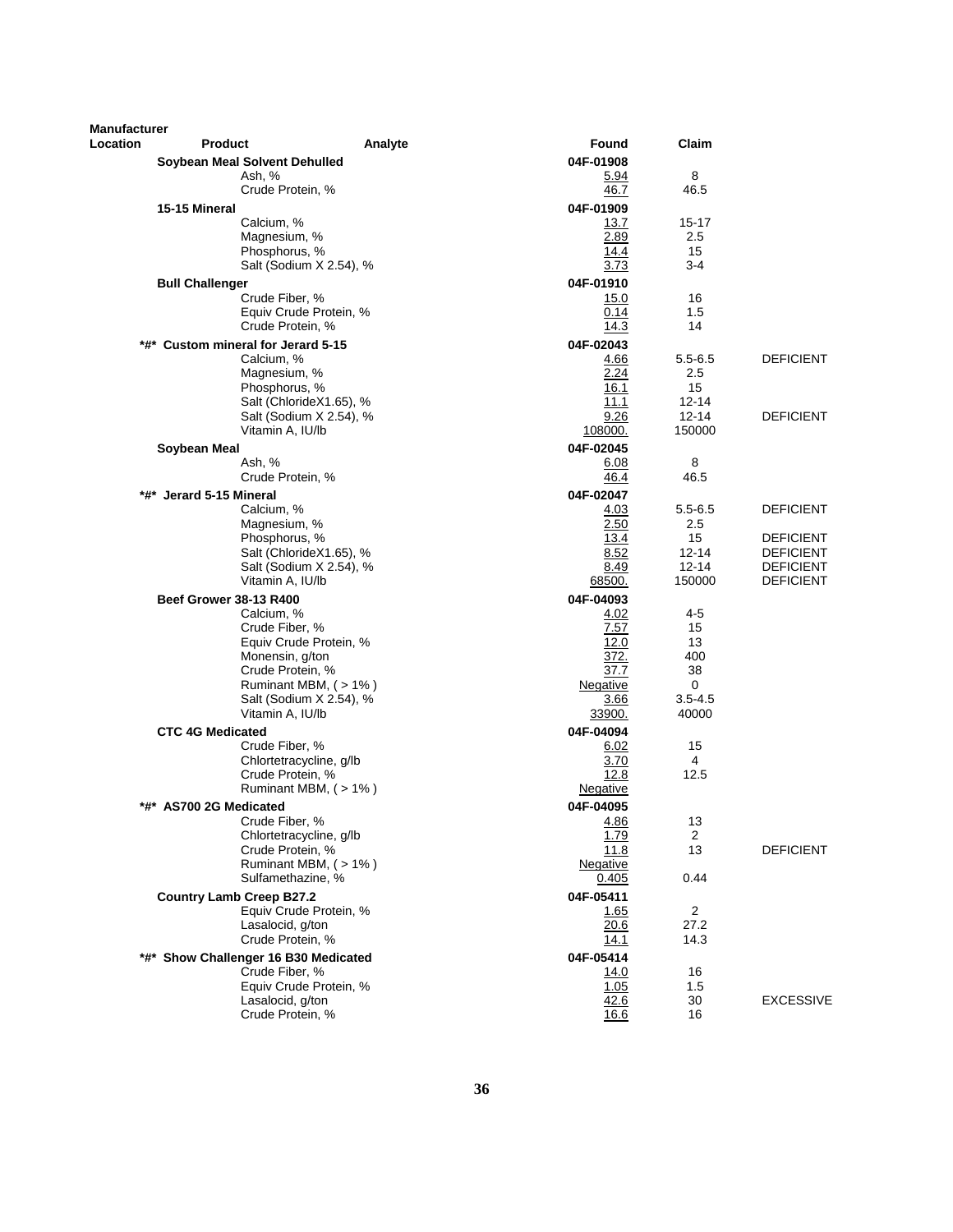| Location<br>Found<br>Claim<br><b>Product</b><br>Analyte<br>04F-05528<br>12-6 Mineral X-Zn and Cu<br>Calcium, %<br>11.9<br>$12 - 14$<br>2.32<br>2.5<br>Magnesium, %<br>5.99<br>6<br>Phosphorus, %<br>Salt (Sodium X 2.54), %<br>16.7<br>18-20<br>Vitamin A, IU/lb<br>298000.<br>250000<br>Soybean Meal Solvent Dehulled<br>04F-05529<br>Crude Protein, %<br>46.5<br><u>48.3</u><br>04F-05945<br><b>CTC 4G Medicated</b><br>Crude Fiber, %<br>15<br>10.8<br>Chlortetracycline, g/lb<br>3.71<br>4<br>Crude Protein, %<br>14.4<br>12.5<br>*#* 15-15 Mineral<br>04F-06199<br>Calcium, %<br>11.6<br>15-17<br><b>DEFICIENT</b><br>3.12<br>2.5<br>Magnesium, %<br>Phosphorus, %<br>14.0<br>15<br>$3-4$<br><b>DEFICIENT</b><br>Salt (ChlorideX1.65), %<br>2.01<br>Salt (Sodium X 2.54), %<br>$3-4$<br><b>DEFICIENT</b><br>2.40<br>Six-In-One<br>04F-06486<br>Calcium, %<br>4.02<br>$3.5 - 4.5$<br>2.75<br>Lysine - Total, %<br>2.75<br>Crude Protein, %<br>38<br>39.2<br>04F-06489<br>38-13 Cow Calf Supplement R400-NDM<br>Calcium, %<br>$4 - 5$<br>4.24<br>Crude Fiber, %<br>8.89<br>15<br>13.3<br>13<br>Equiv Crude Protein, %<br>374.<br>400<br>Monensin, g/ton<br>Crude Protein, %<br>38.1<br>38<br>3.33<br>Salt (Sodium X 2.54), %<br>$3.5 - 4.5$<br>Vitamin A, IU/lb<br>37100.<br>40000<br><b>Cow/Calf Mineral Plus NDM</b><br>04F-06490<br>Calcium, %<br>12.0<br>$12 - 14$<br>2.66<br>2.5<br>Magnesium, %<br>Phosphorus, %<br>12.4<br>$12 \overline{ }$<br>13.7<br>$12 - 14$<br>Salt (Sodium X 2.54), %<br>35.6<br>36<br>Selenium, ug/g (ppm)<br>Vitamin A, IU/lb<br>318000.<br>250000<br><b>Triple 12 Cattle Mineral</b><br>04F-06491<br>Calcium, %<br>11.0<br>12-14<br>2.88<br>2.5<br>Magnesium, %<br>11.8<br>12<br>Phosphorus, %<br>$12 - 14$<br>Salt (Sodium X 2.54), %<br>11.5<br>Vitamin A, IU/lb<br>420000.<br>250000<br>*#* Beef Grower 38N<br>04F-06559<br>Calcium, %<br>4.06<br>$4.1 - 5.1$<br>Crude Fiber, %<br>11.7<br>15<br>Crude Protein, %<br>38<br><b>DEFICIENT</b><br>32.0<br>Salt (Sodium X 2.54), %<br>3.43<br>$3.5 - 4.5$<br>Vitamin A, IU/lb<br>40000<br>32500.<br>20N Range Cube NDM<br>04F-06560<br>Crude Fiber, %<br>12<br><u>10.8</u><br>Crude Protein, %<br>19.5<br>20<br>20000<br>Vitamin A, IU/lb<br><u>15400.</u><br>04F-06562<br><b>CTC 10G Medicated</b> | <b>Manufacturer</b> |  |      |    |  |
|----------------------------------------------------------------------------------------------------------------------------------------------------------------------------------------------------------------------------------------------------------------------------------------------------------------------------------------------------------------------------------------------------------------------------------------------------------------------------------------------------------------------------------------------------------------------------------------------------------------------------------------------------------------------------------------------------------------------------------------------------------------------------------------------------------------------------------------------------------------------------------------------------------------------------------------------------------------------------------------------------------------------------------------------------------------------------------------------------------------------------------------------------------------------------------------------------------------------------------------------------------------------------------------------------------------------------------------------------------------------------------------------------------------------------------------------------------------------------------------------------------------------------------------------------------------------------------------------------------------------------------------------------------------------------------------------------------------------------------------------------------------------------------------------------------------------------------------------------------------------------------------------------------------------------------------------------------------------------------------------------------------------------------------------------------------------------------------------------------------------------------------------------------------------------------------------------------------------------------------------------------------------------------------|---------------------|--|------|----|--|
|                                                                                                                                                                                                                                                                                                                                                                                                                                                                                                                                                                                                                                                                                                                                                                                                                                                                                                                                                                                                                                                                                                                                                                                                                                                                                                                                                                                                                                                                                                                                                                                                                                                                                                                                                                                                                                                                                                                                                                                                                                                                                                                                                                                                                                                                                        |                     |  |      |    |  |
|                                                                                                                                                                                                                                                                                                                                                                                                                                                                                                                                                                                                                                                                                                                                                                                                                                                                                                                                                                                                                                                                                                                                                                                                                                                                                                                                                                                                                                                                                                                                                                                                                                                                                                                                                                                                                                                                                                                                                                                                                                                                                                                                                                                                                                                                                        |                     |  |      |    |  |
|                                                                                                                                                                                                                                                                                                                                                                                                                                                                                                                                                                                                                                                                                                                                                                                                                                                                                                                                                                                                                                                                                                                                                                                                                                                                                                                                                                                                                                                                                                                                                                                                                                                                                                                                                                                                                                                                                                                                                                                                                                                                                                                                                                                                                                                                                        |                     |  |      |    |  |
|                                                                                                                                                                                                                                                                                                                                                                                                                                                                                                                                                                                                                                                                                                                                                                                                                                                                                                                                                                                                                                                                                                                                                                                                                                                                                                                                                                                                                                                                                                                                                                                                                                                                                                                                                                                                                                                                                                                                                                                                                                                                                                                                                                                                                                                                                        |                     |  |      |    |  |
|                                                                                                                                                                                                                                                                                                                                                                                                                                                                                                                                                                                                                                                                                                                                                                                                                                                                                                                                                                                                                                                                                                                                                                                                                                                                                                                                                                                                                                                                                                                                                                                                                                                                                                                                                                                                                                                                                                                                                                                                                                                                                                                                                                                                                                                                                        |                     |  |      |    |  |
|                                                                                                                                                                                                                                                                                                                                                                                                                                                                                                                                                                                                                                                                                                                                                                                                                                                                                                                                                                                                                                                                                                                                                                                                                                                                                                                                                                                                                                                                                                                                                                                                                                                                                                                                                                                                                                                                                                                                                                                                                                                                                                                                                                                                                                                                                        |                     |  |      |    |  |
|                                                                                                                                                                                                                                                                                                                                                                                                                                                                                                                                                                                                                                                                                                                                                                                                                                                                                                                                                                                                                                                                                                                                                                                                                                                                                                                                                                                                                                                                                                                                                                                                                                                                                                                                                                                                                                                                                                                                                                                                                                                                                                                                                                                                                                                                                        |                     |  |      |    |  |
|                                                                                                                                                                                                                                                                                                                                                                                                                                                                                                                                                                                                                                                                                                                                                                                                                                                                                                                                                                                                                                                                                                                                                                                                                                                                                                                                                                                                                                                                                                                                                                                                                                                                                                                                                                                                                                                                                                                                                                                                                                                                                                                                                                                                                                                                                        |                     |  |      |    |  |
|                                                                                                                                                                                                                                                                                                                                                                                                                                                                                                                                                                                                                                                                                                                                                                                                                                                                                                                                                                                                                                                                                                                                                                                                                                                                                                                                                                                                                                                                                                                                                                                                                                                                                                                                                                                                                                                                                                                                                                                                                                                                                                                                                                                                                                                                                        |                     |  |      |    |  |
|                                                                                                                                                                                                                                                                                                                                                                                                                                                                                                                                                                                                                                                                                                                                                                                                                                                                                                                                                                                                                                                                                                                                                                                                                                                                                                                                                                                                                                                                                                                                                                                                                                                                                                                                                                                                                                                                                                                                                                                                                                                                                                                                                                                                                                                                                        |                     |  |      |    |  |
|                                                                                                                                                                                                                                                                                                                                                                                                                                                                                                                                                                                                                                                                                                                                                                                                                                                                                                                                                                                                                                                                                                                                                                                                                                                                                                                                                                                                                                                                                                                                                                                                                                                                                                                                                                                                                                                                                                                                                                                                                                                                                                                                                                                                                                                                                        |                     |  |      |    |  |
|                                                                                                                                                                                                                                                                                                                                                                                                                                                                                                                                                                                                                                                                                                                                                                                                                                                                                                                                                                                                                                                                                                                                                                                                                                                                                                                                                                                                                                                                                                                                                                                                                                                                                                                                                                                                                                                                                                                                                                                                                                                                                                                                                                                                                                                                                        |                     |  |      |    |  |
|                                                                                                                                                                                                                                                                                                                                                                                                                                                                                                                                                                                                                                                                                                                                                                                                                                                                                                                                                                                                                                                                                                                                                                                                                                                                                                                                                                                                                                                                                                                                                                                                                                                                                                                                                                                                                                                                                                                                                                                                                                                                                                                                                                                                                                                                                        |                     |  |      |    |  |
|                                                                                                                                                                                                                                                                                                                                                                                                                                                                                                                                                                                                                                                                                                                                                                                                                                                                                                                                                                                                                                                                                                                                                                                                                                                                                                                                                                                                                                                                                                                                                                                                                                                                                                                                                                                                                                                                                                                                                                                                                                                                                                                                                                                                                                                                                        |                     |  |      |    |  |
|                                                                                                                                                                                                                                                                                                                                                                                                                                                                                                                                                                                                                                                                                                                                                                                                                                                                                                                                                                                                                                                                                                                                                                                                                                                                                                                                                                                                                                                                                                                                                                                                                                                                                                                                                                                                                                                                                                                                                                                                                                                                                                                                                                                                                                                                                        |                     |  |      |    |  |
|                                                                                                                                                                                                                                                                                                                                                                                                                                                                                                                                                                                                                                                                                                                                                                                                                                                                                                                                                                                                                                                                                                                                                                                                                                                                                                                                                                                                                                                                                                                                                                                                                                                                                                                                                                                                                                                                                                                                                                                                                                                                                                                                                                                                                                                                                        |                     |  |      |    |  |
|                                                                                                                                                                                                                                                                                                                                                                                                                                                                                                                                                                                                                                                                                                                                                                                                                                                                                                                                                                                                                                                                                                                                                                                                                                                                                                                                                                                                                                                                                                                                                                                                                                                                                                                                                                                                                                                                                                                                                                                                                                                                                                                                                                                                                                                                                        |                     |  |      |    |  |
|                                                                                                                                                                                                                                                                                                                                                                                                                                                                                                                                                                                                                                                                                                                                                                                                                                                                                                                                                                                                                                                                                                                                                                                                                                                                                                                                                                                                                                                                                                                                                                                                                                                                                                                                                                                                                                                                                                                                                                                                                                                                                                                                                                                                                                                                                        |                     |  |      |    |  |
|                                                                                                                                                                                                                                                                                                                                                                                                                                                                                                                                                                                                                                                                                                                                                                                                                                                                                                                                                                                                                                                                                                                                                                                                                                                                                                                                                                                                                                                                                                                                                                                                                                                                                                                                                                                                                                                                                                                                                                                                                                                                                                                                                                                                                                                                                        |                     |  |      |    |  |
|                                                                                                                                                                                                                                                                                                                                                                                                                                                                                                                                                                                                                                                                                                                                                                                                                                                                                                                                                                                                                                                                                                                                                                                                                                                                                                                                                                                                                                                                                                                                                                                                                                                                                                                                                                                                                                                                                                                                                                                                                                                                                                                                                                                                                                                                                        |                     |  |      |    |  |
|                                                                                                                                                                                                                                                                                                                                                                                                                                                                                                                                                                                                                                                                                                                                                                                                                                                                                                                                                                                                                                                                                                                                                                                                                                                                                                                                                                                                                                                                                                                                                                                                                                                                                                                                                                                                                                                                                                                                                                                                                                                                                                                                                                                                                                                                                        |                     |  |      |    |  |
|                                                                                                                                                                                                                                                                                                                                                                                                                                                                                                                                                                                                                                                                                                                                                                                                                                                                                                                                                                                                                                                                                                                                                                                                                                                                                                                                                                                                                                                                                                                                                                                                                                                                                                                                                                                                                                                                                                                                                                                                                                                                                                                                                                                                                                                                                        |                     |  |      |    |  |
|                                                                                                                                                                                                                                                                                                                                                                                                                                                                                                                                                                                                                                                                                                                                                                                                                                                                                                                                                                                                                                                                                                                                                                                                                                                                                                                                                                                                                                                                                                                                                                                                                                                                                                                                                                                                                                                                                                                                                                                                                                                                                                                                                                                                                                                                                        |                     |  |      |    |  |
|                                                                                                                                                                                                                                                                                                                                                                                                                                                                                                                                                                                                                                                                                                                                                                                                                                                                                                                                                                                                                                                                                                                                                                                                                                                                                                                                                                                                                                                                                                                                                                                                                                                                                                                                                                                                                                                                                                                                                                                                                                                                                                                                                                                                                                                                                        |                     |  |      |    |  |
|                                                                                                                                                                                                                                                                                                                                                                                                                                                                                                                                                                                                                                                                                                                                                                                                                                                                                                                                                                                                                                                                                                                                                                                                                                                                                                                                                                                                                                                                                                                                                                                                                                                                                                                                                                                                                                                                                                                                                                                                                                                                                                                                                                                                                                                                                        |                     |  |      |    |  |
|                                                                                                                                                                                                                                                                                                                                                                                                                                                                                                                                                                                                                                                                                                                                                                                                                                                                                                                                                                                                                                                                                                                                                                                                                                                                                                                                                                                                                                                                                                                                                                                                                                                                                                                                                                                                                                                                                                                                                                                                                                                                                                                                                                                                                                                                                        |                     |  |      |    |  |
|                                                                                                                                                                                                                                                                                                                                                                                                                                                                                                                                                                                                                                                                                                                                                                                                                                                                                                                                                                                                                                                                                                                                                                                                                                                                                                                                                                                                                                                                                                                                                                                                                                                                                                                                                                                                                                                                                                                                                                                                                                                                                                                                                                                                                                                                                        |                     |  |      |    |  |
|                                                                                                                                                                                                                                                                                                                                                                                                                                                                                                                                                                                                                                                                                                                                                                                                                                                                                                                                                                                                                                                                                                                                                                                                                                                                                                                                                                                                                                                                                                                                                                                                                                                                                                                                                                                                                                                                                                                                                                                                                                                                                                                                                                                                                                                                                        |                     |  |      |    |  |
|                                                                                                                                                                                                                                                                                                                                                                                                                                                                                                                                                                                                                                                                                                                                                                                                                                                                                                                                                                                                                                                                                                                                                                                                                                                                                                                                                                                                                                                                                                                                                                                                                                                                                                                                                                                                                                                                                                                                                                                                                                                                                                                                                                                                                                                                                        |                     |  |      |    |  |
|                                                                                                                                                                                                                                                                                                                                                                                                                                                                                                                                                                                                                                                                                                                                                                                                                                                                                                                                                                                                                                                                                                                                                                                                                                                                                                                                                                                                                                                                                                                                                                                                                                                                                                                                                                                                                                                                                                                                                                                                                                                                                                                                                                                                                                                                                        |                     |  |      |    |  |
|                                                                                                                                                                                                                                                                                                                                                                                                                                                                                                                                                                                                                                                                                                                                                                                                                                                                                                                                                                                                                                                                                                                                                                                                                                                                                                                                                                                                                                                                                                                                                                                                                                                                                                                                                                                                                                                                                                                                                                                                                                                                                                                                                                                                                                                                                        |                     |  |      |    |  |
|                                                                                                                                                                                                                                                                                                                                                                                                                                                                                                                                                                                                                                                                                                                                                                                                                                                                                                                                                                                                                                                                                                                                                                                                                                                                                                                                                                                                                                                                                                                                                                                                                                                                                                                                                                                                                                                                                                                                                                                                                                                                                                                                                                                                                                                                                        |                     |  |      |    |  |
|                                                                                                                                                                                                                                                                                                                                                                                                                                                                                                                                                                                                                                                                                                                                                                                                                                                                                                                                                                                                                                                                                                                                                                                                                                                                                                                                                                                                                                                                                                                                                                                                                                                                                                                                                                                                                                                                                                                                                                                                                                                                                                                                                                                                                                                                                        |                     |  |      |    |  |
|                                                                                                                                                                                                                                                                                                                                                                                                                                                                                                                                                                                                                                                                                                                                                                                                                                                                                                                                                                                                                                                                                                                                                                                                                                                                                                                                                                                                                                                                                                                                                                                                                                                                                                                                                                                                                                                                                                                                                                                                                                                                                                                                                                                                                                                                                        |                     |  |      |    |  |
|                                                                                                                                                                                                                                                                                                                                                                                                                                                                                                                                                                                                                                                                                                                                                                                                                                                                                                                                                                                                                                                                                                                                                                                                                                                                                                                                                                                                                                                                                                                                                                                                                                                                                                                                                                                                                                                                                                                                                                                                                                                                                                                                                                                                                                                                                        |                     |  |      |    |  |
|                                                                                                                                                                                                                                                                                                                                                                                                                                                                                                                                                                                                                                                                                                                                                                                                                                                                                                                                                                                                                                                                                                                                                                                                                                                                                                                                                                                                                                                                                                                                                                                                                                                                                                                                                                                                                                                                                                                                                                                                                                                                                                                                                                                                                                                                                        |                     |  |      |    |  |
|                                                                                                                                                                                                                                                                                                                                                                                                                                                                                                                                                                                                                                                                                                                                                                                                                                                                                                                                                                                                                                                                                                                                                                                                                                                                                                                                                                                                                                                                                                                                                                                                                                                                                                                                                                                                                                                                                                                                                                                                                                                                                                                                                                                                                                                                                        |                     |  |      |    |  |
|                                                                                                                                                                                                                                                                                                                                                                                                                                                                                                                                                                                                                                                                                                                                                                                                                                                                                                                                                                                                                                                                                                                                                                                                                                                                                                                                                                                                                                                                                                                                                                                                                                                                                                                                                                                                                                                                                                                                                                                                                                                                                                                                                                                                                                                                                        |                     |  |      |    |  |
|                                                                                                                                                                                                                                                                                                                                                                                                                                                                                                                                                                                                                                                                                                                                                                                                                                                                                                                                                                                                                                                                                                                                                                                                                                                                                                                                                                                                                                                                                                                                                                                                                                                                                                                                                                                                                                                                                                                                                                                                                                                                                                                                                                                                                                                                                        |                     |  |      |    |  |
|                                                                                                                                                                                                                                                                                                                                                                                                                                                                                                                                                                                                                                                                                                                                                                                                                                                                                                                                                                                                                                                                                                                                                                                                                                                                                                                                                                                                                                                                                                                                                                                                                                                                                                                                                                                                                                                                                                                                                                                                                                                                                                                                                                                                                                                                                        |                     |  |      |    |  |
|                                                                                                                                                                                                                                                                                                                                                                                                                                                                                                                                                                                                                                                                                                                                                                                                                                                                                                                                                                                                                                                                                                                                                                                                                                                                                                                                                                                                                                                                                                                                                                                                                                                                                                                                                                                                                                                                                                                                                                                                                                                                                                                                                                                                                                                                                        |                     |  |      |    |  |
|                                                                                                                                                                                                                                                                                                                                                                                                                                                                                                                                                                                                                                                                                                                                                                                                                                                                                                                                                                                                                                                                                                                                                                                                                                                                                                                                                                                                                                                                                                                                                                                                                                                                                                                                                                                                                                                                                                                                                                                                                                                                                                                                                                                                                                                                                        |                     |  |      |    |  |
|                                                                                                                                                                                                                                                                                                                                                                                                                                                                                                                                                                                                                                                                                                                                                                                                                                                                                                                                                                                                                                                                                                                                                                                                                                                                                                                                                                                                                                                                                                                                                                                                                                                                                                                                                                                                                                                                                                                                                                                                                                                                                                                                                                                                                                                                                        |                     |  |      |    |  |
|                                                                                                                                                                                                                                                                                                                                                                                                                                                                                                                                                                                                                                                                                                                                                                                                                                                                                                                                                                                                                                                                                                                                                                                                                                                                                                                                                                                                                                                                                                                                                                                                                                                                                                                                                                                                                                                                                                                                                                                                                                                                                                                                                                                                                                                                                        |                     |  |      |    |  |
|                                                                                                                                                                                                                                                                                                                                                                                                                                                                                                                                                                                                                                                                                                                                                                                                                                                                                                                                                                                                                                                                                                                                                                                                                                                                                                                                                                                                                                                                                                                                                                                                                                                                                                                                                                                                                                                                                                                                                                                                                                                                                                                                                                                                                                                                                        |                     |  |      |    |  |
|                                                                                                                                                                                                                                                                                                                                                                                                                                                                                                                                                                                                                                                                                                                                                                                                                                                                                                                                                                                                                                                                                                                                                                                                                                                                                                                                                                                                                                                                                                                                                                                                                                                                                                                                                                                                                                                                                                                                                                                                                                                                                                                                                                                                                                                                                        |                     |  |      |    |  |
|                                                                                                                                                                                                                                                                                                                                                                                                                                                                                                                                                                                                                                                                                                                                                                                                                                                                                                                                                                                                                                                                                                                                                                                                                                                                                                                                                                                                                                                                                                                                                                                                                                                                                                                                                                                                                                                                                                                                                                                                                                                                                                                                                                                                                                                                                        |                     |  |      |    |  |
|                                                                                                                                                                                                                                                                                                                                                                                                                                                                                                                                                                                                                                                                                                                                                                                                                                                                                                                                                                                                                                                                                                                                                                                                                                                                                                                                                                                                                                                                                                                                                                                                                                                                                                                                                                                                                                                                                                                                                                                                                                                                                                                                                                                                                                                                                        |                     |  |      |    |  |
|                                                                                                                                                                                                                                                                                                                                                                                                                                                                                                                                                                                                                                                                                                                                                                                                                                                                                                                                                                                                                                                                                                                                                                                                                                                                                                                                                                                                                                                                                                                                                                                                                                                                                                                                                                                                                                                                                                                                                                                                                                                                                                                                                                                                                                                                                        |                     |  |      |    |  |
|                                                                                                                                                                                                                                                                                                                                                                                                                                                                                                                                                                                                                                                                                                                                                                                                                                                                                                                                                                                                                                                                                                                                                                                                                                                                                                                                                                                                                                                                                                                                                                                                                                                                                                                                                                                                                                                                                                                                                                                                                                                                                                                                                                                                                                                                                        |                     |  |      |    |  |
|                                                                                                                                                                                                                                                                                                                                                                                                                                                                                                                                                                                                                                                                                                                                                                                                                                                                                                                                                                                                                                                                                                                                                                                                                                                                                                                                                                                                                                                                                                                                                                                                                                                                                                                                                                                                                                                                                                                                                                                                                                                                                                                                                                                                                                                                                        |                     |  |      |    |  |
| Crude Fiber, %<br>Chlortetracycline, g/lb<br>10<br>10.1                                                                                                                                                                                                                                                                                                                                                                                                                                                                                                                                                                                                                                                                                                                                                                                                                                                                                                                                                                                                                                                                                                                                                                                                                                                                                                                                                                                                                                                                                                                                                                                                                                                                                                                                                                                                                                                                                                                                                                                                                                                                                                                                                                                                                                |                     |  | 8.31 | 15 |  |
| Crude Protein, %<br>15.9<br>12.5                                                                                                                                                                                                                                                                                                                                                                                                                                                                                                                                                                                                                                                                                                                                                                                                                                                                                                                                                                                                                                                                                                                                                                                                                                                                                                                                                                                                                                                                                                                                                                                                                                                                                                                                                                                                                                                                                                                                                                                                                                                                                                                                                                                                                                                       |                     |  |      |    |  |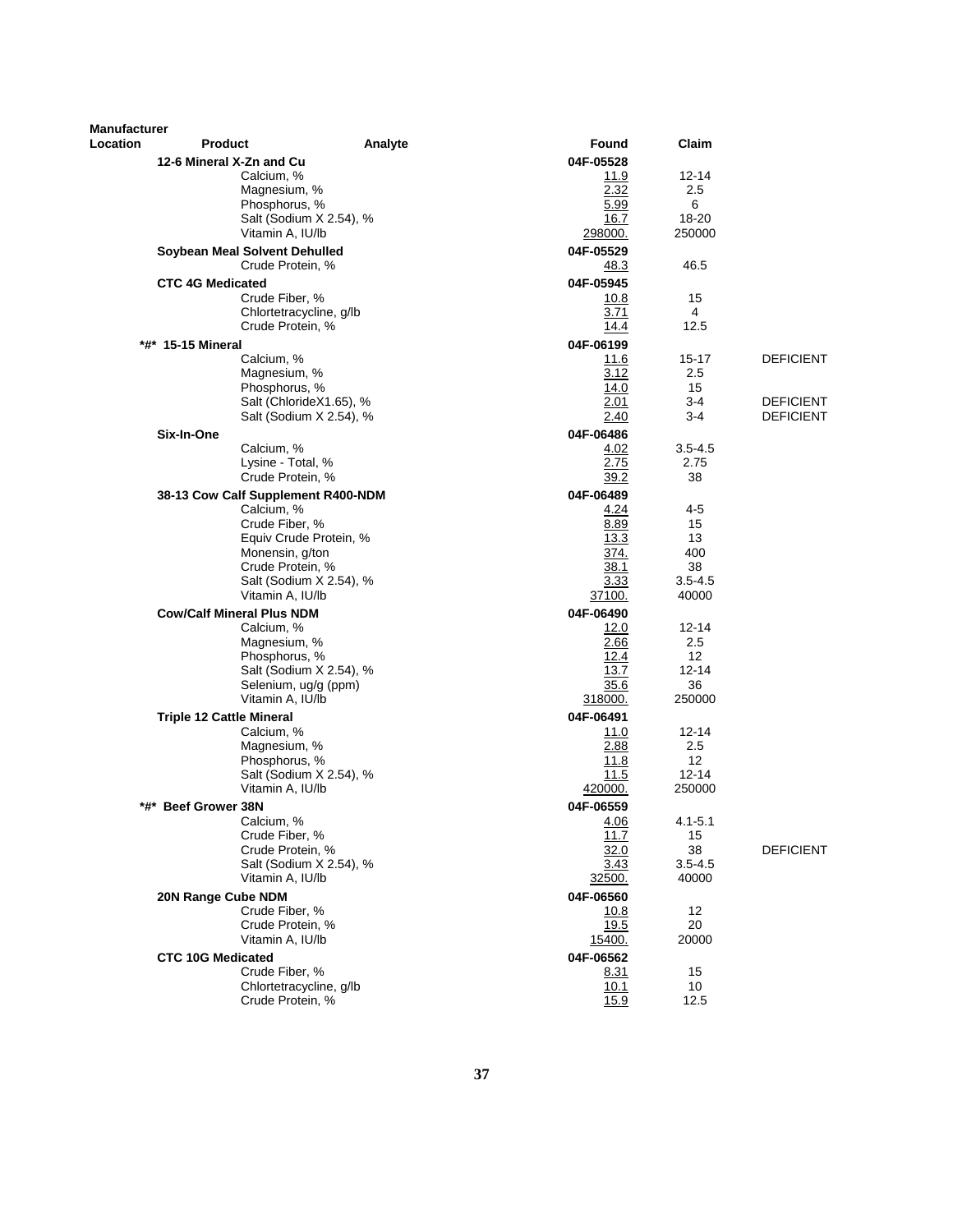| <b>Manufacturer</b><br>Location   | <b>Product</b>                            | Analyte                                                 | Found           | Claim               |                  |
|-----------------------------------|-------------------------------------------|---------------------------------------------------------|-----------------|---------------------|------------------|
|                                   | OTC 10G Medicated                         |                                                         | 04F-06563       |                     |                  |
|                                   | Crude Fiber, %                            |                                                         | 8.29            | 16                  |                  |
|                                   | Oxytetracycline, g/lb                     |                                                         | 8.35            | 10                  |                  |
|                                   | Crude Protein, %                          |                                                         | 13.2            | 9                   |                  |
|                                   | *#* OTC 4G Medicated                      |                                                         | 04F-06564       |                     |                  |
|                                   | Crude Fiber, %                            |                                                         | 15.0            | 15                  |                  |
|                                   | Oxytetracycline, g/lb                     |                                                         | 3.64            | 4                   |                  |
|                                   | Crude Protein, %                          |                                                         | 12.3            | 12                  |                  |
|                                   | Vitamin A, IU/lb                          |                                                         | 61800.          | 100000              | <b>DEFICIENT</b> |
|                                   | *#* Hi-Mag Mineral                        |                                                         | 04F-06565       |                     |                  |
|                                   | Calcium, %<br>Magnesium, %                |                                                         | 9.77<br>14.7    | 10-12<br>13         |                  |
|                                   | Phosphorus, %                             |                                                         | 5.10            | 6                   | <b>DEFICIENT</b> |
|                                   |                                           | Salt (Sodium X 2.54), %                                 | 12.0            | 12-14               |                  |
|                                   | Selenium, ug/g (ppm)                      |                                                         | 23.1            | 17                  | <b>EXCESSIVE</b> |
|                                   | Vitamin A, IU/lb                          |                                                         | 290000.         | 250000              |                  |
|                                   | <b>Triple 12 Cattle Mineral</b>           |                                                         | 04F-06566       |                     |                  |
|                                   | Calcium, %                                |                                                         | 10.9            | 12-14               |                  |
|                                   | Magnesium, %                              |                                                         | 3.06            | 2.5                 |                  |
|                                   | Phosphorus, %                             |                                                         | 11.9            | $12 \overline{ }$   |                  |
|                                   | Vitamin A, IU/lb                          | Salt (Sodium X 2.54), %                                 | 11.9<br>372000. | $12 - 14$<br>250000 |                  |
|                                   |                                           |                                                         |                 |                     |                  |
|                                   | <b>Harvest States S-700 2G</b>            |                                                         | 04F-08575       | 13                  |                  |
|                                   | Crude Fiber, %<br>Chlortetracycline, g/lb |                                                         | 9.16<br>1.75    | 2                   |                  |
|                                   | Crude Protein, %                          |                                                         | 14.0            | 13                  |                  |
|                                   | Sulfamethazine, %                         |                                                         | 0.405           | 0.44                |                  |
|                                   | Lindskov 14N Sheep Cube CTC160            |                                                         | 04F-08595       |                     |                  |
|                                   | Crude Fiber, %                            |                                                         | 8.97            | 12                  |                  |
|                                   |                                           | Chlortetracycline, g/ton                                | 159.            | 160                 |                  |
|                                   | Crude Protein, %                          |                                                         | 15.6            | 14                  |                  |
|                                   |                                           | Ruminant MBM, $($ > 1% $)$                              | Negative        | 0                   |                  |
|                                   | <b>Beef Grower 38-13 B500</b>             |                                                         | 04F-09650       |                     |                  |
|                                   | Calcium, %                                |                                                         | 4.33            | 4-5                 |                  |
|                                   | Crude Fiber, %                            | Equiv Crude Protein, %                                  | 8.30<br>12.5    | 15<br>13            |                  |
|                                   | Lasalocid, g/ton                          |                                                         | 461.            | 500                 |                  |
|                                   | Crude Protein, %                          |                                                         | 38.4            | 38                  |                  |
|                                   |                                           | Salt (Sodium X 2.54), %                                 | 3.25            | $3.5 - 4.5$         |                  |
|                                   | Vitamin A, IU/lb                          |                                                         | 35100.          | 40000               |                  |
|                                   | <b>CTC 10G Medicated</b>                  |                                                         | 04F-15609       |                     |                  |
|                                   | Crude Fiber, %                            |                                                         | 11.3            | 15                  |                  |
|                                   | Chlortetracycline, g/lb                   |                                                         | 8.45            | 10                  |                  |
|                                   | Crude Protein, %                          |                                                         | 15.1            | 12.5                |                  |
| <b>Harvest States / GTA Feeds</b> |                                           |                                                         |                 |                     |                  |
| <b>Sioux Falls, SD</b>            |                                           |                                                         |                 |                     |                  |
|                                   | Ranger 20N 2% Magnesium                   |                                                         | 04F-01184       |                     |                  |
|                                   | Crude Fiber, %                            |                                                         | 9.95            | 12                  |                  |
|                                   | Magnesium, %                              |                                                         | 1.71            | $\overline{2}$      |                  |
|                                   | Crude Protein, %                          |                                                         | 20.0            | 20                  |                  |
|                                   | Vitamin A, IU/lb                          | Ruminant MBM, (>1%)                                     | Negative        | 0<br>20000          |                  |
|                                   |                                           |                                                         | 15200.          |                     |                  |
| <b>Heinz Pet Products</b>         |                                           |                                                         |                 |                     |                  |
| Pittsburgh, PA                    |                                           |                                                         |                 |                     |                  |
|                                   |                                           | <b>CYCLE ADULT Custom Fitness w/ Real Beef in Gravy</b> | 04F-00466       |                     |                  |
|                                   | Oven Moisture, %                          |                                                         | <u>77.9</u>     | 82                  |                  |
|                                   | Crude Protein, %                          |                                                         | 8.72            | 6                   |                  |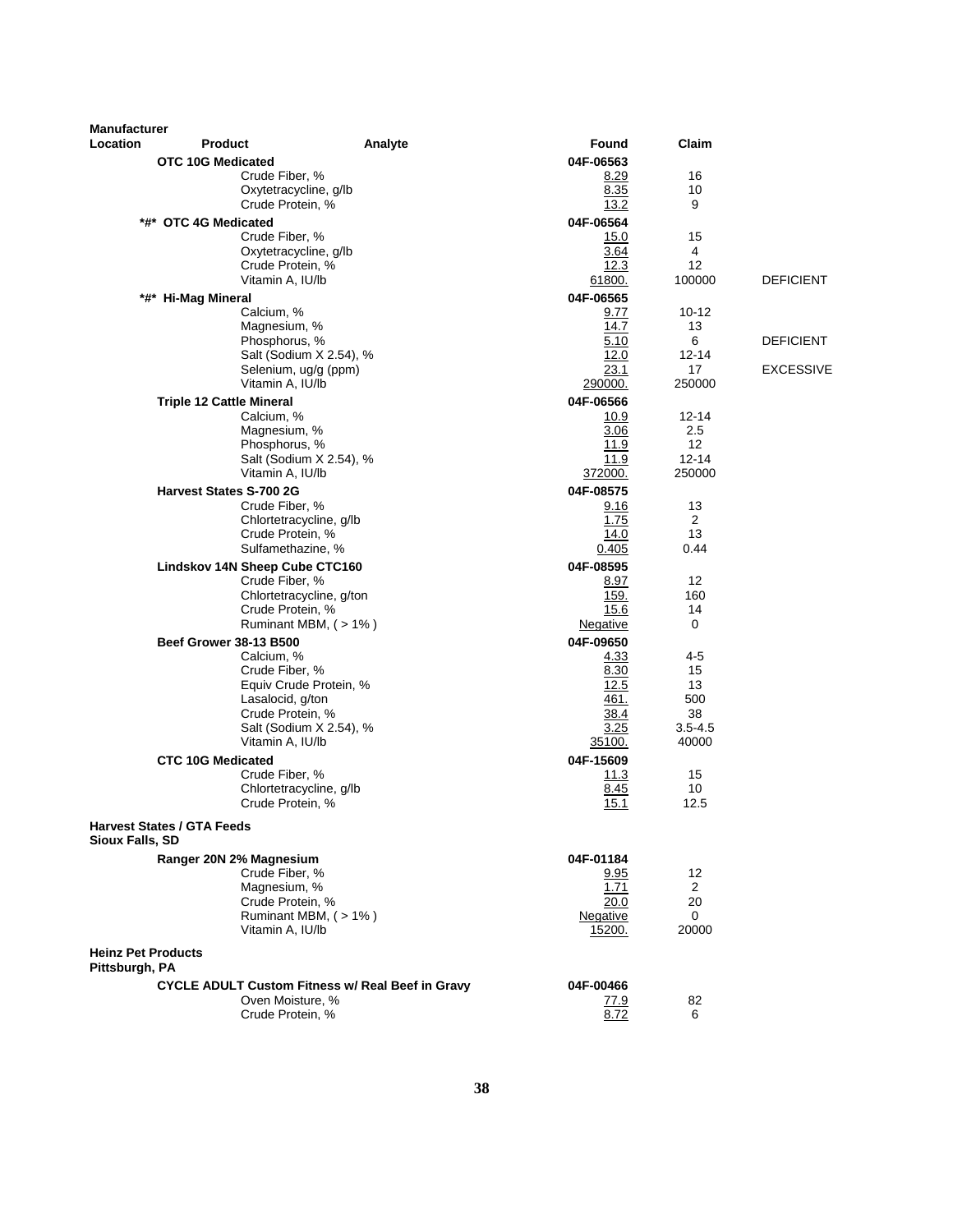| <b>Manufacturer</b>                       |                                               |                         |              |                 |
|-------------------------------------------|-----------------------------------------------|-------------------------|--------------|-----------------|
| Location                                  | <b>Product</b>                                | Analyte                 | Found        | Claim           |
|                                           | <b>Pounce Shake It Up</b>                     |                         | 04F-00629    |                 |
|                                           | Crude Fat, %                                  |                         | 7.66         | $\overline{7}$  |
|                                           | Oven Moisture, %                              |                         | 34.3         | 35              |
|                                           | Crude Protein, %                              |                         | 17.1         | 15              |
| <b>Hill's Pet Nutrition</b><br>Topeka, KS |                                               |                         |              |                 |
|                                           | <b>Science Diet Adult Dog Food</b>            |                         | 04F-02039    |                 |
|                                           |                                               | Fat: Acid Hydrolysis, % | 15.1         | 13              |
|                                           | Oven Moisture, %                              |                         | 7.92         | 10              |
|                                           | Crude Protein, %                              |                         | 23.4         | 21.5            |
|                                           | <b>Science Diet Hairball Control</b>          |                         | 04F-02040    |                 |
|                                           | Crude Fiber, %                                |                         | 8.43         | 10 <sup>1</sup> |
|                                           |                                               | Fat: Acid Hydrolysis, % | 17.9         | 17.5            |
|                                           | Oven Moisture, %                              |                         | 6.36         | 10              |
|                                           | Crude Protein, %                              |                         | 33.4         | 29              |
|                                           | <b>Science Diet Natures Best Dog Food</b>     |                         | 04F-02041    |                 |
|                                           |                                               | Fat: Acid Hydrolysis, % | 14.6         | 12.5            |
|                                           | Oven Moisture, %                              |                         | 6.70         | 10              |
|                                           | Crude Protein, %                              |                         | 23.8         | 21.5            |
|                                           | Science Diet Advanced Protection Senior 7+    |                         | 04F-04457    |                 |
|                                           | Ash, %                                        | Fat: Acid Hydrolysis, % | 5.57<br>17.8 | 6.5<br>15       |
|                                           | Oven Moisture, %                              |                         | 5.48         | 8               |
|                                           | Crude Protein, %                              |                         | 32.4         | 29              |
|                                           | Taurine - Total, %                            |                         | 0.208        | 0.13            |
|                                           | <b>Science Diet Advanced Protection Adult</b> |                         | 04F-05230    |                 |
|                                           |                                               | Fat: Acid Hydrolysis, % | 15.8         | 13              |
|                                           | Oven Moisture, %                              |                         | 7.74         | 10              |
|                                           | Crude Protein, %                              |                         | 23.0         | 21              |
|                                           | <b>Science Diet Adult Small Bite</b>          |                         | 04F-05231    |                 |
|                                           |                                               | Fat: Acid Hydrolysis, % | 14.6         | 13              |
|                                           | Oven Moisture, %                              |                         | 7.68         | 10              |
|                                           | Crude Protein, %                              |                         | 23.4         | 21.5            |
|                                           | <b>Science Diet Adult</b>                     |                         | 04F-05383    |                 |
|                                           | Oven Moisture, %                              |                         | 75.3         | 78              |
|                                           | Crude Protein, %                              |                         | 5.75         | 5.5             |
|                                           | <b>Science Diet Adult Canine Maintenance</b>  |                         | 04F-05421    |                 |
|                                           | Oven Moisture, %                              |                         | 76.1         | 78              |
|                                           | Crude Protein, %                              |                         | 5.74         | 5.5             |
|                                           | <b>Science Diet Cat Food Turkey Recipe</b>    |                         | 04F-07773    |                 |
|                                           | Ash, %<br>Crude Fat. %                        |                         | 1.53<br>5.89 | 2<br>5          |
|                                           | Oven Moisture, %                              |                         | 74.6         | 77              |
|                                           | Total Fat, %                                  |                         | 5.890        |                 |
|                                           | Crude Protein, %                              |                         | 10.3         | 9.5             |
|                                           | Taurine - Total, %                            |                         | 0.082        | 0.05            |
|                                           | <b>Hills Science Diet Jerky Plus</b>          |                         | 04F-19587    |                 |
|                                           | Ash, %                                        |                         | 4.31         | 6               |
|                                           |                                               | Fat: Acid Hydrolysis, % | 9.12         | 7               |
|                                           |                                               | Karl Fisher Moisture, % | 23.8         | 23              |
|                                           | Crude Protein, %                              |                         | 17.6         | 16              |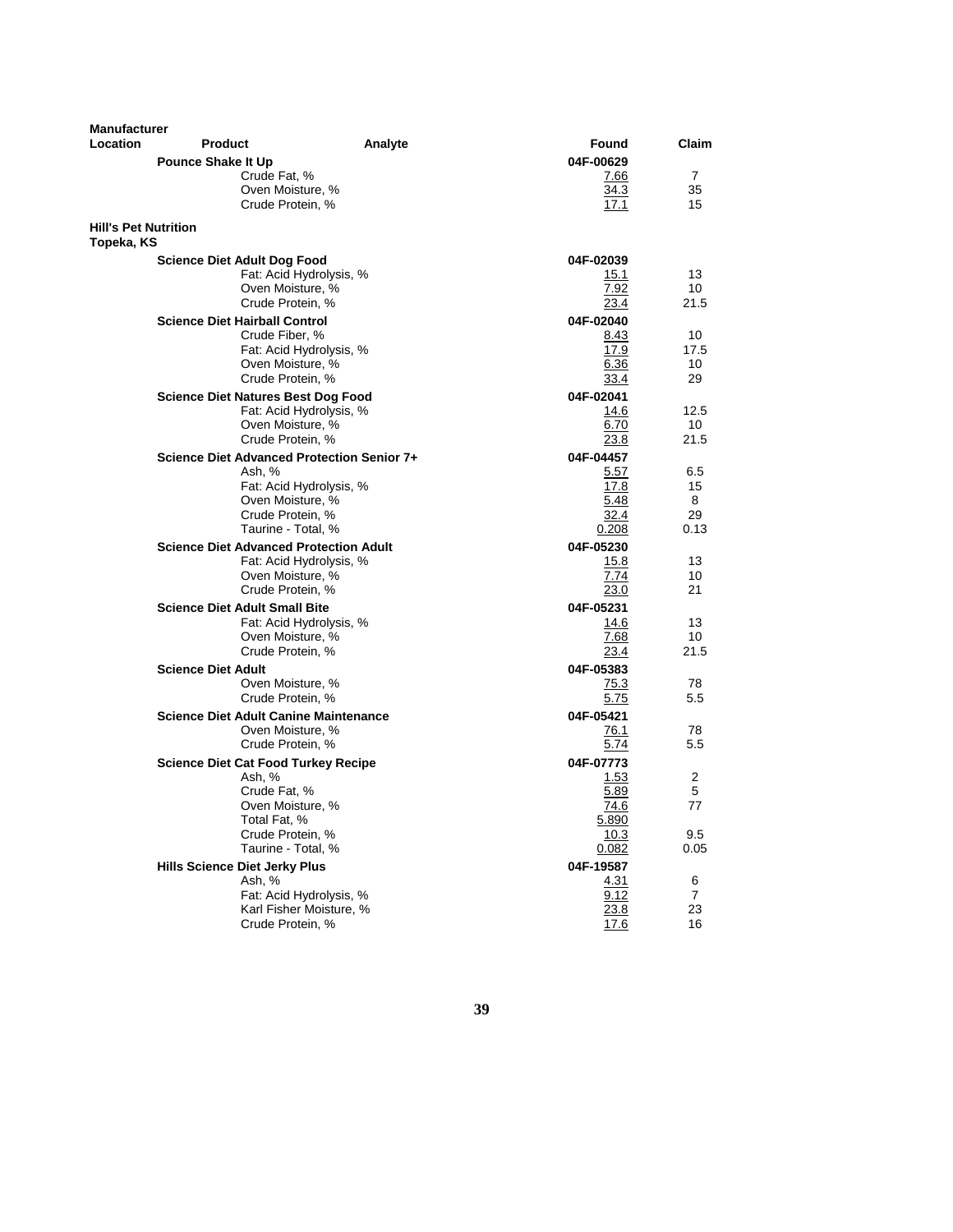| <b>Manufacturer</b><br>Location                 | <b>Product</b>                                                                                                                             | Analyte                                                                  | Found                                                                           | Claim                                                             |                  |
|-------------------------------------------------|--------------------------------------------------------------------------------------------------------------------------------------------|--------------------------------------------------------------------------|---------------------------------------------------------------------------------|-------------------------------------------------------------------|------------------|
| <b>Hub City Feed &amp; Seed</b><br>Aberdeen, SD |                                                                                                                                            |                                                                          |                                                                                 |                                                                   |                  |
|                                                 | <b>Corn Distillers Dried Grains with Solubles</b><br>Crude Fiber, %<br>Crude Fat, %<br>Oven Moisture, %<br>Crude Protein, %                |                                                                          | 04F-08067<br><u>8.34</u><br>9.08<br>9.86<br>29.3                                | 10<br>9<br>12<br>27                                               |                  |
| Hubbard Feeds, Inc.<br>Mankato, MN              |                                                                                                                                            |                                                                          |                                                                                 |                                                                   |                  |
|                                                 | NOM3 20% Rangeland Cake B150<br>Calcium, %<br>Crude Fiber, %<br>Lasalocid, g/ton<br>Crude Protein, %<br>Vitamin A, IU/lb                   | Ruminant MBM, (>1%)                                                      | 04F-01188<br>2.30<br>9.14<br>129.<br>20.1<br>Negative<br>24900.                 | $1 - 2.4$<br>10<br>150<br>20<br>0<br>33000                        |                  |
|                                                 | *#* Hubbard 30% Cottonseed Cake<br>Crude Protein, %<br>Vitamin A, IU/lb                                                                    | Ruminant MBM, (>1%)                                                      | 04F-01190<br>28.6<br>Negative<br>28900.                                         | 30<br>0<br>30000                                                  | <b>DEFICIENT</b> |
| *#*                                             | <b>Stockmaster Sweet Phos 12</b><br>Calcium, %<br>Phosphorus, %<br>Selenium, ug/g (ppm)<br>Vitamin A, IU/lb                                | Salt (Sodium X 2.54), %                                                  | 04F-01971<br>12.2<br>11.5<br>12.4<br>20.0<br><u>88200.</u>                      | 11.4-13.6<br>12<br>11.9-14.2<br>20<br>200000                      | <b>DEFICIENT</b> |
|                                                 | Express GRower 40-22 B500<br>Calcium, %<br>Crude Fiber, %<br>Lasalocid, g/ton<br>Crude Protein, %<br>Vitamin A, IU/lb                      | Equiv Crude Protein, %<br>Ruminant MBM, (>1%)<br>Salt (Sodium X 2.54), % | 04F-01972<br>5.48<br>10.3<br>23.3<br>400.<br>40.6<br>Negative<br>4.05<br>49700. | $5.5 - 6.6$<br>15<br>22<br>500<br>40<br>0<br>$3.5 - 4.5$<br>45000 |                  |
|                                                 | *#* Purple Ribbon Mineral Block<br>Calcium, %<br>Phosphorus, %<br>Selenium, ug/g (ppm)<br>Vitamin A, IU/lb                                 | Salt (Sodium X 2.54), %                                                  | 04F-02400<br>10.6<br>9.73<br>11.3<br>33.1<br>44000.                             | $10 - 12$<br>10<br>12.5-15<br>35<br>100000                        | <b>DEFICIENT</b> |
|                                                 | *#* NDM3 15% Rangeland Cake<br>Calcium, %<br>Crude Fiber, %<br>Crude Protein, %<br>Vitamin A, IU/lb                                        | Ruminant MBM, (>1%)                                                      | 04F-03397<br>2.22<br>6.43<br>14.1<br>Negative<br>35100.                         | $2.1 - 2.6$<br>10<br>15<br>0<br>33000                             | <b>DEFICIENT</b> |
|                                                 | Express 2# Starter X2000<br>Calcium, %<br>Crude Fiber, %<br>Oxytetracycline, g/ton<br>Potassium, %<br>Crude Protein, %<br>Vitamin A, IU/lb |                                                                          | 04F-04186<br>4.66<br>6.58<br>1530.<br>2.07<br>28.6<br>52600.                    | 4-5<br>$12 \overline{ }$<br>2000<br>$\overline{2}$<br>28<br>50000 |                  |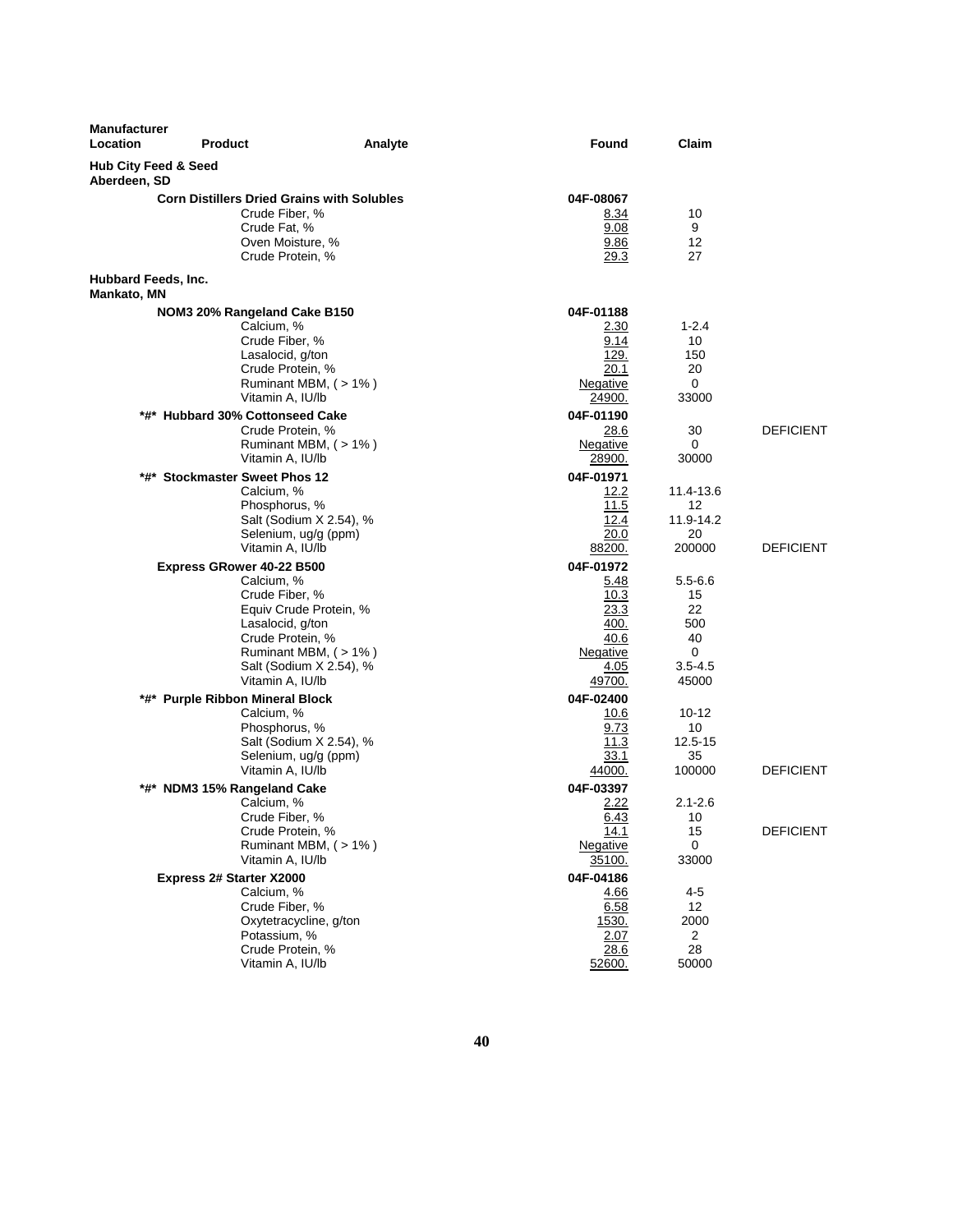| <b>Manufacturer</b> |                                               |                         |                   |                      |                  |
|---------------------|-----------------------------------------------|-------------------------|-------------------|----------------------|------------------|
| Location            | <b>Product</b>                                | Analyte                 | <b>Found</b>      | Claim                |                  |
|                     | <b>Pheasant Starter AM.0175</b>               |                         | 04F-04489         |                      |                  |
|                     | Amprolium, %                                  |                         | 0.0174            | 0.0175               |                  |
|                     | Lysine - Total, %                             |                         | 1.65              | 1.65                 |                  |
|                     | Methionine - Total, %                         |                         | 0.569             | 0.6                  |                  |
|                     | Crude Protein, %                              |                         | 29.4              | 30                   |                  |
| *#*                 | <b>Lamb Gro 40% B166</b>                      |                         | 04F-04490         |                      |                  |
|                     | Calcium, %<br>Lasalocid, g/ton                |                         | 3.78<br>118.      | $3.5 - 4.5$<br>166   | <b>DEFICIENT</b> |
|                     | Crude Protein, %                              |                         | 40.4              | 40                   |                  |
|                     |                                               | Salt (Sodium X 2.54), % | 4.05              | $3.5 - 4.5$          |                  |
|                     | Select 32% Custom Liquid Feed Supplement #870 |                         | 04F-04491         |                      |                  |
|                     |                                               | Acid Detergent Fiber, % | 0.08              | 0.1                  |                  |
|                     |                                               | Equiv Crude Protein, %  | 24.7              | 27                   |                  |
|                     | Vacuum Moisture, %                            |                         | 35.9              | 38                   |                  |
|                     | Crude Protein, %                              |                         | 32.4              | 32                   |                  |
|                     | Total Sugars(Invert), %                       |                         | 28.0              | 23                   |                  |
|                     | Vitamin A, IU/lb                              |                         | 15800.            | 20000                |                  |
|                     | *#* Schwartz Gilt Premix                      |                         | 04F-04494         |                      |                  |
|                     | Calcium, %                                    |                         | 16.4              | 16.6-19.9            |                  |
|                     | Phosphorus, %                                 | Salt (Sodium X 2.54), % | 10.2<br>9.68      | 10<br>$9 - 10.8$     |                  |
|                     | Selenium, ug/g (ppm)                          |                         | 4.26              | 6                    | <b>DEFICIENT</b> |
|                     | Min Tech Advanced Mineral Super Phos 15       |                         | 04F-05216         |                      |                  |
|                     | Calcium, %                                    |                         | 13.4              | $13 - 15.1$          |                  |
|                     | Phosphorus, %                                 |                         | 14.6              | 15                   |                  |
|                     |                                               | Salt (Sodium X 2.54), % | 9.98              | $9.5 - 11.4$         |                  |
|                     | Selenium, ug/g (ppm)                          |                         | 31.8              | 35                   |                  |
|                     | Vitamin A, IU/lb                              |                         | 181000.           | 100000               |                  |
|                     | StockMaster 12-12-12 Breeder Mineral          |                         | 04F-05217         |                      |                  |
|                     | Calcium, %                                    |                         | 11.7              | 11.4-13.6            |                  |
|                     | Phosphorus, %                                 |                         | 11.4              | 12                   |                  |
|                     | Selenium, ug/g (ppm)                          | Salt (Sodium X 2.54), % | 11.5<br>26.5      | 11.9-14.2<br>25      |                  |
|                     | Vitamin A, IU/lb                              |                         | 471000.           | 300000               |                  |
|                     | Express Finisher 40-30 M4R500                 |                         | 04F-05218         |                      |                  |
|                     | Calcium, %                                    |                         | 8.89              | $9 - 10.8$           |                  |
|                     | Crude Fiber, %                                |                         | 6.86              | 10                   |                  |
|                     |                                               | Equiv Crude Protein, %  | 22.3              | 30                   |                  |
|                     | Monensin, g/ton                               |                         | 463.              | 500                  |                  |
|                     | Potassium, %                                  |                         | 2.60              | 3                    |                  |
|                     | Crude Protein, %                              |                         | 40.8              | 40                   |                  |
|                     | Vitamin A, IU/lb                              | Salt (Sodium X 2.54), % | 4.06<br>42200.    | $3.5 - 4.5$<br>45000 |                  |
|                     |                                               |                         |                   |                      |                  |
|                     | SuperGain 14<br>Crude Fiber, %                |                         | 04F-05543<br>8.63 | 15                   |                  |
|                     | Crude Protein, %                              |                         | 15.7              | 14                   |                  |
|                     | *#* Crystalyx Super Mag                       |                         | 04F-05558         |                      |                  |
|                     | Fat: Roese Gottlieb, %                        |                         | 4.32              | 5                    | <b>DEFICIENT</b> |
|                     | Magnesium, %                                  |                         | 3.83              | 4.4                  |                  |
|                     | Potassium, %                                  |                         | 2.00              | 3                    | <b>DEFICIENT</b> |
|                     | Crude Protein, %                              |                         | 12.0              | 12                   |                  |
|                     | Selenium, ug/g (ppm)                          |                         | 6.49              | 6.6                  |                  |
|                     | Vitamin A, IU/lb                              |                         | 103000.           | 80000                |                  |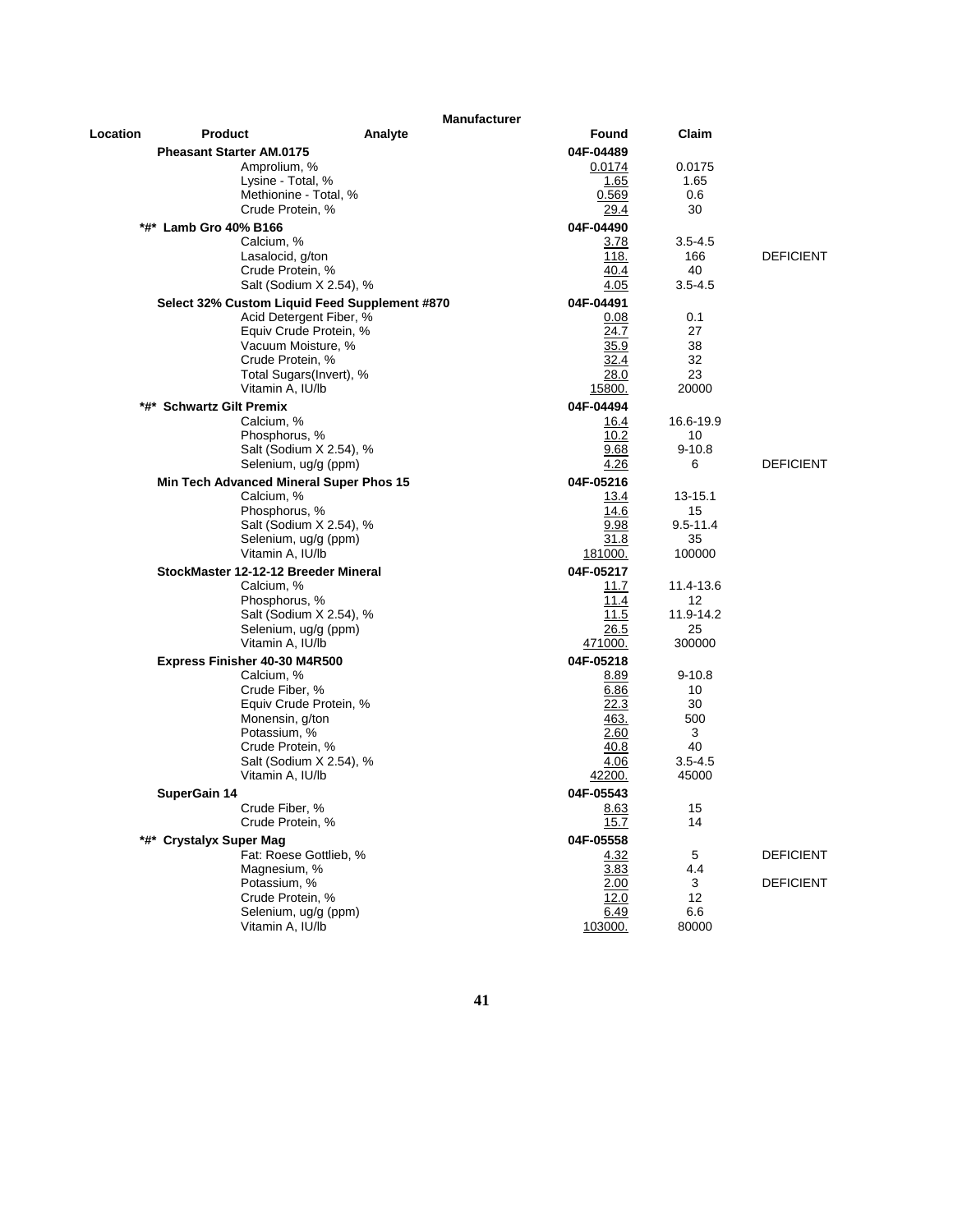| <b>Manufacturer</b><br>Location | <b>Product</b>                                 | Analyte                                          | Found             | Claim           |                  |
|---------------------------------|------------------------------------------------|--------------------------------------------------|-------------------|-----------------|------------------|
|                                 | *#* Stockmaster 12-8-12 Breeder Mineral        |                                                  | 04F-05917         |                 |                  |
|                                 | Calcium, %                                     |                                                  | 12.2              | 11.4-13.6       |                  |
|                                 | Phosphorus, %                                  |                                                  | 7.89              | 8               |                  |
|                                 |                                                | Salt (Sodium X 2.54), %                          | 14.5              | 11.9-14.2       |                  |
|                                 |                                                | Selenium, ug/g (ppm)                             | 18.5              | 25              | <b>DEFICIENT</b> |
|                                 | Vitamin A, IU/lb                               |                                                  | 294000.           | 300000          |                  |
|                                 | <b>Stockmaster Cattle Prep Mineral</b>         |                                                  | 04F-05936         |                 |                  |
|                                 | Calcium, %<br>Phosphorus, %                    |                                                  | 12.2<br>11.3      | 11.4-13.6<br>12 |                  |
|                                 |                                                | Salt (Sodium X 2.54), %                          | 12.0              | 11.9-14.2       |                  |
|                                 |                                                | Selenium, ug/g (ppm)                             | 20.5              | 25              |                  |
|                                 | Vitamin A, IU/lb                               |                                                  | 244000.           | 300000          |                  |
|                                 | Supergain 14 B60 Medicated                     |                                                  | 04F-05937         |                 |                  |
|                                 | Crude Fiber, %                                 |                                                  | 9.63              | 15              |                  |
|                                 | Lasalocid, g/ton                               |                                                  | 54.6              | 60              |                  |
|                                 | Crude Protein, %                               | Ruminant MBM, (>1%)                              | 16.0              | 14              |                  |
|                                 |                                                |                                                  | <u>Negative</u>   |                 |                  |
|                                 | <b>Stockmaster Sweet Phos 12</b><br>Calcium, % |                                                  | 04F-05946<br>11.0 | 11.4-13.6       |                  |
|                                 | Phosphorus, %                                  |                                                  | 11.9              | 12              |                  |
|                                 |                                                | Salt (Sodium X 2.54), %                          | 12.1              | 11.9-14.2       |                  |
|                                 |                                                | Selenium, ug/g (ppm)                             | 16.0              | 20              |                  |
|                                 | Vitamin A, IU/lb                               |                                                  | 275000.           | 200000          |                  |
|                                 |                                                | *#* Pro-Gold 14 Texturized Phase 2 Horse Feed    | 04F-05947         |                 |                  |
|                                 | Crude Fat, %                                   |                                                  | 4.04              | 5               | <b>DEFICIENT</b> |
|                                 | Crude Protein, %                               | Fat: Roese Gottlieb, %                           | 4.22<br>17.0      | 5<br>14         | <b>DEFICIENT</b> |
|                                 | Mini Tech Rangeland B1440 Mineral              |                                                  | 04F-06011         |                 |                  |
|                                 | Calcium, %                                     |                                                  | 12.9              | 12.7-15.2       |                  |
|                                 | Lasalocid, g/ton                               |                                                  | 1200.             | 1440            |                  |
|                                 | Phosphorus, %                                  |                                                  | 7.49              | 7.4             |                  |
|                                 |                                                | Salt (Sodium X 2.54), %                          | 18.1              | 19.3-23.1       |                  |
|                                 | Vitamin A, IU/lb                               |                                                  | 165000.           | 100000          |                  |
|                                 | *#* Crystalyx HE-20% Mag                       |                                                  | 04F-06019         |                 |                  |
|                                 |                                                | Equiv Crude Protein, %<br>Fat: Roese Gottlieb, % | 6.07<br>5.16      | 8<br>5          |                  |
|                                 | Magnesium, %                                   |                                                  | 1.76              | 2               |                  |
|                                 | Potassium, %                                   |                                                  | 1.95              | 3               | <b>DEFICIENT</b> |
|                                 | Crude Protein, %                               |                                                  | 18.1              | 20              | <b>DEFICIENT</b> |
|                                 |                                                | Selenium, ug/g (ppm)                             | 4.64              | 4.4             |                  |
|                                 | Vitamin A, IU/lb                               |                                                  | 76700.            | 80000           |                  |
| *#*                             | 40% Hog Farm Mixer<br>Calcium, %               |                                                  | 04F-06421<br>1.61 | $2.7 - 3.2$     | <b>DEFICIENT</b> |
|                                 | Lysine - Total, %                              |                                                  | 2.45              | 2.5             |                  |
|                                 | Crude Protein, %                               |                                                  | 37.9              | 40              | <b>DEFICIENT</b> |
|                                 | *#* Express Finisher 40:30                     |                                                  | 04F-06422         |                 |                  |
|                                 | Calcium, %                                     |                                                  | 9.22              | $9 - 10.8$      |                  |
|                                 | Crude Fiber, %                                 |                                                  | 11.2              | 10              | <b>EXCESSIVE</b> |
|                                 |                                                | Equiv Crude Protein, %                           | 27.3              | 30              |                  |
|                                 | Potassium, %<br>Crude Protein, %               |                                                  | 3.12<br>40.2      | 3<br>40         |                  |
|                                 |                                                | Salt (Sodium X 2.54), %                          | 4.01              | 3.5-4.5         |                  |
|                                 |                                                | Selenium, ug/g (ppm)                             | 4.48              | 5               |                  |
|                                 | Vitamin A, IU/lb                               |                                                  | <u>35000.</u>     | 45000           |                  |
|                                 | <b>Milk Flakes Calf Milk Replacer</b>          |                                                  | 04F-06423         |                 |                  |
|                                 |                                                | Fat: Roese Gottlieb, %                           | 21.1              | 20              |                  |
|                                 | Crude Protein, %<br>Vitamin A, IU/lb           |                                                  | 23.0<br>25500.    | 21<br>30000     |                  |
|                                 |                                                |                                                  |                   |                 |                  |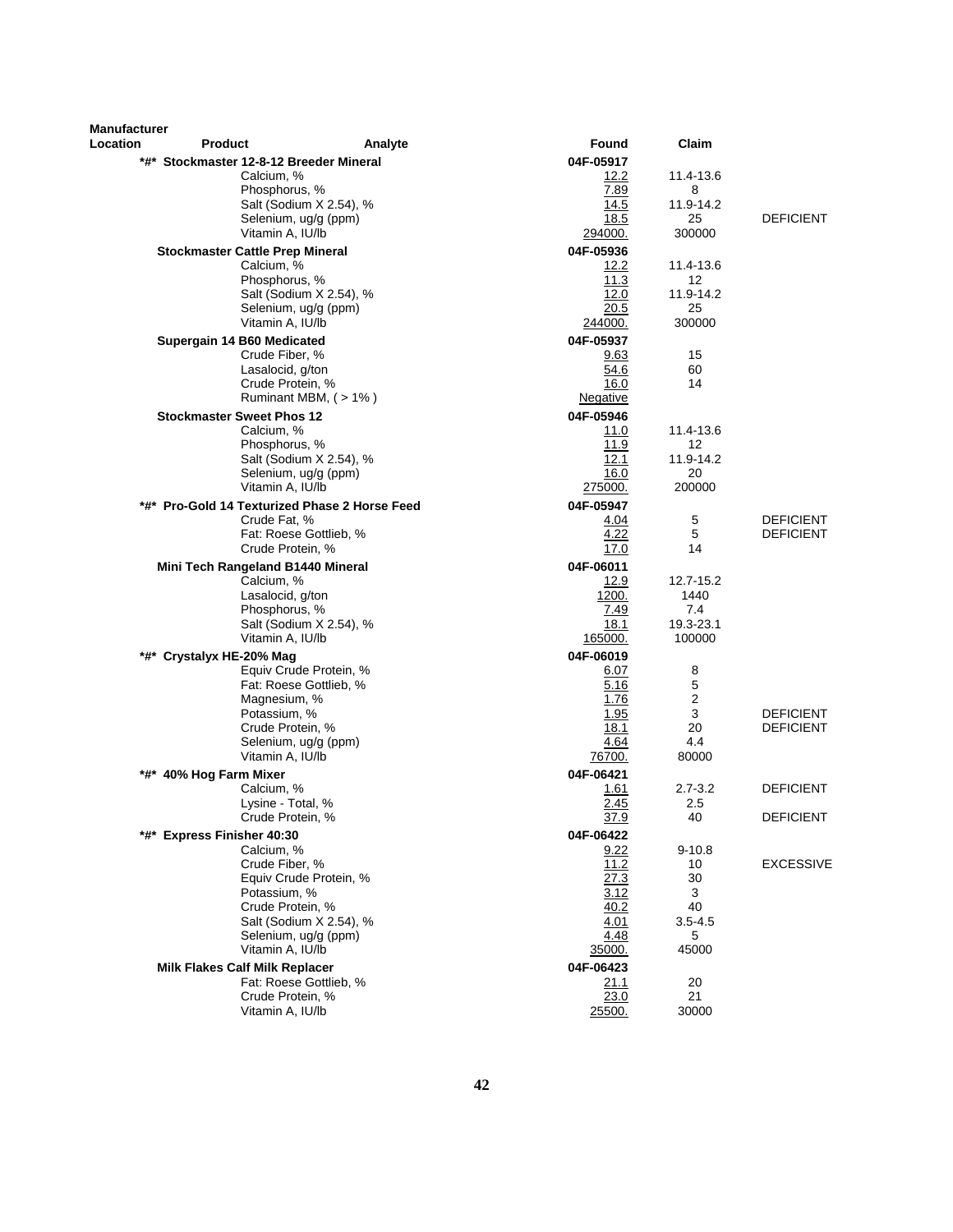| <b>Manufacturer</b> |                                    |                            |                 |             |                  |
|---------------------|------------------------------------|----------------------------|-----------------|-------------|------------------|
| Location            | <b>Product</b>                     | Analyte                    | Found           | Claim       |                  |
|                     | *#* Express Grower 32:0            |                            | 04F-06424       |             |                  |
|                     | Calcium, %                         |                            | 6.01            | $5.5 - 6.5$ |                  |
|                     | Crude Fiber, %<br>Crude Protein, % |                            | 7.79<br>31.7    | 15<br>32    |                  |
|                     |                                    | Salt (Sodium X 2.54), %    | 3.58            | $3.5 - 4.5$ |                  |
|                     |                                    | Selenium, ug/g (ppm)       | 2.99            | 4           | <b>DEFICIENT</b> |
|                     | Vitamin A, IU/lb                   |                            | 25200.          | 45000       | <b>DEFICIENT</b> |
|                     | Free Choice 26%                    |                            | 04F-06425       |             |                  |
|                     | Calcium, %                         |                            | 3.76            | 4-5         |                  |
|                     | Lysine - Total, %                  |                            | 1.44            | 1.4         |                  |
|                     |                                    | Methionine - Total, %      | 0.369           | 0.4         |                  |
|                     | Crude Protein, %                   |                            | 26.8            | 26          |                  |
|                     | 15% Rangeland Cake                 |                            | 04F-07396       |             |                  |
|                     | Calcium, %                         |                            | 2.07            | $2.1 - 2.6$ |                  |
|                     | Crude Fiber, %                     |                            | 7.79            | 10          |                  |
|                     | Crude Protein, %                   |                            | 14.8            | 15          |                  |
|                     | Vitamin A, IU/lb                   |                            | 31400.          | 33000       |                  |
|                     | <b>Cottonseed Meal Pellets</b>     |                            | 04F-07397       |             |                  |
|                     | Crude Fiber, %                     |                            | 12.3            | 12          |                  |
|                     | Crude Protein, %                   |                            | 42.6            | 38          |                  |
|                     | Hubbard SuperGain 14 C50           |                            | 04F-07400       |             |                  |
|                     | Crude Fiber, %                     |                            | 8.64            | 15<br>50    |                  |
|                     | Crude Protein, %                   | Chlortetracycline, g/ton   | 54.4<br>14.8    | 14          |                  |
|                     | *#* Crystalyx HE 20%               |                            | 04F-08581       |             |                  |
|                     |                                    | Equiv Crude Protein, %     | <u>5.59</u>     | 8           |                  |
|                     | Crude Fat. %                       |                            | 4.58            | 5           |                  |
|                     |                                    | Fat: Roese Gottlieb, %     | 4.58            |             |                  |
|                     | Potassium, %                       |                            | 1.98            | 3           | <b>DEFICIENT</b> |
|                     | Crude Protein, %                   |                            | 20.2            | 20          |                  |
|                     |                                    | Ruminant MBM, (>1%)        | Negative        | 0           |                  |
|                     |                                    | Selenium, ug/g (ppm)       | 3.83            | 4.4         |                  |
|                     | Vitamin A, IU/lb                   |                            | 68400.          | 80000       |                  |
|                     | Pro Gold 14 (Texturized) Phase 2   |                            | 04F-08587       |             |                  |
|                     | Crude Fat, %                       |                            | 8.93            | 5           |                  |
|                     | Crude Protein, %                   |                            | 14.9            | 14          |                  |
|                     | <b>Super Gain 14</b>               |                            | 04F-08590       |             |                  |
|                     | Crude Fiber, %<br>Crude Protein, % |                            | 9.26<br>14.8    | 15<br>14    |                  |
|                     |                                    | Ruminant MBM, (>1%)        | Negative        | 0           |                  |
|                     | 20% Rangeland Cake                 |                            | 04F-08592       |             |                  |
|                     | Calcium, %                         |                            | 2.12            | $1.9 - 2.4$ |                  |
|                     | Crude Fiber, %                     |                            | 9.39            | 10          |                  |
|                     | Crude Protein, %                   |                            | 19.7            | 20          |                  |
|                     |                                    | Ruminant MBM, (>1%)        | <b>Negative</b> | 0           |                  |
|                     | Vitamin A, IU/lb                   |                            | 36800.          | 33000       |                  |
|                     | 40% Hog Farm Mixer                 |                            | 04F-08691       |             |                  |
|                     | Calcium, %                         |                            | 3.06            | $2.7 - 3.2$ |                  |
|                     | Lysine - Total, %                  |                            | 2.75            | 2.5         |                  |
|                     | Crude Protein, %                   |                            | 41.0            | 40          |                  |
|                     | *#* Ranch Block 32%                |                            | 04F-08692       |             |                  |
|                     | Crude Fiber, %                     |                            | 9.27            | 12          |                  |
|                     | Crude Protein, %                   | Equiv Crude Protein, %     | 9.57<br>32.9    | 10<br>32    |                  |
|                     |                                    | Ruminant MBM, $($ > 1% $)$ | Negative        | 0           |                  |
|                     |                                    | Salt (Sodium X 2.54), %    | 9.04            | $9 - 10.8$  |                  |
|                     | Vitamin A, IU/lb                   |                            | 31500.          | 50000       | <b>DEFICIENT</b> |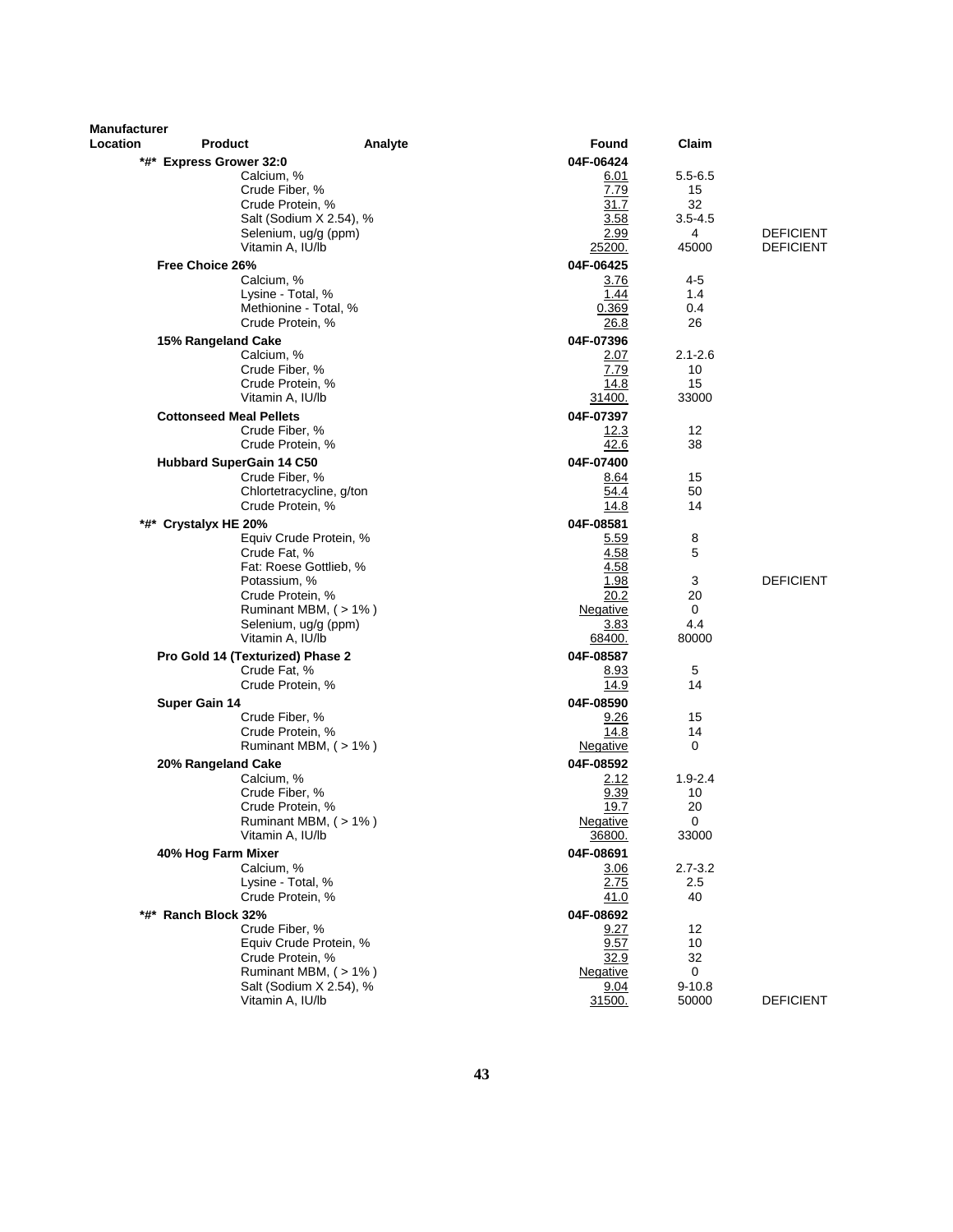| <b>Manufacturer</b> |                                           |                                                           |                         |                    |                  |
|---------------------|-------------------------------------------|-----------------------------------------------------------|-------------------------|--------------------|------------------|
| Location            | <b>Product</b>                            | Analyte                                                   | <b>Found</b>            | Claim              |                  |
|                     | Stockmaster 12-12-12 Breeder Mineral      |                                                           | 04F-09142               |                    |                  |
|                     | Calcium, %                                | Phosphorus, %                                             | 11.4<br>11.3            | 11.4-13.6<br>12    |                  |
|                     |                                           | Salt (ChlorideX1.65), %                                   | 11.3                    | 11.9-14.2          |                  |
|                     |                                           | Salt (Sodium X 2.54), %                                   | 9.90                    | 11.9-14.2          | DEFICIENT        |
|                     |                                           | Selenium, ug/g (ppm)                                      | 26.5                    | 25                 |                  |
|                     |                                           | Vitamin A, IU/lb                                          | 308000.                 | 300000             |                  |
|                     |                                           | *#* Stockmaster Rangeland B1440 Mineral Medicated         | 04F-09143               |                    |                  |
|                     | Calcium, %                                | Lasalocid, g/ton                                          | 11.4                    | 12.6-15.1<br>1440  | <b>DEFICIENT</b> |
|                     |                                           | Phosphorus, %                                             | 1000.<br>7.13           | 7.4                |                  |
|                     | Potassium, %                              |                                                           | 1.93                    | 2.2                |                  |
|                     |                                           | Ruminant MBM, (>1%)                                       | Negative                |                    |                  |
|                     |                                           | Salt (Sodium X 2.54), %                                   | <u> 22.0</u>            | 17.6-21.1          |                  |
|                     |                                           | Selenium, ug/g (ppm)<br>Vitamin A, IU/lb                  | 12.7<br>98900.          | 15<br>100000       |                  |
|                     | *#* Express Finisher 40:30 R500 Medicated |                                                           | 04F-09145               |                    |                  |
|                     | Calcium, %                                |                                                           | 9.47                    | $9 - 10.8$         |                  |
|                     | Crude Fiber, %                            |                                                           | 9.79                    | 10                 |                  |
|                     |                                           | Equiv Crude Protein, %                                    | 28.0                    | 30                 |                  |
|                     |                                           | Monensin, g/ton                                           | 453.                    | 500                |                  |
|                     | Potassium, %                              | Crude Protein, %                                          | 3.04<br>38.2            | 3<br>40            | <b>DEFICIENT</b> |
|                     |                                           | Ruminant MBM, (>1%)                                       | Negative                | 0                  |                  |
|                     |                                           | Salt (Sodium X 2.54), %                                   | 4.34                    | $3.5 - 4.5$        |                  |
|                     |                                           | Vitamin A, IU/lb                                          | 1670.                   | 45000              | <b>DEFICIENT</b> |
|                     | 40% Hog Farm Mixer                        |                                                           | 04F-09146               |                    |                  |
|                     | Calcium, %                                | Lysine - Total, %                                         | 3.18<br>2.53            | $2.7 - 3.2$<br>2.5 |                  |
|                     |                                           | Crude Protein, %                                          | 39.3                    | 40                 |                  |
|                     |                                           | *#* Custom Mix-Madsen, Jason Comp- Lactating Dairy Cattle | 04F-09154               |                    |                  |
|                     |                                           | Acid Detergent Fiber, %                                   | 16.2                    | 12.4               | <b>EXCESSIVE</b> |
|                     | Crude Fiber, %                            |                                                           | 11.6                    | 10.4               | <b>EXCESSIVE</b> |
|                     |                                           | Equiv Crude Protein, %                                    | 3.95                    | 3.9                |                  |
|                     | Crude Fat, %                              | Crude Protein, %                                          | 8.95<br>32.6            | 8.8<br>31.5        |                  |
|                     |                                           | Ruminant MBM, (> 1%)                                      | Negative                |                    |                  |
|                     | Lean Value G-F 65 Premix                  |                                                           | 04F-09156               |                    |                  |
|                     | Calcium, %                                |                                                           | 16.0                    | 15.9-19            |                  |
|                     |                                           | Lysine - Total, %                                         | 4.12                    | 4.4                |                  |
|                     |                                           | Phosphorus, %<br>Ruminant MBM, (>1%)                      | 9.10<br><b>Negative</b> | 9.3                |                  |
|                     |                                           | Salt (Sodium X 2.54), %                                   | 14.0                    | 13.5-16.2          |                  |
|                     |                                           | Selenium, ug/g (ppm)                                      | 9.15                    | 9.2                |                  |
|                     | *#* Express Grower 40:16 R400 Medicated   |                                                           | 04F-09157               |                    |                  |
|                     | Calcium, %                                |                                                           | 5.39                    | $5.5 - 6.5$        |                  |
|                     | Crude Fiber, %                            |                                                           | 9.13                    | 15                 |                  |
|                     |                                           | Equiv Crude Protein, %<br>Monensin, g/ton                 | 15.6<br>381.            | 16<br>400          |                  |
|                     |                                           | Crude Protein, %                                          | 38.6                    | 40                 | <b>DEFICIENT</b> |
|                     |                                           | Ruminant MBM, (>1%)                                       | Negative                |                    |                  |
|                     |                                           | Salt (Sodium X 2.54), %                                   | 3.78                    | $3.5 - 4.5$        |                  |
|                     |                                           | Selenium, ug/g (ppm)<br>Vitamin A, IU/lb                  | 4.72                    | 4<br>45000         |                  |
|                     |                                           |                                                           | 53000.<br>04F-10354     |                    |                  |
|                     | Calf Creep 14% B60                        | Crude Fiber, %                                            | 11.9                    | 15                 |                  |
|                     |                                           | Lasalocid, g/ton                                          | 57.1                    | 60                 |                  |
|                     |                                           | Crude Protein, %                                          | 14.9                    | 14                 |                  |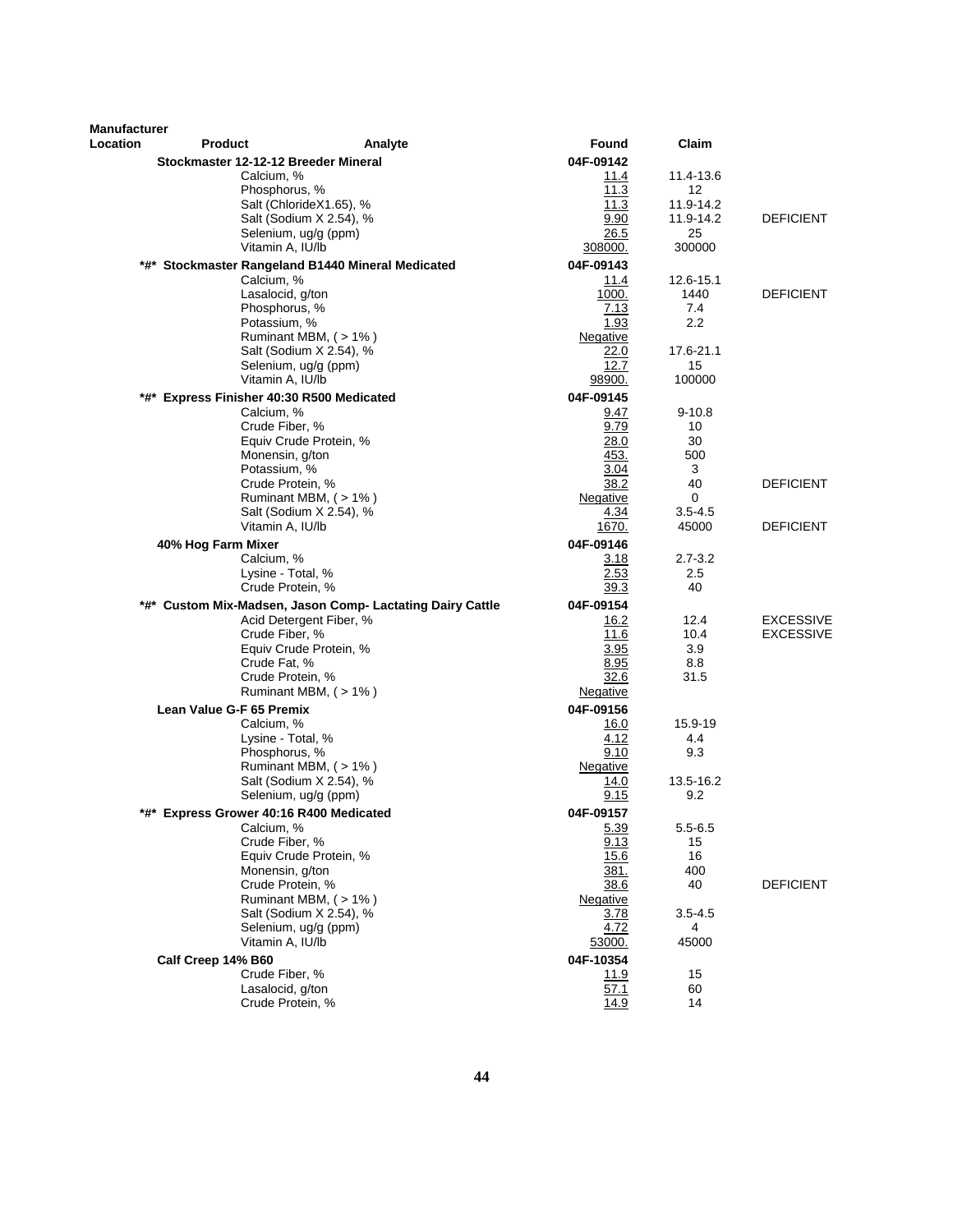| <b>Manufacturer</b>                   |                                        |                         |                |                |                  |
|---------------------------------------|----------------------------------------|-------------------------|----------------|----------------|------------------|
| <b>Location</b>                       | <b>Product</b>                         | Analyte                 | Found          | Claim          |                  |
|                                       | One Step Calf Grower D22.7             |                         | 04F-10356      |                |                  |
|                                       |                                        | Acid Detergent Fiber, % | 23.2           | 22             |                  |
|                                       | Crude Fiber, %<br>Decoquinate, mg/lb   |                         | 17.7<br>20.8   | 18<br>22.7     |                  |
|                                       | Crude Protein, %                       |                         | 15.9           | 16             |                  |
|                                       | GMN Pork Pro 42%                       |                         | 04F-10357      |                |                  |
|                                       | Calcium, %                             |                         | 2.65           | $2.7 - 3.7$    |                  |
|                                       | Lysine - Total, %                      |                         | 2.85           | 2.8            |                  |
|                                       | Crude Protein, %                       |                         | 43.3           | 42             |                  |
|                                       | <b>Western Sweet (MS)</b>              |                         | 04F-15602      |                |                  |
|                                       | Crude Protein, %                       |                         | 11.4           | 9              |                  |
|                                       | Amprolium 1.25% Crumbles               |                         | 04F-15603      |                |                  |
|                                       | Amprolium, %                           |                         | 1.25           | 1.25           |                  |
|                                       | Calcium, %                             |                         | 5.42           | $5.2 - 6.2$    |                  |
|                                       | Crude Fiber, %<br>Crude Protein, %     |                         | 6.76<br>14.3   | 24<br>6        |                  |
|                                       | SuperGain 14 B60                       |                         | 04F-15604      |                |                  |
|                                       | Crude Fiber, %                         |                         | 9.90           | 15             |                  |
|                                       | Lasalocid, g/ton                       |                         | 58.2           | 60             |                  |
|                                       | Crude Protein, %                       |                         | 15.6           | 14             |                  |
|                                       | <b>Tradition Horse Power Pellet</b>    |                         | 04F-15605      |                |                  |
|                                       | Crude Fiber, %                         |                         | 9.66           | 16             |                  |
|                                       | Crude Protein, %                       |                         | 21.0           | 12.5           |                  |
|                                       | Deccox Crumbles D1136+AD               |                         | 04F-15606      |                |                  |
|                                       | Crude Fiber, %                         |                         | 7.75           | 10             |                  |
|                                       | Decoquinate, mg/lb<br>Crude Protein, % |                         | 1200.<br>15.1  | 1136<br>14     |                  |
|                                       | Vitamin A, IU/lb                       |                         | 224000.        | 200000         |                  |
|                                       | <b>Cracked Corn</b>                    |                         | 04F-15608      |                |                  |
|                                       | Crude Protein, %                       |                         | 8.89           | 6.5            |                  |
|                                       | Homestead 17% Egg Layer                |                         | 04F-19304      |                |                  |
|                                       | Crude Protein, %                       |                         | 17.5           | 17             |                  |
| HyVee Inc.<br>DesMoines, IA           |                                        |                         |                |                |                  |
|                                       |                                        |                         | 04F-04948      |                |                  |
|                                       | HyVee Tasty T'Zers Dog Treats          | Fat: Acid Hydrolysis, % | 9.74           | 5              |                  |
|                                       | Oven Moisture, %                       |                         | 31.1           | 30             |                  |
|                                       | Crude Protein, %                       |                         | 14.4           | 14             |                  |
|                                       | Jerky Strips Bacon Flavor Dog Snacks   |                         | 04F-04949      |                |                  |
|                                       | Fat: Acid Hydrolysis, %                |                         | 8.57           | 6.5            |                  |
|                                       | Oven Moisture, %                       |                         | 17.6           | 30             |                  |
|                                       | Crude Protein, %                       |                         | 16.3           | 15             |                  |
| J & R Distributing<br>Lake Norden, SD |                                        |                         |                |                |                  |
|                                       | *#* J and R 35%-1-68FC                 |                         | 04F-10305      |                |                  |
|                                       |                                        | Equiv Crude Protein, %  | 25.2           | 28.5           |                  |
|                                       | Vacuum Moisture, %                     |                         | 31.5           | 32             |                  |
|                                       | Potassium, %                           |                         | 2.99           | $\overline{2}$ |                  |
|                                       | Crude Protein, %                       | Total Sugars(Invert), % | 35.0           | 35<br>30       | <b>DEFICIENT</b> |
|                                       | Vitamin A, IU/lb                       |                         | 25.8<br>45000. | 40000          |                  |
|                                       | <b>Swine Finisher Concentrate</b>      |                         | 04F-16343      |                |                  |
|                                       | Calcium, %                             |                         | 2.67           | $2.5 - 2.8$    |                  |
|                                       | Lysine - Total, %                      |                         | 3.23           | 3.05           |                  |
|                                       | Crude Protein, %                       |                         | 44.2           | 43             |                  |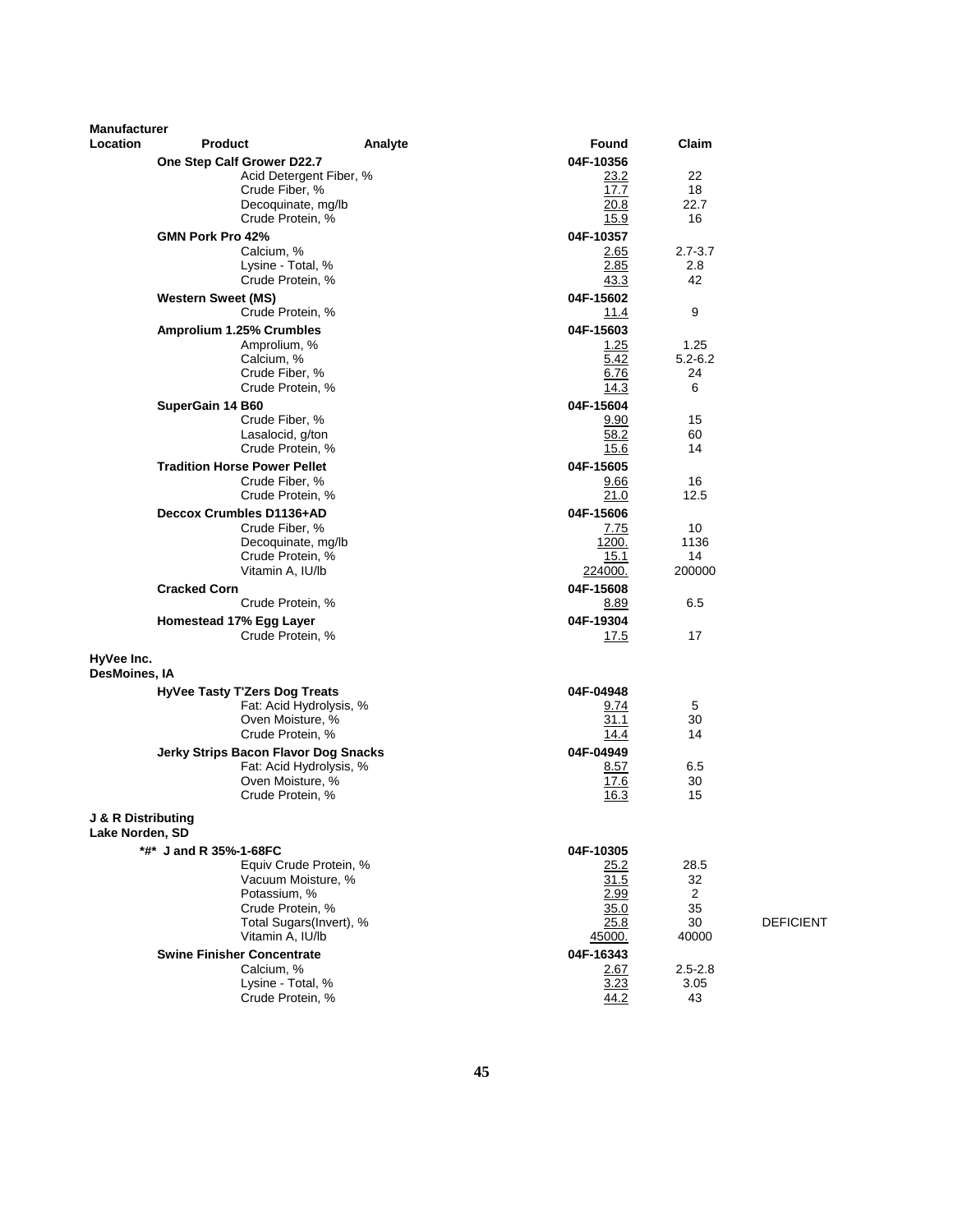| <b>Manufacturer</b><br><b>Location</b> | <b>Product</b>                                 | Analyte                                                 | Found             | Claim                |                  |
|----------------------------------------|------------------------------------------------|---------------------------------------------------------|-------------------|----------------------|------------------|
|                                        |                                                |                                                         | 04F-16345         |                      |                  |
|                                        | Calcium, %                                     | 30-10 Beef Grower Supplement Bovatec 500                | 3.40              | $3.5 - 3.8$          |                  |
|                                        |                                                | Equiv Crude Protein, %                                  | 9.33              | 10                   |                  |
|                                        |                                                | Crude Fat, %                                            | 7.87              | 6                    |                  |
|                                        |                                                | Lasalocid, g/ton                                        | 458.              | 500                  |                  |
|                                        |                                                | Crude Protein, %                                        | 32.2              | 30                   |                  |
|                                        |                                                | Salt (Sodium X 2.54), %<br>Vitamin A, IU/lb             | 6.50<br>34800.    | $5.7 - 6.9$<br>43600 |                  |
| <b>J&amp;R Distributing</b>            |                                                |                                                         |                   |                      |                  |
| Lake Norden, SD                        |                                                |                                                         |                   |                      |                  |
|                                        |                                                | J&R 42-14 Beef Grower Supplement R500/0.40MGA Medicated | 04F-04445         |                      |                  |
|                                        | Calcium, %                                     |                                                         | 3.25              | $3.5 - 5.5$          |                  |
|                                        |                                                | Crude Fiber, %<br>Equiv Crude Protein, %                | 5.86<br>14.1      | 12<br>14             |                  |
|                                        |                                                | Monensin, g/ton                                         | 482.              | 500                  |                  |
|                                        |                                                | Crude Protein, %                                        | 45.0              | 42                   |                  |
|                                        |                                                | Ruminant MBM, (>1%)                                     | Negative          | 0                    |                  |
|                                        |                                                | Salt (Sodium X 2.54), %                                 | 4.77              | $4.5 - 5.5$          |                  |
|                                        |                                                | Vitamin A, IU/lb                                        | 41600.            | 40000                |                  |
|                                        | <b>Sow Gestation Concentrate</b><br>Calcium, % |                                                         | 04F-04468<br>4.45 | 4-5                  |                  |
|                                        |                                                | Lysine - Total, %                                       | 2.42              | 2.3                  |                  |
|                                        |                                                | Phosphorus, %                                           | 2.86              | 2.5                  |                  |
|                                        |                                                | Crude Protein, %                                        | 41.7              | 40                   |                  |
|                                        |                                                | Vitamin A, IU/lb                                        | 25800.            | 24000                |                  |
|                                        | 40-11 Lamb Concentrate Bovatec 200             |                                                         | 04F-04469         |                      |                  |
|                                        | Calcium, %                                     | Equiv Crude Protein, %                                  | 5.76<br>11.1      | $5.4 - 6.7$<br>11    |                  |
|                                        |                                                | Lasalocid, g/ton                                        | 197.              | 200                  |                  |
|                                        |                                                | Crude Protein, %                                        | 40.1              | 40                   |                  |
|                                        |                                                | Selenium, ug/g (ppm)                                    | 5.75              | 6                    |                  |
|                                        |                                                | <b>Champion Sweet Lamb Feed(Bov) Medicated</b>          | 04F-04471         |                      |                  |
|                                        |                                                | Equiv Crude Protein, %                                  | 3.54              | 3.4                  |                  |
|                                        |                                                | Lasalocid, g/ton<br>Crude Protein, %                    | 34.9<br>15.9      | 40<br>16             |                  |
|                                        |                                                | Ruminant MBM, $($ > 1% $)$                              | Negative          | 0                    |                  |
|                                        | *#* Swine Lactation Concentrate                |                                                         | 04F-04472         |                      |                  |
|                                        | Calcium, %                                     |                                                         | 2.39              | $2.9 - 3.2$          | <b>DEFICIENT</b> |
|                                        |                                                | Lysine - Total, %                                       | 2.73              | 2.55                 |                  |
|                                        |                                                | Crude Protein, %                                        | 44.4              | 42                   |                  |
|                                        | <b>Swine Finisher Concentrate Meal</b>         |                                                         | 04F-05579         |                      |                  |
|                                        | Calcium, %                                     | Lysine - Total, %                                       | 2.54<br>3.26      | $2.5 - 2.8$<br>3.05  |                  |
|                                        |                                                | Crude Protein, %                                        | 45.4              | 43                   |                  |
|                                        | Hi Cal 26 Feedlot Mineral                      |                                                         | 04F-06784         |                      |                  |
|                                        | Calcium, %                                     |                                                         | 25.2              | 27.4-29.4            |                  |
|                                        |                                                | Salt (Sodium X 2.54), %                                 | 11.1              | 12.2-13.5            |                  |
|                                        |                                                | Selenium, ug/g (ppm)                                    | 5.05              | 6.5                  |                  |
|                                        |                                                | Vitamin A, IU/lb                                        | 87000.            | 79895                |                  |
| *#*                                    | Pig 175 Base Mix<br>Calcium, %                 |                                                         | 04F-16906<br>7.72 | $7.4 - 8.7$          |                  |
|                                        | Crude Fat, %                                   |                                                         | 6.91              | 6                    |                  |
|                                        |                                                | Lysine - Total, %                                       | 5.56              | 4.3                  |                  |
|                                        |                                                | Phosphorus, %                                           | 3.14              | 3.3                  |                  |
|                                        |                                                | Crude Protein, %<br>Salt (ChlorideX1.65), %             | 48.0              | 42<br>$3.7 - 4.1$    | <b>EXCESSIVE</b> |
|                                        |                                                | Salt (Sodium X 2.54), %                                 | 4.78<br>5.86      | $3.7 - 4.1$          | <b>EXCESSIVE</b> |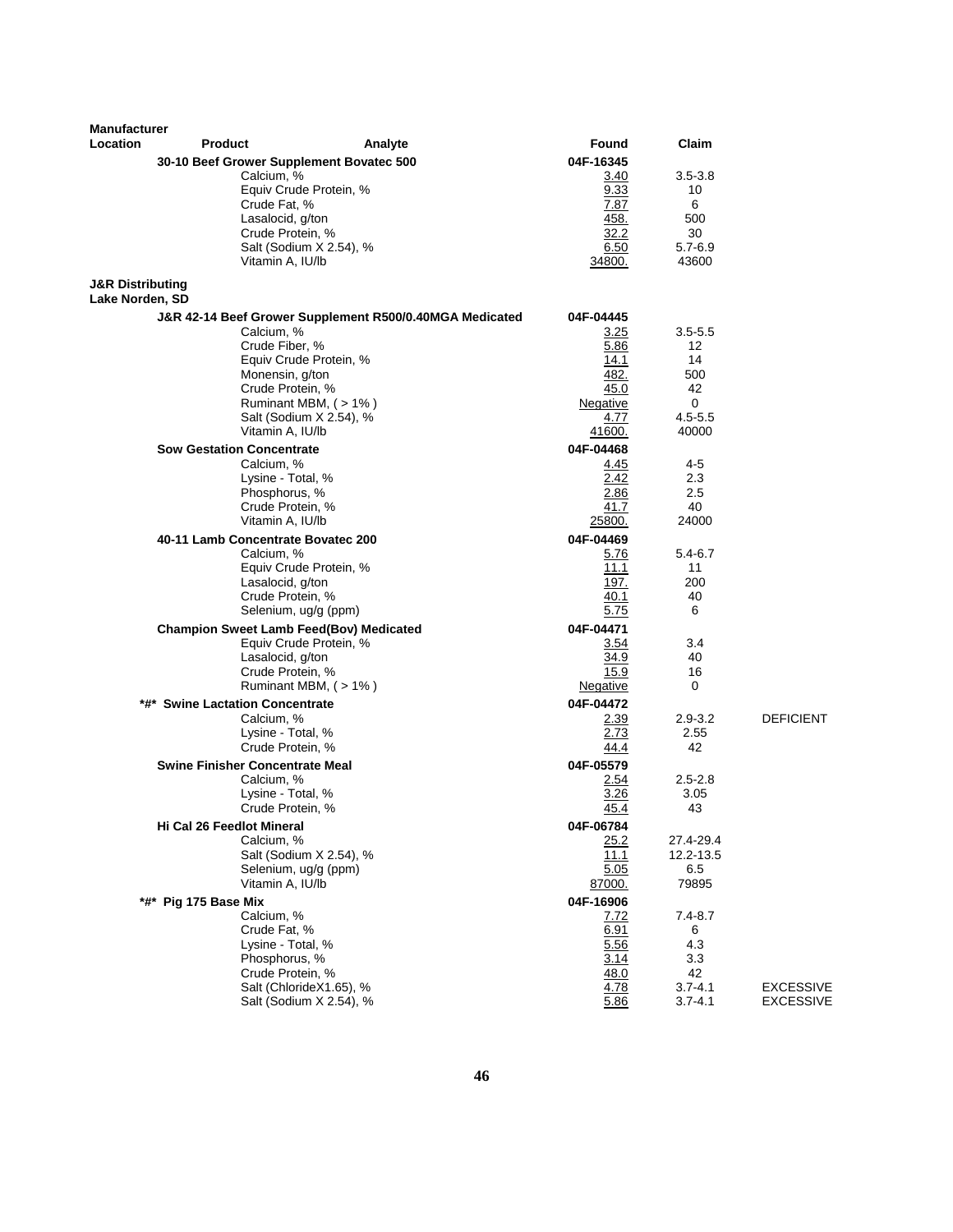| <b>Manufacturer</b>       |                                                 |                                                       |                   |                |                  |
|---------------------------|-------------------------------------------------|-------------------------------------------------------|-------------------|----------------|------------------|
| Location                  | <b>Product</b>                                  | Analyte                                               | Found             | Claim          |                  |
|                           |                                                 | <b>J&amp;R Phase 2 Nursery Complete Denagard Plus</b> | 04F-16907         |                |                  |
|                           |                                                 | Chlortetracycline, g/ton                              | 372.              | 400            |                  |
|                           | Crude Fat, %                                    |                                                       | 10.0              | $\overline{7}$ |                  |
|                           | Crude Protein, %                                |                                                       | 22.2              | 20             |                  |
| Groton, SD                | <b>James Valley Ethanol</b>                     |                                                       |                   |                |                  |
|                           | <b>DRY DISTILLERS GRAIN</b>                     |                                                       | 04F-01975         |                |                  |
|                           | Crude Fiber, %                                  |                                                       | 7.66              | 12             |                  |
|                           | Crude Fat, %                                    |                                                       | 10.8              | 10             |                  |
|                           | Oven Moisture, %                                |                                                       | 8.25              | 12.5           |                  |
|                           | Crude Protein, %                                |                                                       | 28.3              | 26             |                  |
|                           | <b>DRY DISTILLERS GRAIN</b><br>Crude Fiber, %   |                                                       | 04F-01976<br>7.79 | 12             |                  |
|                           | Crude Fat, %                                    |                                                       | 11.0              | 10             |                  |
|                           | Oven Moisture, %                                |                                                       | 8.33              | 12.5           |                  |
|                           | Crude Protein, %                                |                                                       | 28.2              | 26             |                  |
|                           | <b>Corn Distillers Wet Grains with Solubles</b> |                                                       | 04F-08098         |                |                  |
|                           | Oven Moisture, %                                |                                                       | 65.5              | 72             |                  |
|                           | Crude Protein, %                                |                                                       | 12.1              | 8.5            |                  |
| Sioux City, IA            | John Morrell & Company                          |                                                       |                   |                |                  |
|                           | 85% Blood Meal                                  |                                                       | 04F-02057         |                |                  |
|                           | Crude Protein, %                                |                                                       | 87.6              | 85             |                  |
|                           | Porcine 85% Blood Meal                          |                                                       | 04F-05585         |                |                  |
|                           | Crude Protein, %                                |                                                       | 90.6              | 85             |                  |
| Cincinnati, OH            | John Morrell and Co.                            |                                                       |                   |                |                  |
|                           | Porcine 50% Meat and Bone Meal                  |                                                       | 04F-06774         |                |                  |
|                           | Calcium, %                                      |                                                       | 7.73              | $7 - 8.8$      |                  |
|                           | Crude Fat, %                                    |                                                       | 12.8              | 6              |                  |
|                           | Phosphorus, %<br>Crude Protein, %               |                                                       | 4.40              | 4              |                  |
|                           |                                                 |                                                       | 52.8              | 50             |                  |
|                           | 85% Blood Meal                                  |                                                       | 04F-06775         | 85             |                  |
|                           | Crude Protein, %                                |                                                       | 93.4              |                |                  |
| Wall, SD                  | <b>Johnsons Ranchers Supply Inc</b>             |                                                       |                   |                |                  |
|                           | *#* Hard Grass 38 Block with Mag                |                                                       | 04F-09007         |                |                  |
|                           | Calcium, %                                      |                                                       | 2.39              | $2 - 3$        |                  |
|                           |                                                 | Equiv Crude Protein, %                                | 12.7              | 13             |                  |
|                           | Magnesium, %<br>Phosphorus, %                   |                                                       | 3.73<br>2.06      | 3<br>2         |                  |
|                           | Potassium, %                                    |                                                       | 2.28              | $2.5\,$        |                  |
|                           | Crude Protein, %                                |                                                       | 41.5              | 38             |                  |
|                           |                                                 | Ruminant MBM, (>1%)                                   | Negative          |                |                  |
|                           |                                                 | Salt (ChlorideX1.65), %                               | 11.2              | $12 - 14$      |                  |
|                           |                                                 | Salt (Sodium X 2.54), %                               | 10.4              | $12 - 14$      | <b>DEFICIENT</b> |
|                           | Vitamin A, IU/lb                                |                                                       | 32800.            | 60000          | <b>DEFICIENT</b> |
| <b>K-Mart Corporation</b> |                                                 |                                                       |                   |                |                  |
| Troy, MI                  |                                                 |                                                       |                   |                |                  |
|                           | <b>Training Biscuits for Puppies</b>            |                                                       | 04F-10336         |                |                  |
|                           | Crude Fat, %<br>Oven Moisture, %                |                                                       | 9.51<br>6.91      | 9.5<br>10      |                  |
|                           | Crude Protein, %                                |                                                       | 24.6              | 23             |                  |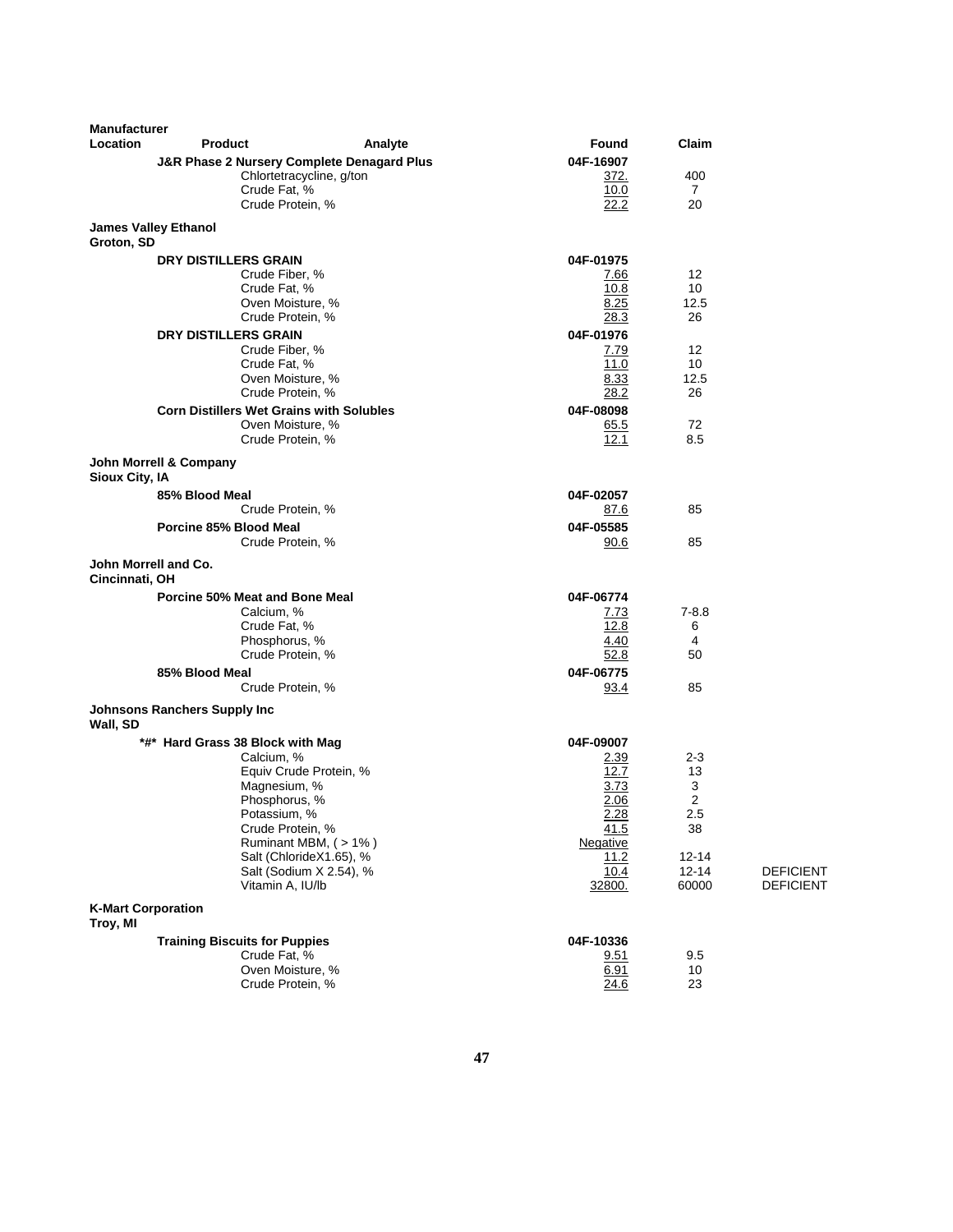| <b>Manufacturer</b><br>Location | <b>Product</b>                                                                                | Analyte                                                | Found                                                       | Claim                                              |                  |
|---------------------------------|-----------------------------------------------------------------------------------------------|--------------------------------------------------------|-------------------------------------------------------------|----------------------------------------------------|------------------|
| Kal Kan Foods Inc<br>Vernon, CA |                                                                                               |                                                        |                                                             |                                                    |                  |
|                                 | <b>Little Champions with Beef</b><br>Oven Moisture, %<br>Crude Protein, %                     |                                                        | 04F-00607<br>82.3<br>8.41                                   | 82<br>8                                            |                  |
|                                 | <b>Cesar Select Dinners Beef in Meaty Juices</b><br>Oven Moisture, %                          |                                                        | 04F-01954<br>81.4                                           | 82                                                 |                  |
|                                 | Crude Protein, %<br><b>Pedigree Dog Food with Chunky Chicken</b><br>Crude Fat, %              |                                                        | 11.1<br>04F-02395<br>6.44                                   | 8<br>6                                             |                  |
|                                 | Oven Moisture, %<br>Total Fat, %<br>Crude Protein, %                                          |                                                        | 78.6<br>6.440<br>9.43                                       | 78<br>8                                            |                  |
|                                 | <b>Pedigree Dog Food with Chunky Beef</b><br>Crude Fat, %<br>Oven Moisture, %<br>Total Fat, % |                                                        | 04F-02396<br>7.29<br>77.8<br>7.290                          | 6<br>78                                            |                  |
|                                 | Crude Protein, %<br><b>Whiskas Temptations</b>                                                |                                                        | 9.49<br>04F-06384                                           | 8                                                  |                  |
|                                 | Oven Moisture, %<br>Crude Protein, %                                                          | Fat: Acid Hydrolysis, %                                | 21.4<br>7.41<br>32.8                                        | 17<br>12<br>30                                     |                  |
|                                 | Crude Fat, %<br>Oven Moisture, %<br>Total Fat, %<br>Crude Protein, %                          | Pedigree Traditional Ground Dinner with Chunky Liver & | 04F-09122<br>9.06<br>76.8<br>9.060<br>10.6                  | 6<br>78<br>8                                       |                  |
|                                 | Whiskas Cat Food with Bits O' Beef<br>Ash, %                                                  |                                                        | 04F-09147<br>2.09                                           | 3                                                  |                  |
|                                 | Crude Fat, %<br>Oven Moisture, %<br>Total Fat, %<br>Crude Protein, %                          |                                                        | 8.72<br>77.7<br>8.720<br>10.7                               | 5<br>78<br>9                                       |                  |
|                                 | Taurine - Total. %<br><b>Pedigree Little Champions</b><br>Oven Moisture, %                    |                                                        | 0.064<br>04F-17563<br>82.6                                  | 0.05<br>82                                         |                  |
|                                 | Crude Protein, %<br><b>Cesar Select Dinners</b><br>Oven Moisture, %<br>Crude Protein, %       |                                                        | 8.84<br>04F-00623<br>80.1<br>11.8                           | 8<br>82<br>8                                       |                  |
| Sioux City, IA                  | <b>Kay Dee Feed Company</b>                                                                   |                                                        |                                                             |                                                    |                  |
|                                 | *#* Super Ranger 8.2<br>Calcium, %<br>Phosphorus, %<br>Potassium, %<br>Vitamin A, IU/lb       | Salt (Sodium X 2.54), %<br>Selenium, ug/g (ppm)        | 04F-04181<br>11.6<br>7.74<br>2.06<br>19.2<br>23.9<br>74300. | $11 - 13$<br>8.2<br>2<br>$20 - 24$<br>28<br>150000 | <b>DEFICIENT</b> |

**48**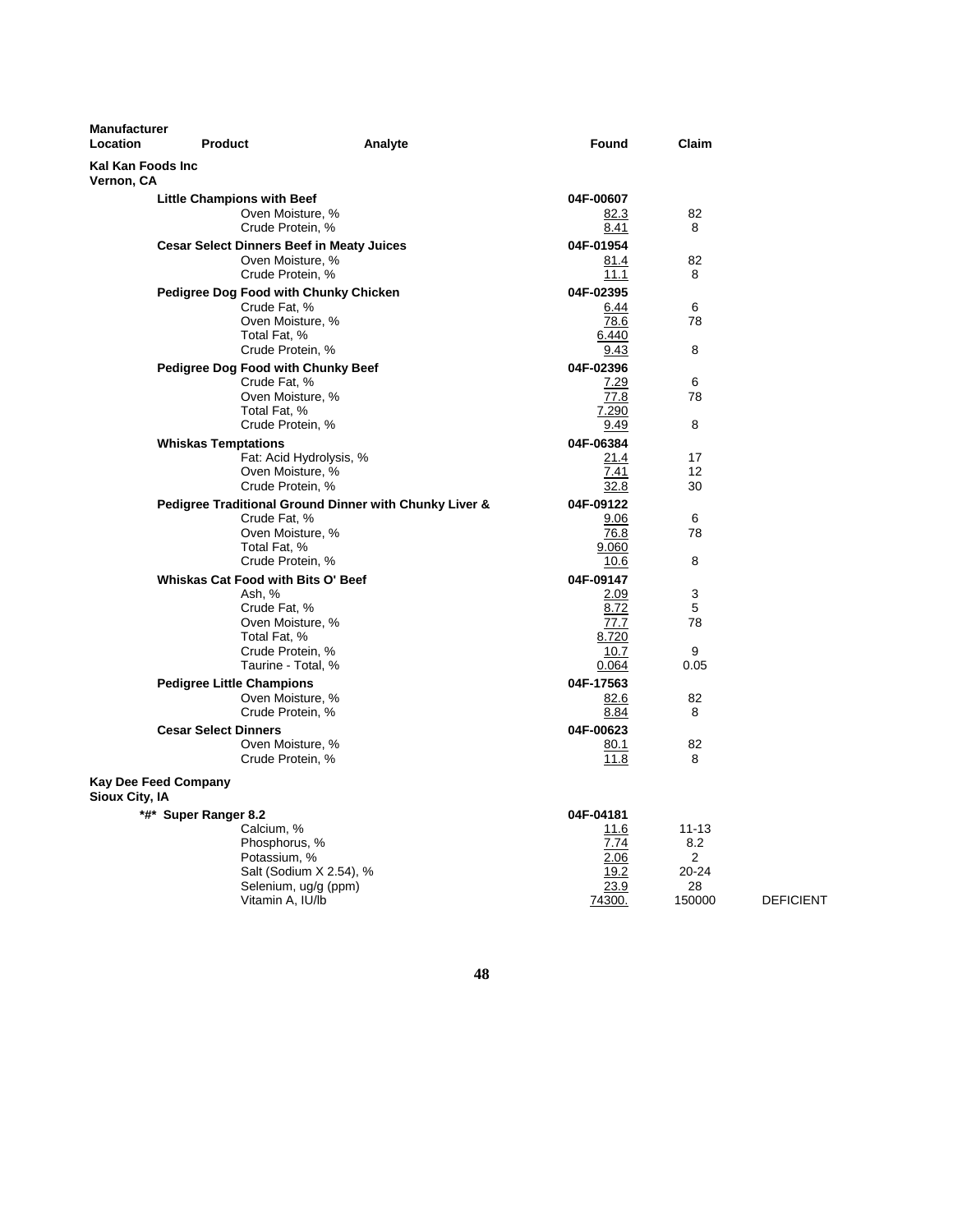| <b>Manufacturer</b>                       |                                |                                                            |         |                         |                    |                                      |
|-------------------------------------------|--------------------------------|------------------------------------------------------------|---------|-------------------------|--------------------|--------------------------------------|
| Location                                  | <b>Product</b>                 |                                                            | Analyte | <b>Found</b>            | Claim              |                                      |
|                                           | *#* Super Range Kaydets        |                                                            |         | 04F-06012               |                    |                                      |
|                                           |                                | Calcium, %                                                 |         | <u> 13.3</u>            | 12.5-15            |                                      |
|                                           |                                | Phosphorus, %                                              |         | 11.5                    | 12                 |                                      |
|                                           |                                | Salt (ChlorideX1.65), %<br>Salt (Sodium X 2.54), %         |         | 22.1<br>20.2            | 15-18<br>$15 - 18$ | <b>EXCESSIVE</b><br><b>EXCESSIVE</b> |
|                                           |                                | Selenium, ug/g (ppm)                                       |         | 28.9                    | 28                 |                                      |
|                                           |                                | Vitamin A, IU/lb                                           |         | 651000.                 | 350000             |                                      |
|                                           |                                | *#* K-20 20% All Natural Protein Block                     |         | 04F-08591               |                    |                                      |
|                                           |                                | Calcium, %                                                 |         | <u>5.36</u>             | 3-4                | <b>EXCESSIVE</b>                     |
|                                           |                                | Crude Protein, %                                           |         | 19.0                    | 20                 | <b>DEFICIENT</b>                     |
|                                           |                                | Salt (Sodium X 2.54), %                                    |         | 13.9                    | $12 - 14$          |                                      |
|                                           |                                | Vitamin A, IU/lb                                           |         | 26000.                  | 30000              |                                      |
|                                           |                                | *#* K-32 KayDee 32% "All Natural" Protein Block            |         | 04F-09065               |                    |                                      |
|                                           |                                | Calcium, %                                                 |         | 1.44                    | $1 - 2$            |                                      |
|                                           |                                | Crude Protein, %                                           |         | 31.7                    | 32<br>0            |                                      |
|                                           |                                | Ruminant MBM, (>1%)<br>Salt (Sodium X 2.54), %             |         | <b>Negative</b><br>15.1 | 13.5-16            |                                      |
|                                           |                                | Vitamin A, IU/lb                                           |         | 31000.                  | 60000              | <b>DEFICIENT</b>                     |
|                                           |                                |                                                            |         |                         |                    |                                      |
| <b>Kaytee Products Inc</b><br>Chilton, WI |                                |                                                            |         |                         |                    |                                      |
|                                           |                                |                                                            |         | 04F-00604               |                    |                                      |
|                                           | Kaytee Fruit & Veggie          | Crude Fiber, %                                             |         | 6.05                    | 10                 |                                      |
|                                           |                                | Crude Fat, %                                               |         | 10.2                    | 9                  |                                      |
|                                           |                                | Oven Moisture, %                                           |         | 8.22                    | 12                 |                                      |
|                                           |                                | Crude Protein, %                                           |         | 15.8                    | 14                 |                                      |
|                                           | <b>Kaytee Niger Seed</b>       |                                                            |         | 04F-00624               |                    |                                      |
|                                           |                                | Crude Fiber, %                                             |         | 14.5                    | 16                 |                                      |
|                                           |                                | Crude Fat, %                                               |         | 44.0                    | 35                 |                                      |
|                                           |                                | Oven Moisture, %                                           |         | 4.77<br>21.9            | 12                 |                                      |
|                                           |                                | Crude Protein, %                                           |         |                         | 18                 |                                      |
|                                           |                                | <b>Kaytee Mini Cakes for Woodpeckers</b><br>Crude Fiber, % |         | 04F-05555<br>13.8       | 22                 |                                      |
|                                           |                                | Crude Fat, %                                               |         | 23.2                    | 18                 |                                      |
|                                           |                                | Oven Moisture, %                                           |         | 5.48                    | 14                 |                                      |
|                                           |                                | Crude Protein, %                                           |         | 17.4                    | 15                 |                                      |
|                                           | <b>Kaytee Honey Seed Treat</b> |                                                            |         | 04F-09013               |                    |                                      |
|                                           |                                | Crude Fiber, %                                             |         | 6.99                    | 10                 |                                      |
|                                           |                                | Oven Moisture, %                                           |         | 7.64                    | 14                 |                                      |
|                                           |                                | Crude Protein, %                                           |         | 11.5                    | 10                 |                                      |
|                                           |                                | Kaytee Nut and Berry Blend                                 |         | 04F-10337               |                    |                                      |
|                                           |                                | Crude Fiber, %                                             |         | 6.26<br>50.3            | 15<br>35           |                                      |
|                                           |                                | Crude Fat, %<br>Oven Moisture, %                           |         | 7.04                    | 12                 |                                      |
|                                           |                                | Crude Protein, %                                           |         | 23.2                    | 18                 |                                      |
| Kent Feeds Inc<br>Muscatine, IA           |                                |                                                            |         |                         |                    |                                      |
|                                           | 40-20-500R                     |                                                            |         | 04F-04141               |                    |                                      |
|                                           |                                | Calcium, %                                                 |         | 7.80                    | $8 - 9.5$          |                                      |
|                                           |                                | Crude Fiber, %                                             |         | 7.47                    | 14                 |                                      |
|                                           |                                | Equiv Crude Protein, %                                     |         | 20.6                    | 20                 |                                      |
|                                           |                                | Monensin, g/ton                                            |         | 469.                    | 500                |                                      |
|                                           |                                | Crude Protein, %                                           |         | 42.0                    | 40                 |                                      |
|                                           |                                | Ruminant MBM, (>1%)                                        |         | Negative                | 0                  |                                      |
|                                           |                                | Vitamin A, IU/lb                                           |         | 37000.                  | 30000              |                                      |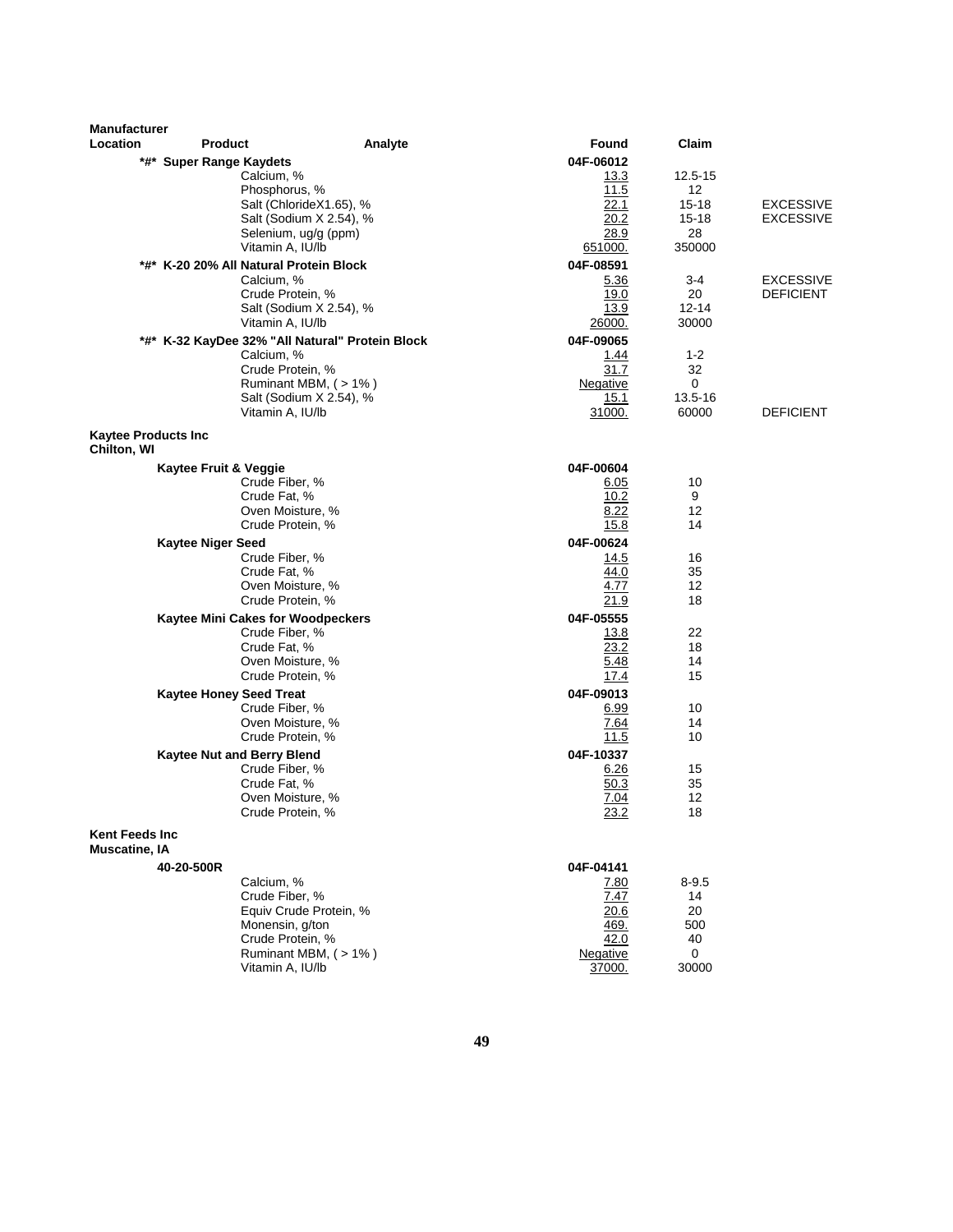| <b>Manufacturer</b><br>Location                           |                                                         |         |                   |             |                  |
|-----------------------------------------------------------|---------------------------------------------------------|---------|-------------------|-------------|------------------|
|                                                           | <b>Product</b>                                          | Analyte | Found             | Claim       |                  |
| *#* Velostrum Supplement                                  | Ash, %                                                  |         | 04F-05244<br>4.56 | 8.5         |                  |
|                                                           | Fat: Roese Gottlieb, %                                  |         | 6.57              | 5           |                  |
|                                                           | Crude Protein, %                                        |         | 48.9              | 45          |                  |
|                                                           | Vitamin A, IU/lb                                        |         | 16800.            | 50000       | <b>DEFICIENT</b> |
|                                                           | <b>Western Breeder Mineral</b>                          |         | 04F-05879         |             |                  |
|                                                           | Calcium, %                                              |         | 12.7              | $12 - 14.4$ |                  |
|                                                           | Phosphorus, %                                           |         | 8.61              | 8.5         |                  |
|                                                           | Selenium, ug/g (ppm)                                    |         | 29.4              | 33          |                  |
|                                                           | Vitamin A, IU/lb                                        |         | 408000.           | 400000      |                  |
| <b>Kit and Cat Cat Food</b>                               | Fat: Acid Hydrolysis, %                                 |         | 04F-05880<br>10.3 | 8           |                  |
|                                                           | Crude Protein, %                                        |         | 32.6              | 31          |                  |
|                                                           |                                                         |         |                   |             |                  |
| Kraft Foods North America Inc.<br>East Hanover, NJ        |                                                         |         |                   |             |                  |
|                                                           | <b>Milkbone Original Dog Treats</b>                     |         | 04F-10340         |             |                  |
|                                                           | Crude Fat, %                                            |         | 8.17              | 8           |                  |
|                                                           | Oven Moisture, %                                        |         | 7.44              | 12          |                  |
|                                                           | Crude Protein, %                                        |         | 14.2              | 12          |                  |
| <b>L/M Animal Farms</b><br><b>Pleasant Plain, OH</b>      |                                                         |         |                   |             |                  |
|                                                           | <b>Salt and Trace Minerals Wheels</b>                   |         | 04F-17572         |             |                  |
|                                                           | Salt (ChlorideX1.65), %                                 |         | 101.              | 96-99       |                  |
|                                                           | Salt (Sodium X 2.54), %                                 |         | 96.9              | 96-99       |                  |
| Lambert Kay                                               |                                                         |         |                   |             |                  |
| Cranbury, NJ                                              |                                                         |         |                   |             |                  |
|                                                           | <b>Lambert Kay Mother's Helper</b>                      |         | 04F-05399         |             |                  |
|                                                           | Ash, %                                                  |         | 0.87              | 1           |                  |
|                                                           | Fat: Roese Gottlieb, %                                  |         | 5.96              | 6           |                  |
|                                                           | Vacuum Moisture, %                                      |         | 84.6              | 85          |                  |
| <b>Land O Lakes</b>                                       |                                                         |         |                   |             |                  |
| Arden Hills, MN                                           |                                                         |         | 04F-02632         |             |                  |
| <b>Dried Whey</b>                                         | Lactose, %                                              |         | 70.3              | 61          |                  |
|                                                           | Crude Protein, %                                        |         | 12.2              | 11          |                  |
| <b>Sweet Dairy Whey</b>                                   |                                                         |         | 04F-06201         |             |                  |
|                                                           | Lactose, %                                              |         | 71.6              | 61          |                  |
|                                                           | Crude Protein, %                                        |         | 12.0              | 11          |                  |
|                                                           | Dry Sweet Whey (Extra Grade Sweet Dairy Whey)           |         | 04F-10326         |             |                  |
|                                                           | Lactose, %                                              |         | 74.1              | 61          |                  |
|                                                           | Crude Protein, %                                        |         | 11.9              | 11          |                  |
| <b>Land O Lakes Animal Milk Products</b><br>Shoreview, MN |                                                         |         |                   |             |                  |
|                                                           | Instant Maxi Care NT 400/200                            |         | 04F-08687         |             |                  |
|                                                           | Fat: Roese Gottlieb, %                                  |         | 19.6              | 20          |                  |
|                                                           | Oxytetracycline, g/ton                                  |         | 230.              | 200         |                  |
|                                                           | Crude Protein, %                                        |         | 22.3              | 22          |                  |
|                                                           | Vitamin A, IU/lb                                        |         | 16200.            | 20000       |                  |
|                                                           | *#* Land O Lakes Instant Maxi Care NT 400/200 Medicated |         | 04F-11745         |             |                  |
|                                                           | Fat: Roese Gottlieb, %                                  |         | 19.8              | 20          |                  |
|                                                           | Oxytetracycline, g/ton<br>Crude Protein, %              |         | 163.<br>21.0      | 200<br>22   | <b>DEFICIENT</b> |
|                                                           | Vitamin A, IU/lb                                        |         | 18900.            | 20000       |                  |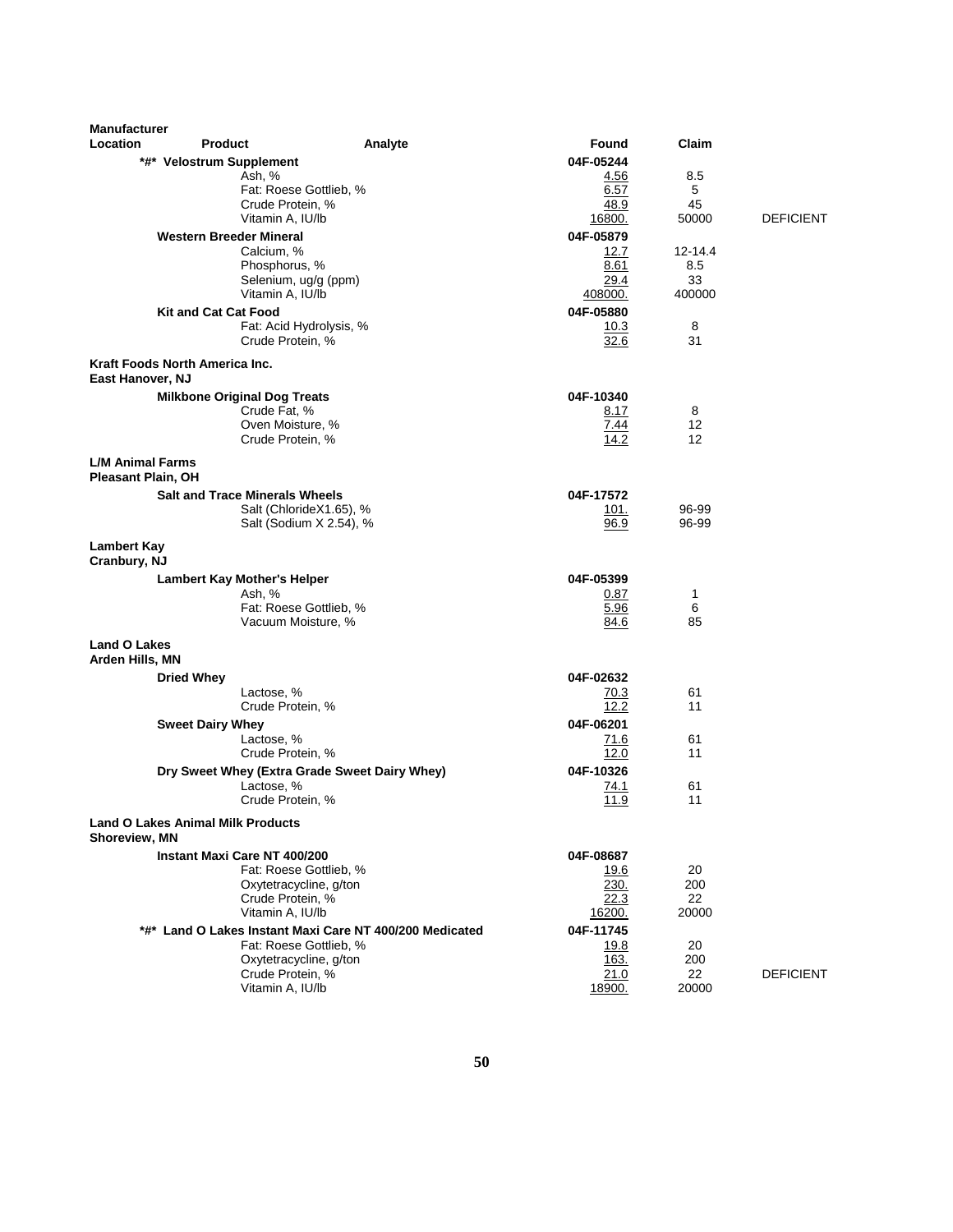| <b>Manufacturer</b><br><b>Location</b>                      | <b>Product</b><br>Analyte                                                                                                                                              | Found                                                             | Claim                                           |                                      |
|-------------------------------------------------------------|------------------------------------------------------------------------------------------------------------------------------------------------------------------------|-------------------------------------------------------------------|-------------------------------------------------|--------------------------------------|
| <b>Land O Lakes Farmland Feed</b><br>Ft. Dodge, IA          |                                                                                                                                                                        |                                                                   |                                                 |                                      |
|                                                             | <b>DX Crumbles</b><br>Calcium, %                                                                                                                                       | 04F-04417<br>4.63                                                 | $4.5 - 5.5$                                     |                                      |
|                                                             | Crude Fiber, %<br>Decoquinate, %<br>Crude Protein, %                                                                                                                   | 19.9<br>0.130<br>11.6                                             | 29<br>0.124<br>8                                |                                      |
| <b>Land O Lakes Farmland Feed</b><br><b>Minneapolis, MN</b> |                                                                                                                                                                        |                                                                   |                                                 |                                      |
|                                                             | Mor-M-Lass                                                                                                                                                             | 05F-00091                                                         |                                                 |                                      |
|                                                             | Crude Fiber, %<br>Oven Moisture, %<br>Total Sugars(Invert), %                                                                                                          | 25.6<br>0.56<br>36.2                                              | 24<br>6<br>38                                   |                                      |
| Shoreview, MN                                               | <b>Land O Lakes Farmland Feed LLC</b>                                                                                                                                  |                                                                   |                                                 |                                      |
|                                                             | *#* CoProduct Balancer R-700                                                                                                                                           | 04F-02624                                                         |                                                 |                                      |
|                                                             | Calcium, %<br>Equiv Crude Protein, %<br>Monensin, g/ton                                                                                                                | 11.1<br>11.8<br>619.                                              | $14 - 15$<br>16<br>700                          | <b>DEFICIENT</b>                     |
|                                                             | Crude Protein, %<br>Ruminant MBM, (> 1%)<br>Salt (ChlorideX1.65), %                                                                                                    | 20.4<br>Negative<br>3.46                                          | 25<br>$\Omega$<br>$3.5 - 4.5$                   | <b>DEFICIENT</b>                     |
|                                                             | Salt (Sodium X 2.54), %<br>Selenium, ug/g (ppm)                                                                                                                        | 2.91<br>7.11                                                      | $3.5 - 4.5$<br>7.3                              | <b>DEFICIENT</b>                     |
|                                                             | Vitamin A, IU/lb<br>*#* Mor-M-Lass                                                                                                                                     | 32600.<br>04F-04096                                               | 54000                                           | <b>DEFICIENT</b>                     |
|                                                             | Crude Fiber, %<br>Oven Moisture, %<br>Total Sugars(Invert), %                                                                                                          | 26.1<br>1.88<br>32.2                                              | 24<br>6<br>38                                   | <b>EXCESSIVE</b><br><b>DEFICIENT</b> |
|                                                             | <b>Market Lamb RUF N Pro B150</b>                                                                                                                                      | 04F-04176                                                         |                                                 |                                      |
|                                                             | Calcium, %<br>Crude Fiber, %<br>Equiv Crude Protein, %<br>Lasalocid, g/ton<br>Crude Protein, %                                                                         | 3.40<br>19.4<br>9.19<br>126.<br>24.6                              | $3-4$<br>25<br>10<br>150<br>25                  |                                      |
|                                                             | *#* Legume Formulator R1000<br>Calcium, %<br>Crude Fiber, %<br>Monensin, g/ton<br>Phosphorus, %<br>Crude Protein, %<br>Salt (Sodium X 2.54), %<br>Selenium, ug/g (ppm) | 04F-04415<br>3.13<br>5.82<br>913.<br>3.75<br>12.8<br>10.7<br>10.7 | 4-5<br>20<br>1000<br>4<br>12<br>11.8-14.1<br>11 | <b>DEFICIENT</b>                     |
|                                                             | Vitamin A. IU/lb<br>*#* Intense WSC Calf Mixer R85                                                                                                                     | 41200.<br>04F-04416                                               | 100000                                          | <b>DEFICIENT</b>                     |
|                                                             | Acid Detergent Fiber, %<br>Calcium, %                                                                                                                                  | 11.3<br>2.30                                                      | 9<br>$1.8 - 2.3$                                | <b>EXCESSIVE</b>                     |
|                                                             | Monensin, g/ton<br>Crude Protein, %<br>Ruminant MBM, (>1%)                                                                                                             | 115.<br>36.9<br>Negative                                          | 85<br>38                                        | <b>EXCESSIVE</b><br><b>DEFICIENT</b> |

**51**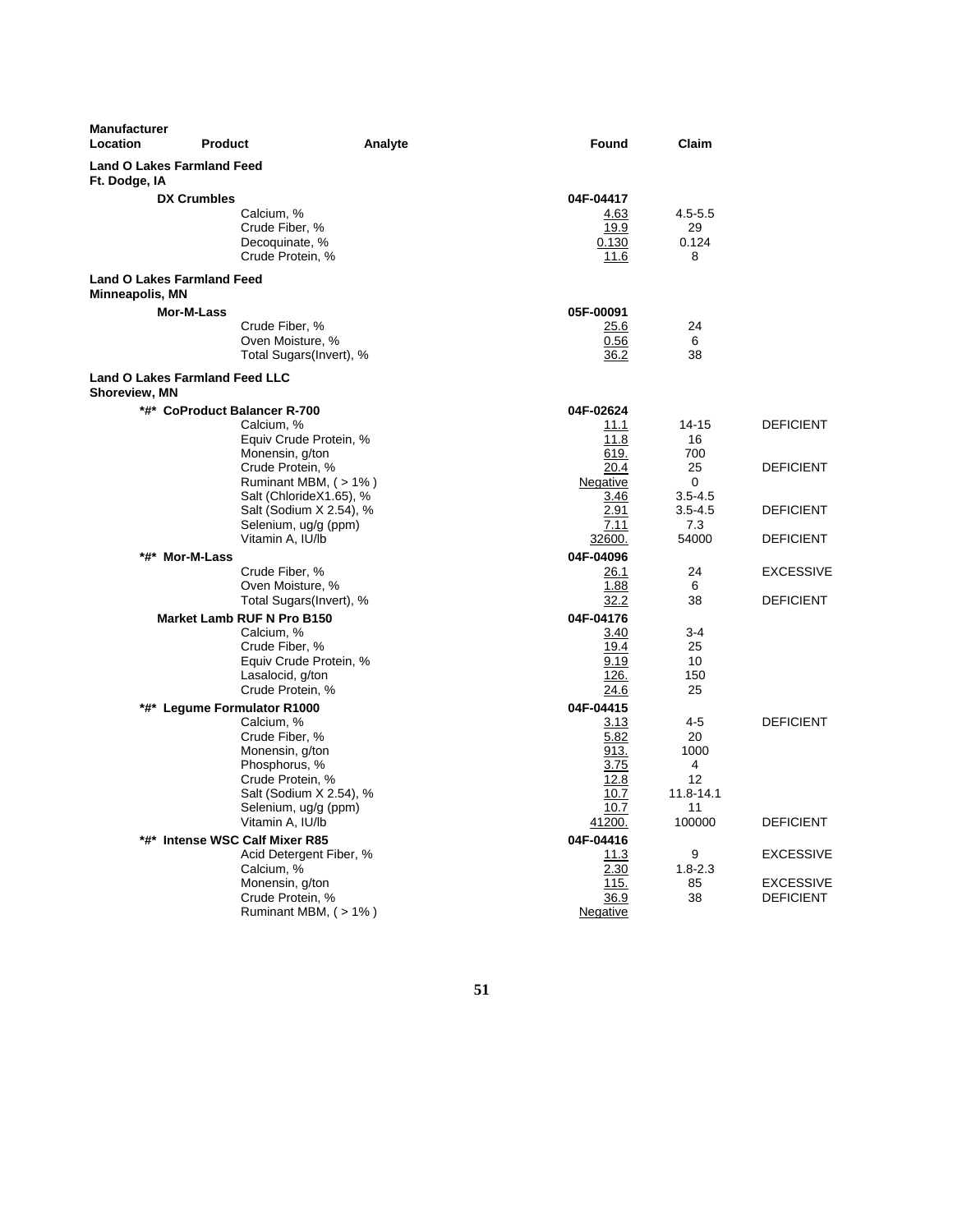| Location<br><b>Product</b><br>Analyte<br>Found<br>Claim<br>SteakMaker 40-20<br>04F-04438<br>$7 - 8$<br>Calcium, %<br><u>6.40</u><br>Crude Fiber, %<br>5.71<br>12<br>19.2<br>20<br>Equiv Crude Protein, %<br>Potassium, %<br>3.00<br>3<br>Crude Protein, %<br>40.0<br>40<br>Ruminant MBM, (>1%)<br>Negative<br>0<br>Salt (Sodium X 2.54), %<br>4.33<br>$3.5 - 4.5$<br>4.35<br>4.1<br>Selenium, ug/g (ppm)<br>Vitamin A, IU/lb<br>40000<br>35900.<br><b>CTC4 Crumbles Medicated</b><br>04F-04439<br>Calcium, %<br>4.55<br>$4.5 - 5.5$<br>Crude Fiber, %<br>16.0<br>29<br>Chlortetracycline, g/lb<br>4.14<br>4<br>Crude Protein, %<br>8<br><u>14.4</u><br><b>Pro-Phos 6 MAG</b><br>04F-04441<br>Calcium, %<br>10.2<br>$11 - 13$<br>Magnesium, %<br>9.33<br>10<br>Phosphorus, %<br>5.54<br>6<br>Salt (Sodium X 2.54), %<br>13-15.5<br>13.2<br>Selenium, ug/g (ppm)<br>22.6<br>22<br>Vitamin A, IU/lb<br>194000.<br>150000<br><b>Premier Sheep Mineral SE 1:1</b><br>04F-04442<br>Calcium, %<br>11.2<br>11.4-13.7<br>11.2<br>Phosphorus, %<br>12<br>$21 - 25$<br>Salt (Sodium X 2.54), %<br>22.1<br>*#* SteakMaker 40-20 R600<br>04F-04444<br>$7 - 8$<br>Calcium, %<br>6.32<br>10.7<br>Crude Fiber, %<br>12<br>Equiv Crude Protein, %<br>18.8<br>20<br>Monensin, g/ton<br>588.<br>600<br>2.77<br>3<br>Potassium, %<br>40<br>Crude Protein, %<br>40.2<br>Ruminant MBM, (> 1%)<br>Negative<br>0<br>4.22<br>Salt (Sodium X 2.54), %<br>$3.5 - 4.5$<br>4.1<br><b>EXCESSIVE</b><br>Selenium, ug/g (ppm)<br>6.11<br>Vitamin A, IU/lb<br>40000<br>38700.<br>*#* Pro-Phos 8 Mineral<br>04F-04447<br>Calcium, %<br>12.2<br>$12.5 - 15$<br>Magnesium, %<br>1.51<br>2<br><b>DEFICIENT</b><br>Phosphorus, %<br>7.47<br>8<br>16-18.5<br>Salt (Sodium X 2.54), %<br>15.6<br>Selenium, ug/g (ppm)<br>22.2<br>22<br>Vitamin A, IU/lb<br>150000<br><b>DEFICIENT</b><br>70500.<br>04F-04944<br>*#* Pro-Phos 8 Mineral for Pastured Cattle<br>Calcium, %<br>12.9<br>12.5-15<br>1.49<br>$\overline{2}$<br>Magnesium, %<br><b>DEFICIENT</b><br>Phosphorus, %<br>7.51<br>8<br>Salt (Sodium X 2.54), %<br>$16 - 18$<br>15.4<br>21.8<br>22<br>Selenium, ug/g (ppm)<br>Vitamin A, IU/lb<br>171000.<br>150000 | <b>Manufacturer</b> |  |  |  |
|--------------------------------------------------------------------------------------------------------------------------------------------------------------------------------------------------------------------------------------------------------------------------------------------------------------------------------------------------------------------------------------------------------------------------------------------------------------------------------------------------------------------------------------------------------------------------------------------------------------------------------------------------------------------------------------------------------------------------------------------------------------------------------------------------------------------------------------------------------------------------------------------------------------------------------------------------------------------------------------------------------------------------------------------------------------------------------------------------------------------------------------------------------------------------------------------------------------------------------------------------------------------------------------------------------------------------------------------------------------------------------------------------------------------------------------------------------------------------------------------------------------------------------------------------------------------------------------------------------------------------------------------------------------------------------------------------------------------------------------------------------------------------------------------------------------------------------------------------------------------------------------------------------------------------------------------------------------------------------------------------------------------------------------------------------------------------------------------------------------------------------------------------------------------------------|---------------------|--|--|--|
|                                                                                                                                                                                                                                                                                                                                                                                                                                                                                                                                                                                                                                                                                                                                                                                                                                                                                                                                                                                                                                                                                                                                                                                                                                                                                                                                                                                                                                                                                                                                                                                                                                                                                                                                                                                                                                                                                                                                                                                                                                                                                                                                                                                |                     |  |  |  |
|                                                                                                                                                                                                                                                                                                                                                                                                                                                                                                                                                                                                                                                                                                                                                                                                                                                                                                                                                                                                                                                                                                                                                                                                                                                                                                                                                                                                                                                                                                                                                                                                                                                                                                                                                                                                                                                                                                                                                                                                                                                                                                                                                                                |                     |  |  |  |
|                                                                                                                                                                                                                                                                                                                                                                                                                                                                                                                                                                                                                                                                                                                                                                                                                                                                                                                                                                                                                                                                                                                                                                                                                                                                                                                                                                                                                                                                                                                                                                                                                                                                                                                                                                                                                                                                                                                                                                                                                                                                                                                                                                                |                     |  |  |  |
|                                                                                                                                                                                                                                                                                                                                                                                                                                                                                                                                                                                                                                                                                                                                                                                                                                                                                                                                                                                                                                                                                                                                                                                                                                                                                                                                                                                                                                                                                                                                                                                                                                                                                                                                                                                                                                                                                                                                                                                                                                                                                                                                                                                |                     |  |  |  |
|                                                                                                                                                                                                                                                                                                                                                                                                                                                                                                                                                                                                                                                                                                                                                                                                                                                                                                                                                                                                                                                                                                                                                                                                                                                                                                                                                                                                                                                                                                                                                                                                                                                                                                                                                                                                                                                                                                                                                                                                                                                                                                                                                                                |                     |  |  |  |
|                                                                                                                                                                                                                                                                                                                                                                                                                                                                                                                                                                                                                                                                                                                                                                                                                                                                                                                                                                                                                                                                                                                                                                                                                                                                                                                                                                                                                                                                                                                                                                                                                                                                                                                                                                                                                                                                                                                                                                                                                                                                                                                                                                                |                     |  |  |  |
|                                                                                                                                                                                                                                                                                                                                                                                                                                                                                                                                                                                                                                                                                                                                                                                                                                                                                                                                                                                                                                                                                                                                                                                                                                                                                                                                                                                                                                                                                                                                                                                                                                                                                                                                                                                                                                                                                                                                                                                                                                                                                                                                                                                |                     |  |  |  |
|                                                                                                                                                                                                                                                                                                                                                                                                                                                                                                                                                                                                                                                                                                                                                                                                                                                                                                                                                                                                                                                                                                                                                                                                                                                                                                                                                                                                                                                                                                                                                                                                                                                                                                                                                                                                                                                                                                                                                                                                                                                                                                                                                                                |                     |  |  |  |
|                                                                                                                                                                                                                                                                                                                                                                                                                                                                                                                                                                                                                                                                                                                                                                                                                                                                                                                                                                                                                                                                                                                                                                                                                                                                                                                                                                                                                                                                                                                                                                                                                                                                                                                                                                                                                                                                                                                                                                                                                                                                                                                                                                                |                     |  |  |  |
|                                                                                                                                                                                                                                                                                                                                                                                                                                                                                                                                                                                                                                                                                                                                                                                                                                                                                                                                                                                                                                                                                                                                                                                                                                                                                                                                                                                                                                                                                                                                                                                                                                                                                                                                                                                                                                                                                                                                                                                                                                                                                                                                                                                |                     |  |  |  |
|                                                                                                                                                                                                                                                                                                                                                                                                                                                                                                                                                                                                                                                                                                                                                                                                                                                                                                                                                                                                                                                                                                                                                                                                                                                                                                                                                                                                                                                                                                                                                                                                                                                                                                                                                                                                                                                                                                                                                                                                                                                                                                                                                                                |                     |  |  |  |
|                                                                                                                                                                                                                                                                                                                                                                                                                                                                                                                                                                                                                                                                                                                                                                                                                                                                                                                                                                                                                                                                                                                                                                                                                                                                                                                                                                                                                                                                                                                                                                                                                                                                                                                                                                                                                                                                                                                                                                                                                                                                                                                                                                                |                     |  |  |  |
|                                                                                                                                                                                                                                                                                                                                                                                                                                                                                                                                                                                                                                                                                                                                                                                                                                                                                                                                                                                                                                                                                                                                                                                                                                                                                                                                                                                                                                                                                                                                                                                                                                                                                                                                                                                                                                                                                                                                                                                                                                                                                                                                                                                |                     |  |  |  |
|                                                                                                                                                                                                                                                                                                                                                                                                                                                                                                                                                                                                                                                                                                                                                                                                                                                                                                                                                                                                                                                                                                                                                                                                                                                                                                                                                                                                                                                                                                                                                                                                                                                                                                                                                                                                                                                                                                                                                                                                                                                                                                                                                                                |                     |  |  |  |
|                                                                                                                                                                                                                                                                                                                                                                                                                                                                                                                                                                                                                                                                                                                                                                                                                                                                                                                                                                                                                                                                                                                                                                                                                                                                                                                                                                                                                                                                                                                                                                                                                                                                                                                                                                                                                                                                                                                                                                                                                                                                                                                                                                                |                     |  |  |  |
|                                                                                                                                                                                                                                                                                                                                                                                                                                                                                                                                                                                                                                                                                                                                                                                                                                                                                                                                                                                                                                                                                                                                                                                                                                                                                                                                                                                                                                                                                                                                                                                                                                                                                                                                                                                                                                                                                                                                                                                                                                                                                                                                                                                |                     |  |  |  |
|                                                                                                                                                                                                                                                                                                                                                                                                                                                                                                                                                                                                                                                                                                                                                                                                                                                                                                                                                                                                                                                                                                                                                                                                                                                                                                                                                                                                                                                                                                                                                                                                                                                                                                                                                                                                                                                                                                                                                                                                                                                                                                                                                                                |                     |  |  |  |
|                                                                                                                                                                                                                                                                                                                                                                                                                                                                                                                                                                                                                                                                                                                                                                                                                                                                                                                                                                                                                                                                                                                                                                                                                                                                                                                                                                                                                                                                                                                                                                                                                                                                                                                                                                                                                                                                                                                                                                                                                                                                                                                                                                                |                     |  |  |  |
|                                                                                                                                                                                                                                                                                                                                                                                                                                                                                                                                                                                                                                                                                                                                                                                                                                                                                                                                                                                                                                                                                                                                                                                                                                                                                                                                                                                                                                                                                                                                                                                                                                                                                                                                                                                                                                                                                                                                                                                                                                                                                                                                                                                |                     |  |  |  |
|                                                                                                                                                                                                                                                                                                                                                                                                                                                                                                                                                                                                                                                                                                                                                                                                                                                                                                                                                                                                                                                                                                                                                                                                                                                                                                                                                                                                                                                                                                                                                                                                                                                                                                                                                                                                                                                                                                                                                                                                                                                                                                                                                                                |                     |  |  |  |
|                                                                                                                                                                                                                                                                                                                                                                                                                                                                                                                                                                                                                                                                                                                                                                                                                                                                                                                                                                                                                                                                                                                                                                                                                                                                                                                                                                                                                                                                                                                                                                                                                                                                                                                                                                                                                                                                                                                                                                                                                                                                                                                                                                                |                     |  |  |  |
|                                                                                                                                                                                                                                                                                                                                                                                                                                                                                                                                                                                                                                                                                                                                                                                                                                                                                                                                                                                                                                                                                                                                                                                                                                                                                                                                                                                                                                                                                                                                                                                                                                                                                                                                                                                                                                                                                                                                                                                                                                                                                                                                                                                |                     |  |  |  |
|                                                                                                                                                                                                                                                                                                                                                                                                                                                                                                                                                                                                                                                                                                                                                                                                                                                                                                                                                                                                                                                                                                                                                                                                                                                                                                                                                                                                                                                                                                                                                                                                                                                                                                                                                                                                                                                                                                                                                                                                                                                                                                                                                                                |                     |  |  |  |
|                                                                                                                                                                                                                                                                                                                                                                                                                                                                                                                                                                                                                                                                                                                                                                                                                                                                                                                                                                                                                                                                                                                                                                                                                                                                                                                                                                                                                                                                                                                                                                                                                                                                                                                                                                                                                                                                                                                                                                                                                                                                                                                                                                                |                     |  |  |  |
|                                                                                                                                                                                                                                                                                                                                                                                                                                                                                                                                                                                                                                                                                                                                                                                                                                                                                                                                                                                                                                                                                                                                                                                                                                                                                                                                                                                                                                                                                                                                                                                                                                                                                                                                                                                                                                                                                                                                                                                                                                                                                                                                                                                |                     |  |  |  |
|                                                                                                                                                                                                                                                                                                                                                                                                                                                                                                                                                                                                                                                                                                                                                                                                                                                                                                                                                                                                                                                                                                                                                                                                                                                                                                                                                                                                                                                                                                                                                                                                                                                                                                                                                                                                                                                                                                                                                                                                                                                                                                                                                                                |                     |  |  |  |
|                                                                                                                                                                                                                                                                                                                                                                                                                                                                                                                                                                                                                                                                                                                                                                                                                                                                                                                                                                                                                                                                                                                                                                                                                                                                                                                                                                                                                                                                                                                                                                                                                                                                                                                                                                                                                                                                                                                                                                                                                                                                                                                                                                                |                     |  |  |  |
|                                                                                                                                                                                                                                                                                                                                                                                                                                                                                                                                                                                                                                                                                                                                                                                                                                                                                                                                                                                                                                                                                                                                                                                                                                                                                                                                                                                                                                                                                                                                                                                                                                                                                                                                                                                                                                                                                                                                                                                                                                                                                                                                                                                |                     |  |  |  |
|                                                                                                                                                                                                                                                                                                                                                                                                                                                                                                                                                                                                                                                                                                                                                                                                                                                                                                                                                                                                                                                                                                                                                                                                                                                                                                                                                                                                                                                                                                                                                                                                                                                                                                                                                                                                                                                                                                                                                                                                                                                                                                                                                                                |                     |  |  |  |
|                                                                                                                                                                                                                                                                                                                                                                                                                                                                                                                                                                                                                                                                                                                                                                                                                                                                                                                                                                                                                                                                                                                                                                                                                                                                                                                                                                                                                                                                                                                                                                                                                                                                                                                                                                                                                                                                                                                                                                                                                                                                                                                                                                                |                     |  |  |  |
|                                                                                                                                                                                                                                                                                                                                                                                                                                                                                                                                                                                                                                                                                                                                                                                                                                                                                                                                                                                                                                                                                                                                                                                                                                                                                                                                                                                                                                                                                                                                                                                                                                                                                                                                                                                                                                                                                                                                                                                                                                                                                                                                                                                |                     |  |  |  |
|                                                                                                                                                                                                                                                                                                                                                                                                                                                                                                                                                                                                                                                                                                                                                                                                                                                                                                                                                                                                                                                                                                                                                                                                                                                                                                                                                                                                                                                                                                                                                                                                                                                                                                                                                                                                                                                                                                                                                                                                                                                                                                                                                                                |                     |  |  |  |
|                                                                                                                                                                                                                                                                                                                                                                                                                                                                                                                                                                                                                                                                                                                                                                                                                                                                                                                                                                                                                                                                                                                                                                                                                                                                                                                                                                                                                                                                                                                                                                                                                                                                                                                                                                                                                                                                                                                                                                                                                                                                                                                                                                                |                     |  |  |  |
|                                                                                                                                                                                                                                                                                                                                                                                                                                                                                                                                                                                                                                                                                                                                                                                                                                                                                                                                                                                                                                                                                                                                                                                                                                                                                                                                                                                                                                                                                                                                                                                                                                                                                                                                                                                                                                                                                                                                                                                                                                                                                                                                                                                |                     |  |  |  |
|                                                                                                                                                                                                                                                                                                                                                                                                                                                                                                                                                                                                                                                                                                                                                                                                                                                                                                                                                                                                                                                                                                                                                                                                                                                                                                                                                                                                                                                                                                                                                                                                                                                                                                                                                                                                                                                                                                                                                                                                                                                                                                                                                                                |                     |  |  |  |
|                                                                                                                                                                                                                                                                                                                                                                                                                                                                                                                                                                                                                                                                                                                                                                                                                                                                                                                                                                                                                                                                                                                                                                                                                                                                                                                                                                                                                                                                                                                                                                                                                                                                                                                                                                                                                                                                                                                                                                                                                                                                                                                                                                                |                     |  |  |  |
|                                                                                                                                                                                                                                                                                                                                                                                                                                                                                                                                                                                                                                                                                                                                                                                                                                                                                                                                                                                                                                                                                                                                                                                                                                                                                                                                                                                                                                                                                                                                                                                                                                                                                                                                                                                                                                                                                                                                                                                                                                                                                                                                                                                |                     |  |  |  |
|                                                                                                                                                                                                                                                                                                                                                                                                                                                                                                                                                                                                                                                                                                                                                                                                                                                                                                                                                                                                                                                                                                                                                                                                                                                                                                                                                                                                                                                                                                                                                                                                                                                                                                                                                                                                                                                                                                                                                                                                                                                                                                                                                                                |                     |  |  |  |
|                                                                                                                                                                                                                                                                                                                                                                                                                                                                                                                                                                                                                                                                                                                                                                                                                                                                                                                                                                                                                                                                                                                                                                                                                                                                                                                                                                                                                                                                                                                                                                                                                                                                                                                                                                                                                                                                                                                                                                                                                                                                                                                                                                                |                     |  |  |  |
|                                                                                                                                                                                                                                                                                                                                                                                                                                                                                                                                                                                                                                                                                                                                                                                                                                                                                                                                                                                                                                                                                                                                                                                                                                                                                                                                                                                                                                                                                                                                                                                                                                                                                                                                                                                                                                                                                                                                                                                                                                                                                                                                                                                |                     |  |  |  |
|                                                                                                                                                                                                                                                                                                                                                                                                                                                                                                                                                                                                                                                                                                                                                                                                                                                                                                                                                                                                                                                                                                                                                                                                                                                                                                                                                                                                                                                                                                                                                                                                                                                                                                                                                                                                                                                                                                                                                                                                                                                                                                                                                                                |                     |  |  |  |
|                                                                                                                                                                                                                                                                                                                                                                                                                                                                                                                                                                                                                                                                                                                                                                                                                                                                                                                                                                                                                                                                                                                                                                                                                                                                                                                                                                                                                                                                                                                                                                                                                                                                                                                                                                                                                                                                                                                                                                                                                                                                                                                                                                                |                     |  |  |  |
|                                                                                                                                                                                                                                                                                                                                                                                                                                                                                                                                                                                                                                                                                                                                                                                                                                                                                                                                                                                                                                                                                                                                                                                                                                                                                                                                                                                                                                                                                                                                                                                                                                                                                                                                                                                                                                                                                                                                                                                                                                                                                                                                                                                |                     |  |  |  |
|                                                                                                                                                                                                                                                                                                                                                                                                                                                                                                                                                                                                                                                                                                                                                                                                                                                                                                                                                                                                                                                                                                                                                                                                                                                                                                                                                                                                                                                                                                                                                                                                                                                                                                                                                                                                                                                                                                                                                                                                                                                                                                                                                                                |                     |  |  |  |
|                                                                                                                                                                                                                                                                                                                                                                                                                                                                                                                                                                                                                                                                                                                                                                                                                                                                                                                                                                                                                                                                                                                                                                                                                                                                                                                                                                                                                                                                                                                                                                                                                                                                                                                                                                                                                                                                                                                                                                                                                                                                                                                                                                                |                     |  |  |  |
|                                                                                                                                                                                                                                                                                                                                                                                                                                                                                                                                                                                                                                                                                                                                                                                                                                                                                                                                                                                                                                                                                                                                                                                                                                                                                                                                                                                                                                                                                                                                                                                                                                                                                                                                                                                                                                                                                                                                                                                                                                                                                                                                                                                |                     |  |  |  |
|                                                                                                                                                                                                                                                                                                                                                                                                                                                                                                                                                                                                                                                                                                                                                                                                                                                                                                                                                                                                                                                                                                                                                                                                                                                                                                                                                                                                                                                                                                                                                                                                                                                                                                                                                                                                                                                                                                                                                                                                                                                                                                                                                                                |                     |  |  |  |

**52**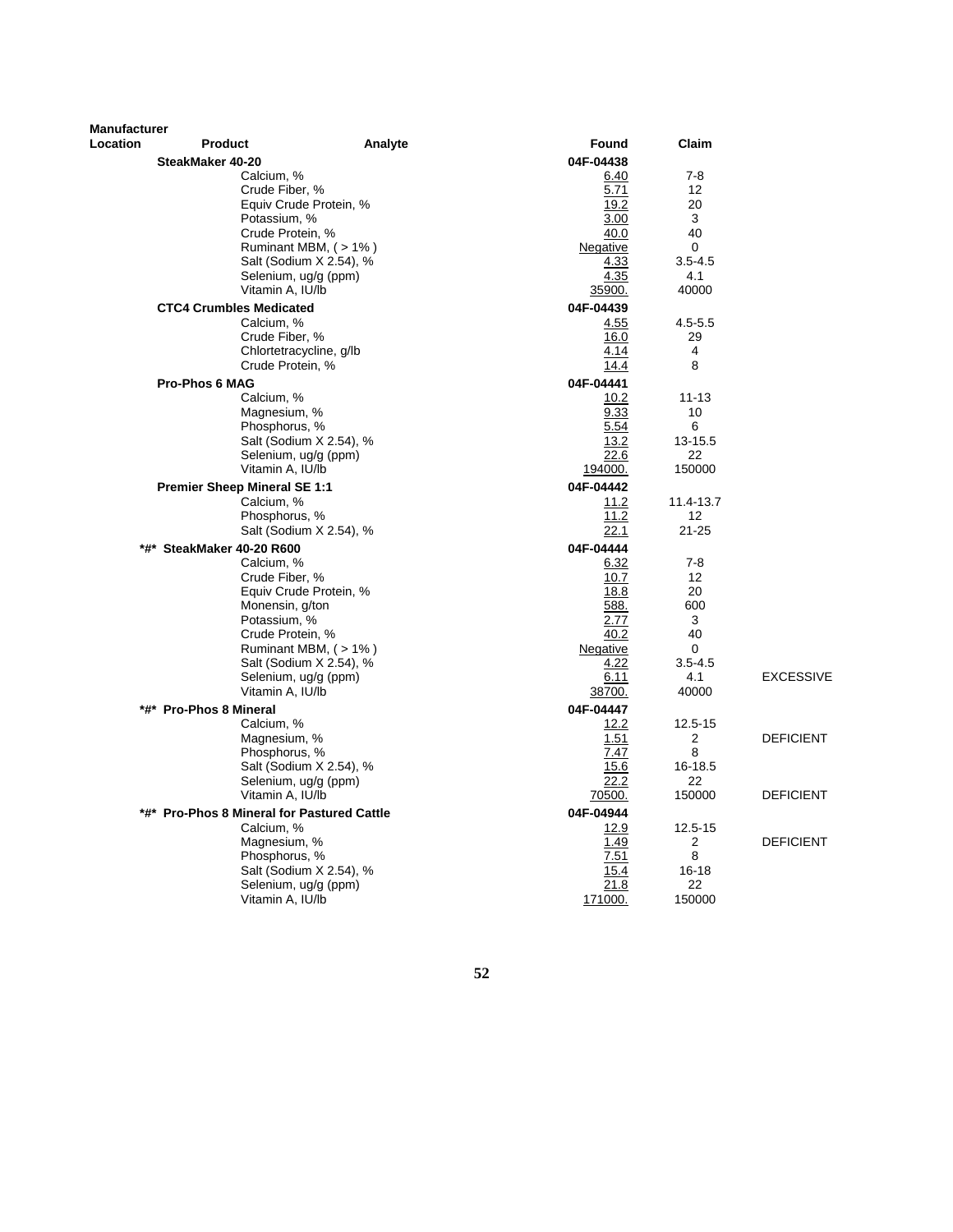| <b>Manufacturer</b><br><b>Location</b> | <b>Product</b>                                    | Analyte                 | Found             | Claim       |                  |
|----------------------------------------|---------------------------------------------------|-------------------------|-------------------|-------------|------------------|
|                                        | SteakMaker 40-28 R500 Medicated                   |                         | 04F-04946         |             |                  |
|                                        | Calcium, %                                        |                         | 8.10              | $9 - 10$    |                  |
|                                        | Crude Fiber, %                                    |                         | 7.06              | 12          |                  |
|                                        |                                                   | Equiv Crude Protein, %  | 27.3              | 28          |                  |
|                                        | Monensin, g/ton                                   |                         | 489.              | 500         |                  |
|                                        | Potassium, %                                      |                         | 2.81              | 3           |                  |
|                                        | Crude Protein, %                                  |                         | 40.2              | 40          |                  |
|                                        |                                                   | Ruminant MBM, (>1%)     | Negative          | 0           |                  |
|                                        |                                                   | Salt (Sodium X 2.54), % | 3.89              | $3.5 - 4.5$ |                  |
|                                        |                                                   | Selenium, ug/g (ppm)    | 3.80              | 4.1         |                  |
|                                        | Vitamin A, IU/lb                                  |                         | 34100.            | 40000       |                  |
|                                        | <b>CTC 4 Crumbles-Medicated</b>                   |                         | 04F-04947         |             |                  |
|                                        | Calcium, %                                        |                         | 4.86              | $4.5 - 5.5$ |                  |
|                                        | Crude Fiber, %                                    |                         | 14.3<br>4.14      | 29<br>4     |                  |
|                                        | Crude Protein, %                                  | Chlortetracycline, g/lb | 14.6              | 8           |                  |
|                                        |                                                   |                         |                   |             |                  |
|                                        | *#* Premier 1:1 Mineral<br>Calcium, %             |                         | 04F-04951<br>13.4 | 14.1-16.9   |                  |
|                                        | Magnesium, %                                      |                         | 5.82              | 6           |                  |
|                                        | Phosphorus, %                                     |                         | 10.8              | 12          | <b>DEFICIENT</b> |
|                                        | Potassium, %                                      |                         | 3.22              | 3           |                  |
|                                        |                                                   | Selenium, ug/g (ppm)    | 18.5              | 17.5        |                  |
|                                        | Sulfur, %                                         |                         | 4.79              | 4           |                  |
|                                        | Vitamin A, IU/lb                                  |                         | 119000.           | 150000      |                  |
|                                        | <b>Linseed Meal Solvent Extracted</b>             |                         | 04F-04952         |             |                  |
|                                        | Crude Fiber, %                                    |                         | 8.20              | 10          |                  |
|                                        | Crude Protein, %                                  |                         | 36.8              | 34          |                  |
|                                        | *#* Peak Plus 37 Dairy Lactation Supplement       |                         | 04F-04986         |             |                  |
|                                        |                                                   | Acid Detergent Fiber, % | 7.09              | 8.5         |                  |
|                                        | Calcium, %                                        |                         | 1.62              | $2 - 2.5$   | <b>DEFICIENT</b> |
|                                        | Crude Protein, %                                  |                         | 30.0              | 37          | <b>DEFICIENT</b> |
|                                        |                                                   | Ruminant MBM, (>1%)     | Negative          | 0           |                  |
|                                        | <b>TM 4 Vit Crumbles</b>                          |                         | 04F-04988         |             |                  |
|                                        | Calcium, %                                        |                         | 4.20              | $4.5 - 5.5$ |                  |
|                                        | Crude Fiber, %                                    |                         | 20.4              | 29          |                  |
|                                        | Crude Protein, %                                  | Oxytetracycline, g/lb   | 4.02<br>11.9      | 4<br>8      |                  |
|                                        | Vitamin A, IU/lb                                  |                         | 208000.           | 200000      |                  |
|                                        |                                                   |                         | 04F-04989         |             |                  |
|                                        | Special Select Menhaden Fish Meal<br>Crude Fat. % |                         | <u>7.42</u>       | 6           |                  |
|                                        | Crude Protein, %                                  |                         | 63.7              | 60          |                  |
|                                        | <b>Herd Maker Supreme DX</b>                      |                         | 04F-05397         |             |                  |
|                                        |                                                   | Acid Detergent Fiber, % | 8.34              | 9.5         |                  |
|                                        | Decoquinate, %                                    |                         | 0.00491           | 0.005       |                  |
|                                        | Crude Protein, %                                  |                         | <u> 19.8</u>      | 18          |                  |
|                                        | <b>Herd Maker Supreme DX</b>                      |                         | 04F-05530         |             |                  |
|                                        |                                                   | Decoquinate, mg/lb      | 20.0              | 22.7        |                  |
|                                        | Crude Protein, %                                  |                         | 18.7              | 18          |                  |
|                                        | <b>SteakMaker Grower B500</b>                     |                         | 04F-05634         |             |                  |
|                                        | Calcium, %                                        |                         | 3.58              | $4 - 5$     |                  |
|                                        | Crude Fiber, %                                    |                         | 4.72              | 15          |                  |
|                                        | Lasalocid, g/ton                                  |                         | 504.              | 500         |                  |
|                                        | Crude Protein, %                                  |                         | 38.7              | 38          |                  |
|                                        |                                                   | Salt (Sodium X 2.54), % | 3.23              | 3-4         |                  |
|                                        | Vitamin A, IU/lb                                  |                         | 27900.            | 32000       |                  |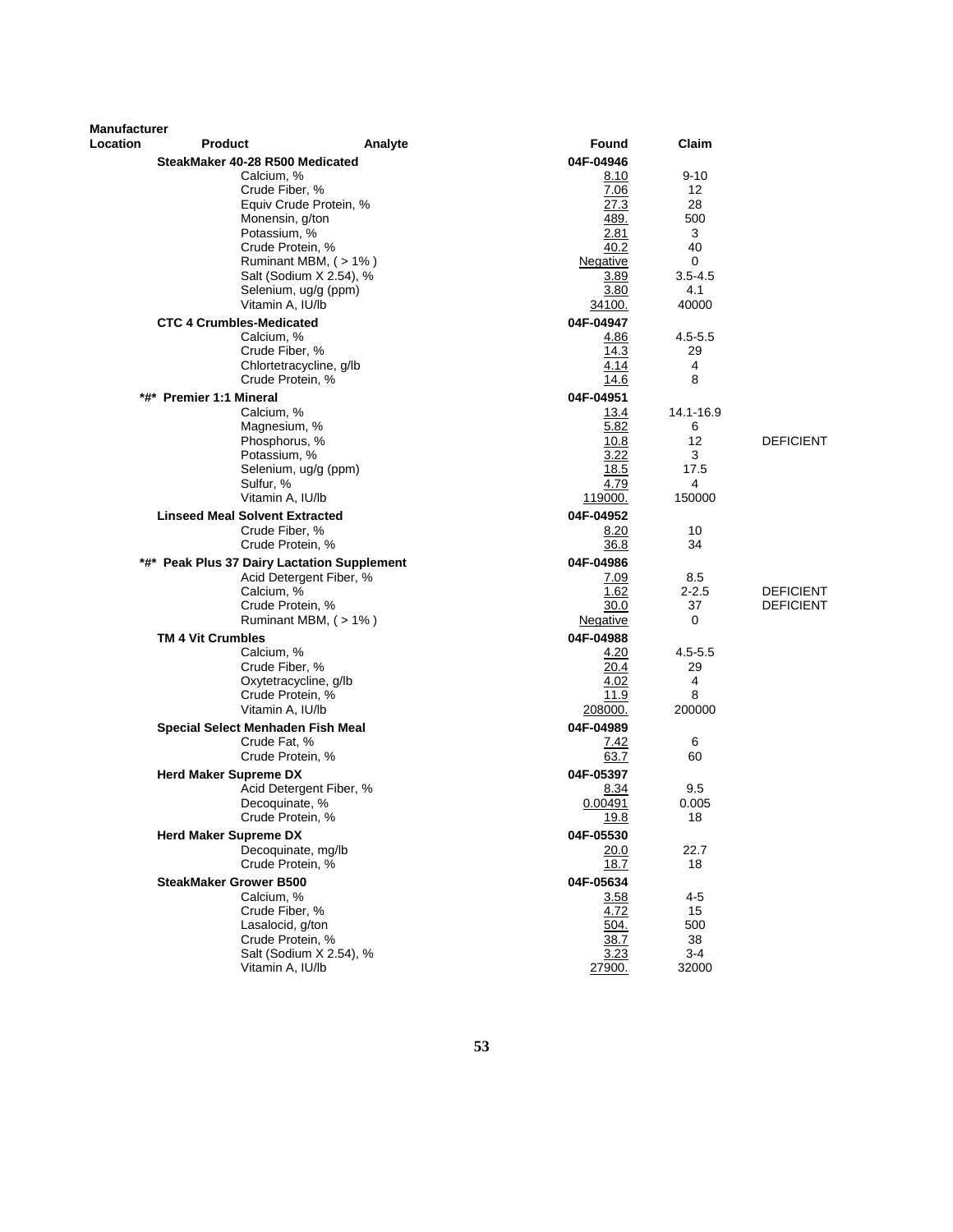| <b>Manufacturer</b><br>Location | <b>Product</b>                                | Analyte                 | Found           | Claim                |                  |
|---------------------------------|-----------------------------------------------|-------------------------|-----------------|----------------------|------------------|
|                                 | *#* SteakMaker 40-20 B600 Medicated           |                         | 04F-05635       |                      |                  |
|                                 | Calcium, %                                    |                         | 6.84            | 7-8                  |                  |
|                                 | Crude Fiber, %                                |                         | 10.2            | 12                   |                  |
|                                 |                                               | Equiv Crude Protein, %  | 21.2            | 20                   |                  |
|                                 | Lasalocid, g/ton                              |                         | 457.            | 600                  |                  |
|                                 | Potassium, %                                  |                         | 2.69            | 3                    |                  |
|                                 | Crude Protein, %                              |                         | 41.4            | 40                   |                  |
|                                 |                                               | Salt (ChlorideX1.65), % | 8.16            | $3.5 - 4.5$          | <b>EXCESSIVE</b> |
|                                 |                                               | Salt (Sodium X 2.54), % | 4.89            | $3.5 - 4.5$          |                  |
|                                 |                                               | Selenium, ug/g (ppm)    | 5.55            | 4.1                  | <b>EXCESSIVE</b> |
|                                 | Vitamin A, IU/lb                              |                         | 32900.          | 40000                |                  |
|                                 | Beef Crumbles AS700 2+2                       |                         | 04F-05878       |                      |                  |
|                                 | Calcium, %<br>Crude Fiber, %                  |                         | 5.33<br>15.8    | 4-5<br>30            |                  |
|                                 |                                               | Chlortetracycline, g/lb | 1.99            | 2                    |                  |
|                                 | Crude Protein, %                              |                         | 13.4            | 10                   |                  |
|                                 |                                               | Sulfamethazine, g/lb    | 1.95            | $\overline{2}$       |                  |
|                                 | <b>Sure Pro Soybean Meal</b>                  |                         | 04F-08057       |                      |                  |
|                                 | Crude Protein, %                              |                         | 46.6            | 45                   |                  |
|                                 | *#* Steakmaker 40-20                          |                         | 04F-08070       |                      |                  |
|                                 | Calcium, %                                    |                         | 5.86            | $7-8$                | <b>DEFICIENT</b> |
|                                 | Crude Fiber, %                                |                         | 11.5            | 12                   |                  |
|                                 | Monensin, g/ton                               |                         | 454.            | 500                  |                  |
|                                 | Crude Protein, %                              |                         | 37.9            | 40                   | <b>DEFICIENT</b> |
|                                 |                                               | Ruminant MBM, (>1%)     | Negative        | 0                    |                  |
|                                 | Vitamin A, IU/lb                              |                         | 47500.          | 40000                |                  |
|                                 | <b>Pro Leader</b>                             |                         | 04F-08071       |                      |                  |
|                                 | Calcium, %                                    |                         | 2.72            | 2.8                  |                  |
|                                 | Lysine - Total, %                             |                         | 2.48            | 2.6                  |                  |
|                                 | Crude Protein, %                              |                         | 41.1            | 40                   |                  |
|                                 | <b>Pro-Phos 12 Mineral</b>                    |                         | 04F-08081       |                      |                  |
|                                 | Calcium, %                                    |                         | 11.0            | 11.6-13.5<br>2       |                  |
|                                 | Magnesium, %<br>Phosphorus, %                 |                         | 1.66<br>11.6    | 12                   |                  |
|                                 |                                               | Salt (Sodium X 2.54), % | 11.6            | $11 - 13$            |                  |
|                                 |                                               | Selenium, ug/g (ppm)    | 25.1            | 22                   |                  |
|                                 | Vitamin A, IU/lb                              |                         | 260000.         | 200000               |                  |
|                                 | Lean Gain Premix with Lysine                  |                         | 04F-08588       |                      |                  |
|                                 | Calcium, %                                    |                         | 17.4            | 19.1-22.9            |                  |
|                                 | Lysine - Total, %                             |                         | 5.57            | 3.95                 |                  |
|                                 | Phosphorus, %                                 |                         | 8.25            | 8.4                  |                  |
|                                 |                                               | Salt (Sodium X 2.54), % | 12.3            | 11.8-14.1            |                  |
|                                 |                                               | Selenium, ug/g (ppm)    | 10.1            | 8.6                  |                  |
|                                 | Vitamin A, IU/lb                              |                         | 120000.         | 103000               |                  |
|                                 | <sup>*</sup> Lamb Grower Complete B-30        |                         | 04F-08594       |                      |                  |
|                                 | Crude Fiber, %                                |                         | 14.0            | 15                   |                  |
|                                 | Lasalocid, g/ton                              | Equiv Crude Protein, %  | 2.05<br>18.9    | $\overline{2}$<br>30 | <b>DEFICIENT</b> |
|                                 | Crude Protein, %                              |                         | 19.0            | 18                   |                  |
|                                 |                                               | Ruminant MBM, (>1%)     | <u>Negative</u> | 0                    |                  |
|                                 | <b>Proleader Swine Grow/Finish Supplement</b> |                         | 04F-08596       |                      |                  |
|                                 | Lysine - Total, %                             |                         | <u>2.71</u>     | 2.6                  |                  |
|                                 | Crude Protein, %                              |                         | 41.3            | 40                   |                  |
|                                 | *#* Creep Pasture Gest 14 B-68                |                         | 04F-09117       |                      |                  |
|                                 | Crude Fiber, %                                |                         | 20.4            | 25                   |                  |
|                                 | Lasalocid, g/ton                              |                         | 50.0            | 68                   | <b>DEFICIENT</b> |
|                                 | Crude Protein, %                              |                         | 15.4            | 14                   |                  |
|                                 |                                               | Ruminant MBM, (>1%)     | Negative        | 0                    |                  |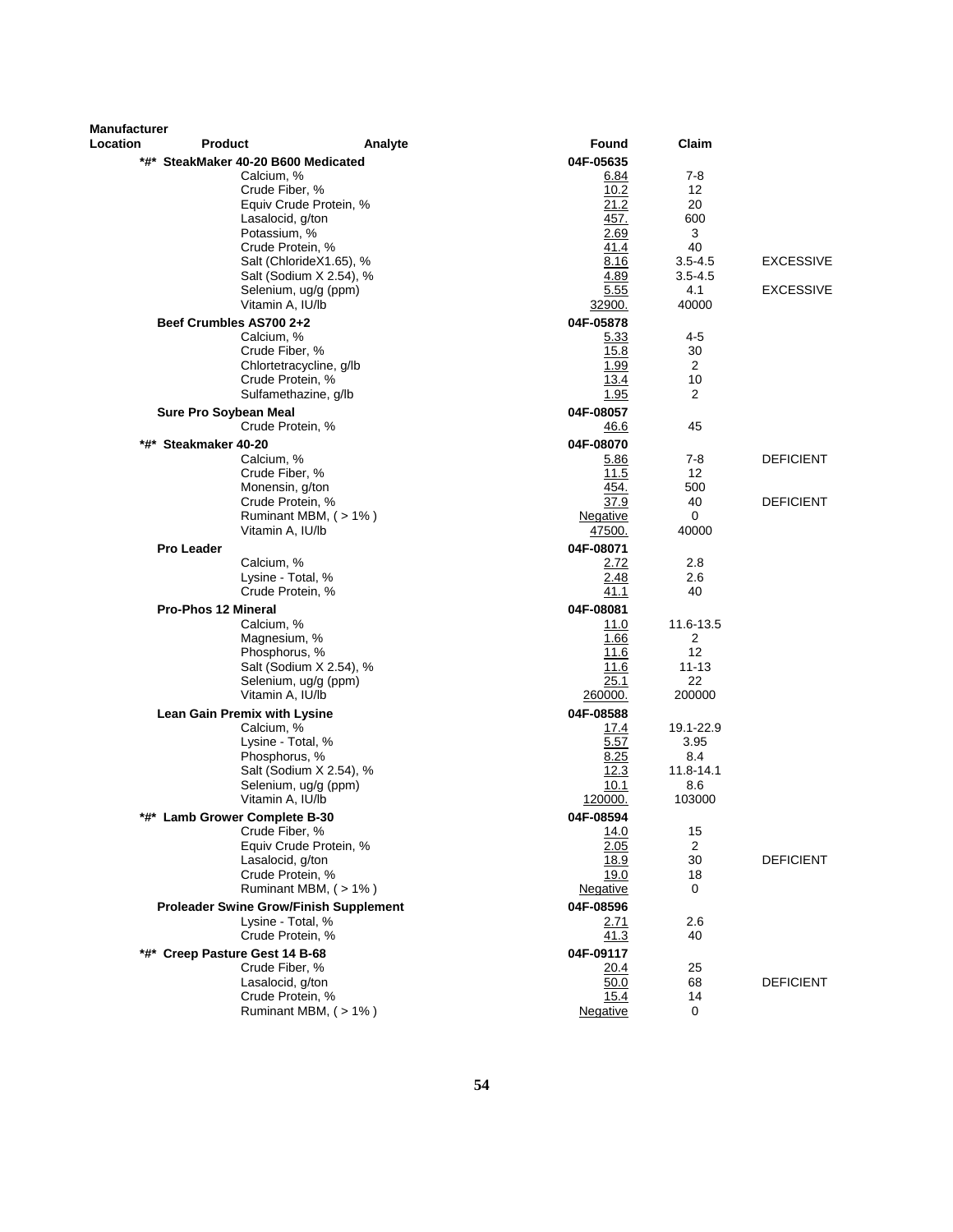| <b>Manufacturer</b> |                         |                                                          |                   |                      |                  |
|---------------------|-------------------------|----------------------------------------------------------|-------------------|----------------------|------------------|
| Location            | <b>Product</b>          | Analyte                                                  | Found             | Claim                |                  |
|                     | <b>Hi-Ratio Mineral</b> |                                                          | 04F-09138         |                      |                  |
|                     |                         | Calcium, %                                               | 19.0              | 19-22.5              |                  |
|                     |                         | Magnesium, %<br>Phosphorus, %                            | 1.75<br>3.82      | 2<br>4               |                  |
|                     |                         | Salt (Sodium X 2.54), %                                  | 19.2              | 19-22.5              |                  |
|                     |                         | Selenium, ug/g (ppm)                                     | 10.2              | 10                   |                  |
|                     |                         | Vitamin A, IU/lb                                         | <u>75000.</u>     | 100000               |                  |
|                     | <b>Fresh Tran Plus</b>  |                                                          | 04F-09139         |                      |                  |
|                     |                         | Acid Detergent Fiber, %                                  | 20.3              | 24                   |                  |
|                     |                         | Crude Fiber, %                                           | 13.6              | 18.5                 |                  |
|                     |                         | Crude Fat. %<br>Crude Protein, %                         | 12.6<br>21.6      | 10.5<br>22           |                  |
| *#*                 |                         | Steakmaker 40-28 R500 Medicated                          | 04F-09140         |                      |                  |
|                     |                         | Calcium, %                                               | 7.11              | $9 - 10$             | <b>DEFICIENT</b> |
|                     |                         | Crude Fiber, %                                           | 7.23              | 12                   |                  |
|                     |                         | Equiv Crude Protein, %                                   | 26.2              | 28                   |                  |
|                     |                         | Monensin, g/ton                                          | 490.              | 500                  |                  |
|                     |                         | Potassium, %                                             | 2.73              | 3                    |                  |
|                     |                         | Crude Protein, %<br>Ruminant MBM, (>1%)                  | 39.2<br>Negative  | 40                   |                  |
|                     |                         | Salt (Sodium X 2.54), %                                  | <u>3.67</u>       | $3.5 - 4.5$          |                  |
|                     |                         | Selenium, ug/g (ppm)                                     | 4.52              | 4.1                  |                  |
|                     |                         | Vitamin A, IU/lb                                         | 36000.            | 40000                |                  |
|                     |                         | Beef Crumbles AS700 2+2 Medicated                        | 04F-09151         |                      |                  |
|                     |                         | Calcium, %                                               | <u>5.15</u>       | 4-5                  |                  |
|                     |                         | Crude Fiber, %<br>Chlortetracycline, g/lb                | 14.0              | 30<br>2              |                  |
|                     |                         | Crude Protein, %                                         | 1.84<br>14.1      | 10                   |                  |
|                     |                         | Ruminant MBM, (> 1%)                                     | Negative          |                      |                  |
|                     |                         | Sulfamethazine, g/lb                                     | 1.86              | 2                    |                  |
|                     | *#* Fresh Tran Plus     |                                                          | 04F-09634         |                      |                  |
|                     |                         | Acid Detergent Fiber, %                                  | <u> 19.7</u>      | 24                   |                  |
|                     |                         | Crude Fiber, %                                           | 13.5              | 18.5                 |                  |
|                     |                         | Crude Fat, %<br>Crude Protein, %                         | 12.0<br>20.7      | 10.5<br>22           | <b>DEFICIENT</b> |
|                     | <b>RUF N PRO R 140</b>  |                                                          | 04F-10304         |                      |                  |
|                     |                         | Calcium, %                                               | 3.78              | $3 - 4$              |                  |
|                     |                         | Crude Fiber, %                                           | 16.0              | 25                   |                  |
|                     |                         | Equiv Crude Protein, %                                   | 8.65              | 10                   |                  |
|                     |                         | Monensin, g/ton                                          | 143.              | 140                  |                  |
|                     |                         | Potassium, %<br>Crude Protein, %                         | 2.06              | $\overline{2}$<br>22 |                  |
|                     |                         |                                                          | 21.8              |                      |                  |
|                     |                         | Land O Lakes Stocker Starter AS700 #10<br>Crude Fiber, % | 04F-11742<br>19.2 | 25                   |                  |
|                     |                         | Chlortetracycline, g/ton                                 | 53.8              | 70                   |                  |
|                     |                         | Crude Protein, %                                         | 12.6              | 12                   |                  |
|                     |                         | Sulfamethazine, %                                        | 0.00645           | 0.0077               |                  |
|                     |                         | Land O Lakes Rangeland 20 Cube                           | 04F-11743         |                      |                  |
|                     |                         | Calcium. %                                               | 2.21              | $2.2 - 2.7$          |                  |
|                     |                         | Crude Fiber, %                                           | 9.51              | 12<br>20             |                  |
|                     |                         | Crude Protein, %                                         | 21.7              |                      |                  |
|                     |                         | <b>Land O Lakes Pro-Phos 12 Mineral</b><br>Calcium, %    | 04F-11744<br>10.8 | 11.5-13.5            |                  |
|                     |                         | Magnesium, %                                             | 1.66              | $\overline{c}$       |                  |
|                     |                         | Phosphorus, %                                            | 11.6              | 12.5                 |                  |
|                     |                         | Salt (ChlorideX1.65), %                                  | 11.3              | $11 - 13$            |                  |
|                     |                         | Salt (Sodium X 2.54), %                                  | 10.4              | $11 - 13$            |                  |
|                     |                         | Selenium, ug/g (ppm)<br>Vitamin A, IU/lb                 | 19.3<br>459000.   | 22<br>200000         |                  |
|                     |                         |                                                          |                   |                      |                  |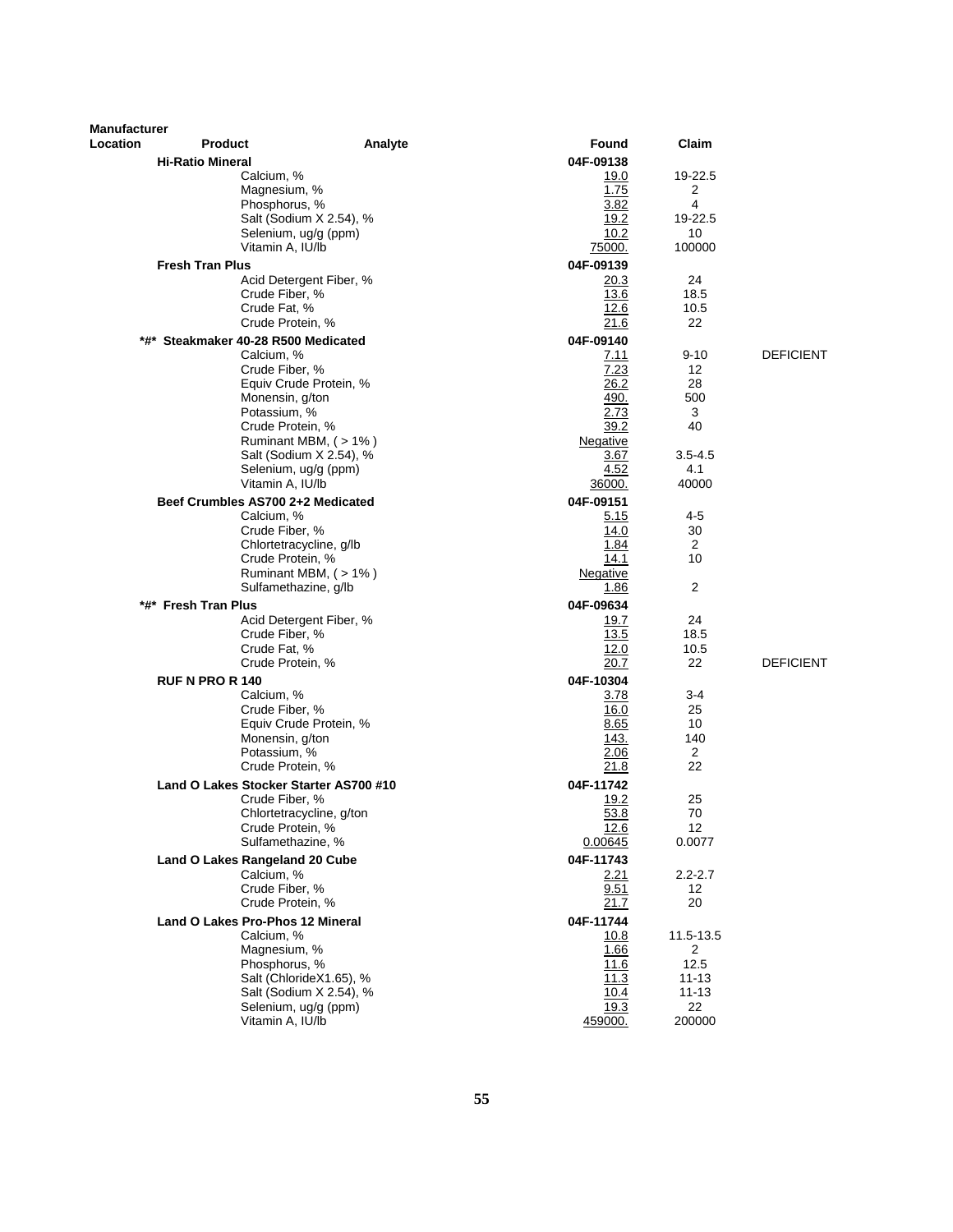|                |                                                 | <b>Manufacturer</b>                                    |                |                    |                  |
|----------------|-------------------------------------------------|--------------------------------------------------------|----------------|--------------------|------------------|
| Location       | <b>Product</b>                                  | Analyte                                                | Found          | Claim              |                  |
|                | <b>Land O Lakes Beef Stress</b>                 |                                                        | 04F-13759      |                    |                  |
|                | Crude Fiber, %                                  |                                                        | 10.4           | 22                 |                  |
|                | Crude Protein, %                                | Equiv Crude Protein, %                                 | 0.43<br>15.5   | $\mathbf{1}$<br>14 |                  |
|                | Vitamin A, IU/lb                                |                                                        | 17000.         | 20000              |                  |
|                |                                                 | *#* Land O Lakes Herd Maker Supreme B90 Medicated      | 04F-13760      |                    |                  |
|                |                                                 | Acid Detergent Fiber, %                                | 8.82           | 9.5                |                  |
|                | Lasalocid, g/ton                                |                                                        | 64.6           | 90                 | <b>DEFICIENT</b> |
|                | Crude Protein, %                                |                                                        | 18.8           | 18                 |                  |
|                | DLF Lamb Conc 32 B100                           |                                                        | 04F-13761      |                    |                  |
|                | Calcium. %                                      |                                                        | 3.37           | $3.5 - 4.5$        |                  |
|                | Crude Fiber, %                                  | Equiv Crude Protein, %                                 | 6.78<br>5.74   | 12<br>5            |                  |
|                | Lasalocid, g/ton                                |                                                        | 95.6           | 100                |                  |
|                | Crude Protein, %                                |                                                        | 33.3           | 32                 |                  |
|                |                                                 | Land O Lakes Creep Pature Gest 14 B68 Medicated        | 04F-13762      |                    |                  |
|                | Crude Fiber, %                                  |                                                        | 21.2           | 25                 |                  |
|                | Lasalocid, g/ton<br>Crude Protein, %            |                                                        | 64.1<br>13.7   | 68<br>14           |                  |
|                | <b>Land O Lakes Llama Feed</b>                  |                                                        | 04F-14022      |                    |                  |
|                | Calcium, %                                      |                                                        | 1.98           | $2 - 2.5$          |                  |
|                | Crude Fiber, %                                  |                                                        | 9.85           | 10                 |                  |
|                | Crude Protein, %                                |                                                        | 15.9           | 15                 |                  |
|                | <b>Land O Lakes Farmland Feeds</b>              |                                                        |                |                    |                  |
| Fort Dodge, IA |                                                 |                                                        |                |                    |                  |
|                | *#* 24-6 Mineral                                |                                                        | 04F-04446      |                    |                  |
|                | Calcium, %                                      |                                                        | 19.8           | $21 - 25.2$        |                  |
|                | Phosphorus, %                                   |                                                        | 5.66           | 6<br>7.5           |                  |
|                | Potassium, %<br>Vitamin A, IU/lb                |                                                        | 7.73<br>59100. | 150000             | <b>DEFICIENT</b> |
|                | *#* PR Chick Starter Amp                        |                                                        | 04F-07565      |                    |                  |
|                | Amprolium, %                                    |                                                        | 0.0076         | 0.0125             | <b>DEFICIENT</b> |
|                | Lysine - Total, %                               |                                                        | 1.01           | 0.9                |                  |
|                | Methionine - Total, %                           |                                                        | 0.264          | 0.32               |                  |
|                | Crude Protein, %                                |                                                        | 20.1           | 19                 |                  |
|                | *#* Land O' Lakes Drought 20 Cube<br>Calcium, % |                                                        | 04F-09118      | $2.2 - 2.7$        |                  |
|                | Crude Fiber, %                                  |                                                        | 2.75<br>6.31   | 12 <sup>2</sup>    |                  |
|                | Crude Protein, %                                |                                                        | 20.9           | 20                 |                  |
|                |                                                 | Ruminant MBM, (>1%)                                    | Negative       | 0                  |                  |
|                | Vitamin A, IU/lb                                |                                                        | 10200.         | 20000              | <b>DEFICIENT</b> |
|                |                                                 | Land O Lakes Farmland Feed Beef Crumbles AS700 2+2     | 04F-14023      |                    |                  |
|                | Calcium, %<br>Crude Fiber, %                    |                                                        | 5.46<br>13.8   | 4-5<br>30          |                  |
|                | Chlortetracycline, g/lb                         |                                                        | 1.50           | 2                  |                  |
|                | Crude Protein, %                                |                                                        | 14.3           | 10                 |                  |
|                | Sulfamethazine, q/lb                            |                                                        | 1.87           | 2                  |                  |
|                |                                                 | *#* Land O Lakes Farmland Feed Rangeland Beef Block 37 | 04F-14025      |                    |                  |
|                | Calcium, %                                      | Equiv Crude Protein, %                                 | 2.47           | $2.3 - 2.8$        |                  |
|                | Crude Protein, %                                |                                                        | 15.8<br>40.4   | 16<br>37           |                  |
|                |                                                 | Salt (ChlorideX1.65), %                                | 11.9           | $15 - 17$          | <b>DEFICIENT</b> |
|                |                                                 | Salt (Sodium X 2.54), %                                | 13.2           | $15 - 17$          | <b>DEFICIENT</b> |
|                | Vitamin A, IU/lb                                |                                                        | 18600.         | 40000              | <b>DEFICIENT</b> |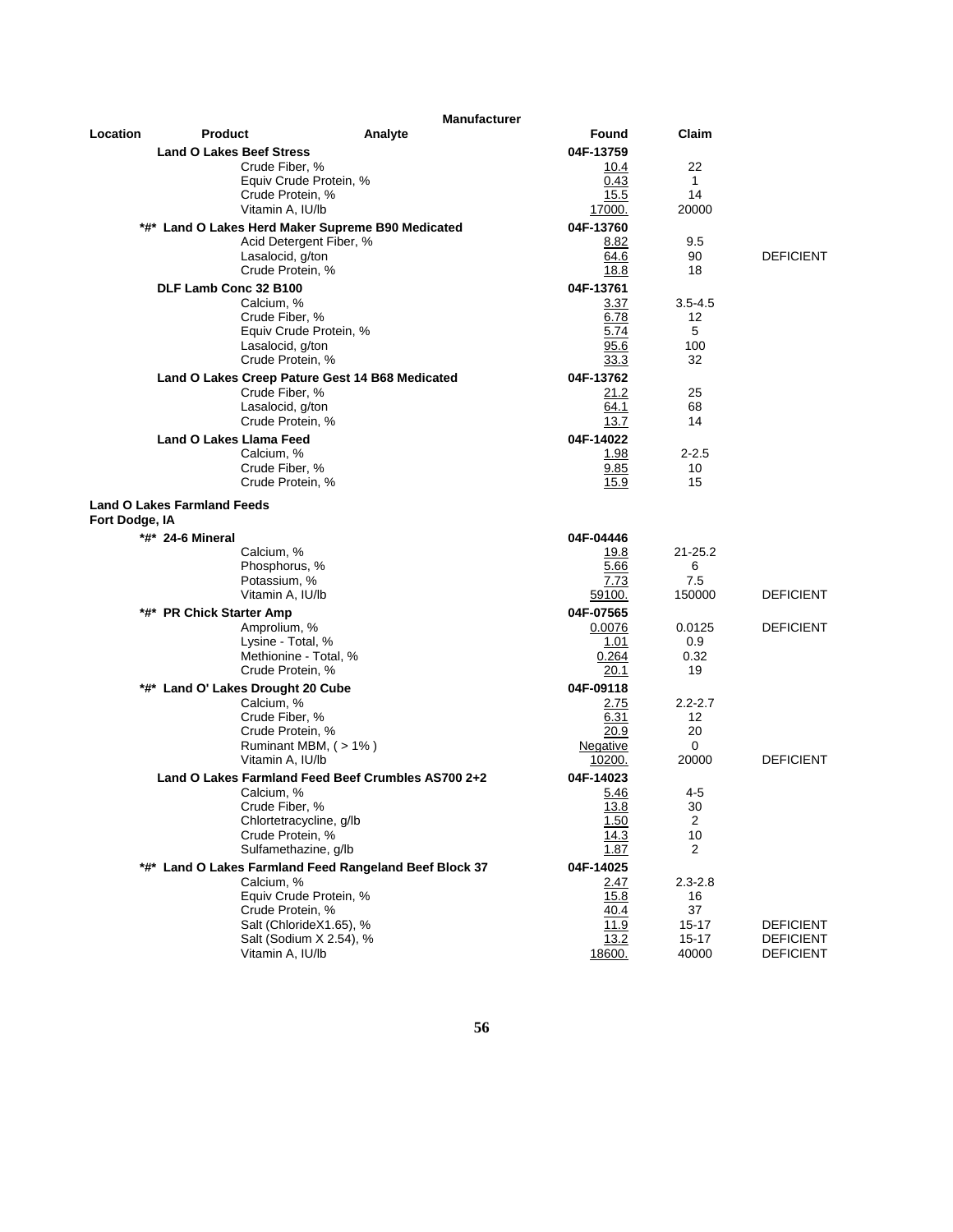| <b>Manufacturer</b><br>Location                     | <b>Product</b>                                                                                                                                                                                                              | Analyte | Found                                                                                   | Claim                                                                |                  |
|-----------------------------------------------------|-----------------------------------------------------------------------------------------------------------------------------------------------------------------------------------------------------------------------------|---------|-----------------------------------------------------------------------------------------|----------------------------------------------------------------------|------------------|
| <b>Land O Lakes/Harvest States</b><br>Ft. Dodge, IA |                                                                                                                                                                                                                             |         |                                                                                         |                                                                      |                  |
|                                                     | 10-15 Mineral                                                                                                                                                                                                               |         | 04F-06487                                                                               |                                                                      |                  |
|                                                     | Calcium, %<br>Magnesium, %<br>Phosphorus, %                                                                                                                                                                                 |         | 14.7<br>2.63<br>10.0                                                                    | 14-16<br>2.5<br>10                                                   |                  |
|                                                     | Salt (Sodium X 2.54), %                                                                                                                                                                                                     |         | 4.11                                                                                    | 3-4                                                                  |                  |
| LeMars Agri-Center Inc.<br>LeMars, IA               |                                                                                                                                                                                                                             |         |                                                                                         |                                                                      |                  |
|                                                     | <b>Good Morning Hen Scratch</b><br>Crude Protein, %                                                                                                                                                                         |         | 04F-01191<br>10.6                                                                       | 10                                                                   |                  |
| Lesterville Feed & Grain<br>Lesterville, SD         |                                                                                                                                                                                                                             |         |                                                                                         |                                                                      |                  |
|                                                     | <b>Hi Fat Concentrate</b><br>Calcium, %<br>Fat: Acid Hydrolysis, %<br>Lysine - Total, %<br>Crude Protein, %                                                                                                                 |         | 04F-05581<br>3.64<br>6.13<br>3.02<br>39.7                                               | $3.8 - 4.8$<br>6<br>2.9<br>40                                        |                  |
|                                                     | Hi Pro Soybean Meal<br>Ash, %<br>Crude Protein, %                                                                                                                                                                           |         | 04F-05582<br>6.38<br>46.7                                                               | 8<br>46.5                                                            |                  |
|                                                     | <b>Extruded Soybean Meal</b><br>Crude Fat, %<br>Crude Protein, %                                                                                                                                                            |         | 04F-05583<br>19.2<br>38.0                                                               | 18<br>37                                                             |                  |
| <b>Madison Farmers Elevator</b><br>Madison, SD      |                                                                                                                                                                                                                             |         |                                                                                         |                                                                      |                  |
|                                                     | <b>Custom Formula</b><br>Monensin, g/ton                                                                                                                                                                                    |         | 04F-10358<br><u> 15.1</u>                                                               | 15                                                                   |                  |
| <b>Manna Pro Corporation</b><br>St. Louis, MO       |                                                                                                                                                                                                                             |         |                                                                                         |                                                                      |                  |
|                                                     | Fly B Gone Mineral Block<br>Calcium, %<br>Potassium, %<br>Crude Protein, %<br>Ruminant MBM, (>1%)<br>Salt (ChlorideX1.65), %<br>Salt (Sodium X 2.54), %<br>Selenium, ug/g (ppm)<br>Tetrachlorvinphos, %<br>Vitamin A, IU/lb |         | 04F-02383<br>5.51<br>2.07<br>14.7<br>Negative<br>19.2<br>15.4<br>3.94<br>0.24<br>26600. | $5.5 - 6.5$<br>2<br>14<br>0<br>17-20<br>17-20<br>4.4<br>0.3<br>30000 |                  |
|                                                     | *#*  Simil-8 12-12 Mineral Block<br>Calcium, %<br>Phosphorus, %<br>Salt (Sodium X 2.54), %<br>Selenium, ug/g (ppm)<br>Vitamin A, IU/lb                                                                                      |         | 04F-09070<br><u>11.9</u><br>12.3<br>7.82<br>9.45<br>50200.                              | 11-13.2<br>12<br>$7 - 8.4$<br>8.5<br>200000                          | <b>DEFICIENT</b> |
|                                                     | <b>Powerhouse Boost</b><br>Crude Fat, %<br>Fat: Roese Gottlieb, %<br>Crude Protein, %                                                                                                                                       |         | 04F-17567<br>16.3<br><u>16.8</u><br>9.71                                                | 18<br>18<br>10                                                       |                  |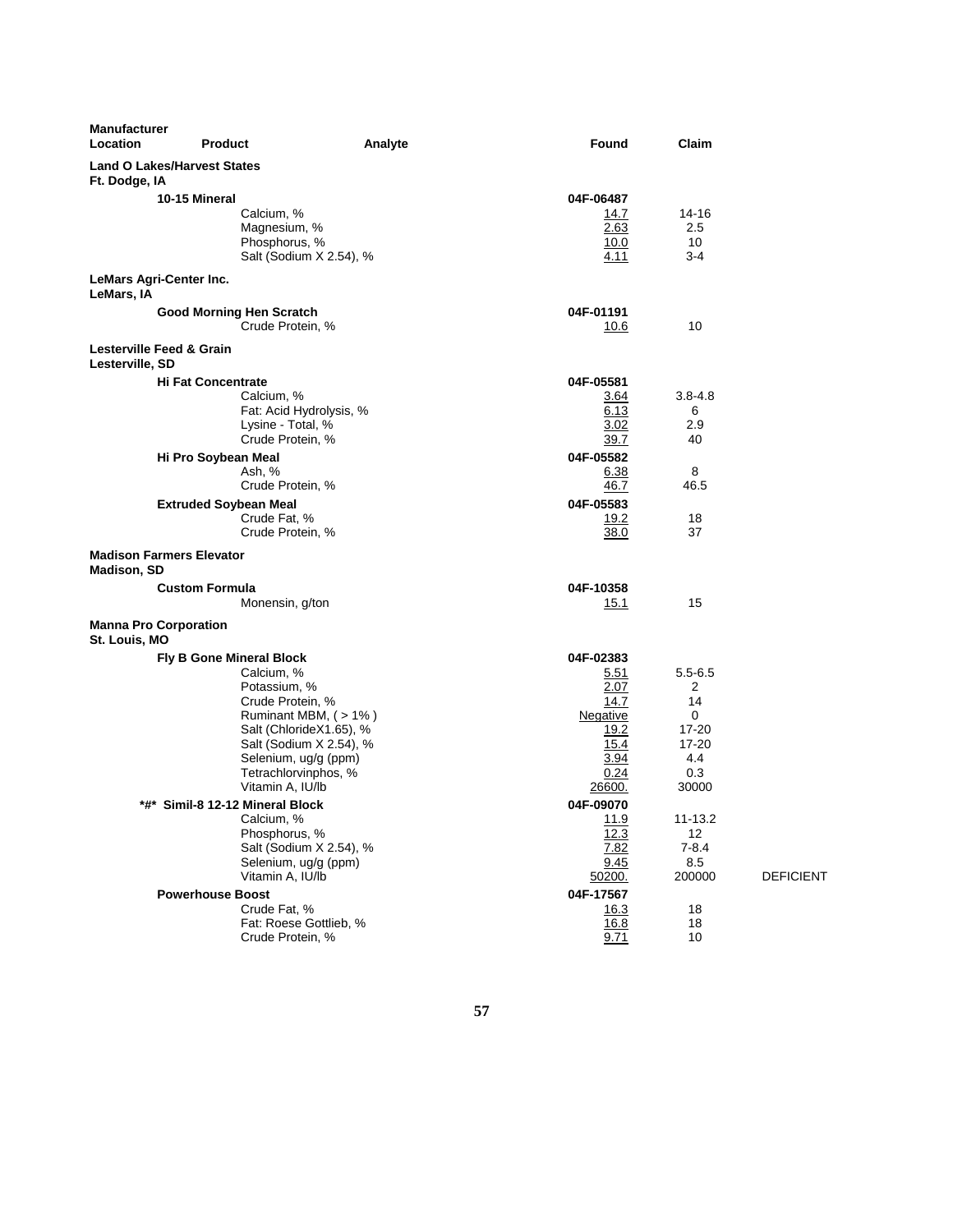| <b>Manufacturer</b><br>Location              | <b>Product</b>                                                                                           | Analyte                                                                                         | <b>Found</b>                                         | Claim                                     |                                      |
|----------------------------------------------|----------------------------------------------------------------------------------------------------------|-------------------------------------------------------------------------------------------------|------------------------------------------------------|-------------------------------------------|--------------------------------------|
| <b>MasterFoods USA</b><br>Vernon, CA         |                                                                                                          |                                                                                                 |                                                      |                                           |                                      |
|                                              | Pedigree w/Chopped Beef for Dogs<br>Crude Fat, %<br>Oven Moisture, %<br>Total Fat, %<br>Crude Protein, % |                                                                                                 | 04F-19307<br>9.65<br>77.5<br>9.650<br>9.46           | 6<br>78<br>8                              |                                      |
| <b>McFleeg Inc</b><br>Watertown, SD          |                                                                                                          |                                                                                                 |                                                      |                                           |                                      |
|                                              | X-Ceed Poultry Pre-Starter<br>Crude Protein, %                                                           |                                                                                                 | 04F-05918<br>13.7                                    | 10                                        |                                      |
|                                              | Calcium, %<br>Phosphorus, %<br>Vitamin A, IU/lb                                                          | *#* Sandmeier Backgrounding Mineral with MGA<br>Salt (Sodium X 2.54), %<br>Selenium, ug/g (ppm) | 04F-09130<br>23.8<br>3.45<br>8.08<br>5.23<br>579000. | 23-27<br>3.5<br>$7.5 - 9$<br>12<br>400000 | <b>DEFICIENT</b>                     |
|                                              | Super Gro 40 Hog Concentrate<br>Crude Protein, %                                                         |                                                                                                 | 04F-09131<br>40.3                                    | 40                                        |                                      |
|                                              | 13% Calf Booster B50<br>Crude Fat, %<br>Lasalocid, g/ton<br>Crude Protein, %                             | Ruminant MBM, (>1%)                                                                             | 04F-09132<br>4.03<br>58.0<br>15.0<br>Negative        | $2 - 10$<br>50<br>13                      |                                      |
|                                              | *#* Focus Third Bite CSP<br>Crude Fat, %<br>Crude Protein, %<br>Sulfathiazole, g/ton                     | Chlortetracycline, g/ton                                                                        | 04F-09133<br>54.0<br>8.75<br>21.4<br>29.9            | 100<br>9<br>19<br>100                     | <b>DEFICIENT</b><br><b>DEFICIENT</b> |
|                                              | 31% All Natural Supplement<br>Calcium, %<br>Crude Protein, %<br>Vitamin A, IU/lb                         |                                                                                                 | 04F-09161<br>1.70<br>32.8<br>49200.                  | $1.5-2$<br>31<br>40000                    |                                      |
|                                              | <b>LSG Lactation Base</b><br>Calcium, %<br>Phosphorus, %<br>Crude Protein, %                             | Salt (Sodium X 2.54), %                                                                         | 04F-09162<br>14.3<br>8.96<br>12.3<br>6.22            | 15-18<br>9<br>10<br>5.25-6.25             |                                      |
| <b>Merrick Petfoods, Inc</b><br>Hereford, TX |                                                                                                          |                                                                                                 |                                                      |                                           |                                      |
|                                              | *#* Hungry Dog Beef Dinner<br>Oven Moisture, %<br>Crude Protein, %                                       |                                                                                                 | 04F-13765<br>78.0<br>7.66                            | 78<br>9                                   | <b>DEFICIENT</b>                     |
| St Paul, MN                                  | <b>Mid-States Distributing Company</b>                                                                   |                                                                                                 |                                                      |                                           |                                      |
|                                              | Dura-Life Meaty Combo Dog Food<br>Crude Fat, %<br>Oven Moisture, %<br>Crude Protein, %                   |                                                                                                 | 04F-05110<br>8.86<br>75.2<br>8.14                    | 6<br>78<br>8                              |                                      |
|                                              | Oven Moisture, %<br>Crude Protein, %                                                                     | DuraLife 26% Protein High Protein Dog Food<br>Fat: Acid Hydrolysis, %<br>Linoleic Acid 18:2, %  | 04F-05213<br>15.7<br>2.47<br>6.90<br>26.5            | 14<br>1.5<br>12<br>26                     |                                      |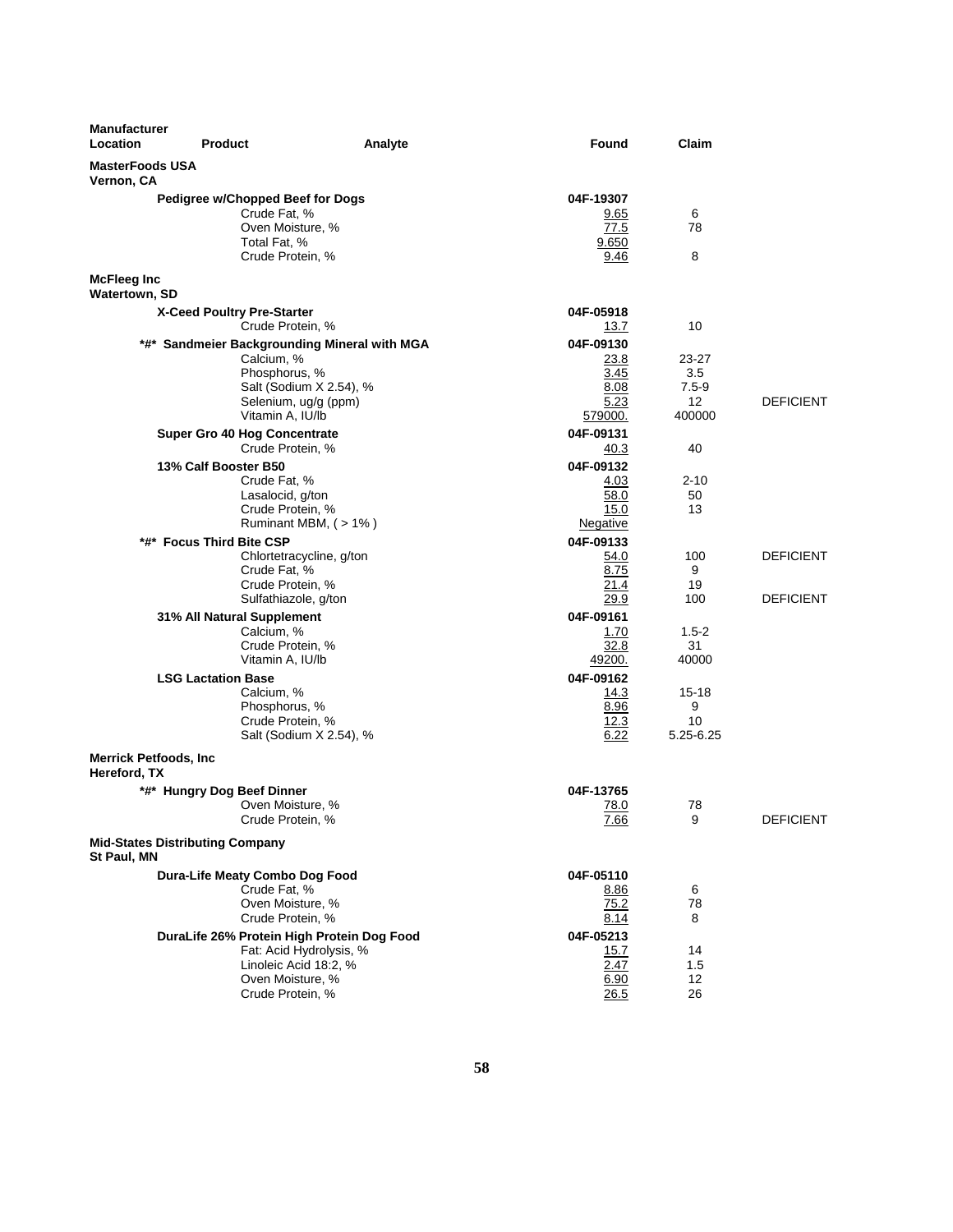| <b>Manufacturer</b> |                                               |                         |               |                  |                  |
|---------------------|-----------------------------------------------|-------------------------|---------------|------------------|------------------|
| Location            | <b>Product</b>                                | Analyte                 | Found         | Claim            |                  |
|                     | Duralife 37% Block                            |                         | 04F-05379     |                  |                  |
|                     | Calcium, %                                    |                         | 7.42          | 6-7              |                  |
|                     | Equiv Crude Protein, %                        |                         | 18.4          | 18.5             |                  |
|                     | Crude Protein, %                              |                         | 36.2          | 37               |                  |
|                     | Sodium, %                                     | Salt (Sodium X 2.54), % | 15.3<br>6.03  | 16-19<br>$5 - 7$ |                  |
|                     | Vitamin A, IU/lb                              |                         | 25700.        | 29000            |                  |
|                     | <b>Duralife Horse Block</b>                   |                         | 04F-05380     |                  |                  |
|                     | Calcium, %                                    |                         | 5.59          | 6                |                  |
|                     | Phosphorus, %                                 |                         | 2.96          | 3.25             |                  |
|                     | Crude Protein, %                              |                         | 19.1          | 18               |                  |
|                     | Vitamin A, IU/lb                              |                         | 44900.        | 33000            |                  |
|                     | <b>Duralife Mineral Block STL</b>             |                         | 04F-05381     |                  |                  |
|                     | Calcium, %                                    |                         | 20.9          | 23-27            |                  |
|                     | Phosphorus, %                                 |                         | 3.83          | 4                |                  |
|                     |                                               | Salt (ChlorideX1.65), % | 16.8          | 18-21            |                  |
|                     |                                               | Salt (Sodium X 2.54), % | 14.9          | 18-21            | <b>DEFICIENT</b> |
|                     | Sodium, %                                     |                         | 5.88          | $6 - 8$          |                  |
|                     | Vitamin A, IU/lb                              |                         | 90600.        | 79000            |                  |
|                     | <b>Duralife Peanut Butter Flavor Biscuits</b> |                         | 04F-05384     |                  |                  |
|                     | Crude Fat, %                                  |                         | 6.43          | 5                |                  |
|                     | Oven Moisture, %<br>Crude Protein, %          |                         | 8.71<br>21.0  | 12<br>15         |                  |
|                     |                                               |                         |               |                  |                  |
|                     | DuraLife Dog Dinner w/ chopped chicken        |                         | 04F-06478     | 7                |                  |
|                     | Crude Fat, %<br>Oven Moisture, %              |                         | 11.4<br>73.5  | 78               |                  |
|                     | Crude Protein, %                              |                         | 10.3          | 9                |                  |
|                     | Dura-Life Savory Salmon Dinner Cat Food       |                         | 04F-07774     |                  |                  |
|                     | Ash, %                                        |                         | 2.16          | 3                |                  |
|                     | Oven Moisture, %                              |                         | 79.3          | 78               |                  |
|                     | Crude Protein, %                              |                         | 9.65          | 10               |                  |
|                     | Taurine - Total, %                            |                         | 0.050         | 0.05             |                  |
|                     | *#* DuraLife Horse Block (STL)                |                         | 04F-17591     |                  |                  |
|                     | Calcium, %                                    |                         | 5.06          | 6-6              | <b>DEFICIENT</b> |
|                     | Phosphorus, %                                 |                         | 3.15          | 3.25             |                  |
|                     | Crude Protein, %                              |                         | 18.5          | 18               |                  |
|                     | Vitamin A, IU/lb                              |                         | 26100.        | 33000            |                  |
|                     | DuraLife 37% Block STL                        |                         | 04F-17592     |                  |                  |
|                     | Calcium, %<br>Equiv Crude Protein, %          |                         | 6.33<br>17.1  | $6-7$<br>18.5    |                  |
|                     | Crude Protein, %                              |                         | 37.4          | 37               |                  |
|                     |                                               | Salt (Sodium X 2.54), % | 16.8          | 16-19            |                  |
|                     | Sodium, %                                     |                         | 6.63          | $5 - 7$          |                  |
|                     | Vitamin A, IU/lb                              |                         | <u>23100.</u> | 29000            |                  |
|                     | *#* DuraLife Mineral Block (STL)              |                         | 04F-17593     |                  |                  |
|                     | Calcium, %                                    |                         | 19.4          | 23-27            | <b>DEFICIENT</b> |
|                     | Phosphorus, %                                 |                         | 3.55          | 4                | <b>DEFICIENT</b> |
|                     |                                               | Salt (Sodium X 2.54), % | 17.7          | 18-21            |                  |
|                     | Sodium, %                                     |                         | 6.98          | $6-8$            |                  |
|                     | Vitamin A, IU/lb                              |                         | 30100.        | 79000            | <b>DEFICIENT</b> |
| Marshall, MN        | <b>Midwest Ag Enterprises</b>                 |                         |               |                  |                  |
|                     | <b>Rationmate 10</b>                          |                         | 04F-10312     |                  |                  |
|                     | Vacuum Moisture, %<br>Crude Protein, %        |                         | 50.7<br>17.5  | 51.5<br>12       |                  |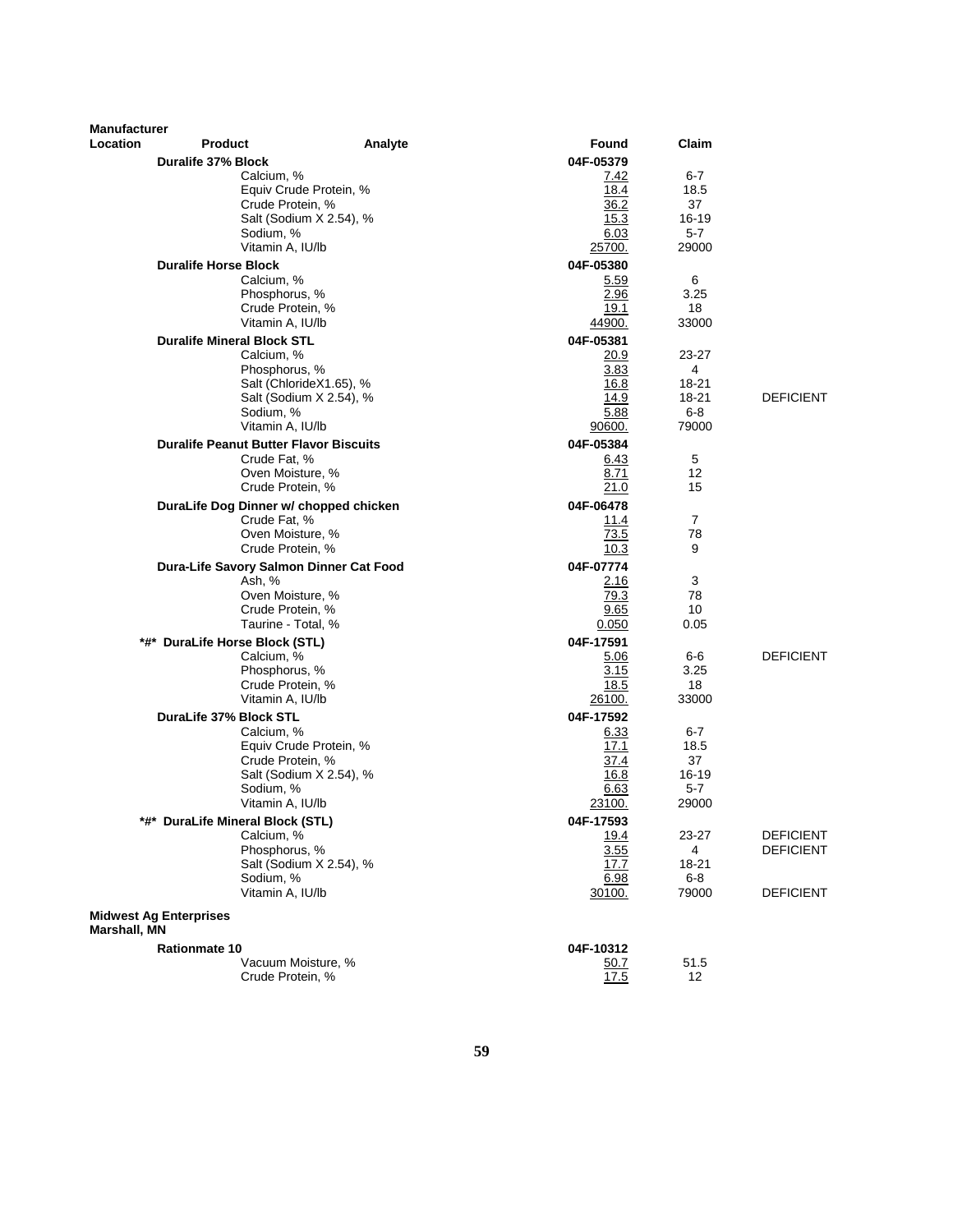| <b>Manufacturer</b><br>Location       | <b>Product</b>                                                                                                                                                             | Analyte | <b>Found</b>                                              | Claim                                             |                  |
|---------------------------------------|----------------------------------------------------------------------------------------------------------------------------------------------------------------------------|---------|-----------------------------------------------------------|---------------------------------------------------|------------------|
| Corte Madera, CA                      | <b>Midwest Agri-Commodities</b>                                                                                                                                            |         |                                                           |                                                   |                  |
|                                       | <b>Dried Beet Pulp</b><br>Crude Fiber, %                                                                                                                                   |         | 04F-04920<br>18.2                                         | 22                                                |                  |
|                                       | Crude Protein, %<br><b>Beet Pulp Shreds with Molasses</b><br>Crude Fiber, %                                                                                                |         | 6.98<br>04F-06558<br>19.8                                 | 6<br>22                                           |                  |
|                                       | Crude Protein, %<br><b>Beet Pulp Shreds</b>                                                                                                                                |         | 7.82<br>04F-08069                                         | 6                                                 |                  |
|                                       | Crude Fiber, %<br>Crude Protein, %                                                                                                                                         |         | 17.4<br>7.49                                              | 22<br>6                                           |                  |
|                                       | <b>Beet Pulp Shreds with Molasses</b><br>Crude Fiber, %<br>Crude Protein, %                                                                                                |         | 04F-09635<br><u>17.8</u><br>6.96                          | 22<br>6                                           |                  |
| <b>Midwest PMS</b><br>Gering, NE      |                                                                                                                                                                            |         |                                                           |                                                   |                  |
|                                       | <b>Custom Liquid Feed C.M. 149</b><br>Calcium, %<br>Equiv Crude Protein, %<br>Vacuum Moisture, %<br>Crude Protein, %<br>Salt (ChlorideX1.65), %<br>Salt (Sodium X 2.54), % |         | 04F-05518<br>7.47<br>50.6<br>30.7<br>55.2<br>4.28<br>5.50 | $8 - 8.5$<br>51<br>31<br>54<br>4-4.5<br>$4 - 4.5$ | <b>EXCESSIVE</b> |
|                                       | Custom Liquid Feed C.M. 236<br>Calcium, %<br>Equiv Crude Protein, %<br>Vacuum Moisture, %<br>Crude Protein, %                                                              |         | 04F-05519<br>1.77<br>9.96<br>34.6<br>19.2                 | $1.5 - 2$<br>9<br>33<br>14                        |                  |
| <b>Mighty Deer Lick</b><br>Powers, MI |                                                                                                                                                                            |         |                                                           |                                                   |                  |
|                                       | <b>Mighty Deer Lick Pocket Block</b><br>Salt (ChlorideX1.65), %<br>Salt (Sodium X 2.54), %                                                                                 |         | 04F-02038<br>96.4<br>86.8                                 | 93-98<br>93-98                                    |                  |
| Dundee, IL                            | <b>Milk Specialties Company</b>                                                                                                                                            |         |                                                           |                                                   |                  |
|                                       | <b>Advance Calf Medic</b><br>Ash. %<br>Fat: Roese Gottlieb, %<br>Oxytetracycline, g/ton<br>Crude Protein, %<br>Vitamin A, IU/lb                                            |         | 04F-05386<br>9.60<br>24.6<br>719.<br>21.3<br>81400.       | 10<br>25<br>800<br>20<br>100000                   |                  |
|                                       | Advance Calf Medic Medicated, Calf Milk Replacer<br>Ash, %<br>Fat: Roese Gottlieb, %<br>Oxytetracycline, g/ton<br>Crude Protein, %<br>Vitamin A, IU/lb                     |         | 04F-05423<br>9.75<br>24.5<br>751.<br>21.3<br>81200.       | 10<br>25<br>800<br>20<br>100000                   |                  |
|                                       | <b>Advance Calf Medic Calf Milk Replacer</b><br>Ash, %<br>Fat: Roese Gottlieb, %<br>Oxytetracycline, g/ton<br>Crude Protein, %<br>Vitamin A, IU/lb                         |         | 04F-17584<br>9.84<br>22.7<br>627.<br>21.1<br>84500.       | 10<br>25<br>800<br>20<br>100000                   |                  |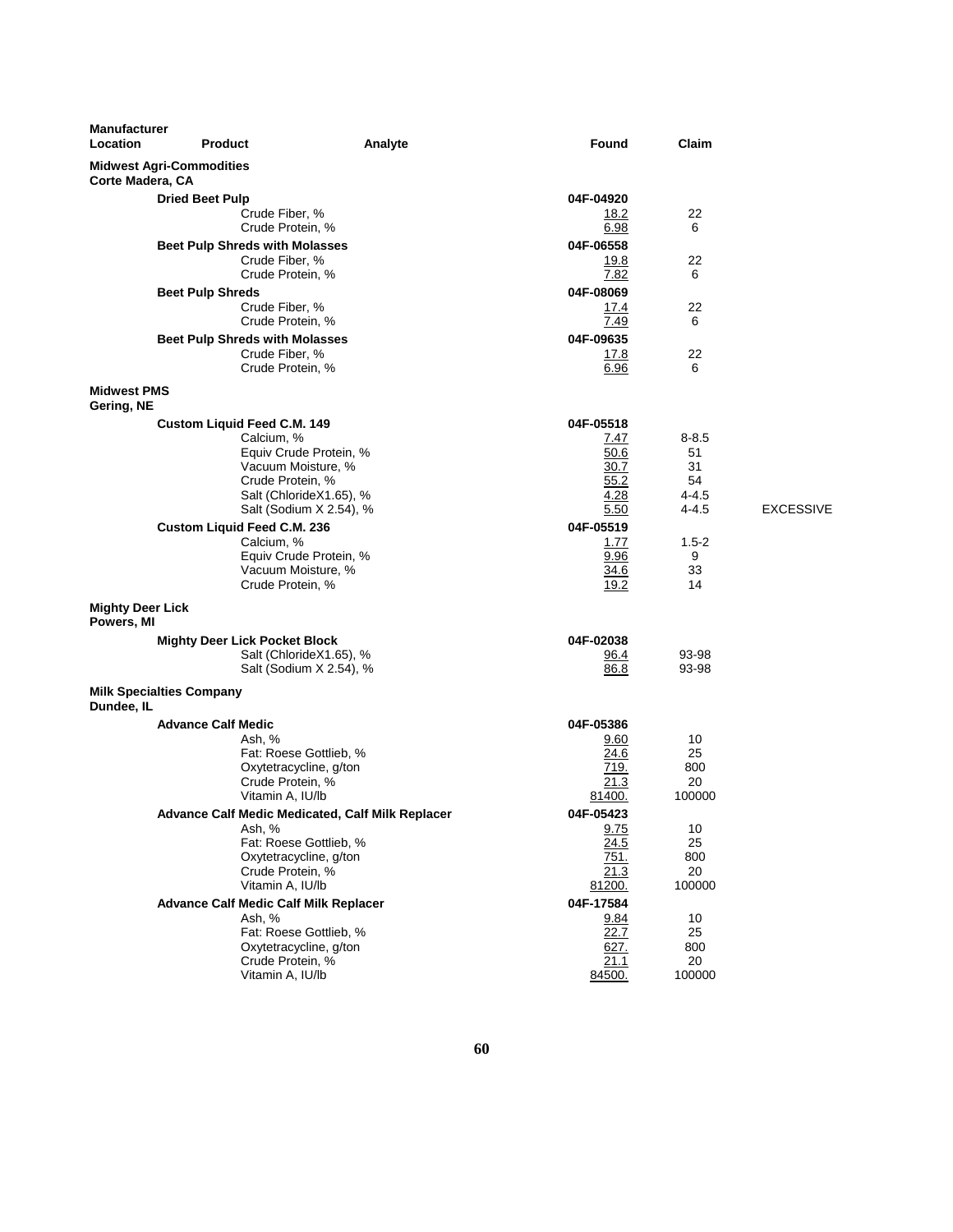| <b>Manufacturer</b><br><b>Location</b>      | <b>Product</b>                                                                                                                                                  | Analyte                                                                                           | <b>Found</b>                                                                              | Claim                                                                |                                      |
|---------------------------------------------|-----------------------------------------------------------------------------------------------------------------------------------------------------------------|---------------------------------------------------------------------------------------------------|-------------------------------------------------------------------------------------------|----------------------------------------------------------------------|--------------------------------------|
| <b>Millbrook Feed Mill</b><br>Mitchell, SD  |                                                                                                                                                                 |                                                                                                   |                                                                                           |                                                                      |                                      |
|                                             | *#* Silver Range Mineral 15-9-12<br>Calcium, %<br>Magnesium, %<br>Phosphorus, %<br>Potassium, %<br>Vitamin A, IU/lb<br><b>Stress Care Mineral</b><br>Calcium, % | Salt (Sodium X 2.54), %<br>Selenium, ug/g (ppm)                                                   | 04F-04881<br>14.1<br>1.82<br>8.65<br>1.63<br>12.3<br>40.0<br>270000.<br>04F-04882<br>12.1 | 14-16<br>2<br>9<br>2<br>$11 - 13$<br>50<br>250000<br>$11 - 13$<br>10 | <b>DEFICIENT</b>                     |
|                                             | Phosphorus, %<br>Vitamin A, IU/lb                                                                                                                               | Salt (Sodium X 2.54), %                                                                           | 9.33<br>14.7<br>180000.                                                                   | $14 - 16$<br>200000                                                  |                                      |
| <b>Nash Finch</b><br><b>Minneapolis, MN</b> |                                                                                                                                                                 |                                                                                                   |                                                                                           |                                                                      |                                      |
|                                             | Crude Fat, %<br>Oven Moisture, %<br>Crude Protein, %                                                                                                            | Our Family 100% Complete & Balanced Gourmet Cat Food                                              | 04F-00478<br>8.84<br>7.24<br>32.6                                                         | 8<br>$12 \overline{ }$<br>31.5                                       |                                      |
|                                             | <b>Our Family Jerky Sticks</b><br>Crude Fat, %<br>Oven Moisture, %<br>Total Fat, %<br>Crude Protein, %                                                          |                                                                                                   | 04F-00479<br>4.72<br>26.7<br>4.720<br>31.6                                                | 5<br>24<br>28                                                        |                                      |
|                                             | <b>Fame Salmon Dinner</b><br>Ash, %<br>Crude Fat, %<br>Oven Moisture, %<br>Total Fat, %<br>Crude Protein, %<br>Taurine - Total, %                               |                                                                                                   | 04F-19308<br>1.98<br>8.30<br>76.0<br>8.300<br>12.3<br>0.052                               | 2.7<br>5<br>78<br>10<br>0.05                                         |                                      |
| Des Moines, IA                              | <b>National By-Products Inc</b>                                                                                                                                 |                                                                                                   |                                                                                           |                                                                      |                                      |
| <b>Nelson &amp; Sons Inc.</b>               | *#* National's Qual Fat<br>Crude Fat, %                                                                                                                         | Free Fatty Acids, %<br>Insoluble Impurities, %<br>Karl Fisher Moisture, %<br>Total Fatty Acids, % | 04F-02626<br>97.7<br>15.<br>2.48<br>0.28<br>96.2                                          | 98<br>10<br>0.25<br>0.25<br>90                                       | <b>EXCESSIVE</b><br><b>EXCESSIVE</b> |
| Murray, UT                                  |                                                                                                                                                                 |                                                                                                   |                                                                                           |                                                                      |                                      |
|                                             | *#* Silver Cup Fish Feed S<br>Ash, %<br>Crude Fat, %<br>Crude Protein, %<br>Sodium, %                                                                           |                                                                                                   | 04F-05330<br>7.74<br>18.4<br>48.3<br>0.455<br>04F-05331                                   | 12<br>14<br>52<br>$0 - 2$                                            | <b>DEFICIENT</b>                     |
|                                             | <b>Silver Cup Trout 4.5</b><br>Ash, %<br>Crude Fat, %<br>Crude Protein, %<br>Sodium, %                                                                          |                                                                                                   | 8.02<br>12.2<br>40.3<br>0.452                                                             | 12<br>10<br>40<br>$0 - 2$                                            |                                      |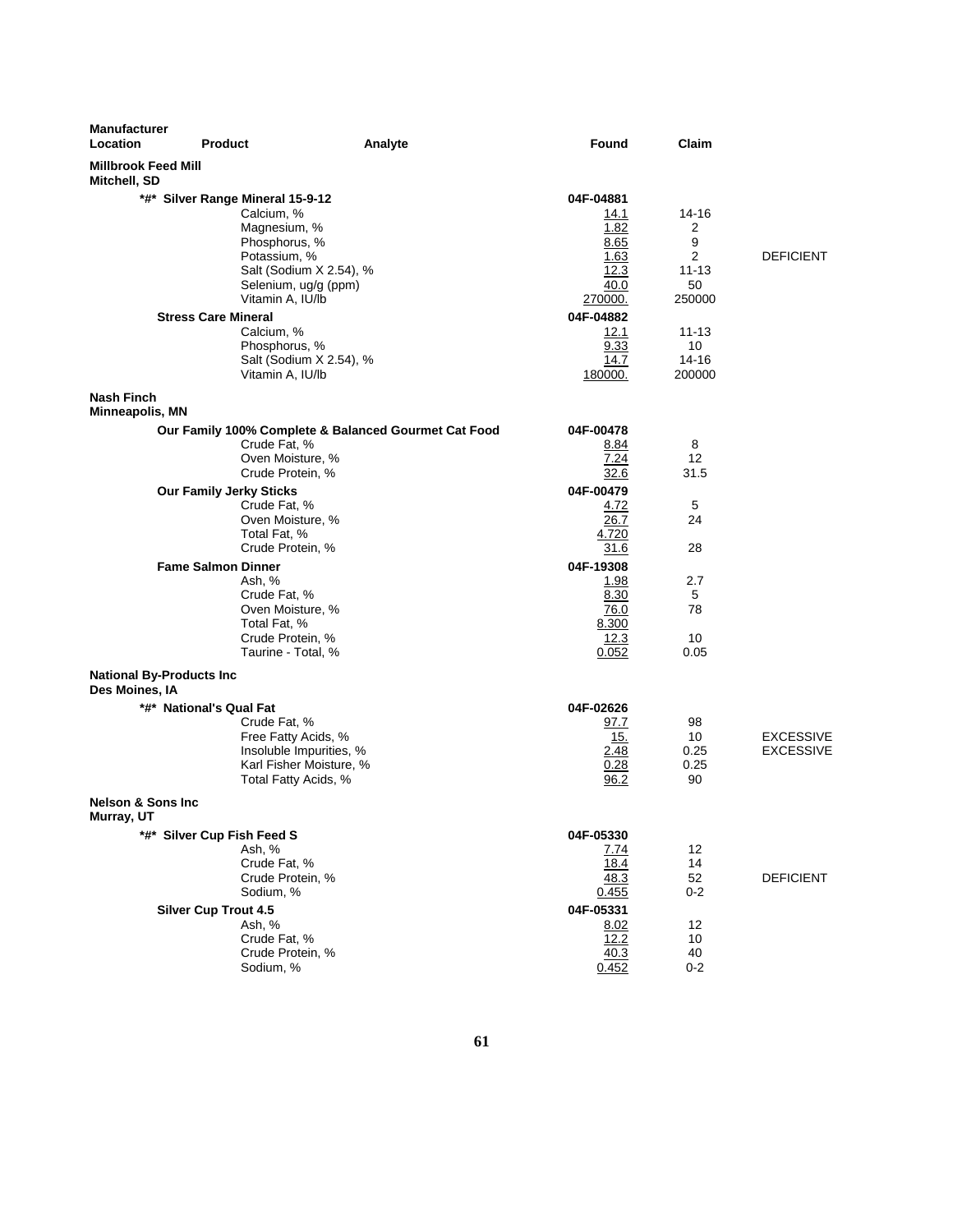| <b>Manufacturer</b>               |                                         |                                                         |                 |                   |                  |
|-----------------------------------|-----------------------------------------|---------------------------------------------------------|-----------------|-------------------|------------------|
| Location                          | <b>Product</b>                          | Analyte                                                 | Found           | Claim             |                  |
|                                   | <b>Silver Cup Trout 3.5</b>             |                                                         | 04F-05332       |                   |                  |
|                                   | Ash, %                                  |                                                         | <u>7.88</u>     | 12                |                  |
|                                   |                                         | Crude Fat, %                                            | 12.3            | 10                |                  |
|                                   |                                         | Crude Protein, %<br>Sodium, %                           | 40.9<br>0.230   | 40<br>$0 - 2$     |                  |
|                                   |                                         |                                                         |                 |                   |                  |
| <b>Nelson Feeds</b><br>Parker, SD |                                         |                                                         |                 |                   |                  |
|                                   |                                         | Custom Blend feed w/ 40-11 Lamb Concentrate Bovatec 200 | 04F-04467       |                   |                  |
|                                   |                                         | Lasalocid, g/ton                                        | 33.0            | 35                |                  |
|                                   |                                         | <b>Custom Blend feed - Lamb Starter ShowMax</b>         | 04F-04473       |                   |                  |
|                                   |                                         | Lasalocid, g/ton                                        | 41.5            | 42.5              |                  |
| <b>Nestle Purina</b>              |                                         |                                                         |                 |                   |                  |
| St. Louis, MO                     |                                         |                                                         |                 |                   |                  |
|                                   |                                         | Purina Mighty Dog Premium Entree Chicken Dinner in      | 04F-01953       |                   |                  |
|                                   |                                         | Oven Moisture, %<br>Crude Protein, %                    | 81.0<br>9.48    | 82<br>8           |                  |
|                                   |                                         |                                                         | 04F-07916       |                   |                  |
|                                   | <b>Friskies Salmon Dinner</b><br>Ash, % |                                                         | 2.23            | 3                 |                  |
|                                   |                                         | Crude Fat, %                                            | 8.76            | 5                 |                  |
|                                   |                                         | Oven Moisture, %                                        | 75.9            | 78                |                  |
|                                   |                                         | Total Fat, %                                            | 8.760           |                   |                  |
|                                   |                                         | Crude Protein, %                                        | 12.2            | 10                |                  |
|                                   |                                         | Taurine - Total, %                                      | 0.063           | 0.05              |                  |
|                                   |                                         | Alpo Prime Slices in Gravy w/ Chicken                   | 04F-10653       |                   |                  |
|                                   |                                         | Oven Moisture, %                                        | 78.6            | 82                |                  |
|                                   |                                         | Crude Protein, %                                        | 13.0            | 8                 |                  |
| St. Louis, MO                     | <b>Nestle Purina PetCare</b>            |                                                         |                 |                   |                  |
|                                   | <b>Alpo Savory Grill Cat Food</b>       |                                                         | 04F-19309       |                   |                  |
|                                   | Ash, %                                  |                                                         | 1.91            | 3                 |                  |
|                                   |                                         | Oven Moisture, %                                        | 77.9            | 78                |                  |
|                                   |                                         | Crude Protein, %                                        | 10.6            | 9                 |                  |
|                                   |                                         | Taurine - Total, %                                      | 0.063           | 0.05              |                  |
| <b>Belle Fourche, SD</b>          | <b>New Generation Feeds</b>             |                                                         |                 |                   |                  |
|                                   | <b>Smarlic AP-18</b>                    |                                                         | 04F-00470       |                   |                  |
|                                   |                                         | Crude Protein, %                                        | <u>18.8</u>     | 18                |                  |
|                                   |                                         | Vitamin A, IU/lb                                        | 40700.          | 50000             |                  |
|                                   | *#*  NE-22 SmartLic                     |                                                         | 04F-07446       |                   |                  |
|                                   |                                         | Calcium, %                                              | 2.54            | $2.3 - 2.8$       |                  |
|                                   |                                         | Equiv Crude Protein, %<br>Fat: Roese Gottlieb, %        | 8.79<br>4.28    | 10<br>$\mathbf 5$ | <b>DEFICIENT</b> |
|                                   |                                         | Phosphorus, %                                           | 2.07            | 2                 |                  |
|                                   |                                         | Potassium, %                                            | 1.91            | 2.5               | <b>DEFICIENT</b> |
|                                   |                                         | Crude Protein, %                                        | 22.2            | 22                |                  |
|                                   |                                         | Ruminant MBM, (>1%)                                     | <b>Negative</b> | 0                 |                  |
|                                   |                                         | Selenium, ug/g (ppm)                                    | 6.58            | 6.6               |                  |
|                                   |                                         | Vitamin A, IU/lb                                        | 100000.         | 80000             |                  |
| <b>Overland Park, KS</b>          | <b>North American Salt Company</b>      |                                                         |                 |                   |                  |
|                                   | <b>Trace Mineralized Salt</b>           |                                                         | 04F-05521       |                   |                  |
|                                   |                                         | Salt (ChlorideX1.65), %                                 | 100.            | 95.5-98.5         |                  |
|                                   |                                         | Salt (Sodium X 2.54), %                                 | 91.3            | 95.5-98.5         |                  |
|                                   |                                         | American Stockman Trace Mineralized Salt                | 04F-17573       |                   |                  |
|                                   |                                         | Salt (ChlorideX1.65), %                                 | 98.7            | 96-99             |                  |
|                                   |                                         | Salt (Sodium X 2.54), %                                 | 94.1            | 96-99             |                  |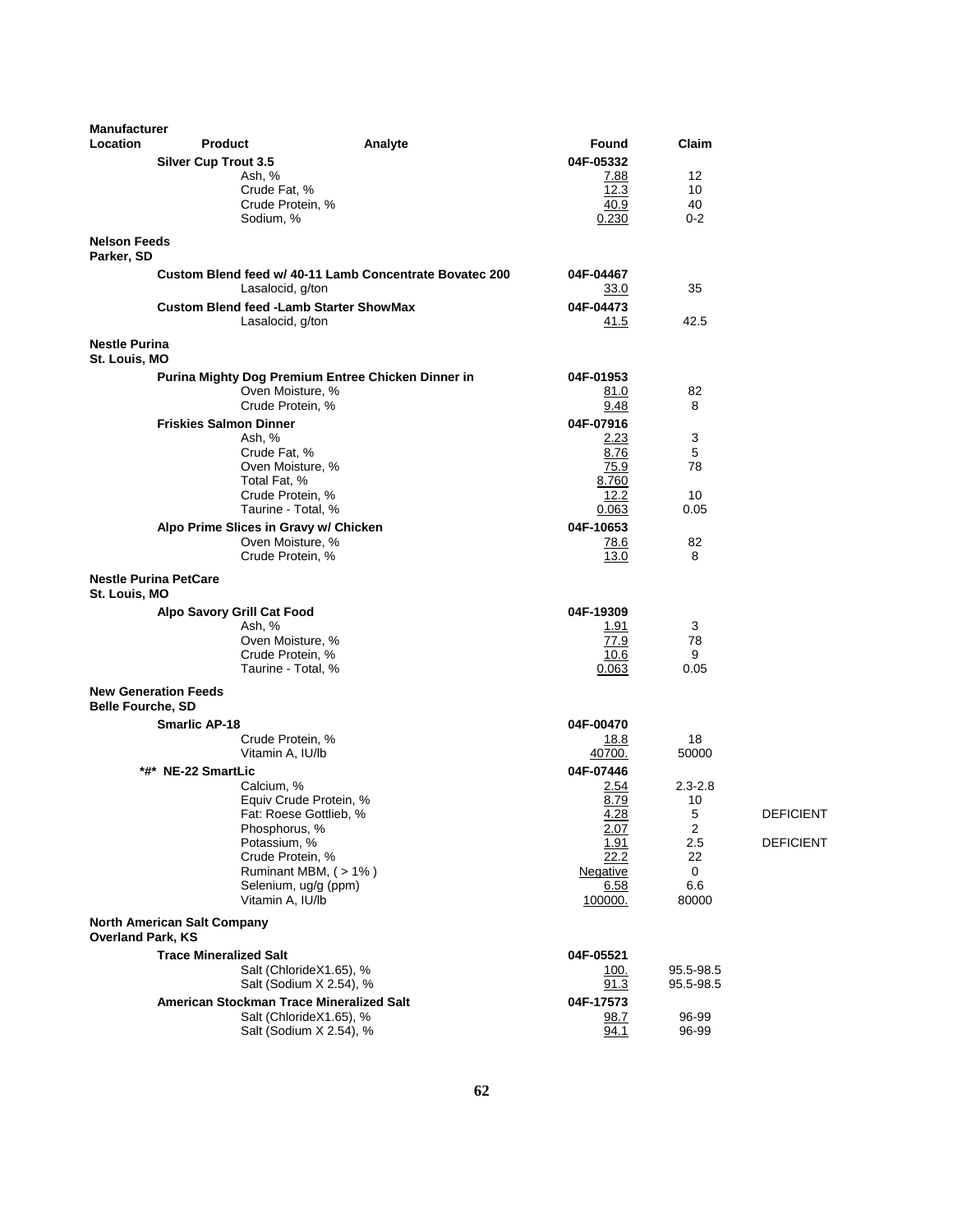| <b>Manufacturer</b>                                |                                                     |                                                       |                       |                     |                  |
|----------------------------------------------------|-----------------------------------------------------|-------------------------------------------------------|-----------------------|---------------------|------------------|
| Location                                           | <b>Product</b>                                      | Analyte                                               | Found                 | Claim               |                  |
|                                                    | <b>Equine Micro 100</b>                             |                                                       | 04F-17574             |                     |                  |
|                                                    | Salt (ChlorideX1.65), %                             |                                                       | 97.7                  | 95-98               |                  |
|                                                    | Salt (Sodium X 2.54), %<br>Selenium, ug/g (ppm)     |                                                       | 102.<br>14.1          | 95-98<br>14         |                  |
|                                                    |                                                     |                                                       |                       |                     |                  |
| <b>North Dakota Mill</b><br><b>Grand Forks, ND</b> |                                                     |                                                       |                       |                     |                  |
|                                                    | <b>Wheat Midds &amp; Ground Grain Screenings</b>    |                                                       | 04F-09144             |                     |                  |
|                                                    | Ash, %<br>Crude Protein, %                          |                                                       | 5.43<br>18.2          | 6.5                 |                  |
|                                                    |                                                     |                                                       |                       | 14.5                |                  |
| <b>Northern Plains Coop</b><br>Dupree, SD          |                                                     |                                                       |                       |                     |                  |
|                                                    | <b>Sweet Chop</b>                                   |                                                       | 04F-09640             |                     |                  |
|                                                    | Crude Protein, %                                    |                                                       | 11.9                  | 10                  |                  |
|                                                    | *#* Custom Lamb Mix B30                             |                                                       | 04F-09642             |                     |                  |
|                                                    | Lasalocid, g/ton<br>Crude Protein, %                |                                                       | 20.4<br>14.7          | 30<br>12.5          | <b>DEFICIENT</b> |
|                                                    |                                                     |                                                       |                       |                     |                  |
| <b>Nutra Blend LLC</b><br>Neosha, MO               |                                                     |                                                       |                       |                     |                  |
|                                                    | Tylan 10 Type B                                     |                                                       | 04F-16914             |                     |                  |
|                                                    | Calcium, %                                          |                                                       | 9.75                  | $9.5 - 11.4$        |                  |
|                                                    | Crude Fiber, %<br>Tylosin, g/lb                     |                                                       | 29.4<br>10.2          | 35.5<br>10          |                  |
| <b>Nutrena Feeds</b><br>Minneapolis, MN            |                                                     |                                                       |                       |                     |                  |
|                                                    | <b>Naturewise Cracked Corn</b>                      |                                                       | 04F-02387             |                     |                  |
|                                                    | Crude Protein, %                                    |                                                       | 6.84                  | $\overline{7}$      |                  |
|                                                    | <b>Pfizer TM Crumbles Medicated</b>                 |                                                       | 04F-02388             |                     |                  |
|                                                    | Crude Fiber, %                                      |                                                       | 9.51                  | 15                  |                  |
|                                                    | Oxytetracycline, g/lb                               |                                                       | 1.84                  | 2                   |                  |
|                                                    | Crude Protein, %<br>Vitamin A, IU/lb                |                                                       | 17.2<br>113000.       | 14<br>27000         |                  |
|                                                    | Nutrebeef Breeder Cube 20 AN(GI)                    |                                                       | 04F-04191             |                     |                  |
|                                                    | Crude Fiber, %                                      |                                                       | 7.35                  | 15                  |                  |
|                                                    | Crude Protein, %                                    |                                                       | 21.7                  | 20                  |                  |
|                                                    | Vitamin A, IU/lb                                    |                                                       | 27500.                | 22000               |                  |
|                                                    | <b>Nature Wise Chick Starter/Grower Unmedicated</b> |                                                       | 04F-06473             |                     |                  |
|                                                    | Lysine - Total, %                                   |                                                       | 0.857                 | 0.85                |                  |
|                                                    | Methionine - Total, %<br>Crude Protein, %           |                                                       | 0.266<br><u> 18.8</u> | 0.3<br>18           |                  |
| <b>Nylabone Products</b><br>Neptune, NJ            |                                                     |                                                       |                       |                     |                  |
|                                                    |                                                     | Nyla Bones Edibles Bacon Cheeseburger Snack Bone      | 04F-05382             |                     |                  |
|                                                    | Ash, %                                              |                                                       | 8.34                  | 13                  |                  |
|                                                    | Oven Moisture, %                                    |                                                       | 9.30                  | 15                  |                  |
|                                                    | Crude Protein, %                                    |                                                       | 83.8                  | 65                  |                  |
| <b>Old Mother Hubbard</b><br>Lowell, MA            |                                                     |                                                       |                       |                     |                  |
|                                                    |                                                     | Wellness-Atlantic Whitefish & Sweet Potato-Dog Treats | 04F-09498             |                     |                  |
|                                                    | Crude Fat, %                                        |                                                       | 9.86                  | 8                   |                  |
|                                                    | Oven Moisture, %                                    |                                                       | 6.07                  | 11                  |                  |
|                                                    | Omega-3 Fatty Acids, %<br>Omega-6 Fatty Acids, %    |                                                       | 0.870<br>2.34         | $\mathbf{1}$<br>2.2 |                  |
|                                                    | Crude Protein, %                                    |                                                       | 21.4                  | 14                  |                  |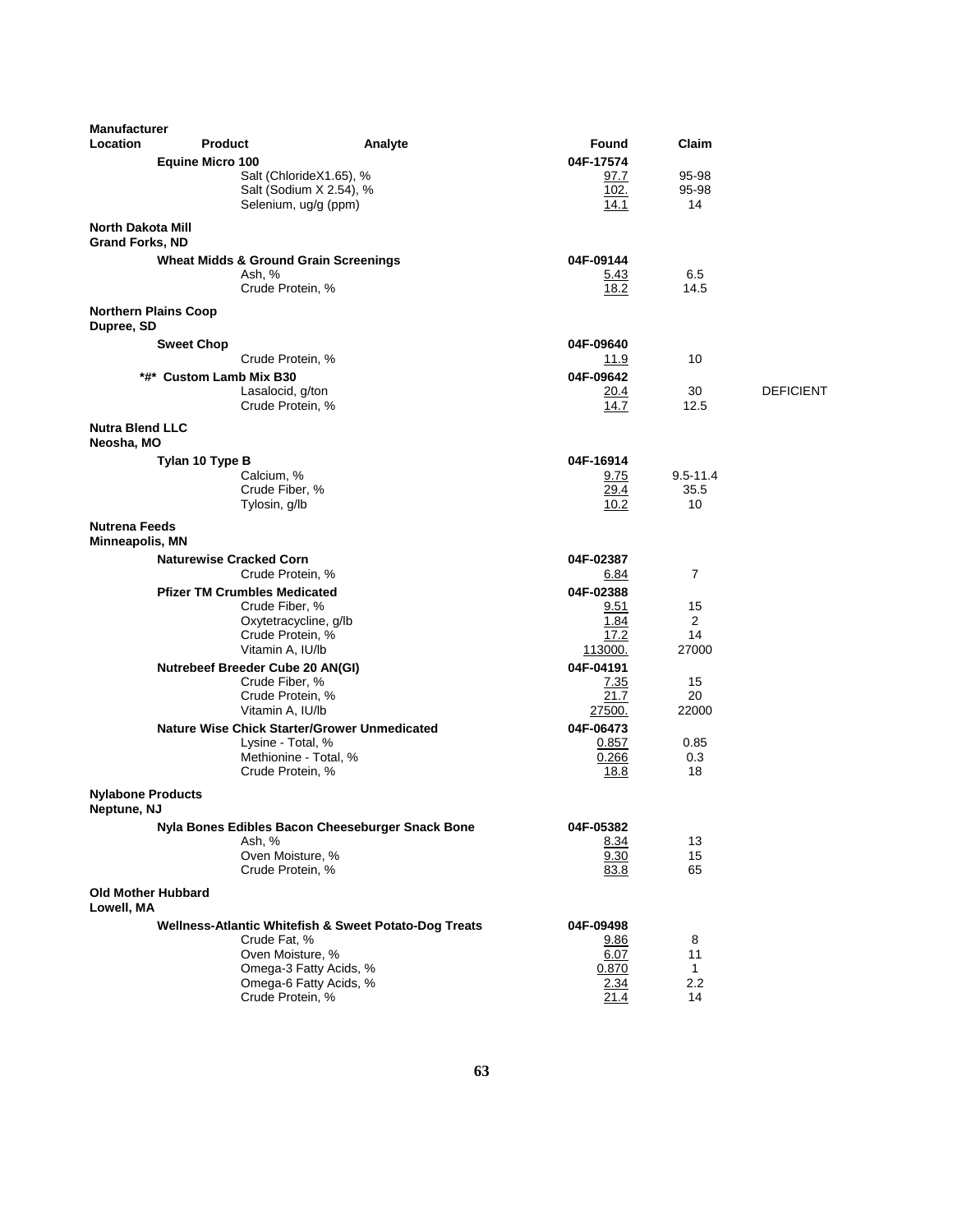| <b>Manufacturer</b><br>Location            | <b>Product</b>                                                    | Analyte | Found             | Claim       |                  |
|--------------------------------------------|-------------------------------------------------------------------|---------|-------------------|-------------|------------------|
| <b>Old West Feeds</b><br>Mitchell, SD      |                                                                   |         |                   |             |                  |
|                                            | *#* Hi Power (N-18)                                               |         | 04F-10313         |             |                  |
|                                            | Vacuum Moisture, %                                                |         | 41.1              | 48          |                  |
|                                            | Crude Protein, %                                                  |         | 14.2              | 18          | <b>DEFICIENT</b> |
|                                            | Total Sugars(Invert), %                                           |         | 20.1              | 25          | <b>DEFICIENT</b> |
|                                            | Vitamin A, IU/lb                                                  |         | 15000.            | 30000       | <b>DEFICIENT</b> |
| <b>Opus Incorporated</b><br>Bellingham, MA |                                                                   |         |                   |             |                  |
|                                            | <b>Hummingbird Food</b>                                           |         | 04F-05629         |             |                  |
|                                            | Total Sugars(Invert), %                                           |         | 98.7              | 100         |                  |
| <b>Pampered Pet Treats</b><br>Alpine, CA   |                                                                   |         |                   |             |                  |
|                                            | <b>Nancy Anne's Pampered Pet Treats</b>                           |         | 04F-19306         |             |                  |
|                                            | Fat: Acid Hydrolysis, %                                           |         | <u> 13.4</u>      |             |                  |
|                                            | Crude Fat, %                                                      |         | 13.4              | 13          |                  |
|                                            | Oven Moisture, %<br>Crude Protein, %                              |         | 6.68<br>29.7      | 10<br>27    |                  |
|                                            |                                                                   |         |                   |             |                  |
| Penn Plax Inc<br>Garden City, NY           |                                                                   |         |                   |             |                  |
|                                            | *#* Penn Plax Pro Balance Goldfish Food                           |         | 04F-06888         |             |                  |
|                                            | Ash, %                                                            |         | 17.8              | 5           | <b>EXCESSIVE</b> |
|                                            | Oven Moisture, %<br>Crude Protein, %                              |         | 3.82<br>42.4      | 8<br>38     |                  |
|                                            |                                                                   |         |                   |             |                  |
| <b>Pennfield Animal Health</b>             |                                                                   |         |                   |             |                  |
| Omaha, NE                                  |                                                                   |         |                   |             |                  |
|                                            | <b>Pennchlor Chlortetracycline 10 gram Crumbles</b><br>Calcium, % |         | 04F-01186<br>4.94 | $5.5 - 6.5$ |                  |
|                                            | Crude Fiber, %                                                    |         | 14.1              | 25          |                  |
|                                            | Chlortetracycline, g/lb                                           |         | 9.34              | 10          |                  |
|                                            | <b>Pennchlor Chlortetracycline</b>                                |         | 04F-01322         |             |                  |
|                                            | Calcium, %                                                        |         | 6.28              | $5.5 - 6.5$ |                  |
|                                            | Crude Fiber, %                                                    |         | 18.1              | 25          |                  |
|                                            | Chlortetracycline, g/lb                                           |         | 9.52              | 10          |                  |
|                                            | <b>Pennchlor 50-G</b>                                             |         | 04F-04178         |             |                  |
|                                            | Chlortetracycline, g/lb                                           |         | 53.5              | 50          |                  |
|                                            | Pennchlor 50-G Type A Drug<br>Chlortetracycline, g/lb             |         | 04F-05401         | 50          |                  |
|                                            |                                                                   |         | 48.8              |             |                  |
|                                            | Pennchlo 10 gram Type B Medicated<br>Calcium, %                   |         | 04F-05915<br>5.65 | 5.5         |                  |
|                                            | Crude Fiber, %                                                    |         | 14.6              | 25          |                  |
|                                            | Chlortetracycline, g/lb                                           |         | 9.25              | 10          |                  |
|                                            | Penn Chlor (Chlortetracycline 10g Crumbles)                       |         | 04F-14123         |             |                  |
|                                            | Calcium, %                                                        |         | 5.39              | $5.5 - 6.5$ |                  |
|                                            | Crude Fiber, %                                                    |         | <u>16.4</u>       | 25          |                  |
|                                            | Chlortetracycline, g/lb                                           |         | 9.72              | 10          |                  |
| Perky Pet Products Co.<br>Denver, CO       |                                                                   |         |                   |             |                  |
|                                            | <b>Perky Pet Instant Nectar</b>                                   |         | 04F-00628         |             |                  |
|                                            | Total Sugars(Invert), %                                           |         | <u>102.</u>       | 100         |                  |
|                                            | Perky Pet Brand Oriole Instant Nectar                             |         | 04F-05631         |             |                  |
|                                            | Total Sugars(Invert), %                                           |         | 102.              | 100         |                  |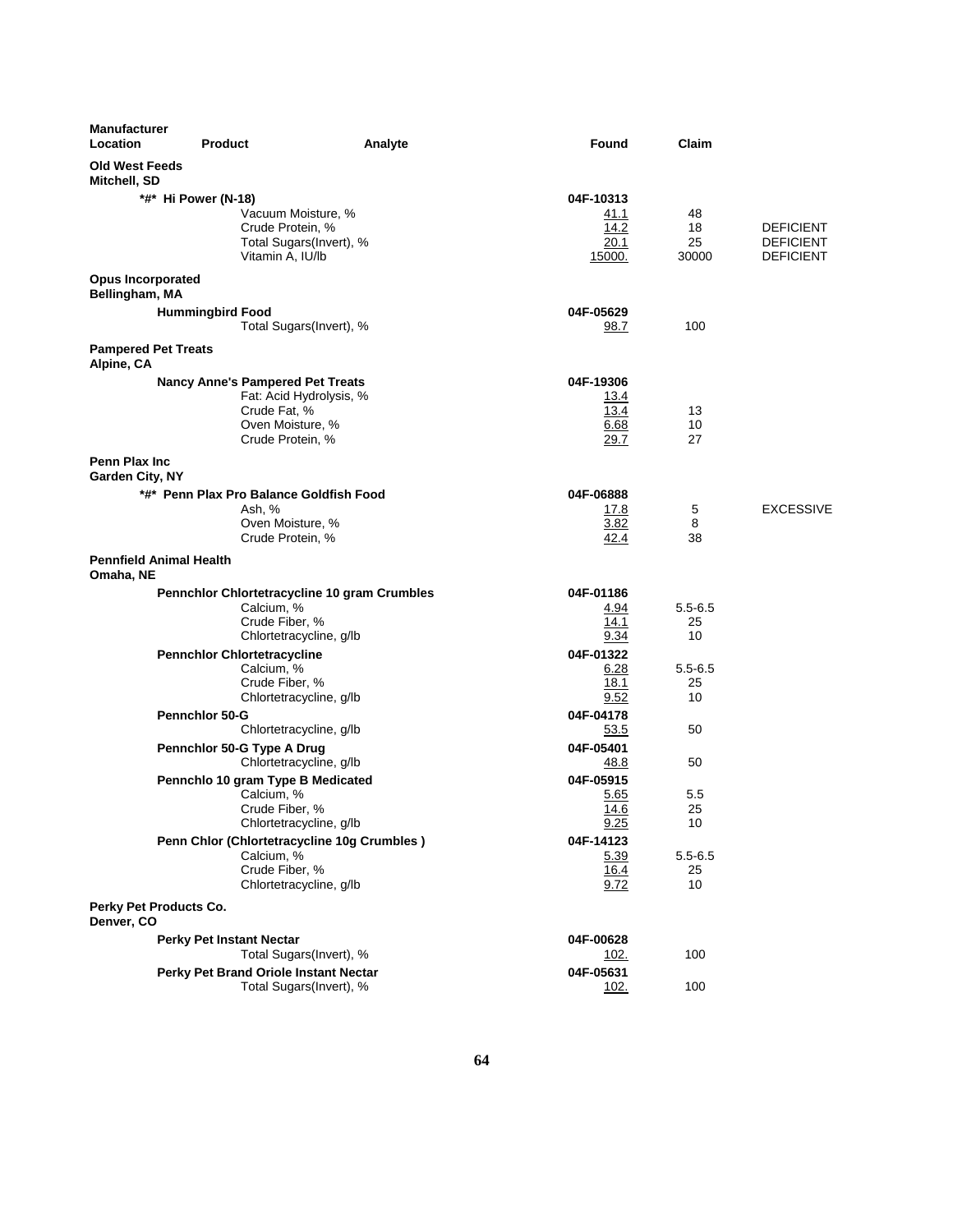| <b>Manufacturer</b><br>Location                        | <b>Product</b>                     |                                                                      | Analyte | Found                    | Claim          |                  |
|--------------------------------------------------------|------------------------------------|----------------------------------------------------------------------|---------|--------------------------|----------------|------------------|
| <b>Pets International LTD</b><br>Elk Grove Village, IL |                                    |                                                                      |         |                          |                |                  |
|                                                        | <b>Nutri-Nibbles</b>               |                                                                      |         | 04F-00605                |                |                  |
|                                                        |                                    | Crude Fat, %<br>Oven Moisture, %<br>Total Fat, %                     |         | 23.8<br>6.62<br>23.84    | 18<br>10       |                  |
|                                                        |                                    | Omega-3 Fatty Acids, %<br>Omega-6 Fatty Acids, %<br>Crude Protein, % |         | 0.171<br>13.0<br>9.21    | 0.12<br>5<br>8 |                  |
| <b>Pharmco</b><br>Platte, SD                           |                                    |                                                                      |         |                          |                |                  |
|                                                        |                                    | <b>Pharmco Amprolium Crumbles</b><br>Amprolium, %                    |         | 04F-04179<br>1.17        | 1.25           |                  |
|                                                        |                                    | <b>Pharmco CTC 10 Gram Crumbles</b><br>Chlortetracycline, g/lb       |         | 04F-04183<br><u>9.54</u> | 10             |                  |
| <b>Phibro Animal Health</b><br>Fairfield, NJ           |                                    |                                                                      |         |                          |                |                  |
|                                                        |                                    | <b>Mecadox 2.5 Type B Medicated Feed</b><br>Carbadox, q/lb           |         | 04F-05393<br><u>2.41</u> | 2.5            |                  |
| <b>Pine Tree Farms, Inc.</b><br>Interlaken, NY         |                                    |                                                                      |         |                          |                |                  |
|                                                        |                                    | *#* Superior Blend Seed Cake                                         |         | 04F-05485                |                |                  |
|                                                        |                                    | Crude Fiber, %                                                       |         | 14.6                     | 12             | <b>EXCESSIVE</b> |
|                                                        |                                    | Crude Fat, %<br>Oven Moisture, %                                     |         | 25.8<br>7.31             | 25<br>12       |                  |
|                                                        |                                    | Crude Protein, %                                                     |         | 17.5                     | 16             |                  |
|                                                        |                                    | <b>Fruit Berry Nut and Seed Cake</b>                                 |         | 04F-05486                |                |                  |
|                                                        |                                    | Crude Fiber, %                                                       |         | 13.1                     | 15             |                  |
|                                                        |                                    | Crude Fat, %                                                         |         | 27.0                     | 15             |                  |
|                                                        |                                    | Oven Moisture, %<br>Crude Protein, %                                 |         | <u>7.61</u><br>17.5      | 13<br>13       |                  |
| <b>PMI Nutrition Inc.</b><br><b>Brentwood, MO</b>      |                                    |                                                                      |         |                          |                |                  |
|                                                        |                                    | <b>Mazuri Small Bird Mainenance Diet</b>                             |         | 04F-10748                |                |                  |
|                                                        |                                    | Ash, %<br>Crude Fat, %<br>Crude Protein, %                           |         | 4.45<br>5.74<br>16.9     | 9<br>5<br>14.5 |                  |
| <b>Premier Farmtech</b><br>Kansas City, MO             |                                    |                                                                      |         |                          |                |                  |
|                                                        | Tylan 10                           |                                                                      |         | 04F-04953                |                |                  |
|                                                        |                                    | Calcium, %                                                           |         | 9.25                     | $9.5 - 11.4$   |                  |
|                                                        |                                    | Crude Fiber, %<br>Tylosin, g/lb                                      |         | 29.5<br>10.5             | 35.5<br>10     |                  |
| St. Louis, MO                                          | <b>Pro Visions Pet Specialties</b> |                                                                      |         |                          |                |                  |
|                                                        |                                    | Purina Pro Plan Total Care Chicken & Rice Formula                    |         | 04F-10749                |                |                  |
|                                                        |                                    | Fat: Acid Hydrolysis, %<br>Linoleic Acid 18:2, %                     |         | <u>16.3</u><br>2.32      | 14<br>1.4      |                  |
|                                                        |                                    | Oven Moisture, %                                                     |         | 6.96                     | 12             |                  |
|                                                        |                                    | Crude Protein, %<br>Taurine - Total, %                               |         | 37.0<br>0.138            | 34<br>0.15     |                  |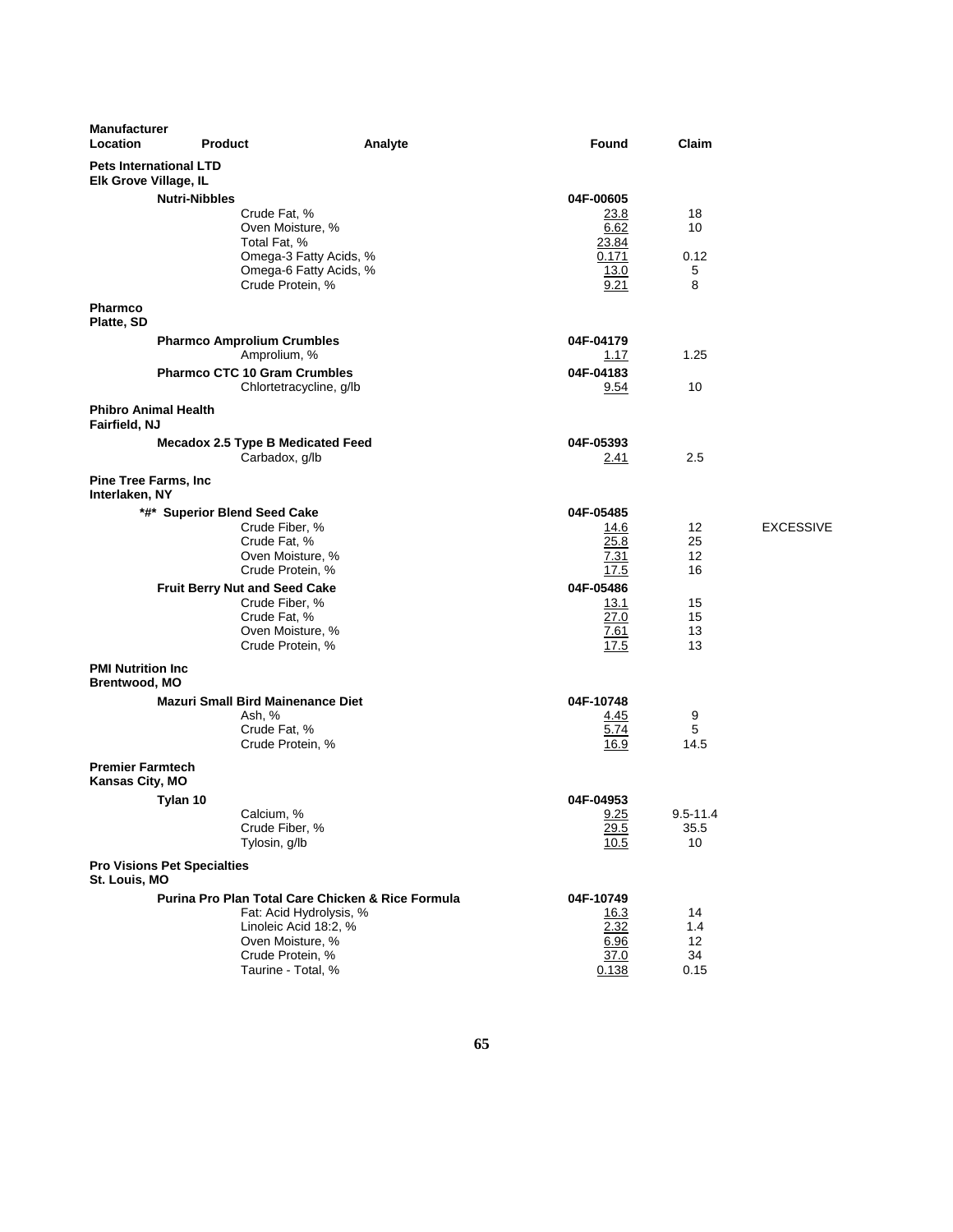| <b>Manufacturer</b><br>Location                  | <b>Product</b>                                                                                                                           | Analyte | Found                                                | Claim                                          |                                      |
|--------------------------------------------------|------------------------------------------------------------------------------------------------------------------------------------------|---------|------------------------------------------------------|------------------------------------------------|--------------------------------------|
| <b>Professional Alliance</b><br>Platte, SD       |                                                                                                                                          |         |                                                      |                                                |                                      |
|                                                  | Grower/Finisher Premix w/ Phytase<br>Calcium, %<br>Lysine - Total, %<br>Phosphorus, %<br>Salt (Sodium X 2.54), %<br>Selenium, ug/g (ppm) |         | 04F-04187<br>18.7<br>4.71<br>5.34<br>14.1<br>7.51    | 17-20.4<br>5.8<br>5.7<br>13.6-16.3<br>9.2      |                                      |
| <b>Profile Nutrition</b><br>Arden Hills, MN      |                                                                                                                                          |         |                                                      |                                                |                                      |
|                                                  | *#* Profile Active Texture<br>Crude Fat, %<br>Lysine - Total, %<br>Methionine - Total, %<br>Crude Protein, %                             |         | 04F-08082<br>5.75<br>0.719<br>0.183<br>15.3          | 6<br>0.7<br>0.3<br>14                          | <b>DEFICIENT</b>                     |
|                                                  | *#* Profile Complete<br>Cystine-Methionine, %<br>Fat: Acid Hydrolysis, %<br>Oven Moisture, %<br>Crude Protein, %<br>Taurine - Total, %   |         | 04F-08083<br>1.22<br>11.5<br>7.87<br>35.7            | 1.2<br>12<br>12<br>32<br>0.1                   | <b>DEFICIENT</b>                     |
|                                                  | *#* Profile Game Bird Starter Breeder<br>Lysine - Total, %<br>Methionine - Total, %<br>Crude Protein, %                                  |         | 0.070<br>04F-08626<br>1.41<br>0.535<br>24.8          | 1.5<br>0.6<br>28                               | <b>DEFICIENT</b>                     |
| <b>Profile Nutrition</b><br><b>Shoreview, MN</b> |                                                                                                                                          |         |                                                      |                                                |                                      |
|                                                  | <b>Profile Active</b><br>Fat: Acid Hydrolysis, %<br>Oven Moisture, %<br>Crude Protein, %                                                 |         | 04F-08080<br>12.0<br>6.90<br>30.8                    | 12<br>12<br>27                                 |                                      |
|                                                  | <b>Profile Active Pellet</b><br>Crude Fat, %<br>Lysine - Total, %<br>Methionine - Total, %<br>Crude Protein, %                           |         | 04F-08593<br>6.41<br>0.816<br>0.246<br>16.9          | 6<br>0.7<br>0.3<br>14                          |                                      |
|                                                  | Profile Meat Maker Finisher 20 Amp<br>Amprolium, %<br>Lysine - Total, %<br>Methionine - Total, %<br>Crude Protein, %                     |         | 04F-08625<br>0.0156<br>1.22<br>0.351<br><u> 20.6</u> | 0.0175<br>1.1<br>0.4<br>20                     |                                      |
|                                                  | <b>Profile Rabbit Ration Supreme</b><br>Crude Fiber, %<br>Crude Protein, %                                                               |         | 04F-13758<br>16.3<br>21.5                            | $15 - 17$<br>18                                |                                      |
|                                                  | *#* Profile Equine Mineral Block<br>Calcium, %<br>Phosphorus, %<br>Salt (Sodium X 2.54), %<br>Selenium, ug/g (ppm)<br>Vitamin A, IU/lb   |         | 04F-13764<br>12.2<br>10.7<br>13.4<br>10.4<br>32700.  | 10.5-12.6<br>10.5<br>10.7-12.8<br>20<br>150000 | <b>DEFICIENT</b><br><b>DEFICIENT</b> |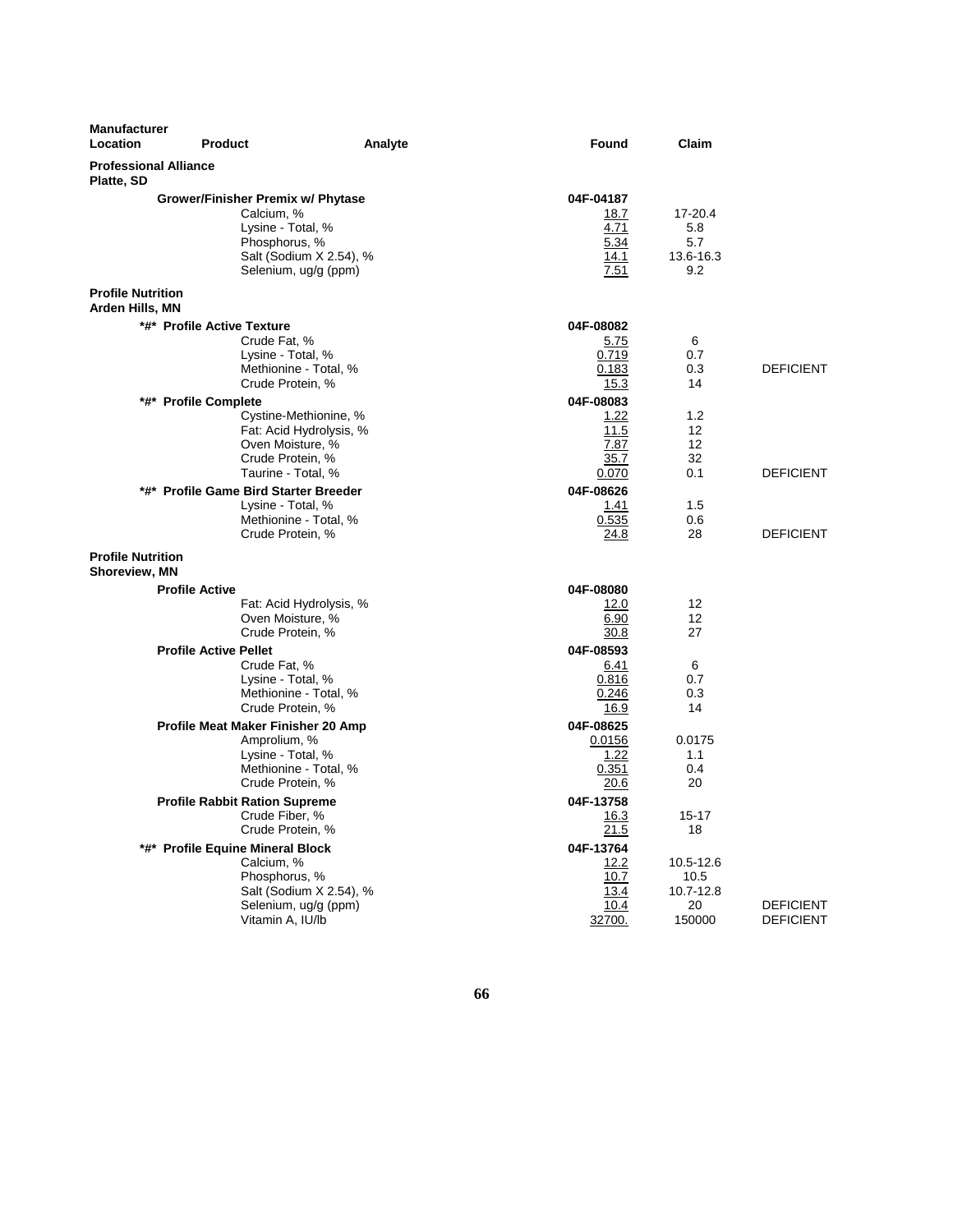| <b>Manufacturer</b><br>Location             | <b>Product</b>                                                                                                                                                                                                                                                      | Analyte | <b>Found</b>                                                                                                    | Claim                                                                   |                                                                       |
|---------------------------------------------|---------------------------------------------------------------------------------------------------------------------------------------------------------------------------------------------------------------------------------------------------------------------|---------|-----------------------------------------------------------------------------------------------------------------|-------------------------------------------------------------------------|-----------------------------------------------------------------------|
| <b>Progressive Nutrition</b><br>Norfolk, NE |                                                                                                                                                                                                                                                                     |         |                                                                                                                 |                                                                         |                                                                       |
|                                             | PN 50% Liquid Finisher R400<br>Calcium, %<br>Equiv Crude Protein, %<br>Vacuum Moisture, %<br>Monensin, g/ton<br>Potassium, %<br>Crude Protein, %<br>Salt (Sodium X 2.54), %<br>Vitamin A, IU/lb<br><b>Steep/SMS Blend</b><br>Vacuum Moisture, %<br>Crude Protein, % |         | 04F-02633<br><u>7.79</u><br>42.7<br>35.3<br>375.<br>2.14<br>50.8<br>5.40<br>34600.<br>04F-02639<br>37.4<br>33.8 | 8-9<br>50<br>34<br>400<br>2.5<br>50<br>$4.5 - 5.5$<br>40000<br>46<br>14 |                                                                       |
| <b>Purina Mills</b><br>St. Louis, MO        |                                                                                                                                                                                                                                                                     |         |                                                                                                                 |                                                                         |                                                                       |
|                                             | *#* Purina Sheep Mineral<br>Calcium, %<br>Phosphorus, %<br>Salt (ChlorideX1.65), %<br>Salt (Sodium X 2.54), %<br>Selenium, ug/g (ppm)<br>Vitamin A, IU/lb                                                                                                           |         | 04F-01334<br>11.9<br>9.65<br>14.3<br>13.4<br>27.9<br>136000.                                                    | $7-8.4$<br>$\overline{7}$<br>39-41<br>39-41<br>25<br>200000             | <b>EXCESSIVE</b><br>DEFICIENT<br><b>DEFICIENT</b><br><b>DEFICIENT</b> |
|                                             | <b>Purina Leanmetrics Sow Nutri-Pak 28BA</b><br>Calcium, %<br>Phosphorus, %<br>Crude Protein, %<br>Salt (Sodium X 2.54), %<br>Selenium, ug/g (ppm)<br>Vitamin A, IU/lb                                                                                              |         | 04F-01912<br>11.8<br>8.23<br>7.64<br>4.01<br>4.96<br><u>108000.</u>                                             | 11.5-13.5<br>8<br>$\overline{7}$<br>$3.5 - 4.5$<br>4<br>112000          |                                                                       |
|                                             | <b>Goat Feed</b><br>Crude Protein, %                                                                                                                                                                                                                                |         | 04F-02398<br>15.8                                                                                               | 16                                                                      |                                                                       |
|                                             | <b>Equine Senior</b><br>Crude Fiber, %<br>Crude Protein, %                                                                                                                                                                                                          |         | 04F-02401<br>15.3<br>13.6                                                                                       | 16<br>14                                                                |                                                                       |
|                                             | <b>Strategy ProFormula GX</b><br>Crude Fat, %<br>Crude Protein, %                                                                                                                                                                                                   |         | 04F-04054<br>6.93<br>14.5                                                                                       | 6<br>14                                                                 |                                                                       |
|                                             | Flock Raiser Sunfresh Crumble MP 0.0125%<br>Amprolium, %<br>Lysine - Total, %<br>Methionine - Total, %<br>Crude Protein, %                                                                                                                                          |         | 04F-04056<br>0.0122<br>1.04<br>0.371<br>20.2                                                                    | 0.0125<br>0.95<br>0.35<br>20                                            |                                                                       |
|                                             | Calf Startena(Coarse) 18% DQ 0.005%<br>Acid Detergent Fiber, %<br>Crude Fiber, %<br>Decoquinate, mg/lb<br>Crude Protein, %<br>Ruminant MBM, (>1%)                                                                                                                   |         | 04F-04945<br><u>7.30</u><br>5.13<br>24.8<br>18.7<br>Negative                                                    | 12<br>8<br>22.7<br>18<br>0                                              |                                                                       |
|                                             | <b>New Balance 40 Concentrate</b><br>Calcium, %<br>Lysine - Total, %<br>Crude Protein, %                                                                                                                                                                            |         | 04F-07563<br>2.38<br>2.49<br>40.8                                                                               | $2.5 - 3.5$<br>2.4<br>40                                                |                                                                       |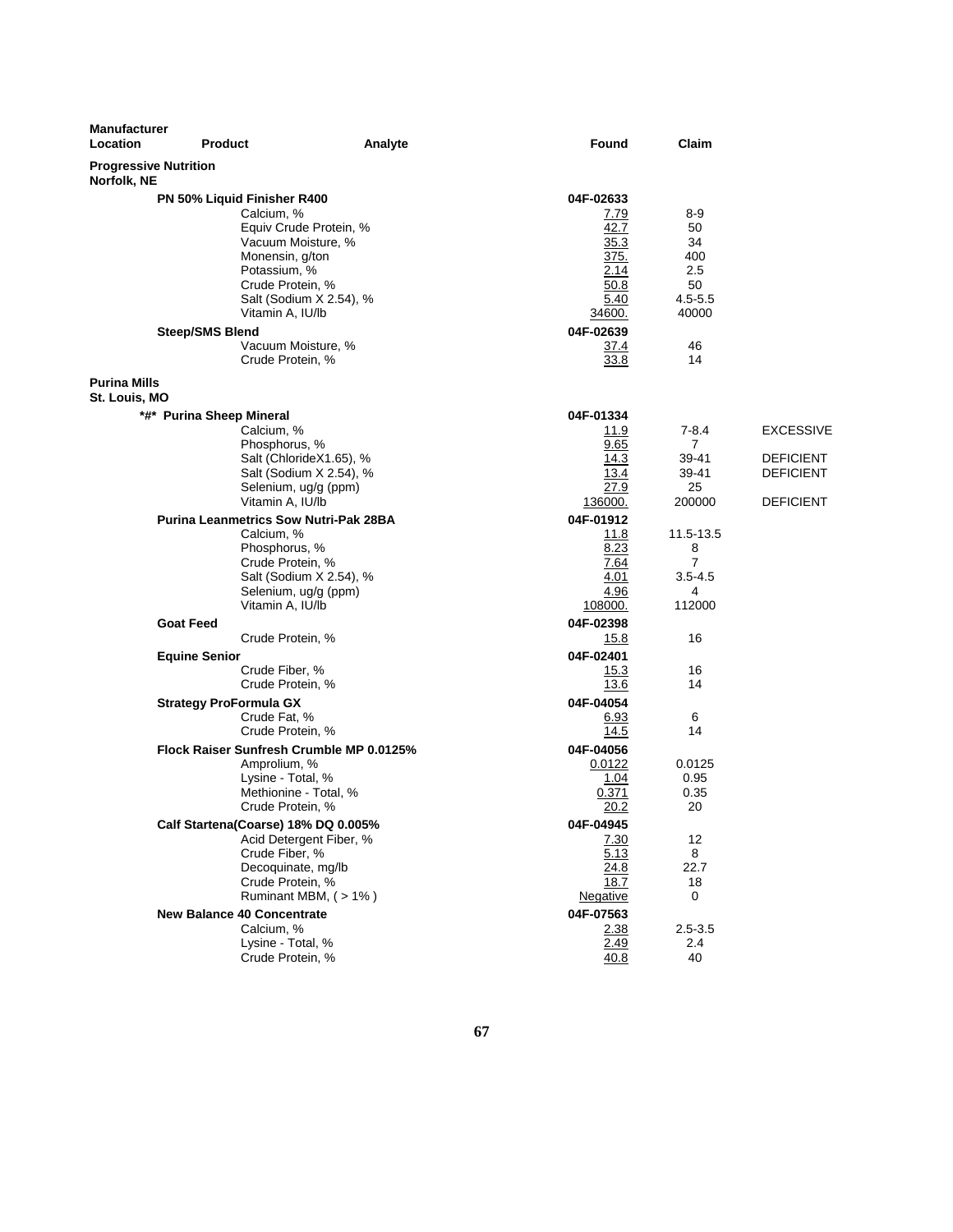| Cattle Mineral 12-12 Hi-SE<br>04F-08073<br>Calcium, %<br>12.0<br>12-14<br>Phosphorus, %<br>11.4<br>$12 \overline{ }$<br>Salt (Sodium X 2.54), %<br>3.19<br>$3-4$<br>54<br>Selenium, ug/g (ppm)<br>49.8<br>Vitamin A, IU/lb<br>212000.<br>150000<br>04F-08074<br>Purina Range Mineral HI-M HI-SE<br>Calcium, %<br>$8 - 9.6$<br>7.90<br>13.3<br>Magnesium, %<br>14<br>Phosphorus, %<br>3.78<br>4<br>5.53<br>Salt (Sodium X 2.54), %<br>$5.5 - 6.5$<br>Selenium, ug/g (ppm)<br>25.9<br>27<br>Vitamin A, IU/lb<br>60000.<br>50000<br><b>Balancer 10 RM 1000</b><br>04F-08075<br>Calcium, %<br>15.5<br>17-18<br>Crude Fiber, %<br>3.15<br>20<br>2<br>Equiv Crude Protein, %<br>2.27<br>Monensin, g/ton<br>904.<br>1000<br>Potassium, %<br>2.74<br>3<br>11.0<br>Crude Protein, %<br>10<br>6.05<br>$6-7$<br>Salt (Sodium X 2.54), %<br>Vitamin A, IU/lb<br>46200.<br>50000<br><b>Show Chow Grand 4-T-FYER</b><br>04F-08076<br>Calcium, %<br>2.50<br>2.75-3.25<br>Crude Fiber, %<br>15.9<br>27.5<br>Equiv Crude Protein, %<br>16<br>15.4<br>Crude Fat, %<br>8.74<br>$\mathbf{7}$<br>Crude Protein, %<br>32.4<br>32<br>Ruminant MBM, (>1%)<br>0<br>Negative<br><b>Breeder Performance 20</b><br>04F-08077<br>Calcium, %<br>$2.5 - 3.5$<br>3.46<br>8.63<br>Crude Fiber, %<br>10<br>Equiv Crude Protein, %<br>6<br>6.02<br>19.5<br>20<br>Crude Protein, %<br>0<br>Ruminant MBM, $($ > 1% $)$<br>Negative<br>Vitamin A, IU/lb<br>22800.<br>20000<br>04F-08078<br>*#* Show Chow Pig Foundation CTC 50<br><b>DEFICIENT</b><br>Chromium, ug/g (ppm)<br>2.7<br>200<br>Chlortetracycline, g/ton<br>38.2<br>50<br>Crude Fat, %<br>6.48<br>5.5<br>Crude Protein, %<br>22.5<br>23.6<br><b>Meat Builder</b><br>04F-08079<br>0.95<br>Lysine - Total, %<br>1.28<br>Methionine - Total, %<br>0.35<br>0.318<br>20<br>Crude Protein, %<br>20.8<br><b>Strategy - Professional Formula GX</b><br>04F-08091<br>Crude Fat, %<br>7.55<br>6<br>Crude Protein, %<br>14.5<br>14<br>*#* Dairy Chow Concentrate (B) 38%<br>04F-08092<br>Acid Detergent Fiber, %<br>18<br>10.8<br>Calcium, %<br>1.38<br>$1.8 - 2.3$<br><b>DEFICIENT</b><br>Crude Fiber, %<br>8.19<br>11<br>Crude Protein, %<br>38.9<br>38<br>Ruminant MBM, (>1%)<br>0<br><b>Negative</b> | Manufacturer |                |         |       |       |  |
|---------------------------------------------------------------------------------------------------------------------------------------------------------------------------------------------------------------------------------------------------------------------------------------------------------------------------------------------------------------------------------------------------------------------------------------------------------------------------------------------------------------------------------------------------------------------------------------------------------------------------------------------------------------------------------------------------------------------------------------------------------------------------------------------------------------------------------------------------------------------------------------------------------------------------------------------------------------------------------------------------------------------------------------------------------------------------------------------------------------------------------------------------------------------------------------------------------------------------------------------------------------------------------------------------------------------------------------------------------------------------------------------------------------------------------------------------------------------------------------------------------------------------------------------------------------------------------------------------------------------------------------------------------------------------------------------------------------------------------------------------------------------------------------------------------------------------------------------------------------------------------------------------------------------------------------------------------------------------------------------------------------------------------------------------------------------------------------------------------------------------------------------------------------------------------------------------------------------|--------------|----------------|---------|-------|-------|--|
|                                                                                                                                                                                                                                                                                                                                                                                                                                                                                                                                                                                                                                                                                                                                                                                                                                                                                                                                                                                                                                                                                                                                                                                                                                                                                                                                                                                                                                                                                                                                                                                                                                                                                                                                                                                                                                                                                                                                                                                                                                                                                                                                                                                                                     | Location     | <b>Product</b> | Analyte | Found | Claim |  |
|                                                                                                                                                                                                                                                                                                                                                                                                                                                                                                                                                                                                                                                                                                                                                                                                                                                                                                                                                                                                                                                                                                                                                                                                                                                                                                                                                                                                                                                                                                                                                                                                                                                                                                                                                                                                                                                                                                                                                                                                                                                                                                                                                                                                                     |              |                |         |       |       |  |
|                                                                                                                                                                                                                                                                                                                                                                                                                                                                                                                                                                                                                                                                                                                                                                                                                                                                                                                                                                                                                                                                                                                                                                                                                                                                                                                                                                                                                                                                                                                                                                                                                                                                                                                                                                                                                                                                                                                                                                                                                                                                                                                                                                                                                     |              |                |         |       |       |  |
|                                                                                                                                                                                                                                                                                                                                                                                                                                                                                                                                                                                                                                                                                                                                                                                                                                                                                                                                                                                                                                                                                                                                                                                                                                                                                                                                                                                                                                                                                                                                                                                                                                                                                                                                                                                                                                                                                                                                                                                                                                                                                                                                                                                                                     |              |                |         |       |       |  |
|                                                                                                                                                                                                                                                                                                                                                                                                                                                                                                                                                                                                                                                                                                                                                                                                                                                                                                                                                                                                                                                                                                                                                                                                                                                                                                                                                                                                                                                                                                                                                                                                                                                                                                                                                                                                                                                                                                                                                                                                                                                                                                                                                                                                                     |              |                |         |       |       |  |
|                                                                                                                                                                                                                                                                                                                                                                                                                                                                                                                                                                                                                                                                                                                                                                                                                                                                                                                                                                                                                                                                                                                                                                                                                                                                                                                                                                                                                                                                                                                                                                                                                                                                                                                                                                                                                                                                                                                                                                                                                                                                                                                                                                                                                     |              |                |         |       |       |  |
|                                                                                                                                                                                                                                                                                                                                                                                                                                                                                                                                                                                                                                                                                                                                                                                                                                                                                                                                                                                                                                                                                                                                                                                                                                                                                                                                                                                                                                                                                                                                                                                                                                                                                                                                                                                                                                                                                                                                                                                                                                                                                                                                                                                                                     |              |                |         |       |       |  |
|                                                                                                                                                                                                                                                                                                                                                                                                                                                                                                                                                                                                                                                                                                                                                                                                                                                                                                                                                                                                                                                                                                                                                                                                                                                                                                                                                                                                                                                                                                                                                                                                                                                                                                                                                                                                                                                                                                                                                                                                                                                                                                                                                                                                                     |              |                |         |       |       |  |
|                                                                                                                                                                                                                                                                                                                                                                                                                                                                                                                                                                                                                                                                                                                                                                                                                                                                                                                                                                                                                                                                                                                                                                                                                                                                                                                                                                                                                                                                                                                                                                                                                                                                                                                                                                                                                                                                                                                                                                                                                                                                                                                                                                                                                     |              |                |         |       |       |  |
|                                                                                                                                                                                                                                                                                                                                                                                                                                                                                                                                                                                                                                                                                                                                                                                                                                                                                                                                                                                                                                                                                                                                                                                                                                                                                                                                                                                                                                                                                                                                                                                                                                                                                                                                                                                                                                                                                                                                                                                                                                                                                                                                                                                                                     |              |                |         |       |       |  |
|                                                                                                                                                                                                                                                                                                                                                                                                                                                                                                                                                                                                                                                                                                                                                                                                                                                                                                                                                                                                                                                                                                                                                                                                                                                                                                                                                                                                                                                                                                                                                                                                                                                                                                                                                                                                                                                                                                                                                                                                                                                                                                                                                                                                                     |              |                |         |       |       |  |
|                                                                                                                                                                                                                                                                                                                                                                                                                                                                                                                                                                                                                                                                                                                                                                                                                                                                                                                                                                                                                                                                                                                                                                                                                                                                                                                                                                                                                                                                                                                                                                                                                                                                                                                                                                                                                                                                                                                                                                                                                                                                                                                                                                                                                     |              |                |         |       |       |  |
|                                                                                                                                                                                                                                                                                                                                                                                                                                                                                                                                                                                                                                                                                                                                                                                                                                                                                                                                                                                                                                                                                                                                                                                                                                                                                                                                                                                                                                                                                                                                                                                                                                                                                                                                                                                                                                                                                                                                                                                                                                                                                                                                                                                                                     |              |                |         |       |       |  |
|                                                                                                                                                                                                                                                                                                                                                                                                                                                                                                                                                                                                                                                                                                                                                                                                                                                                                                                                                                                                                                                                                                                                                                                                                                                                                                                                                                                                                                                                                                                                                                                                                                                                                                                                                                                                                                                                                                                                                                                                                                                                                                                                                                                                                     |              |                |         |       |       |  |
|                                                                                                                                                                                                                                                                                                                                                                                                                                                                                                                                                                                                                                                                                                                                                                                                                                                                                                                                                                                                                                                                                                                                                                                                                                                                                                                                                                                                                                                                                                                                                                                                                                                                                                                                                                                                                                                                                                                                                                                                                                                                                                                                                                                                                     |              |                |         |       |       |  |
|                                                                                                                                                                                                                                                                                                                                                                                                                                                                                                                                                                                                                                                                                                                                                                                                                                                                                                                                                                                                                                                                                                                                                                                                                                                                                                                                                                                                                                                                                                                                                                                                                                                                                                                                                                                                                                                                                                                                                                                                                                                                                                                                                                                                                     |              |                |         |       |       |  |
|                                                                                                                                                                                                                                                                                                                                                                                                                                                                                                                                                                                                                                                                                                                                                                                                                                                                                                                                                                                                                                                                                                                                                                                                                                                                                                                                                                                                                                                                                                                                                                                                                                                                                                                                                                                                                                                                                                                                                                                                                                                                                                                                                                                                                     |              |                |         |       |       |  |
|                                                                                                                                                                                                                                                                                                                                                                                                                                                                                                                                                                                                                                                                                                                                                                                                                                                                                                                                                                                                                                                                                                                                                                                                                                                                                                                                                                                                                                                                                                                                                                                                                                                                                                                                                                                                                                                                                                                                                                                                                                                                                                                                                                                                                     |              |                |         |       |       |  |
|                                                                                                                                                                                                                                                                                                                                                                                                                                                                                                                                                                                                                                                                                                                                                                                                                                                                                                                                                                                                                                                                                                                                                                                                                                                                                                                                                                                                                                                                                                                                                                                                                                                                                                                                                                                                                                                                                                                                                                                                                                                                                                                                                                                                                     |              |                |         |       |       |  |
|                                                                                                                                                                                                                                                                                                                                                                                                                                                                                                                                                                                                                                                                                                                                                                                                                                                                                                                                                                                                                                                                                                                                                                                                                                                                                                                                                                                                                                                                                                                                                                                                                                                                                                                                                                                                                                                                                                                                                                                                                                                                                                                                                                                                                     |              |                |         |       |       |  |
|                                                                                                                                                                                                                                                                                                                                                                                                                                                                                                                                                                                                                                                                                                                                                                                                                                                                                                                                                                                                                                                                                                                                                                                                                                                                                                                                                                                                                                                                                                                                                                                                                                                                                                                                                                                                                                                                                                                                                                                                                                                                                                                                                                                                                     |              |                |         |       |       |  |
|                                                                                                                                                                                                                                                                                                                                                                                                                                                                                                                                                                                                                                                                                                                                                                                                                                                                                                                                                                                                                                                                                                                                                                                                                                                                                                                                                                                                                                                                                                                                                                                                                                                                                                                                                                                                                                                                                                                                                                                                                                                                                                                                                                                                                     |              |                |         |       |       |  |
|                                                                                                                                                                                                                                                                                                                                                                                                                                                                                                                                                                                                                                                                                                                                                                                                                                                                                                                                                                                                                                                                                                                                                                                                                                                                                                                                                                                                                                                                                                                                                                                                                                                                                                                                                                                                                                                                                                                                                                                                                                                                                                                                                                                                                     |              |                |         |       |       |  |
|                                                                                                                                                                                                                                                                                                                                                                                                                                                                                                                                                                                                                                                                                                                                                                                                                                                                                                                                                                                                                                                                                                                                                                                                                                                                                                                                                                                                                                                                                                                                                                                                                                                                                                                                                                                                                                                                                                                                                                                                                                                                                                                                                                                                                     |              |                |         |       |       |  |
|                                                                                                                                                                                                                                                                                                                                                                                                                                                                                                                                                                                                                                                                                                                                                                                                                                                                                                                                                                                                                                                                                                                                                                                                                                                                                                                                                                                                                                                                                                                                                                                                                                                                                                                                                                                                                                                                                                                                                                                                                                                                                                                                                                                                                     |              |                |         |       |       |  |
|                                                                                                                                                                                                                                                                                                                                                                                                                                                                                                                                                                                                                                                                                                                                                                                                                                                                                                                                                                                                                                                                                                                                                                                                                                                                                                                                                                                                                                                                                                                                                                                                                                                                                                                                                                                                                                                                                                                                                                                                                                                                                                                                                                                                                     |              |                |         |       |       |  |
|                                                                                                                                                                                                                                                                                                                                                                                                                                                                                                                                                                                                                                                                                                                                                                                                                                                                                                                                                                                                                                                                                                                                                                                                                                                                                                                                                                                                                                                                                                                                                                                                                                                                                                                                                                                                                                                                                                                                                                                                                                                                                                                                                                                                                     |              |                |         |       |       |  |
|                                                                                                                                                                                                                                                                                                                                                                                                                                                                                                                                                                                                                                                                                                                                                                                                                                                                                                                                                                                                                                                                                                                                                                                                                                                                                                                                                                                                                                                                                                                                                                                                                                                                                                                                                                                                                                                                                                                                                                                                                                                                                                                                                                                                                     |              |                |         |       |       |  |
|                                                                                                                                                                                                                                                                                                                                                                                                                                                                                                                                                                                                                                                                                                                                                                                                                                                                                                                                                                                                                                                                                                                                                                                                                                                                                                                                                                                                                                                                                                                                                                                                                                                                                                                                                                                                                                                                                                                                                                                                                                                                                                                                                                                                                     |              |                |         |       |       |  |
|                                                                                                                                                                                                                                                                                                                                                                                                                                                                                                                                                                                                                                                                                                                                                                                                                                                                                                                                                                                                                                                                                                                                                                                                                                                                                                                                                                                                                                                                                                                                                                                                                                                                                                                                                                                                                                                                                                                                                                                                                                                                                                                                                                                                                     |              |                |         |       |       |  |
|                                                                                                                                                                                                                                                                                                                                                                                                                                                                                                                                                                                                                                                                                                                                                                                                                                                                                                                                                                                                                                                                                                                                                                                                                                                                                                                                                                                                                                                                                                                                                                                                                                                                                                                                                                                                                                                                                                                                                                                                                                                                                                                                                                                                                     |              |                |         |       |       |  |
|                                                                                                                                                                                                                                                                                                                                                                                                                                                                                                                                                                                                                                                                                                                                                                                                                                                                                                                                                                                                                                                                                                                                                                                                                                                                                                                                                                                                                                                                                                                                                                                                                                                                                                                                                                                                                                                                                                                                                                                                                                                                                                                                                                                                                     |              |                |         |       |       |  |
|                                                                                                                                                                                                                                                                                                                                                                                                                                                                                                                                                                                                                                                                                                                                                                                                                                                                                                                                                                                                                                                                                                                                                                                                                                                                                                                                                                                                                                                                                                                                                                                                                                                                                                                                                                                                                                                                                                                                                                                                                                                                                                                                                                                                                     |              |                |         |       |       |  |
|                                                                                                                                                                                                                                                                                                                                                                                                                                                                                                                                                                                                                                                                                                                                                                                                                                                                                                                                                                                                                                                                                                                                                                                                                                                                                                                                                                                                                                                                                                                                                                                                                                                                                                                                                                                                                                                                                                                                                                                                                                                                                                                                                                                                                     |              |                |         |       |       |  |
|                                                                                                                                                                                                                                                                                                                                                                                                                                                                                                                                                                                                                                                                                                                                                                                                                                                                                                                                                                                                                                                                                                                                                                                                                                                                                                                                                                                                                                                                                                                                                                                                                                                                                                                                                                                                                                                                                                                                                                                                                                                                                                                                                                                                                     |              |                |         |       |       |  |
|                                                                                                                                                                                                                                                                                                                                                                                                                                                                                                                                                                                                                                                                                                                                                                                                                                                                                                                                                                                                                                                                                                                                                                                                                                                                                                                                                                                                                                                                                                                                                                                                                                                                                                                                                                                                                                                                                                                                                                                                                                                                                                                                                                                                                     |              |                |         |       |       |  |
|                                                                                                                                                                                                                                                                                                                                                                                                                                                                                                                                                                                                                                                                                                                                                                                                                                                                                                                                                                                                                                                                                                                                                                                                                                                                                                                                                                                                                                                                                                                                                                                                                                                                                                                                                                                                                                                                                                                                                                                                                                                                                                                                                                                                                     |              |                |         |       |       |  |
|                                                                                                                                                                                                                                                                                                                                                                                                                                                                                                                                                                                                                                                                                                                                                                                                                                                                                                                                                                                                                                                                                                                                                                                                                                                                                                                                                                                                                                                                                                                                                                                                                                                                                                                                                                                                                                                                                                                                                                                                                                                                                                                                                                                                                     |              |                |         |       |       |  |
|                                                                                                                                                                                                                                                                                                                                                                                                                                                                                                                                                                                                                                                                                                                                                                                                                                                                                                                                                                                                                                                                                                                                                                                                                                                                                                                                                                                                                                                                                                                                                                                                                                                                                                                                                                                                                                                                                                                                                                                                                                                                                                                                                                                                                     |              |                |         |       |       |  |
|                                                                                                                                                                                                                                                                                                                                                                                                                                                                                                                                                                                                                                                                                                                                                                                                                                                                                                                                                                                                                                                                                                                                                                                                                                                                                                                                                                                                                                                                                                                                                                                                                                                                                                                                                                                                                                                                                                                                                                                                                                                                                                                                                                                                                     |              |                |         |       |       |  |
|                                                                                                                                                                                                                                                                                                                                                                                                                                                                                                                                                                                                                                                                                                                                                                                                                                                                                                                                                                                                                                                                                                                                                                                                                                                                                                                                                                                                                                                                                                                                                                                                                                                                                                                                                                                                                                                                                                                                                                                                                                                                                                                                                                                                                     |              |                |         |       |       |  |
|                                                                                                                                                                                                                                                                                                                                                                                                                                                                                                                                                                                                                                                                                                                                                                                                                                                                                                                                                                                                                                                                                                                                                                                                                                                                                                                                                                                                                                                                                                                                                                                                                                                                                                                                                                                                                                                                                                                                                                                                                                                                                                                                                                                                                     |              |                |         |       |       |  |
|                                                                                                                                                                                                                                                                                                                                                                                                                                                                                                                                                                                                                                                                                                                                                                                                                                                                                                                                                                                                                                                                                                                                                                                                                                                                                                                                                                                                                                                                                                                                                                                                                                                                                                                                                                                                                                                                                                                                                                                                                                                                                                                                                                                                                     |              |                |         |       |       |  |
|                                                                                                                                                                                                                                                                                                                                                                                                                                                                                                                                                                                                                                                                                                                                                                                                                                                                                                                                                                                                                                                                                                                                                                                                                                                                                                                                                                                                                                                                                                                                                                                                                                                                                                                                                                                                                                                                                                                                                                                                                                                                                                                                                                                                                     |              |                |         |       |       |  |
|                                                                                                                                                                                                                                                                                                                                                                                                                                                                                                                                                                                                                                                                                                                                                                                                                                                                                                                                                                                                                                                                                                                                                                                                                                                                                                                                                                                                                                                                                                                                                                                                                                                                                                                                                                                                                                                                                                                                                                                                                                                                                                                                                                                                                     |              |                |         |       |       |  |
|                                                                                                                                                                                                                                                                                                                                                                                                                                                                                                                                                                                                                                                                                                                                                                                                                                                                                                                                                                                                                                                                                                                                                                                                                                                                                                                                                                                                                                                                                                                                                                                                                                                                                                                                                                                                                                                                                                                                                                                                                                                                                                                                                                                                                     |              |                |         |       |       |  |
|                                                                                                                                                                                                                                                                                                                                                                                                                                                                                                                                                                                                                                                                                                                                                                                                                                                                                                                                                                                                                                                                                                                                                                                                                                                                                                                                                                                                                                                                                                                                                                                                                                                                                                                                                                                                                                                                                                                                                                                                                                                                                                                                                                                                                     |              |                |         |       |       |  |
|                                                                                                                                                                                                                                                                                                                                                                                                                                                                                                                                                                                                                                                                                                                                                                                                                                                                                                                                                                                                                                                                                                                                                                                                                                                                                                                                                                                                                                                                                                                                                                                                                                                                                                                                                                                                                                                                                                                                                                                                                                                                                                                                                                                                                     |              |                |         |       |       |  |
|                                                                                                                                                                                                                                                                                                                                                                                                                                                                                                                                                                                                                                                                                                                                                                                                                                                                                                                                                                                                                                                                                                                                                                                                                                                                                                                                                                                                                                                                                                                                                                                                                                                                                                                                                                                                                                                                                                                                                                                                                                                                                                                                                                                                                     |              |                |         |       |       |  |
|                                                                                                                                                                                                                                                                                                                                                                                                                                                                                                                                                                                                                                                                                                                                                                                                                                                                                                                                                                                                                                                                                                                                                                                                                                                                                                                                                                                                                                                                                                                                                                                                                                                                                                                                                                                                                                                                                                                                                                                                                                                                                                                                                                                                                     |              |                |         |       |       |  |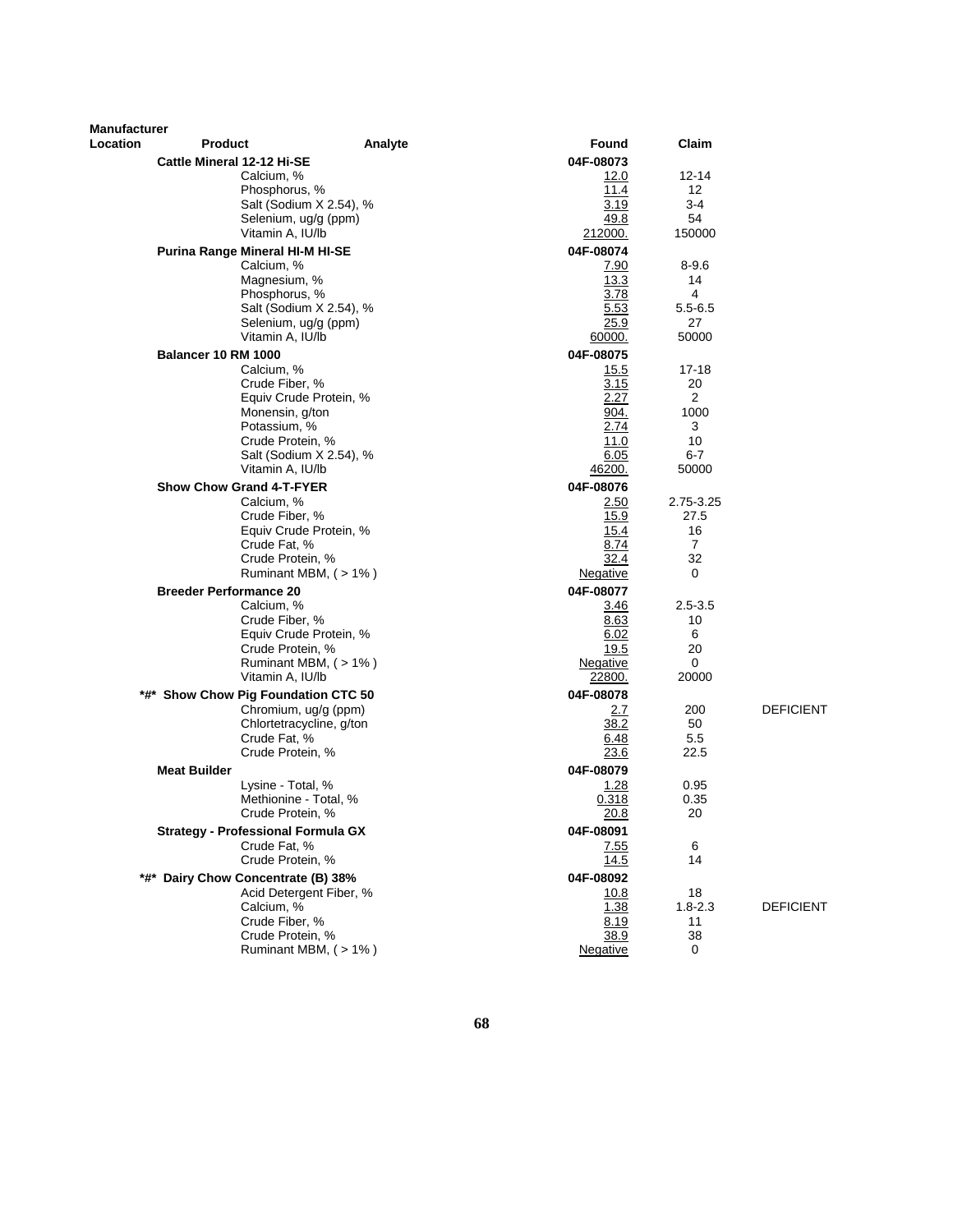| <b>Manufacturer</b> |                                                 |                         |                     |                     |                  |
|---------------------|-------------------------------------------------|-------------------------|---------------------|---------------------|------------------|
| Location            | <b>Product</b>                                  | Analyte                 | Found               | Claim               |                  |
|                     | *#* Wind and Rain All Season 12                 |                         | 04F-08093           |                     |                  |
|                     | Calcium, %<br>Phosphorus, %                     |                         | 11.1<br>11.2        | 12-14<br>12         |                  |
|                     | Selenium, ug/g (ppm)                            |                         | 52.4                | 54                  |                  |
|                     | Vitamin A, IU/lb                                |                         | 85400.              | 150000              | <b>DEFICIENT</b> |
|                     | <b>Scratch Grains Sunfresh</b>                  |                         | 04F-08095           |                     |                  |
|                     | Crude Protein, %                                |                         | 8.51                | 8                   |                  |
|                     | <b>Horse Chow 200</b>                           |                         | 04F-08096           |                     |                  |
|                     | Crude Fiber, %                                  |                         | 17.7                | 25                  |                  |
|                     | Crude Protein, %                                |                         | 15.1                | 14                  |                  |
|                     | <b>Accuration 2HL, SH</b>                       |                         | 04F-08589           |                     |                  |
|                     | Calcium, %                                      |                         | 2.07                | $1 - 2$             |                  |
|                     | Equiv Crude Protein, %<br>Crude Fat, %          |                         | 15.6<br>9.31        | 16<br>9             |                  |
|                     | Crude Protein, %                                |                         | 31.2                | 32                  |                  |
|                     |                                                 | Ruminant MBM, (>1%)     | Negative            | 0                   |                  |
|                     |                                                 | Salt (Sodium X 2.54), % | 4.52                | $4.5 - 5.5$         |                  |
|                     | <b>Equine Junior</b>                            |                         | 04F-08695           |                     |                  |
|                     | Crude Fiber, %                                  |                         | 12.9                | 15                  |                  |
|                     | Crude Protein, %                                |                         | 14.5                | 14.5                |                  |
|                     | Purina Brand Strategy Professional Formula GX   |                         | 04F-10747           |                     |                  |
|                     | Crude Fat, %<br>Crude Protein, %                |                         | 6.89<br>14.6        | 6<br>14             |                  |
|                     | *#* Horse Mineral 12:12 Block                   |                         | 04F-16339           |                     |                  |
|                     | Calcium, %                                      |                         | 11.6                | $12 - 14$           |                  |
|                     | Phosphorus, %                                   |                         | 11.6                | $12 \overline{ }$   |                  |
|                     |                                                 | Salt (Sodium X 2.54), % | 5.06                | $4.5 - 5.5$         |                  |
|                     | Selenium, ug/g (ppm)                            |                         | 29.4                | 36                  |                  |
|                     | Vitamin A, IU/lb                                |                         | 27300.              | 80000               | <b>DEFICIENT</b> |
| Dodgeville, WI      | <b>Quality Liquid Feeds Inc</b>                 |                         |                     |                     |                  |
|                     | *#* QLF Choice Beef 22                          |                         | 04F-01183           |                     |                  |
|                     | Calcium, %                                      |                         | 0.116               | $3.5 - 4.5$         | <b>DEFICIENT</b> |
|                     | Karl Fisher Moisture, %                         |                         | 42.6                | 35                  | <b>EXCESSIVE</b> |
|                     | Vacuum Moisture, %                              |                         | 41.9                | 35                  | <b>EXCESSIVE</b> |
|                     | Crude Protein, %                                |                         | 27.6                | 22                  |                  |
|                     | Total Sugars(Invert), %                         |                         | 17.9                | 15                  |                  |
|                     | *#* QLF Super 40C                               |                         | 04F-02634           |                     |                  |
|                     | Equiv Crude Protein, %<br>Vacuum Moisture, %    |                         | <u>30.4</u><br>36.6 | 35<br>34            |                  |
|                     | Crude Protein, %                                |                         | 37.7                | 40                  | <b>DEFICIENT</b> |
|                     | Total Sugars(Invert), %                         |                         | 26.6                | 29                  |                  |
|                     | Vitamin A, IU/lb                                |                         | 31600.              | 30000               |                  |
|                     | WesLas 79.5 Brix Cane Molasses                  |                         | 04F-03398           |                     |                  |
|                     | Vacuum Moisture, %                              |                         | 28.8                | 27                  |                  |
|                     | Total Sugars(Invert), %                         |                         | 45.2                | 43                  |                  |
|                     | Nutribeef 50 R450                               |                         | 04F-04171           |                     |                  |
|                     | Calcium, %<br>Equiv Crude Protein, %            |                         | 7.26<br>44.2        | $7.3 - 8.7$<br>46   |                  |
|                     | Vacuum Moisture, %                              |                         | 33.8                | 32                  |                  |
|                     | Monensin, g/ton                                 |                         | 397.                | 450                 |                  |
|                     | Potassium, %                                    |                         | 3.02                | 3.5                 |                  |
|                     | Crude Protein, %                                |                         | 49.3                | 50                  |                  |
|                     | Selenium, ug/g (ppm)<br>Total Sugars(Invert), % |                         | 4.69<br>9.57        | 4<br>$\overline{7}$ |                  |
|                     | Vitamin A, IU/lb                                |                         | 29300.              | 40000               |                  |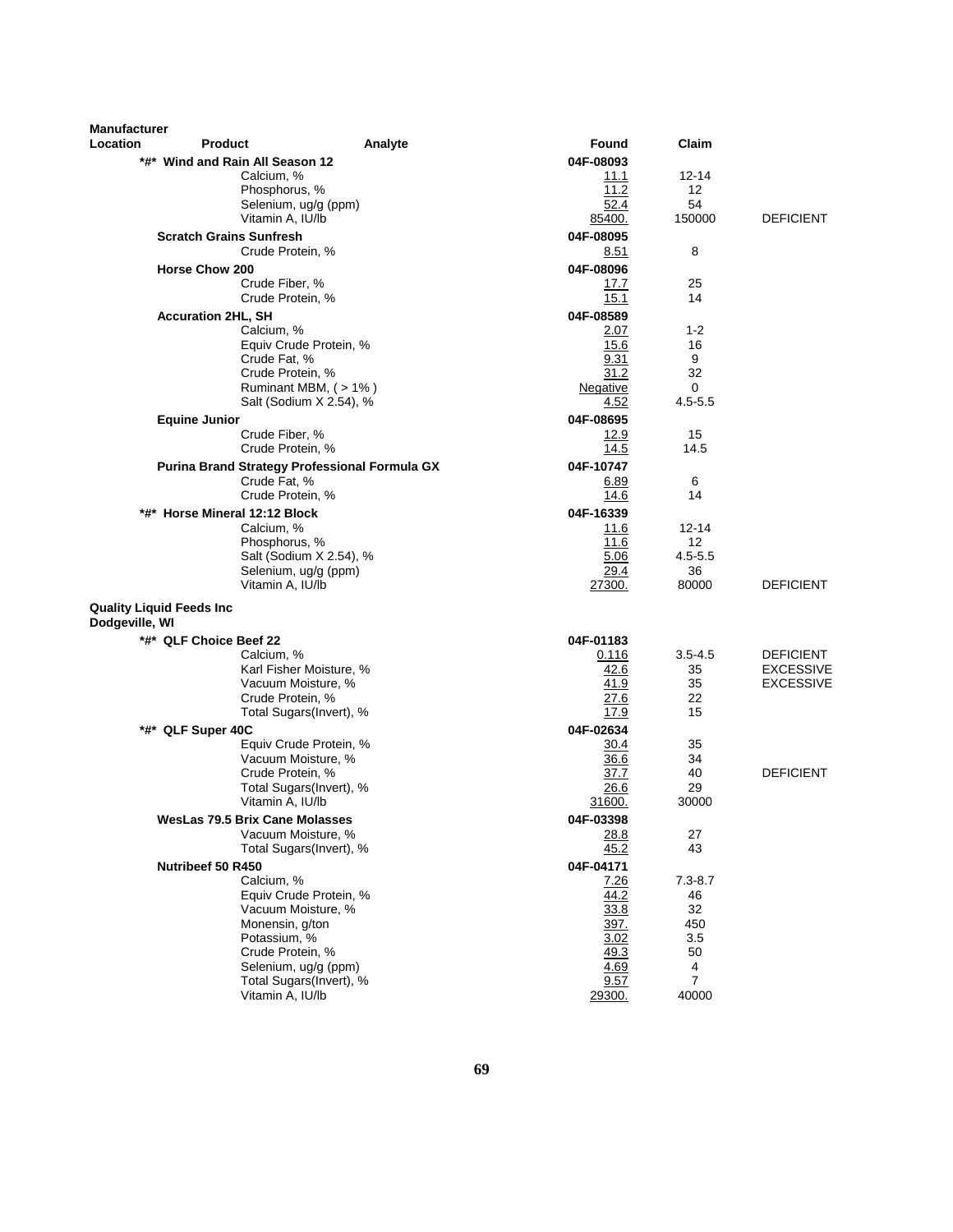| <b>Manufacturer</b> |                                    |                                                    |               |                   |                  |
|---------------------|------------------------------------|----------------------------------------------------|---------------|-------------------|------------------|
| Location            | <b>Product</b>                     | Analyte                                            | Found         | Claim             |                  |
|                     | <b>Beef Elite 40</b>               |                                                    | 04F-04172     |                   |                  |
|                     |                                    | Equiv Crude Protein, %                             | 35.4          | 34                |                  |
|                     | Crude Protein, %                   | Vacuum Moisture, %                                 | 35.0<br>42.5  | 35<br>40          |                  |
|                     |                                    | Total Sugars(Invert), %                            | 28.5          | 28                |                  |
|                     | Vitamin A, IU/lb                   |                                                    | 34100.        | 30000             |                  |
|                     |                                    |                                                    | 04F-04173     |                   |                  |
|                     | <b>NB HM450 MGA</b><br>Calcium, %  |                                                    | 6.98          | $7.3 - 8.7$       |                  |
|                     |                                    | Equiv Crude Protein, %                             | 45.4          | 46                |                  |
|                     |                                    | Vacuum Moisture, %                                 | 33.6          | 32                |                  |
|                     | Monensin, g/ton                    |                                                    | 403.          | 400               |                  |
|                     | Potassium, %                       |                                                    | 3.34          | 3.5               |                  |
|                     | Crude Protein, %                   |                                                    | 49.9          | 50                |                  |
|                     |                                    | Selenium, ug/g (ppm)                               | 4.64          | 4                 |                  |
|                     |                                    | Total Sugars(Invert), %                            | 9.95          | $\overline{7}$    |                  |
|                     | Vitamin A, IU/lb                   |                                                    | <u>37300.</u> | 40000             |                  |
|                     | Coremax 40                         |                                                    | 04F-04174     |                   |                  |
|                     | Calcium, %                         |                                                    | 9.69          | 10.5-12.6         |                  |
|                     |                                    | Equiv Crude Protein, %                             | 30.4          | 38                |                  |
|                     |                                    | Vacuum Moisture, %                                 | 29.8          | 32                |                  |
|                     | Monensin, g/ton                    |                                                    | 602.          | 700               |                  |
|                     | Potassium, %                       |                                                    | 2.18          | 2                 |                  |
|                     | Crude Protein, %                   |                                                    | 39.1<br>5.79  | 40<br>$4.5 - 5.5$ |                  |
|                     |                                    | Salt (Sodium X 2.54), %<br>Total Sugars(Invert), % | 9.43          | 9                 |                  |
|                     | Vitamin A, IU/lb                   |                                                    | 43800.        | 50000             |                  |
|                     | <b>Timed Release QLF Super 40C</b> |                                                    | 04F-05532     |                   |                  |
|                     |                                    | Equiv Crude Protein, %                             | 34.6          | 35                |                  |
|                     |                                    | Karl Fisher Moisture, %                            | 36.8          | 33                |                  |
|                     | Crude Protein, %                   |                                                    | 42.4          | 40                |                  |
|                     |                                    | Total Sugars(Invert), %                            | 27.4          | 30                |                  |
|                     | Vitamin A, IU/lb                   |                                                    | 22900.        | 30000             |                  |
|                     | *#* QLF Super 40C                  |                                                    | 04F-05942     |                   |                  |
|                     |                                    | Equiv Crude Protein, %                             | 26.4          | 35                |                  |
|                     |                                    | Karl Fisher Moisture, %                            | 37.9          | 34                |                  |
|                     | Crude Protein, %                   |                                                    | 36.4          | 40                | <b>DEFICIENT</b> |
|                     |                                    | Ruminant MBM, (> 1%)                               | Negative      |                   |                  |
|                     |                                    | Total Sugars(Invert), %                            | 27.3          | 29                |                  |
|                     | Vitamin A, IU/lb                   |                                                    | 4090.         | 30000             | <b>DEFICIENT</b> |
|                     | *#* QLF Choice 50 (Beef) R400      |                                                    | 04F-06484     |                   |                  |
|                     | Calcium, %                         |                                                    | 6.97          | $7.5 - 9$         |                  |
|                     |                                    | Equiv Crude Protein, %                             | 45.4          | 48                |                  |
|                     | Oven Moisture, %                   |                                                    | 36.6          | 35                |                  |
|                     | Monensin, g/ton<br>Potassium, %    |                                                    | 367.<br>2.72  | 400<br>3          |                  |
|                     | Crude Protein, %                   |                                                    | 50.2          | 50                |                  |
|                     |                                    | Salt (ChlorideX1.65), %                            | 8.15          | $4.5 - 5.5$       | <b>EXCESSIVE</b> |
|                     |                                    | Salt (Sodium X 2.54), %                            | 7.03          | 4.5-5.5           | <b>EXCESSIVE</b> |
|                     |                                    | Total Sugars(Invert), %                            | 6.55          | 4                 |                  |
|                     | Vitamin A, IU/lb                   |                                                    | 47600.        | 30000             |                  |
|                     | *#* QLF Super 40C DR               |                                                    | 04F-06485     |                   |                  |
|                     |                                    | Equiv Crude Protein, %                             | 29.1          | 35                |                  |
|                     |                                    | Vacuum Moisture, %                                 | 32.6          | 34                |                  |
|                     | Crude Protein, %                   |                                                    | 34.2          | 40                | <b>DEFICIENT</b> |
|                     |                                    | Total Sugars(Invert), %                            | 29.3          | 29                |                  |
|                     | Vitamin A, IU/lb                   |                                                    | 10200.        | 40000             | <b>DEFICIENT</b> |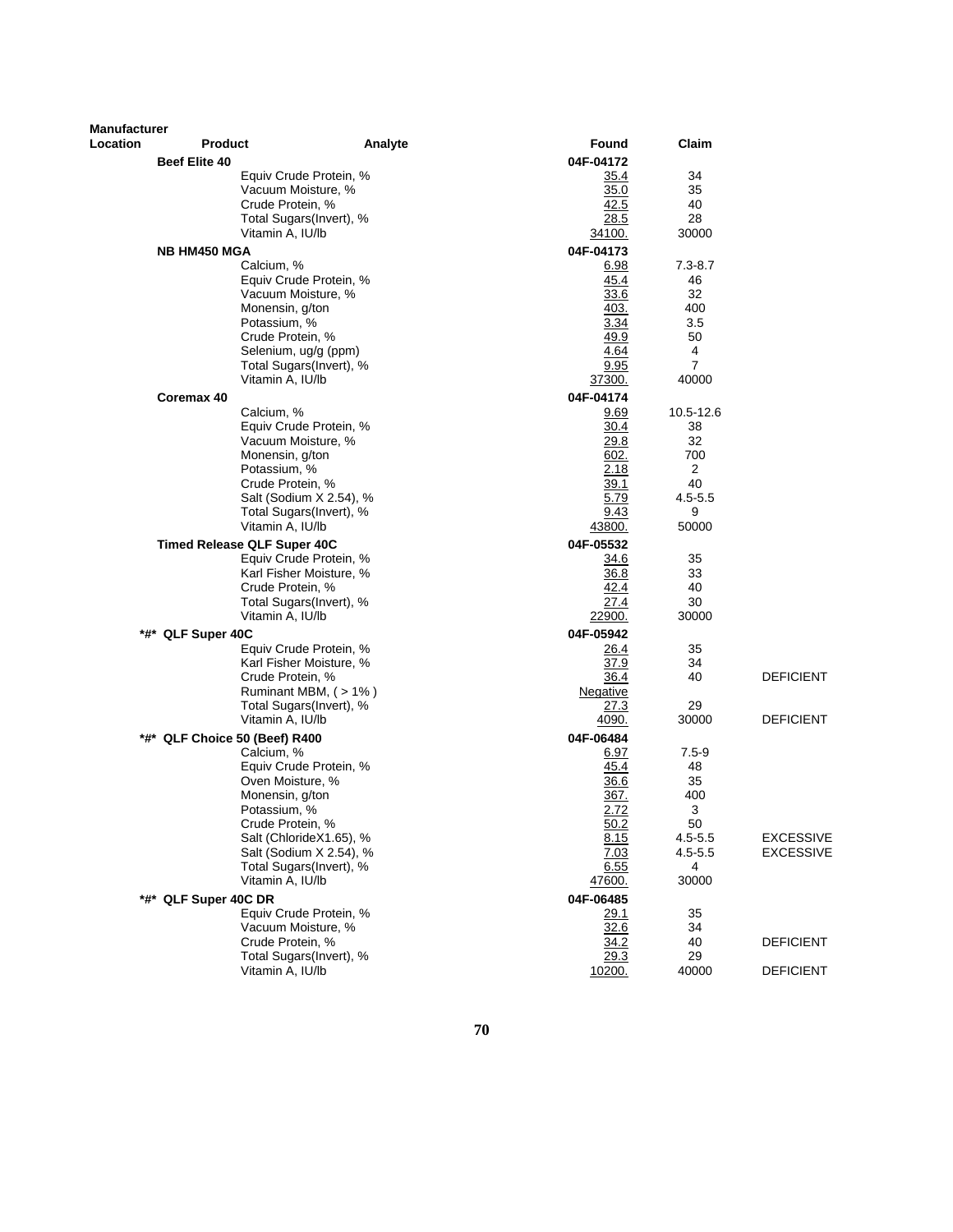| <b>Manufacturer</b> |                                  |                                                       |         |                   |             |                  |
|---------------------|----------------------------------|-------------------------------------------------------|---------|-------------------|-------------|------------------|
| <b>Location</b>     | <b>Product</b>                   |                                                       | Analyte | Found             | Claim       |                  |
|                     | *#* QLF Super 40C                |                                                       |         | 04F-09152         |             |                  |
|                     |                                  | Equiv Crude Protein, %                                |         | 32.0              | 35          |                  |
|                     |                                  | Vacuum Moisture, %                                    |         | 37.0              | 34          |                  |
|                     |                                  | Crude Protein, %                                      |         | 40.8<br>Negative  | 40          |                  |
|                     |                                  | Ruminant MBM, (>1%)<br>Total Sugars(Invert), %        |         | 24.4              | 29          | <b>DEFICIENT</b> |
|                     |                                  | Vitamin A, IU/lb                                      |         | 16200.            | 40000       | <b>DEFICIENT</b> |
|                     |                                  | *#* QLF Super 24 BOV Medicated                        |         | 04F-09153         |             |                  |
|                     |                                  | Equiv Crude Protein, %                                |         | 16.7              | 16          |                  |
|                     |                                  | Lasalocid, g/ton                                      |         | 4.74              | 150         | <b>DEFICIENT</b> |
|                     |                                  | Vacuum Moisture, %                                    |         | 37.0              | 35          |                  |
|                     |                                  | Potassium, %                                          |         | 2.29              | 3           | <b>DEFICIENT</b> |
|                     |                                  | Crude Protein, %                                      |         | 23.0              | 24          | <b>DEFICIENT</b> |
|                     |                                  | Ruminant MBM, (>1%)                                   |         | Negative          |             |                  |
|                     |                                  | Total Sugars(Invert), %<br>Vitamin A, IU/lb           |         | 29.2              | 24<br>30000 | <b>DEFICIENT</b> |
|                     |                                  |                                                       |         | 3140.             |             |                  |
|                     | QLF Super 40C-3                  | Equiv Crude Protein, %                                |         | 04F-09644<br>32.1 | 35          |                  |
|                     |                                  | Vacuum Moisture, %                                    |         | 33.9              | 33          |                  |
|                     |                                  | Crude Protein, %                                      |         | 39.9              | 40          |                  |
|                     |                                  | Total Sugars(Invert), %                               |         | 25.2              | 28          |                  |
|                     |                                  | Vitamin A, IU/lb                                      |         | 31000.            | 40000       |                  |
|                     | <b>Ralston Purina Company</b>    |                                                       |         |                   |             |                  |
| St. Louis, MO       |                                  |                                                       |         |                   |             |                  |
|                     | <b>Whiskers Lickin's</b>         |                                                       |         | 04F-00608         |             |                  |
|                     |                                  | Crude Fat, %                                          |         | 9.91              | 8.5         |                  |
|                     |                                  | Oven Moisture, %                                      |         | 34.0              | 34          |                  |
|                     |                                  | Total Fat, %                                          |         | 9.910             |             |                  |
|                     |                                  | Crude Protein, %                                      |         | 27.4              | 23          |                  |
|                     |                                  | <b>Chewy T Bonz Sizzlin Steak &amp; Cheese Flavor</b> |         | 04F-04950         |             |                  |
|                     |                                  | Fat: Acid Hydrolysis, %<br>Oven Moisture, %           |         | 6.14<br>16.0      | 4-7<br>26   |                  |
|                     |                                  | Crude Protein, %                                      |         | 17.5              | 12          |                  |
| Ramona Warehouse    |                                  |                                                       |         |                   |             |                  |
| Ramona, SD          |                                  |                                                       |         |                   |             |                  |
|                     | Ramona Horse Feed 5500           |                                                       |         | 04F-04182         |             |                  |
|                     |                                  | Crude Fat, %                                          |         | 6.80              | 5           |                  |
|                     |                                  | Crude Protein, %                                      |         | 14.2              | 13          |                  |
|                     |                                  | Dry Extruded Whole Soybeans                           |         | 04F-06472         |             |                  |
|                     |                                  | Crude Fat, %                                          |         | 17.1              | 18          |                  |
|                     |                                  | Crude Protein, %                                      |         | 38.7              | 36          |                  |
| Fargo, ND           | <b>Red River Commodities</b>     |                                                       |         |                   |             |                  |
|                     |                                  | Valley Splendor Sunflower Wild Bird Food              |         | 04F-17590         |             |                  |
|                     |                                  | Crude Fiber, %                                        |         | 20.0              | 38          |                  |
|                     |                                  | Crude Fat, %                                          |         | 39.8              | 40          |                  |
|                     |                                  | Crude Protein, %                                      |         | 19.7              | 16          |                  |
| Dell Rapids, SD     | <b>Reecy Farm Supply Company</b> |                                                       |         |                   |             |                  |
|                     |                                  |                                                       |         | 04F-10350         |             |                  |
|                     | <b>Custom Blend Pig Feed</b>     | Carbadox, g/ton                                       |         | 40.0              | 49.43       |                  |
|                     |                                  |                                                       |         |                   |             |                  |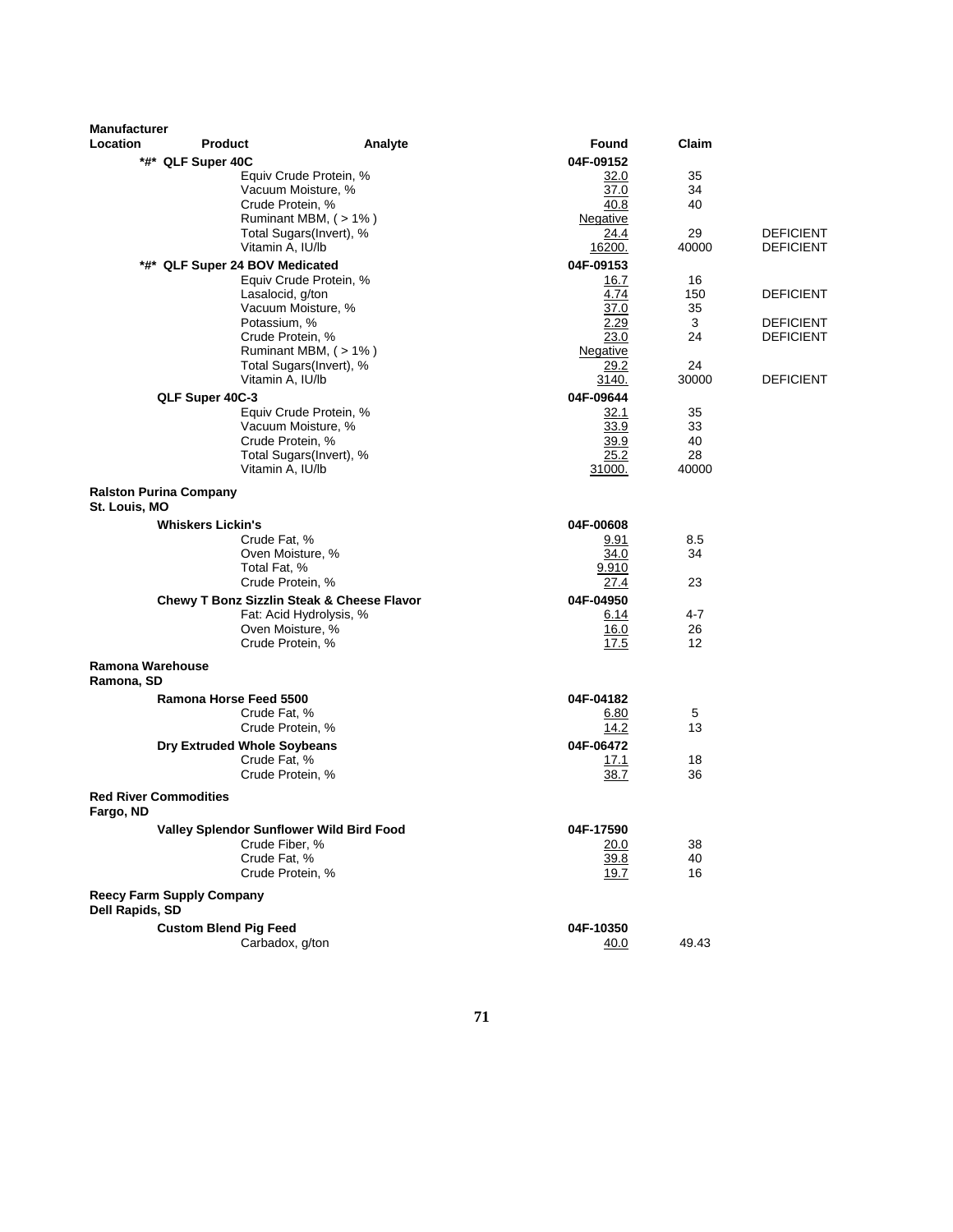| Manufacturer<br>Location                        | <b>Product</b>                                                                                                                                                         | Analyte | Found                                                           | Claim                                                    |                  |
|-------------------------------------------------|------------------------------------------------------------------------------------------------------------------------------------------------------------------------|---------|-----------------------------------------------------------------|----------------------------------------------------------|------------------|
| <b>Ridley Block Operations</b><br>Whitewood, SD |                                                                                                                                                                        |         |                                                                 |                                                          |                  |
| <b>Ridley Feed Ingredients</b>                  | <b>Crystalyx BGF-30</b><br>Calcium, %<br>Phosphorus, %<br>Potassium, %<br>Crude Protein, %<br>Selenium, ug/g (ppm)<br>Vitamin A, IU/lb                                 |         | 04F-00469<br>2.14<br>2.02<br>2.13<br>31.5<br>4.36<br>75700.     | $2 - 2.5$<br>$\overline{2}$<br>2.5<br>30<br>4.4<br>80000 |                  |
| Mendota, IL                                     |                                                                                                                                                                        |         |                                                                 |                                                          |                  |
|                                                 | <b>Special Select Fish Meal</b><br>Crude Fat, %<br>Crude Protein, %                                                                                                    |         | 04F-03394<br>6.95<br>65.3                                       | 6<br>60                                                  |                  |
| Parsippany, NJ                                  | <b>Roche Vitamins &amp; Fine Chemicals</b>                                                                                                                             |         |                                                                 |                                                          |                  |
|                                                 | <b>Custom Ade Liquid Conc</b><br>Vitamin A, IU/lb                                                                                                                      |         | 04F-16336<br>113000000.                                         | 105008400                                                |                  |
| <b>Runnings Supply</b><br>Marshall, MN          |                                                                                                                                                                        |         |                                                                 |                                                          |                  |
|                                                 | <b>High Energy Horse Block</b><br>Calcium, %<br>Crude Protein, %<br>Salt (ChlorideX1.65), %<br>Salt (Sodium X 2.54), %<br>Vitamin A, IU/lb                             |         | 04F-02385<br><u>4.33</u><br>16.5<br>15.1<br>12.2<br>30000.      | 4-5<br>16<br>14-16<br>14-16<br>25000                     | <b>DEFICIENT</b> |
|                                                 | 37% Cattle Block<br>Calcium, %<br>Equiv Crude Protein, %<br>Crude Protein, %<br>Ruminant MBM, (>1%)<br>Salt (Sodium X 2.54), %<br>Vitamin A, IU/lb                     |         | 04F-08089<br>5.44<br>18.1<br>36.4<br>Negative<br>15.2<br>45000. | $4.5 - 5.5$<br>18.5<br>37<br>0<br>$15 - 17$<br>60000     |                  |
| <b>Schempp Liquifeeds Inc</b><br>Menno, SD      |                                                                                                                                                                        |         |                                                                 |                                                          |                  |
|                                                 | <b>Sun Drop Liquifeed</b><br>Ash, %<br>Equiv Crude Protein, %<br>Vacuum Moisture, %<br>Crude Protein, %<br>Total Sugars(Invert), %                                     |         | 04F-16337<br>8.61<br>24.7<br>40.5<br>31.3<br>29.0               | 10<br>31<br>43<br>30<br>25                               |                  |
| <b>Scott Pet Products</b><br>Rockville, IN      |                                                                                                                                                                        |         |                                                                 |                                                          |                  |
|                                                 | <b>Scott Superior Wild Bird Seed</b><br>Crude Fiber, %<br>Crude Fat, %<br>Crude Protein, %<br>Scott Thistle (Niger) Wild Bird Food<br>Crude Fat, %<br>Crude Protein, % |         | 04F-02393<br>9.13<br>14.9<br>14.0<br>04F-17562<br>33.8<br>25.2  | 14<br>5<br>10<br>30<br>14                                |                  |
|                                                 | <b>Scranton Equity Exchange</b>                                                                                                                                        |         |                                                                 |                                                          |                  |
| Scranton, ND                                    | All Stock Formula (12%)<br>Crude Protein, %                                                                                                                            |         | 04F-01328<br>15.7                                               | 12                                                       |                  |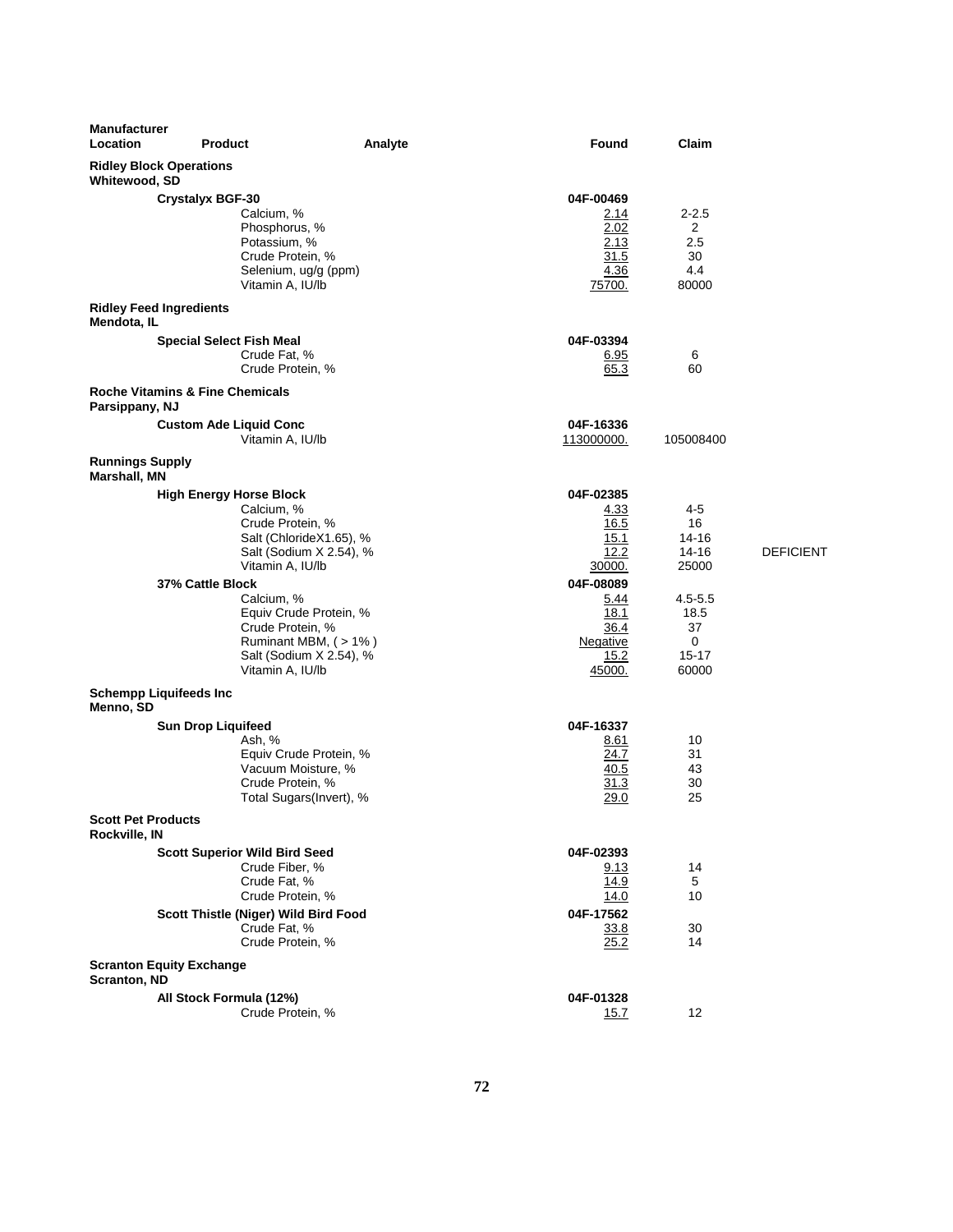| <b>Manufacturer</b>                   |                               |                                                       |         |                  |                    |                  |
|---------------------------------------|-------------------------------|-------------------------------------------------------|---------|------------------|--------------------|------------------|
| Location                              | <b>Product</b>                |                                                       | Analyte | Found            | Claim              |                  |
|                                       | 20% Range Cube                |                                                       |         | 04F-01329        |                    |                  |
|                                       |                               | Crude Protein, %<br>Ruminant MBM, (>1%)               |         | 20.1<br>Negative | 20<br>0            |                  |
|                                       |                               | Vitamin A, IU/lb                                      |         | 16200.           | 20000              |                  |
|                                       | <b>Bull Developer 14</b>      |                                                       |         | 04F-01331        |                    |                  |
|                                       |                               | Crude Fiber, %                                        |         | 14.1             | 19                 |                  |
|                                       |                               | Crude Protein, %                                      |         | 16.2             | 14                 |                  |
|                                       |                               | Ruminant MBM, $($ > 1% $)$                            |         | <u>Negative</u>  | 0                  |                  |
|                                       |                               | *#* Cattleman's Plus 12:12 Mineral                    |         | 04F-01332        |                    |                  |
|                                       |                               | Calcium, %<br>Phosphorus, %                           |         | 11.2<br>11.5     | 12-14<br>12        |                  |
|                                       |                               | Selenium, ug/g (ppm)                                  |         | 60.0             | 35                 | <b>EXCESSIVE</b> |
|                                       |                               | Vitamin A, IU/lb                                      |         | 306000.          | 200000             |                  |
| Volga, SD                             | <b>SD Soybean Processors</b>  |                                                       |         |                  |                    |                  |
|                                       | Soybean Meal 44%              |                                                       |         | 04F-06014        |                    |                  |
|                                       |                               | Crude Protein, %                                      |         | 46.2             | 44                 |                  |
|                                       | 46% Soybean Meal              |                                                       |         | 04F-09155        |                    |                  |
|                                       |                               | Crude Protein, %                                      |         | <u>47.0</u>      | 46                 |                  |
| Narragansett, RI                      | Sea Starr Animal Health, Inc. |                                                       |         |                  |                    |                  |
|                                       | Sea Pet Omega 3 A, D&E Oil    |                                                       |         | 04F-05400        |                    |                  |
|                                       |                               | Crude Fat, %                                          |         | 98.1             | 99.5               |                  |
|                                       |                               | Vacuum Moisture, %                                    |         | 0.00             | 1<br>2500          |                  |
|                                       |                               | Vitamin A, IU/teaspoon                                |         | 2300.            |                    |                  |
| <b>Sioux Nation</b><br>Ft. Pierre, SD |                               |                                                       |         |                  |                    |                  |
|                                       |                               | *#* Feed Tec Pheasant Grower (A-5743)                 |         | 04F-08693        |                    |                  |
|                                       |                               | Amprolium, %                                          |         | 0.0177           | 0.0175             |                  |
|                                       |                               | Calcium, %<br>Lysine - Total, %                       |         | 1.82<br>1.47     | $1 - 2$<br>1.5     |                  |
|                                       |                               | Methionine - Total, %                                 |         | 0.486            | 0.5                |                  |
|                                       |                               | Crude Protein, %                                      |         | 22.3             | 24                 | <b>DEFICIENT</b> |
| Sioux Falls, SD                       | <b>Sioux Nation Ag Center</b> |                                                       |         |                  |                    |                  |
|                                       |                               | *#* ICN Crums Swine Pellet DG+ Medicated              |         | 04F-10323        |                    |                  |
|                                       |                               | Chlortetracycline, g/ton                              |         | 299.             | 400                |                  |
|                                       |                               | Crude Fat, %                                          |         | 7.07             | 8.5                | <b>DEFICIENT</b> |
|                                       |                               | Fat: Roese Gottlieb, %<br>Crude Protein, %            |         | 6.82<br>22.8     | 8.5<br>23          | <b>DEFICIENT</b> |
|                                       |                               | Sioux Nation Distillers Balancer R900 H-.08 XZn (5%K) |         | 04F-10325        |                    |                  |
|                                       |                               | Calcium, %                                            |         | 14.2             | 14.1-16.9          |                  |
|                                       |                               | Monensin, g/ton                                       |         | 872.             | 900                |                  |
|                                       |                               | Potassium, %                                          |         | 4.90             | 5                  |                  |
|                                       |                               | Salt (Sodium X 2.54), %<br>Selenium, ug/g (ppm)       |         | 6.32<br>7.27     | $5.5 - 6.5$<br>6.5 |                  |
|                                       |                               | Vitamin A, IU/lb                                      |         | 103000.          | 100000             |                  |
|                                       | 40-20 Feedlot Pellet B500     |                                                       |         | 04F-10332        |                    |                  |
|                                       |                               | Calcium, %                                            |         | 8.36             | $9 - 9.5$          |                  |
|                                       |                               | Equiv Crude Protein, %                                |         | 17.8             | 20                 |                  |
|                                       |                               | Lasalocid, g/ton<br>Crude Protein, %                  |         | 431.<br>40.6     | 500<br>40          |                  |
|                                       |                               | Salt (Sodium X 2.54), %                               |         | 4.27             | 3.75-4.25          |                  |
|                                       |                               | Vitamin A, IU/lb                                      |         | 37000.           | 40000              |                  |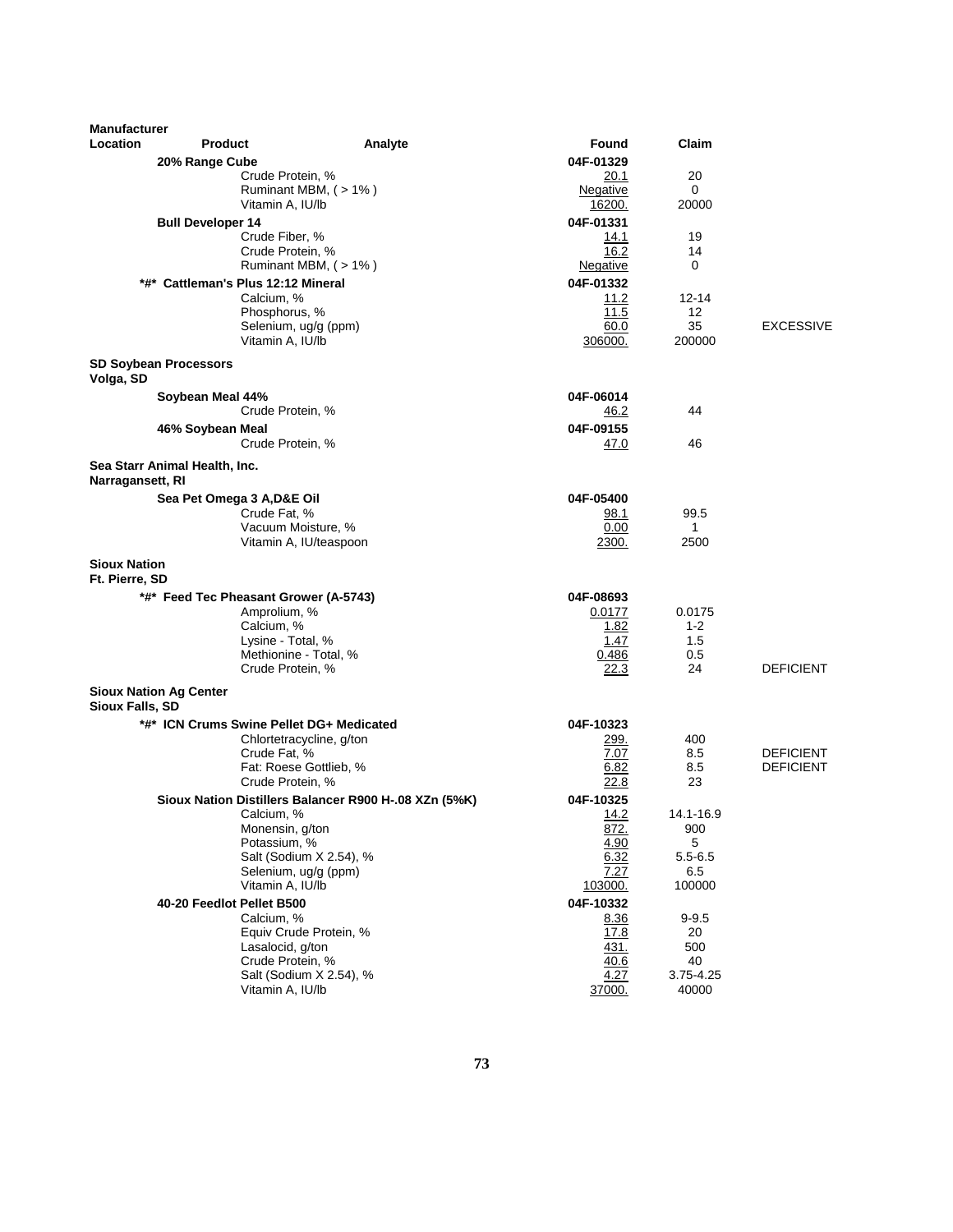| <b>Manufacturer</b><br>Location                    | <b>Product</b>                  |                                                                                                                   | Analyte | <b>Found</b>                              | Claim               |                                      |
|----------------------------------------------------|---------------------------------|-------------------------------------------------------------------------------------------------------------------|---------|-------------------------------------------|---------------------|--------------------------------------|
| Volga, SD                                          | South Dakota Soybean Processors |                                                                                                                   |         |                                           |                     |                                      |
|                                                    | Soybean Meal                    | Crude Protein, %                                                                                                  |         | 04F-08566<br>46.7                         | 46                  |                                      |
|                                                    | 46% Soybean Meal                | Crude Protein, %                                                                                                  |         | 04F-10351<br>47.2                         | 46                  |                                      |
| <b>Southwest Grain</b><br>Lemmon, SD               |                                 |                                                                                                                   |         |                                           |                     |                                      |
|                                                    | <b>Custom Dry Feed Mix</b>      | Decoquinate, mg/lb<br>Ruminant MBM, (>1%)                                                                         |         | 04F-05943<br>11.2<br>Negative             | 9.75                |                                      |
| <b>St Paul Pet</b><br>South St. Paul, MN           |                                 |                                                                                                                   |         |                                           |                     |                                      |
|                                                    | <b>Natural Nibbles for Cats</b> | Crude Fat, %<br>Oven Moisture, %<br>Crude Protein, %                                                              |         | 04F-00606<br>13.1<br>6.39<br>31.8         | 12<br>10<br>30      |                                      |
| <b>Sterling Technology</b><br><b>Brookings, SD</b> |                                 |                                                                                                                   |         |                                           |                     |                                      |
|                                                    |                                 | *#* Nursemate ASAP Colostrum Supplement<br>Fat: Roese Gottlieb, %<br>Crude Protein, %<br>Vitamin A, IU/syringe    |         | 04F-08576<br>53.2<br>30.0<br>15600.       | 20<br>22<br>42000   | <b>DEFICIENT</b>                     |
| <b>Sterling Technology</b><br>Toronto, SD          |                                 |                                                                                                                   |         |                                           |                     |                                      |
|                                                    | Nursemate-ASAP                  | Fat: Roese Gottlieb, %<br>Crude Protein, %<br>Vitamin A, IU/30ml.                                                 |         | 04F-02042<br>59.6<br>29.0<br>59500.       | 20<br>22<br>42000   |                                      |
| <b>Sun Rich Farm</b><br>Bemidji, MN                |                                 |                                                                                                                   |         |                                           |                     |                                      |
|                                                    | *#* Deer Feed                   | Crude Fiber, %<br>Crude Fat, %<br>Crude Protein, %                                                                |         | 04F-02397<br>7.34<br>7.43<br>15.1         | 10<br>10.5<br>20    | <b>DEFICIENT</b><br><b>DEFICIENT</b> |
| <b>Bowling Green, OH</b>                           | Sun Seed Company Inc            |                                                                                                                   |         |                                           |                     |                                      |
|                                                    |                                 | <b>Canary Conditioner with Vitamins</b><br>Crude Fiber, %<br>Crude Fat, %<br>Oven Moisture, %<br>Crude Protein, % |         | 04F-09069<br>5.22<br>11.0<br>9.69<br>17.1 | 10<br>5<br>12<br>13 |                                      |
|                                                    |                                 | Sunthing Special Hutch Klub Chinchilla Food<br>Crude Fiber, %<br>Oven Moisture, %<br>Crude Protein, %             |         | 04F-09497<br>9.80<br>8.35<br>17.7         | 18<br>14<br>16      |                                      |
| <b>Sunshine Mills Inc.</b><br>Red Bay, AL          |                                 |                                                                                                                   |         |                                           |                     |                                      |
|                                                    |                                 | <b>Sportsmans Pride Treats for Dogs</b><br>Crude Fat, %<br>Oven Moisture, %<br>Crude Protein, %                   |         | 04F-02392<br>6.87<br>6.14<br>24.5         | 7.5<br>12<br>20     |                                      |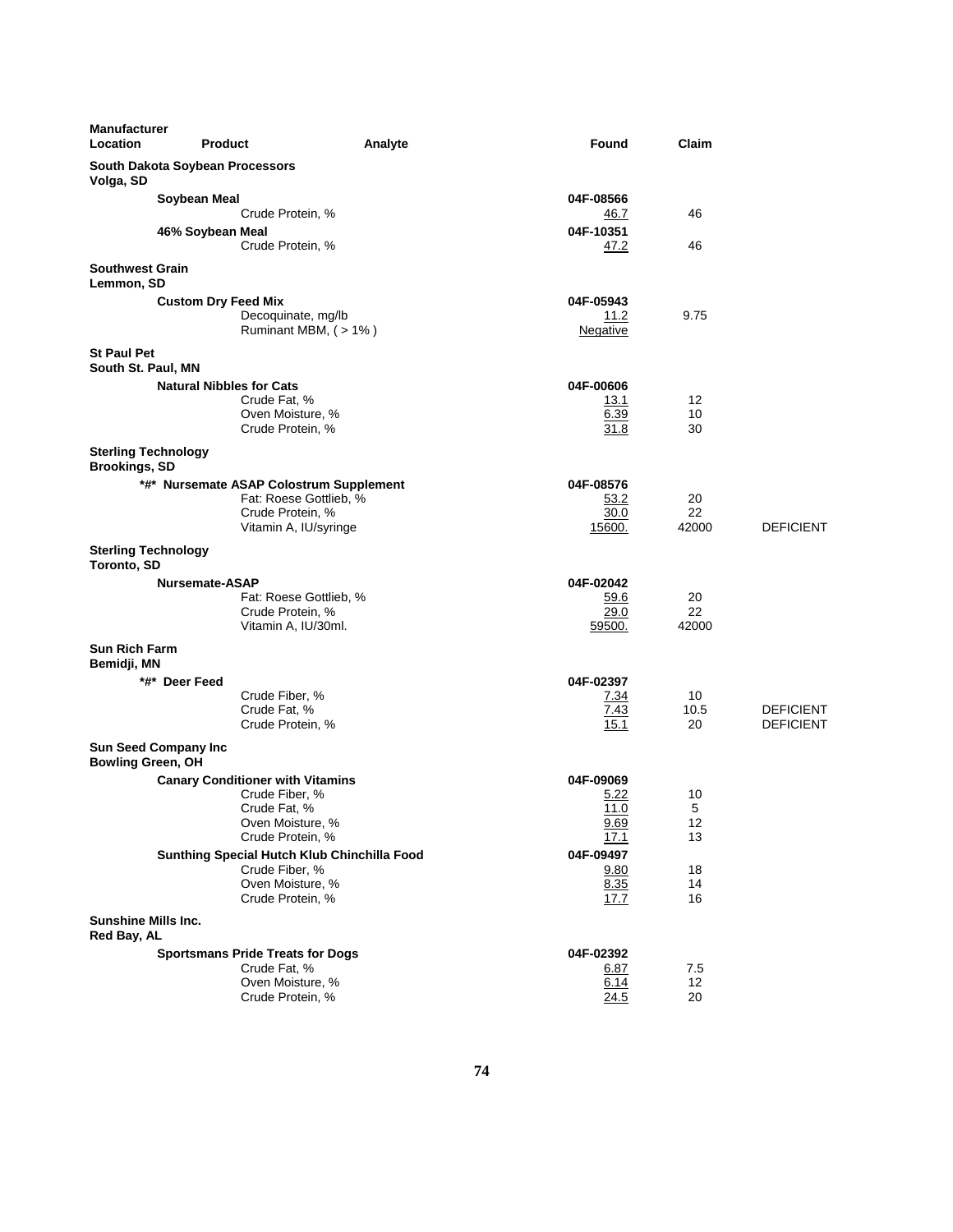| <b>Manufacturer</b><br>Location                       | <b>Product</b>                                                                                          | Analyte                                               | Found                                               | Claim                                      |                                                                              |
|-------------------------------------------------------|---------------------------------------------------------------------------------------------------------|-------------------------------------------------------|-----------------------------------------------------|--------------------------------------------|------------------------------------------------------------------------------|
| <b>Swift &amp; Company</b><br>Greeley, CO             |                                                                                                         |                                                       |                                                     |                                            |                                                                              |
|                                                       | Calcium, %<br>Crude Fat, %<br>Phosphorus, %<br>Crude Protein, %                                         | *#* Guaranteed 100% Pork Product 50% Meat & Bone Meal | 04F-09631<br>5.70<br>10.5<br>3.10<br>43.2           | $8.7 - 10.3$<br>8<br>4<br>50               | <b>DEFICIENT</b><br><b>DEFICIENT</b><br><b>DEFICIENT</b>                     |
|                                                       | 85% Blood Meal                                                                                          |                                                       | 04F-09632                                           |                                            |                                                                              |
|                                                       | Crude Protein, %                                                                                        |                                                       | 90.9                                                | 85                                         |                                                                              |
| Minneapolis, MN                                       | <b>Target/Dayton Hudson Corporation</b>                                                                 |                                                       |                                                     |                                            |                                                                              |
|                                                       | <b>Beef Flavor T-Bone Dog Snacks</b><br>Fat: Acid Hydrolysis, %<br>Oven Moisture, %<br>Crude Protein, % |                                                       | 04F-01952<br>6.64<br>14.8<br>16.9                   | 4-7<br>26<br>12                            |                                                                              |
| <b>Tech Mix Inc</b><br><b>Stewart, MN</b>             |                                                                                                         |                                                       |                                                     |                                            |                                                                              |
|                                                       | *#* MO'Milk Feed Mix<br>Potassium, %<br>Sodium, %<br>Vitamin A, IU/lb                                   |                                                       | 04F-02630<br>10.5<br>1.26<br>73400.                 | $\overline{a}$<br>$\overline{2}$<br>100000 | <b>DEFICIENT</b>                                                             |
| <b>Tessenderlo Kerley Inc</b><br><b>McPherson, KS</b> |                                                                                                         |                                                       |                                                     |                                            |                                                                              |
| *#* Thiasol                                           |                                                                                                         |                                                       | 04F-10310                                           |                                            |                                                                              |
|                                                       | Total Nitrogen, %<br>Sulfur, %                                                                          |                                                       | 11.0<br>24.9                                        | 12<br>26                                   | <b>DEFICIENT</b><br><b>DEFICIENT</b>                                         |
| <b>TopCo Associates, LLC</b><br>Skokie, IL            |                                                                                                         |                                                       |                                                     |                                            |                                                                              |
|                                                       | <b>Shurfine Ration Dog Food with Beef</b><br>Oven Moisture, %<br>Crude Protein, %                       |                                                       | 04F-05556<br><u>78.7</u><br>7.81                    | 78<br>8                                    |                                                                              |
| <b>Total Supplements</b><br><b>Burley, ID</b>         |                                                                                                         |                                                       |                                                     |                                            |                                                                              |
|                                                       | *#* Total Equine Supplement Feed Block<br>Ash, %<br>Crude Protein, %<br>Vitamin A, IU/lb                | Salt (ChlorideX1.65), %<br>Salt (Sodium X 2.54), %    | 04F-19822<br>35.2<br>16.9<br>23.9<br>27.8<br>21900. | 25<br>15.09<br>18-21<br>18-21<br>35000     | <b>EXCESSIVE</b><br><b>EXCESSIVE</b><br><b>EXCESSIVE</b><br><b>DEFICIENT</b> |
| <b>Tractor Supply Company</b><br>Nashville, TN        |                                                                                                         |                                                       |                                                     |                                            |                                                                              |
|                                                       | <b>Chick Starter/Grower 20%</b><br>Lysine - Total, %<br>Methionine - Total, %<br>Crude Protein, %       |                                                       | 04F-04459<br>1.18<br>0.436<br>21.7                  | 1.1<br>0.5<br>20                           |                                                                              |
| TSC<br><b>Brentwood, TN</b>                           |                                                                                                         |                                                       |                                                     |                                            |                                                                              |
|                                                       | <b>Dumor Equine Electrolytes</b><br>Chloride, %<br>Potassium, %<br>Sodium, %                            | Salt (Sodium X 2.54), %                               | 04F-17569<br>34.7<br>9.85<br>42.1<br>16.6           | 33<br>10<br>40-45<br>15-20                 |                                                                              |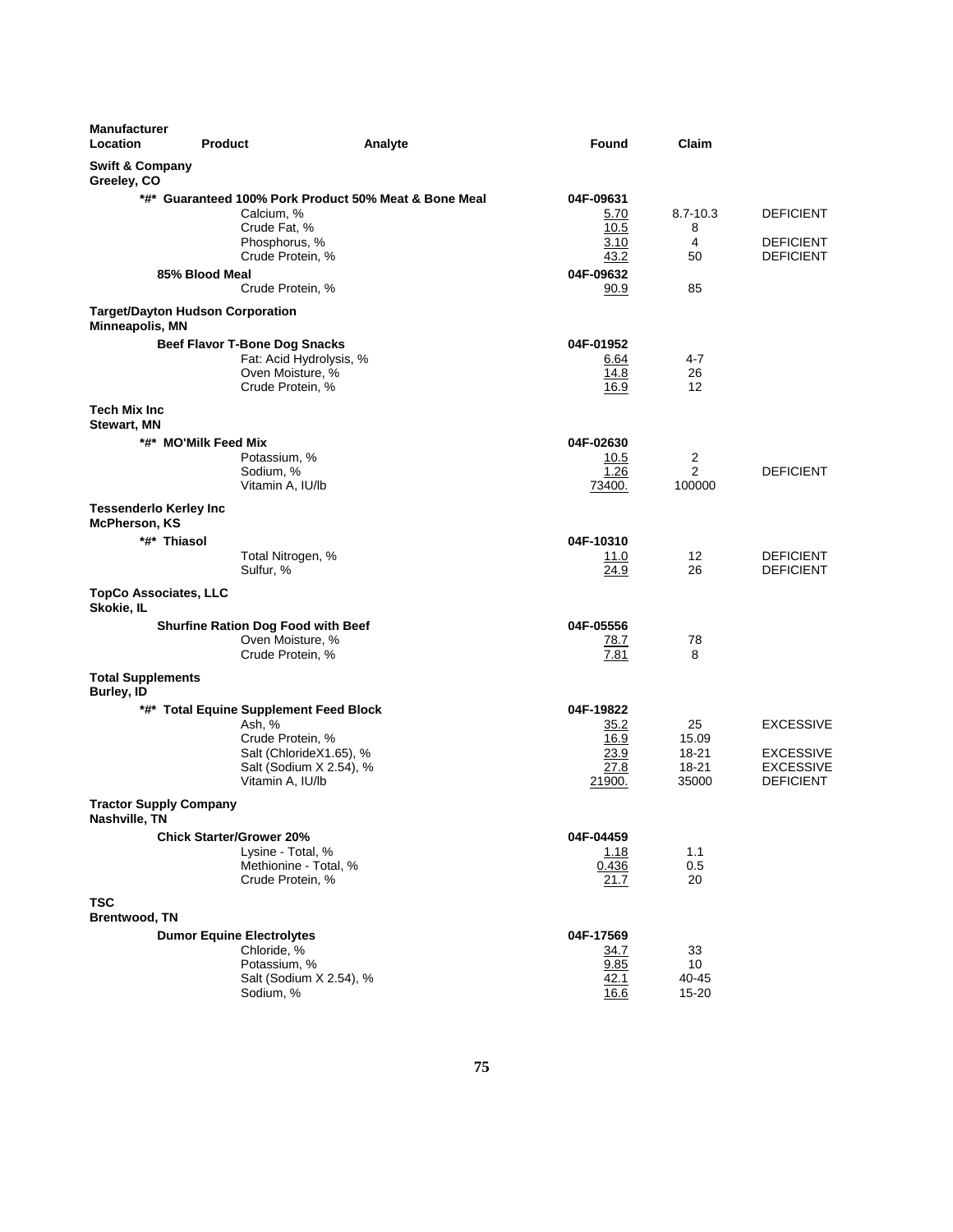| <b>Manufacturer</b><br>Location          | <b>Product</b>                                    | Analyte             | <b>Found</b>      | Claim           |                  |
|------------------------------------------|---------------------------------------------------|---------------------|-------------------|-----------------|------------------|
|                                          |                                                   |                     |                   |                 |                  |
|                                          | <b>Dumor Sheep &amp; Goat Block</b><br>Calcium, % |                     | 04F-17575<br>3.75 | $3.3 - 3.8$     |                  |
|                                          | Crude Protein, %                                  |                     | 18.2              | 18              |                  |
|                                          | Salt (Sodium X 2.54), %                           |                     | 12.8              | $10 - 12$       |                  |
|                                          | Sodium, %                                         |                     | 5.03              | 5.5             |                  |
|                                          | Vitamin A, IU/lb                                  |                     | 21800.            | 20000           |                  |
|                                          | <b>Dumor Horse Diet</b>                           |                     | 04F-17576         |                 |                  |
|                                          | Calcium, %                                        |                     | 1.83              | $1.5 - 2$       |                  |
|                                          | Crude Fiber, %                                    |                     | 7.19              | 10              |                  |
|                                          | Crude Protein, %<br>Salt (Sodium X 2.54), %       |                     | 16.9<br>12.6      | 16<br>$10 - 12$ |                  |
|                                          | Sodium, %                                         |                     | 4.96              | 5               |                  |
| <b>TSC Stores</b>                        |                                                   |                     |                   |                 |                  |
| Nashville, TN                            |                                                   |                     |                   |                 |                  |
|                                          | Dumor 37% Range Block                             |                     | 04F-09149         |                 |                  |
|                                          | Acid Detergent Fiber, %                           |                     | 7.01              | 9               |                  |
|                                          | Calcium, %<br>Equiv Crude Protein, %              |                     | 5.74<br>18.0      | 5-6<br>18.5     |                  |
|                                          | Crude Protein, %                                  |                     | 36.9              | 37              |                  |
|                                          |                                                   | Ruminant MBM, (>1%) | Negative          |                 |                  |
|                                          | Salt (Sodium X 2.54), %                           |                     | 15.1              | 15-17           |                  |
|                                          | Vitamin A, IU/lb                                  |                     | 33000.            | 30000           |                  |
| <b>Tuffys Pet Products</b><br>Perham, MN |                                                   |                     |                   |                 |                  |
|                                          | <b>Classic High Pro Dog Food</b>                  |                     | 04F-05877         |                 |                  |
|                                          | Fat: Acid Hydrolysis, %                           |                     | 14.9              | 12              |                  |
|                                          | Crude Protein, %                                  |                     | 28.4              | 27              |                  |
| Utica Grain<br>Tabor, SD                 |                                                   |                     |                   |                 |                  |
|                                          | <b>Custom Hog Feed MHM</b>                        |                     | 04F-16344         |                 |                  |
|                                          | Crude Protein, %                                  |                     | 16.8              | 17              |                  |
|                                          | Tylosin, g/ton                                    |                     | 36.1              | 40              |                  |
| <b>Valley Splendor</b><br>Fargo, ND      |                                                   |                     |                   |                 |                  |
|                                          | *#* Valley Splendor Wild Bird Food Thistle        |                     | 04F-05385         |                 |                  |
|                                          | Crude Fiber, %                                    |                     | 19.0              | 13              | <b>EXCESSIVE</b> |
|                                          | Crude Fat, %                                      |                     | 36.3              | 32              |                  |
|                                          | Crude Protein, %                                  |                     | 23.1              | 18              |                  |
|                                          | *#* Valley Splendor Wild Bird Food-Sunrise Blend  |                     | 04F-09499         | $\overline{7}$  | <b>DEFICIENT</b> |
|                                          | Crude Fat, %<br>Crude Protein, %                  |                     | 4.62<br>10.4      | $\overline{7}$  |                  |
|                                          | *#* Valley Splendor Wild Bird Food-Premium Blend  |                     | 04F-09500         |                 |                  |
|                                          | Crude Fiber, %                                    |                     | 12.6              | 18              |                  |
|                                          | Crude Fat, %                                      |                     | 16.0              | 18              | <b>DEFICIENT</b> |
|                                          | Crude Protein, %                                  |                     | 14.1              | 14              |                  |
| Hiawatha, IA                             | <b>Vigortone Ag Products</b>                      |                     |                   |                 |                  |
|                                          | <b>Western Range Custom Mineral SE</b>            |                     | 04F-01333         |                 |                  |
|                                          | Calcium, %                                        |                     | <u>13.4</u>       | 13.2-15.8       |                  |
|                                          | Phosphorus, %                                     |                     | 6.53              | $\overline{7}$  |                  |
|                                          | Salt (Sodium X 2.54), %                           |                     | 18.4              | 18.2-21.8       |                  |
|                                          | Selenium, ug/g (ppm)                              |                     | 25.9<br>210000.   | 26.4<br>300000  |                  |
|                                          | Vitamin A, IU/lb                                  |                     |                   |                 |                  |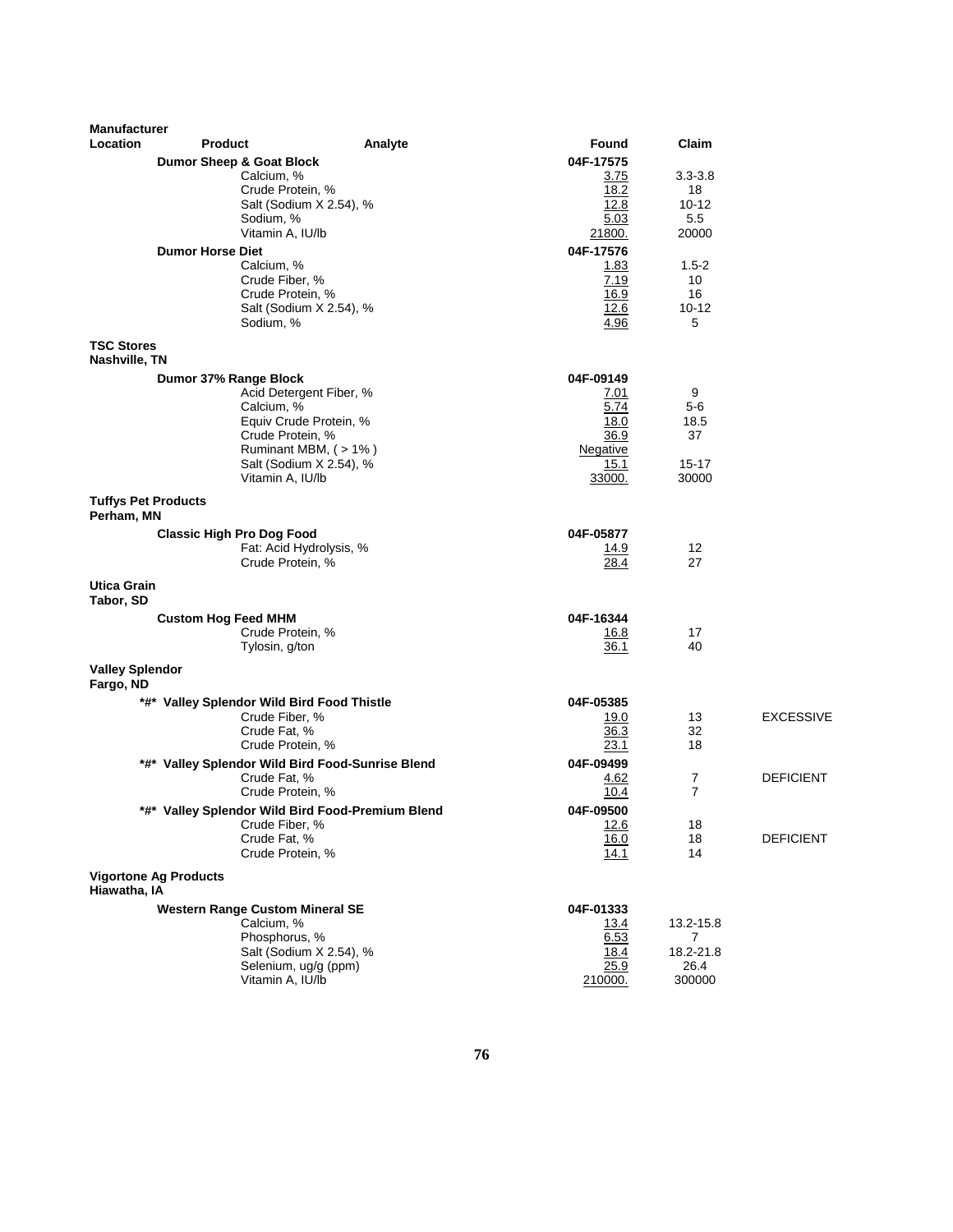| <b>Manufacturer</b><br>Location                         | <b>Product</b>                                                                                                                 | Analyte                                                                    | Found                                                               | Claim                                    |                                      |
|---------------------------------------------------------|--------------------------------------------------------------------------------------------------------------------------------|----------------------------------------------------------------------------|---------------------------------------------------------------------|------------------------------------------|--------------------------------------|
| Vit-E-Men Company Inc<br>Norfolk, NE                    |                                                                                                                                |                                                                            |                                                                     |                                          |                                      |
|                                                         | *#* #41174-1 MLF Sheep Mineral w/Cu<br>Calcium, %<br>Magnesium, %<br>Phosphorus, %<br>Selenium, ug/g (ppm)<br>Vitamin A, IU/lb |                                                                            | 04F-15607<br>13.6<br>2.34<br>11.3<br>49.4<br>347000.                | 14.1-14.4<br>2<br>12.9<br>50<br>297145.6 | <b>DEFICIENT</b>                     |
| <b>VitaKraft Pet Products</b><br><b>Bound Brook, NJ</b> |                                                                                                                                |                                                                            |                                                                     |                                          |                                      |
|                                                         | Oven Moisture, %<br>Crude Protein, %                                                                                           | Vitakraft Premium Menu (Daily Food For Guinea Pigs)                        | 04F-04983<br>9.60<br>11.9                                           | 12 <sup>2</sup><br>11                    |                                      |
|                                                         | Crude Fiber, %<br>Oven Moisture, %<br>Crude Protein, %                                                                         | Vitakraft Premium Menu (Daily Food For Rabbits)                            | 04F-04984<br>11.3<br>8.21<br>14.4                                   | 13<br>12<br>14                           |                                      |
|                                                         | Crude Fat, %<br>Oven Moisture, %<br>Crude Protein, %                                                                           | Vitakraft Premium Menu (Daily Food For Hamsters)                           | 04F-04985<br>8.32<br>9.12<br>13.8                                   | 7.5<br>12<br>13                          |                                      |
| <b>Westway Feed Products</b><br>New Orleans, LA         |                                                                                                                                |                                                                            |                                                                     |                                          |                                      |
|                                                         | *#* Sweet 45 Dried Molasses<br>Crude Fiber, %<br>Oven Moisture, %                                                              | Acid Detergent Fiber, %<br>Total Sugars(Invert), %                         | 04F-04418<br>28.6<br>25.0<br>1.62<br>38.0                           | 22<br>24<br>6<br>38                      | <b>EXCESSIVE</b>                     |
|                                                         | <b>EZ Glo 4-70.5</b><br>Vacuum Moisture, %<br>Potassium, %                                                                     | Total Sugars(Invert), %                                                    | 04F-07399<br>28.1<br>3.03<br>37.5                                   | 29.5<br>2<br>37                          |                                      |
|                                                         | *#* Sweet 45 Molasses<br>Crude Fiber, %<br>Oven Moisture, %                                                                    | Acid Detergent Fiber, %<br>Total Sugars(Invert), %                         | 04F-08084<br>27.1<br>25.2<br>2.40<br>35.8                           | 22<br>24<br>6<br>38                      | <b>EXCESSIVE</b>                     |
|                                                         | Vacuum Moisture, %                                                                                                             | *#* Wes Las All Natural 79.5 Brix Cane Molasses<br>Total Sugars(Invert), % | 04F-10314<br><u>38.7</u><br>23.0                                    | 27<br>43                                 | <b>EXCESSIVE</b><br><b>DEFICIENT</b> |
| <b>Westway Trading</b><br>New Orleans, LA               |                                                                                                                                |                                                                            |                                                                     |                                          |                                      |
|                                                         | Mol-Mix Prime #635<br>Vacuum Moisture, %<br>Phosphorus, %<br>Potassium, %<br>Crude Protein, %<br>Vitamin A, IU/lb              | Equiv Crude Protein, %<br>Total Sugars(Invert), %                          | 04F-05541<br>22.7<br>34.6<br>1.83<br>2.63<br>32.6<br>23.4<br>33300. | 24<br>34<br>2<br>2<br>32<br>26<br>40000  |                                      |
| Dickinson, ND                                           | <b>Woody's Performance Horse Feed Products</b>                                                                                 |                                                                            |                                                                     |                                          |                                      |
|                                                         | <b>Sweet 12 Horse Feed</b><br>Lysine - Total, %<br>Methionine - Total, %<br>Crude Protein, %                                   |                                                                            | 04F-15612<br>0.444<br>0.176<br>12.2                                 | 0.4<br>0.15<br>$12 \overline{ }$         |                                      |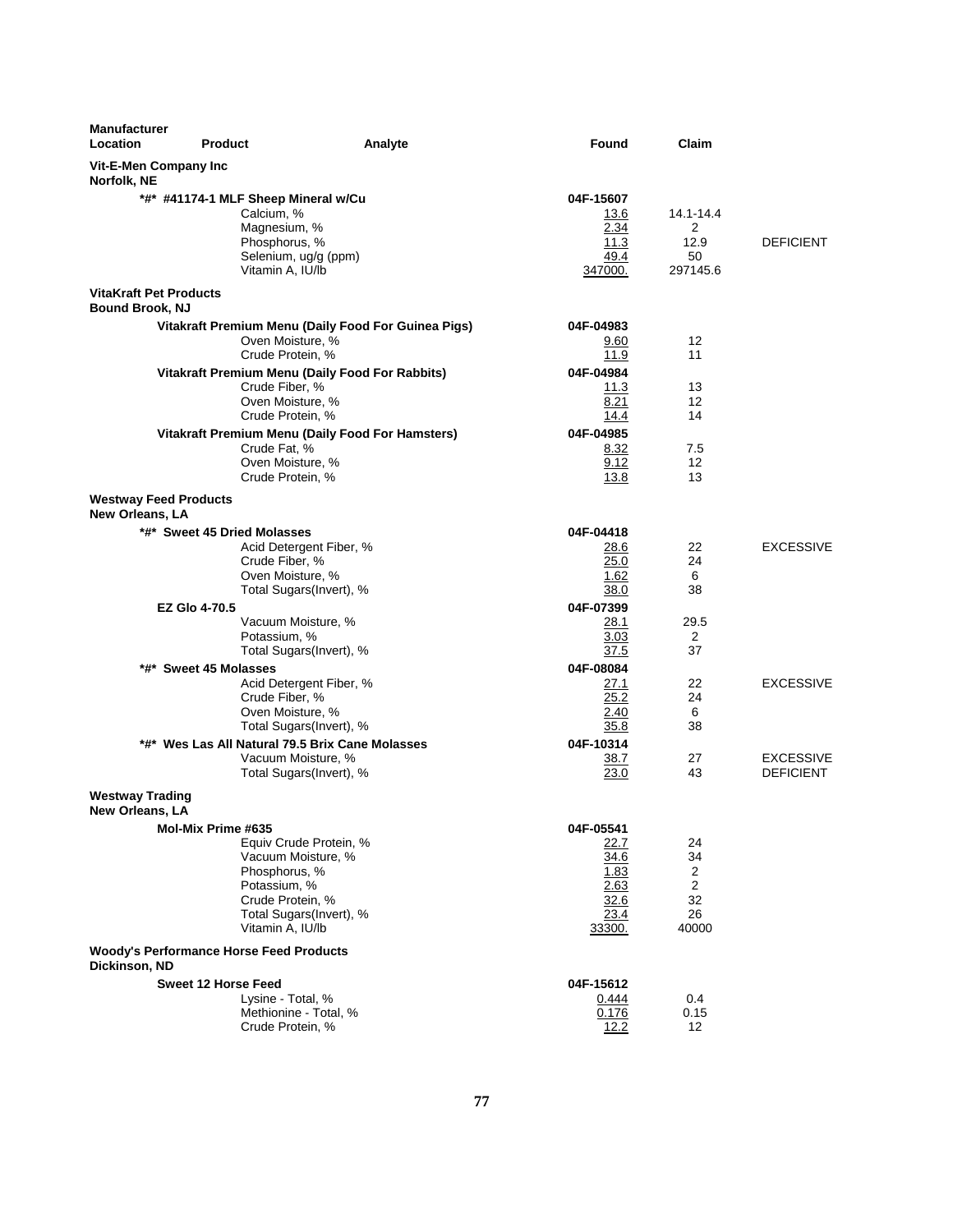| <b>Manufacturer</b><br>Location                 | <b>Product</b>                   | Analyte | Found     | Claim       |                  |
|-------------------------------------------------|----------------------------------|---------|-----------|-------------|------------------|
| <b>Woodys Feed &amp; Grain</b><br>Dickinson, ND |                                  |         |           |             |                  |
|                                                 | *#* Woody's Layer 16             |         | 04F-05333 |             |                  |
|                                                 | Calcium, %                       |         | 2.05      | $2.5 - 3.5$ | <b>DEFICIENT</b> |
|                                                 | Crude Protein, %                 |         | 16.0      | 16          |                  |
| <b>Yaggies Inc</b><br>Yankton, SD               |                                  |         |           |             |                  |
|                                                 | Yaggie's ADE Vitamin Premix      |         | 04F-04185 |             |                  |
|                                                 | Vitamin A. IU/lb                 |         | 2040000.  | 2000000     |                  |
|                                                 | <b>Steamed Rolled Oat Groats</b> |         | 04F-10322 |             |                  |
|                                                 | Crude Fat, %                     |         | 5.51      | 5           |                  |
|                                                 | Crude Protein, %                 |         | 16.7      | 15          |                  |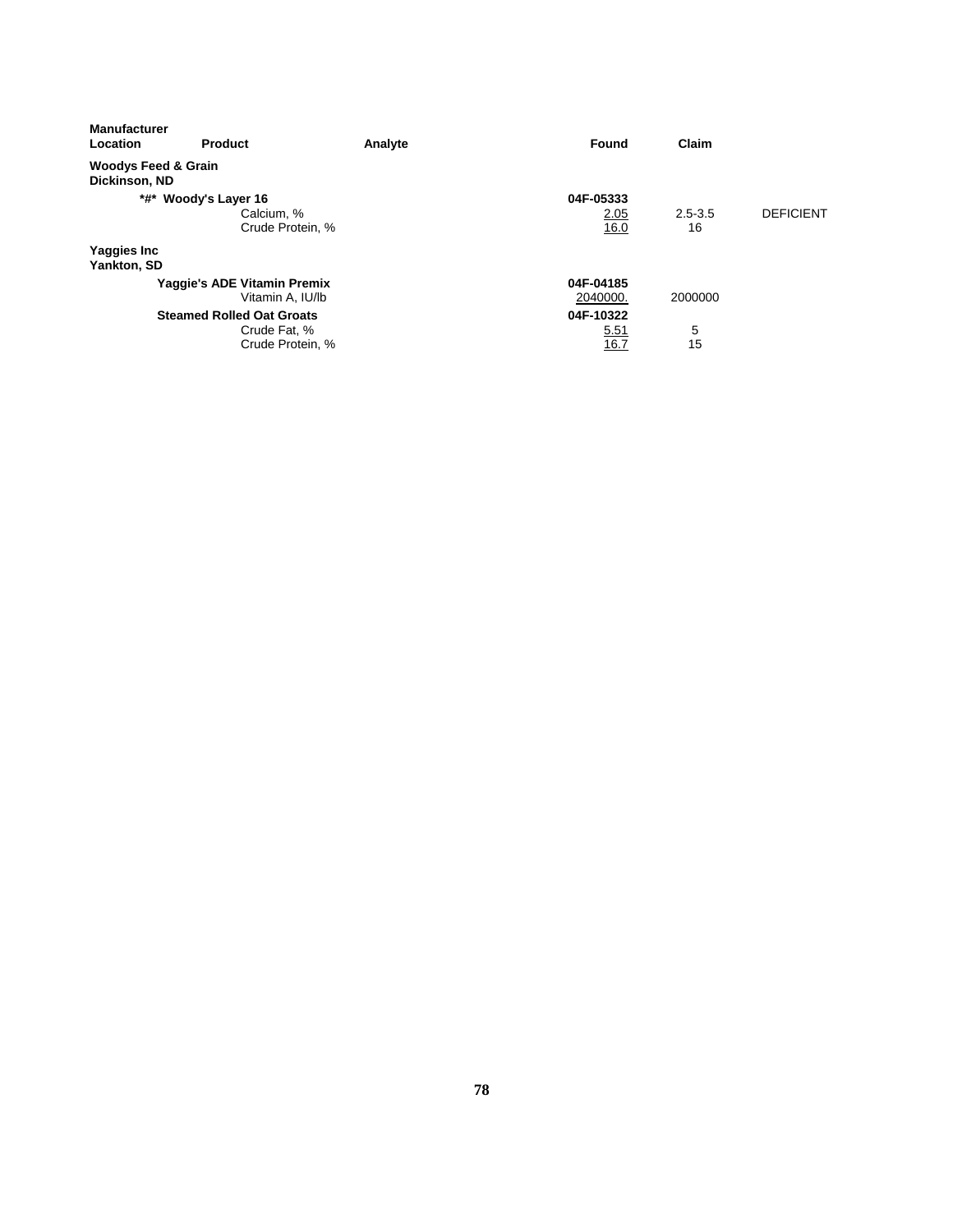# **Regulatory Analyte Totals**

| <b>Remedies Samples</b>     | <b>Units</b> | Received From 1/1/2004 To 12/31/2004 |
|-----------------------------|--------------|--------------------------------------|
| <b>Amprolium</b>            | $\%$         | 3                                    |
| Ash                         | $\%$         | $\mathbf{1}$                         |
| <b>Calcium</b>              | $\%$         | $\mathbf{1}$                         |
| <b>Chloride</b>             | $\%$         | $\overline{4}$                       |
| <b>Chlortetracycline</b>    | g/lb         | 6                                    |
| <b>Dextrose Monohydrate</b> | g/ml         | 3                                    |
| <b>Dextrose</b>             | $\%$         | $\sqrt{2}$                           |
| <b>Dichlorvos</b>           | gm/packet    | 3                                    |
| Fenbendazole                | $\%$         | $\mathbf{1}$                         |
| <b>Glucose</b>              |              | $\overline{2}$                       |
| <b>Glycine</b>              | $\%$         | $\overline{4}$                       |
| <b>Titratable Iodine</b>    | $\%$         | $\mathbf{1}$                         |
| <b>Iodine</b>               | $\%$         | $\mathbf{1}$                         |
| <b>Iron</b>                 | mg/mL        | $\overline{2}$                       |
| <b>Nitrofurazone</b>        | $\%$         | 2                                    |
| Oxytetracycline             | g/ton        | 19                                   |
| Oxytetracycline             | g/lb         | $\mathbf{1}$                         |
| <b>Penicillin</b>           | g/ton        | $\mathbf{1}$                         |
| <b>Piperazine</b>           | $\%$         | 8                                    |
| <b>Potassium Citrate</b>    | $\%$         | $\mathbf{1}$                         |
| <b>Potassium Phosphate</b>  | %            | $\mathfrak{2}$                       |
| <b>Potassium</b>            | $\%$         | 8                                    |
| <b>Protein</b>              | %            | $\mathfrak{2}$                       |
| <b>Crude Protein</b>        | $\%$         | $\mathbf{1}$                         |
| <b>Pyrantel Base</b>        | mg/mL        | 11                                   |
| <b>Pyrantel Tartrate</b>    | $\%$         | $\mathbf{1}$                         |
| Salt (Chloride X 1.65)      | $\%$         | 6                                    |
| Salt (Sodium X 2.54)        | $\%$         | 6                                    |
| <b>Sodium</b>               | $\%$         | 11                                   |
| <b>Sodium Chloride</b>      | $\%$         | $\overline{2}$                       |
| <b>Sulfadimethoxine</b>     | oz/pkg       | 5                                    |
| <b>Sulfamethazine</b>       | g/lb         | $\overline{2}$                       |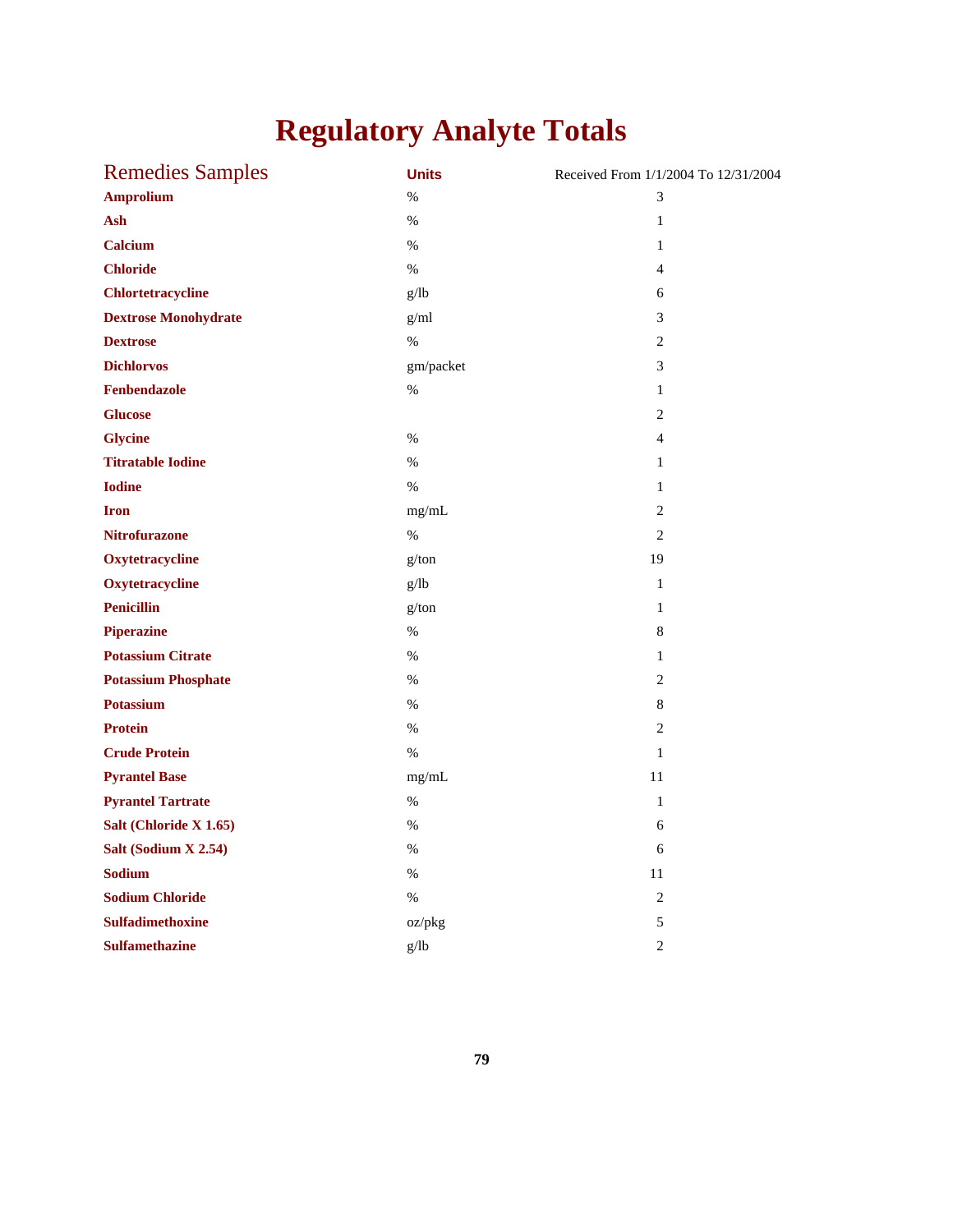| <b>Remedies Samples</b>           | <b>Units</b> | Received From 1/1/2004 To 12/31/2004 |
|-----------------------------------|--------------|--------------------------------------|
| <b>Sulfamethazine</b>             | %            |                                      |
| <b>Tetracycline Hydrochloride</b> | g/ton        |                                      |
| <b>Tylosin</b>                    | g/ton        | 2                                    |
| Vitamin A                         | I.U./mL      |                                      |
| <b>Vitamin D</b>                  | IU/lb        |                                      |
| <b>Vitamin D</b>                  | I.U./mL      |                                      |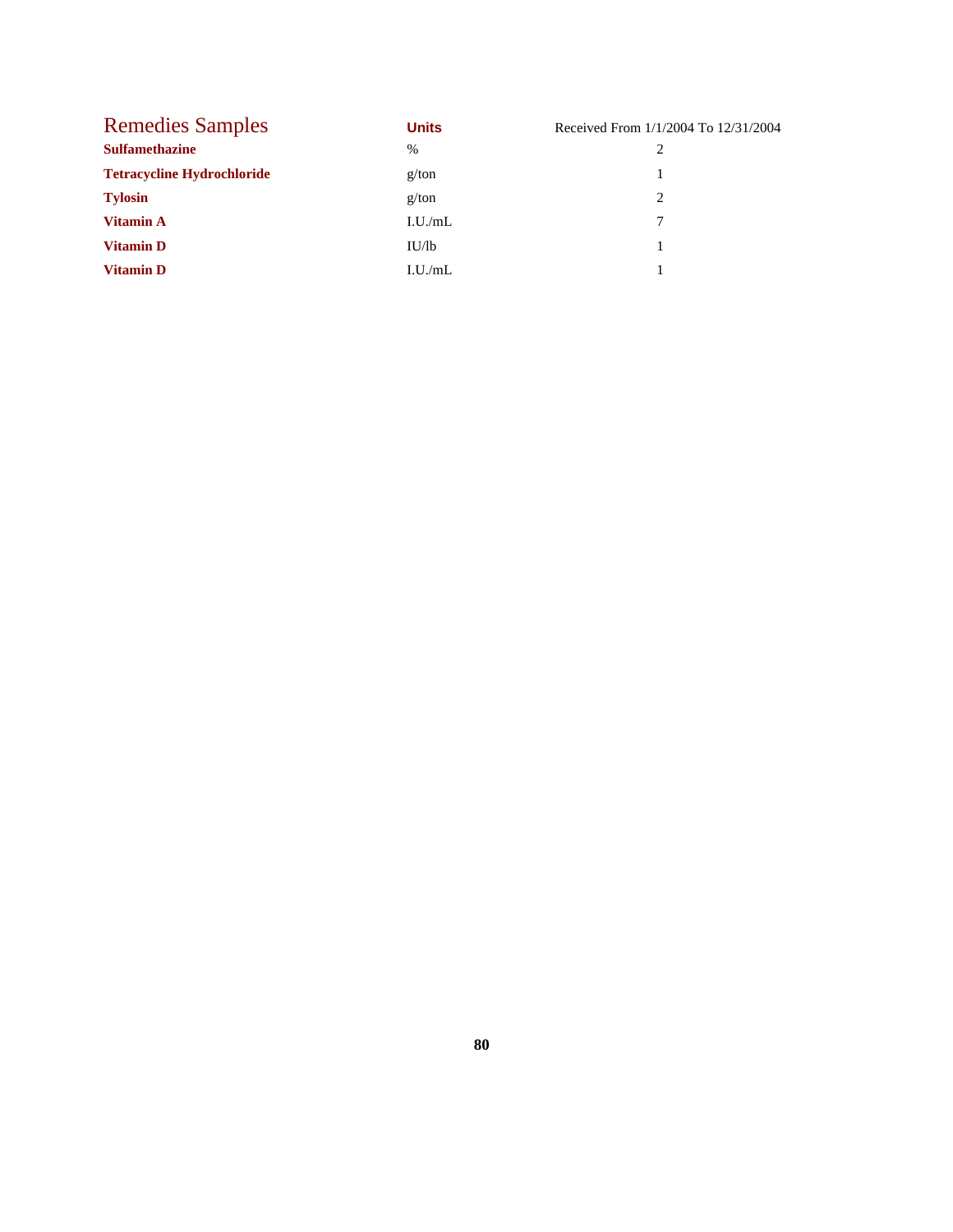# **Sample Count Report**

# **Remedies Sampled From 1/1/2004 To 12/31/2004**

| <b>Manufacturer and Location</b>             |                     |                | <b>Sample</b> |                | <b>Not Passed</b> |  |
|----------------------------------------------|---------------------|----------------|---------------|----------------|-------------------|--|
| Agri Laboratories LTD                        | St. Joseph          | <b>MO</b>      | 5             | 5              | $\theta$          |  |
| <b>Agripharm Products</b>                    | Grapevine           | TX             | 1             | 1              | 0                 |  |
| <b>Aspen Veterinary Resources</b>            | Kansas City         | <b>MO</b>      | 4             | 4              | 0                 |  |
| Bimeda, Inc.                                 | LeSueur             | MN             | 2             | 2              | 0                 |  |
| Boehringer Ingelheim Animal Health St Joseph |                     | МO             | 6             | 6              | 0                 |  |
| Dealer Distribution of America               | Grapevine           | TX             | 1             | 1              | 0                 |  |
| Durvet Inc.                                  | <b>Blue Springs</b> | MO             | 13            | 13             | 0                 |  |
| Elanco Animal Health                         | Indianapolis        | IN             | 2             | 2              | 0                 |  |
| <b>Farnam Companies</b>                      | Phoenix             | AZ.            | 13            | 12             |                   |  |
| <b>Farnam Pet Products</b>                   | Phoenix             | AZ             | 1             |                | 0                 |  |
| <b>Fleming Laboratories</b>                  | Charlotte           | <b>NC</b>      |               |                | 0                 |  |
| Fort Dodge Animal Health                     | Fort Dodge          | IA             | 7             | 7              | 0                 |  |
| Intervet Inc.                                | Millsboro           | DE             |               |                | 0                 |  |
| Kaeco Group Inc                              | Savannah            | MO             |               |                | 0                 |  |
| Merial Limited                               | Iselin              | NJ             | 3             | 3              | 0                 |  |
| Merricks, Inc.                               | Middleton           | WI             | 2             | 2              | 0                 |  |
| Milk Specialties Company                     | Dundee              | IL             | 2             | $\overline{2}$ | 0                 |  |
| <b>Pfizer Animal Health</b>                  | Exton               | PA             | 21            | 20             |                   |  |
| Pfizer Inc                                   | New York            | <b>NY</b>      | 1             | $\theta$       |                   |  |
| Phoenix Scientific                           | St. Joseph          | <b>MO</b>      |               |                | 0                 |  |
| Rhone Merieux, Inc.                          | Athens              | <b>GA</b>      |               |                | 0                 |  |
| Sparhawk Laboratories                        | Lenexa              | <b>KS</b>      |               |                | 0                 |  |
| Tech Mix Inc                                 | <b>Stewart</b>      | MN             | 2             |                |                   |  |
| Vedco Inc                                    | St Joseph           | МO             |               |                | 0                 |  |
| Virboc Alt Inc.                              | Fort Worth          | TX             |               | L              | 0                 |  |
|                                              |                     | <b>Totals:</b> | 94            | 90             | 4                 |  |

**Percent Passed:** 95.7% **Percent Not**  $4.3\%$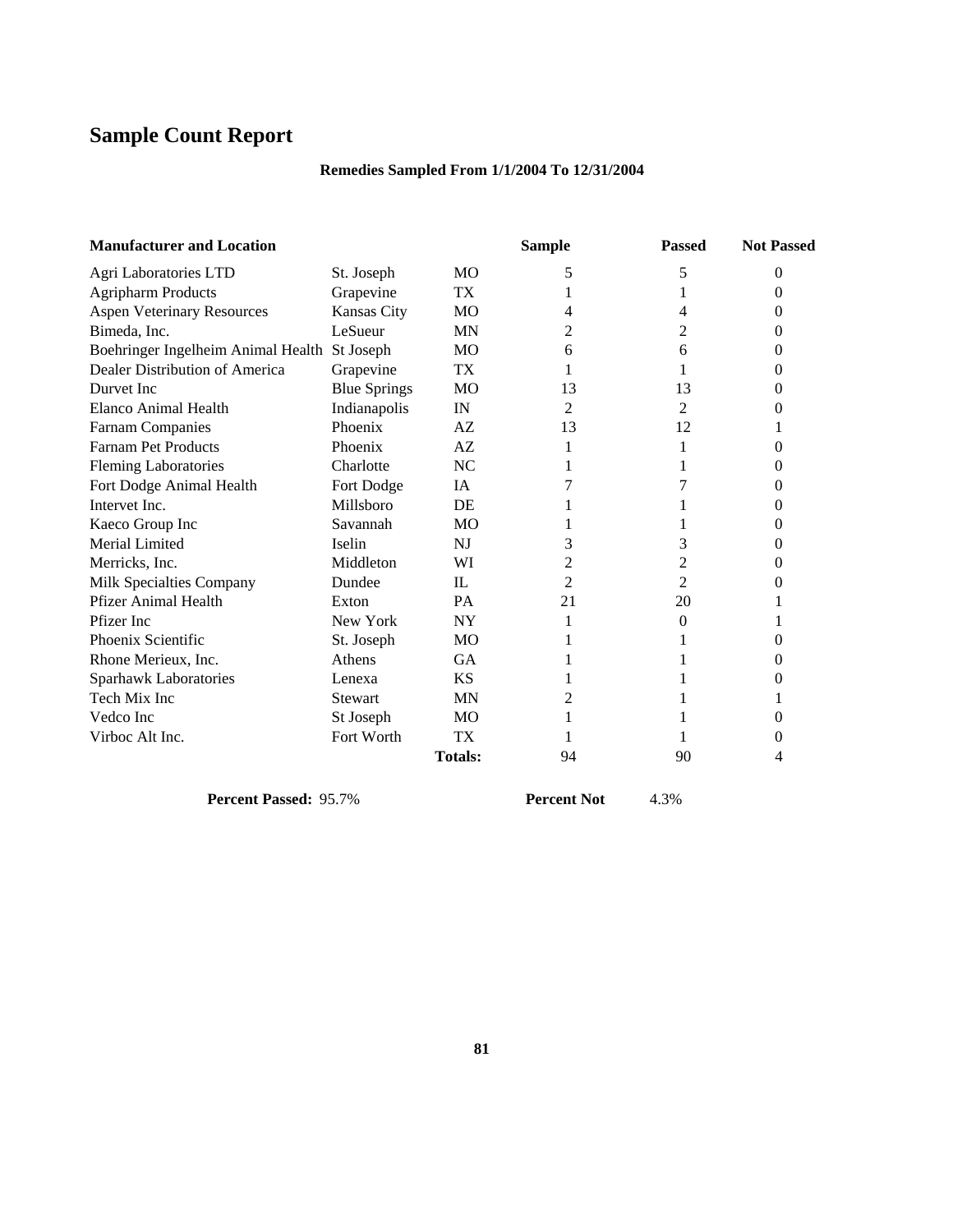| Manufacturer<br>Location                   | <b>Product</b>                     | Analyte                                            | Found             | Claim                      |                  |
|--------------------------------------------|------------------------------------|----------------------------------------------------|-------------------|----------------------------|------------------|
| St. Joseph, MO                             | <b>Agri Laboratories LTD</b>       |                                                    |                   |                            |                  |
|                                            | <b>Amino Acid Oral Solution</b>    |                                                    | 04D-06238         |                            |                  |
|                                            |                                    | Dextrose Monohydrate, g/100 mL                     | 4.9               | 5                          |                  |
|                                            |                                    | <b>Vitamins and Electrolytes "Plus"</b>            | 04D-06239         |                            |                  |
|                                            |                                    | Potassium, %                                       | 3.46              | 3.8                        |                  |
|                                            |                                    | Salt (ChlorideX1.65), %<br>Salt (Sodium X 2.54), % | 17.9<br>11.5      | $11 - 13.2$<br>$11 - 13.2$ | <b>EXCESSIVE</b> |
|                                            |                                    | Sodium, %                                          | 4.52              | 4.7                        |                  |
|                                            |                                    | Vitamin A, I.U./lb                                 | 9430000.          | 10000000                   |                  |
|                                            | <b>Agrimycin 343</b>               |                                                    | 04D-06241         |                            |                  |
|                                            |                                    | Oxytetracycline, g/packet                          | 102.              | 102.4                      |                  |
|                                            | 5-Way Calf Scour Bolus             |                                                    | 04D-09066         |                            |                  |
|                                            |                                    | Oxytetracycline, mg/bolus                          | 511.              | 500                        |                  |
|                                            | Ferrodex 100                       |                                                    | 04D-16915         |                            |                  |
|                                            |                                    | Iron, mg/mL                                        | 102.              | 100                        |                  |
| <b>Agripharm Products</b><br>Grapevine, TX |                                    |                                                    |                   |                            |                  |
|                                            | Oxymycin 343                       |                                                    | 04D-06129         |                            |                  |
|                                            |                                    | Oxytetracycline, g/packet                          | 109.              | 102.4                      |                  |
| Kansas City, MO                            | <b>Aspen Veterinary Resources</b>  |                                                    |                   |                            |                  |
|                                            | <b>NFZ Puffer</b>                  |                                                    | 04D-00475         |                            |                  |
|                                            |                                    | Nitrofurazone, %                                   | 0.191             | 0.2                        |                  |
|                                            | <b>Sustain III</b>                 |                                                    | 04D-04863         |                            |                  |
|                                            |                                    | Sulfamethazine, gm/bolus                           | 7.81              | 8.02                       |                  |
|                                            | Gentle lodine 1%                   |                                                    | 04D-04864         |                            |                  |
|                                            |                                    | Titratable Iodine, %                               | 0.95              | 1                          |                  |
|                                            | <b>Sustain III Bolus</b>           | Sulfamethazine, g/bolus                            | 04D-07447<br>31.3 | 32.1                       |                  |
|                                            |                                    |                                                    |                   |                            |                  |
| Bimeda, Inc.<br>LeSueur, MN                |                                    |                                                    |                   |                            |                  |
|                                            |                                    | <b>Sulfadimethoxine Soluble Powder</b>             | 04D-04865         |                            |                  |
|                                            |                                    | Sulfadimethoxine, oz/pkg                           | 3.36              | 3.34                       |                  |
|                                            | Sustain III                        |                                                    | 04D-17582         |                            |                  |
|                                            |                                    | Sulfamethazine, g/bolus                            | 7.99              | 8.02                       |                  |
| St Joseph, MO                              | Boehringer Ingelheim Animal Health |                                                    |                   |                            |                  |
|                                            | <b>Atgard Swine Wormer</b>         |                                                    | 04D-00473         |                            |                  |
|                                            |                                    | Dichlorvos, gm/packet                              | 10.0              | 11.5                       |                  |
|                                            | Bio-mycin 200                      |                                                    | 04D-02034         |                            |                  |
|                                            |                                    | Oxytetracycline, mg/ml                             | 202.              | 200                        |                  |
|                                            | <b>Atgard Swine Wormer</b>         | Dichlorvos, gm/packet                              | 04D-05261<br>11.4 | 11.5                       |                  |
|                                            |                                    |                                                    |                   |                            |                  |
|                                            | Bio-Mycin 200                      | Oxytetracycline, mg/ml                             | 04D-05336<br>203. | 200                        |                  |
|                                            | Bio-Mycin 200                      |                                                    | 04D-05883         |                            |                  |
|                                            |                                    | Oxytetracycline, mg/ml                             | 204.              | 200                        |                  |
|                                            | <b>Atgard Swine Wormer</b>         |                                                    | 04D-17568         |                            |                  |
|                                            |                                    | Dichlorvos, gm/packet                              | 11.6              | 11.5                       |                  |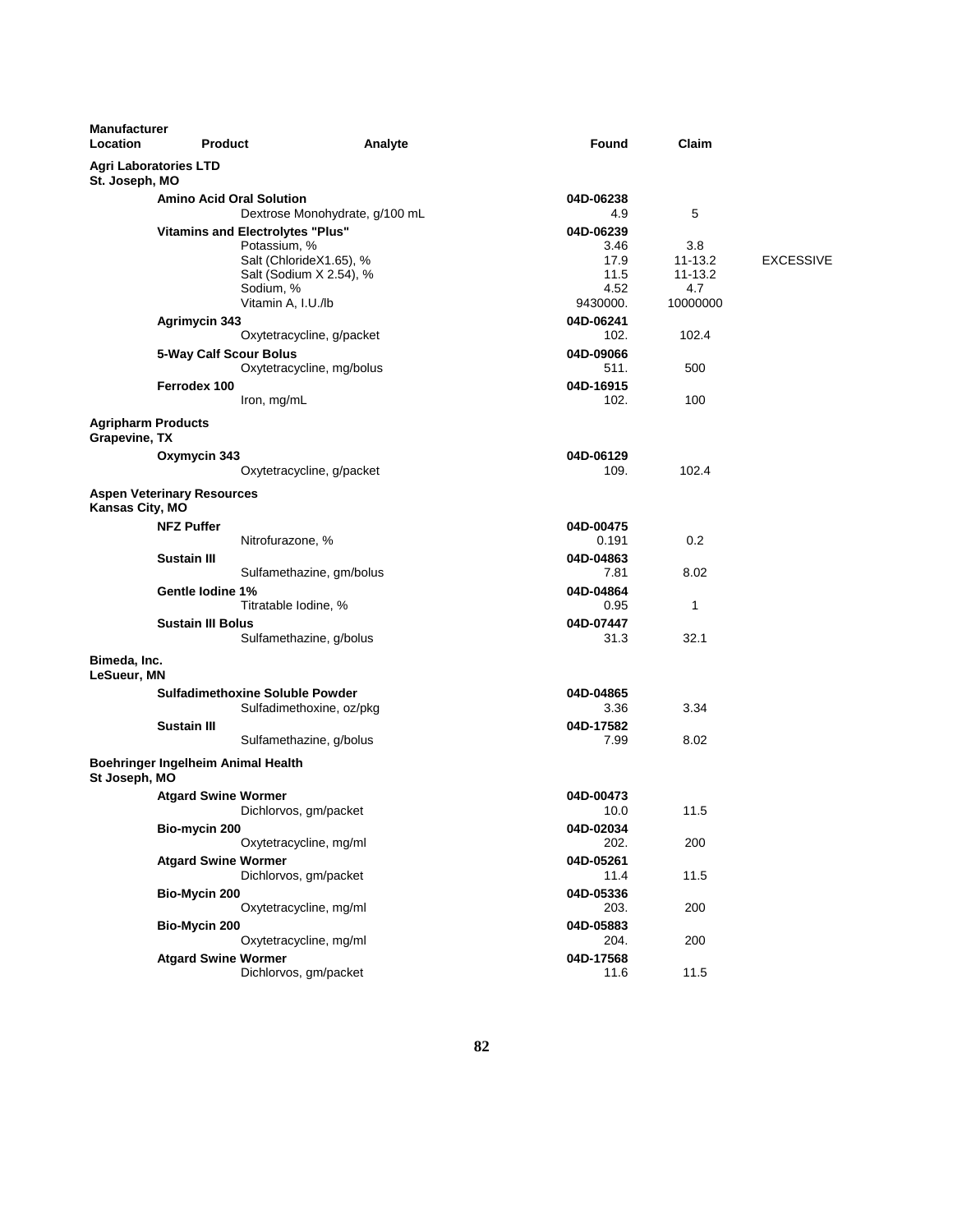| <b>Manufacturer</b><br><b>Location</b>          | <b>Product</b>                        |                                                                   | Analyte | Found             | Claim            |
|-------------------------------------------------|---------------------------------------|-------------------------------------------------------------------|---------|-------------------|------------------|
| Grapevine, TX                                   | <b>Dealer Distribution of America</b> |                                                                   |         |                   |                  |
|                                                 |                                       | <b>Sulfadimethoxine Soluble Powder</b><br>Sulfadimethoxine, g/pkg |         | 04D-00474<br>94.5 | 94.6             |
| <b>Durvet Inc</b><br><b>Blue Springs, MO</b>    |                                       |                                                                   |         |                   |                  |
|                                                 | <b>Vitamins and Electrolytes</b>      |                                                                   |         | 04D-01974         |                  |
|                                                 |                                       | Potassium, %                                                      |         | 2.34              | 2.4              |
|                                                 |                                       | Salt (ChlorideX1.65), %                                           |         | 91.5              | 84-88            |
|                                                 |                                       | Salt (Sodium X 2.54), %                                           |         | 78.0              | 84-88            |
|                                                 |                                       | Vitamin A, I.U./mL                                                |         | 6210000.          | 5000000          |
|                                                 | Cal-Mag-Co Gel                        |                                                                   |         | 04D-04460         |                  |
|                                                 |                                       | Calcium, %                                                        |         | 13.0              | 14.3-14.8        |
|                                                 | <b>Durvet Dextrose 50% Sterile</b>    |                                                                   |         | 04D-05114<br>49.8 | 50               |
|                                                 |                                       | Dextrose Monohydrate, % w/v                                       |         |                   |                  |
|                                                 |                                       | Sulfadimethoxine Injection 40%<br>Sulfadimethoxine, mg/ml         |         | 04D-05882<br>400. | 400              |
|                                                 |                                       |                                                                   |         | 04D-06475         |                  |
|                                                 |                                       | <b>Durvet Vitamins and Electrolytes</b><br>Potassium, %           |         | 2.52              | 2.4              |
|                                                 |                                       | Salt (ChlorideX1.65), %                                           |         | 91.2              | 84-88            |
|                                                 |                                       | Salt (Sodium X 2.54), %                                           |         | 80.7              | 84-88            |
|                                                 |                                       | Vitamin A, I.U./lb                                                |         | 4710000.          | 5000000          |
|                                                 | <b>Vitamins &amp; Electrolytes</b>    |                                                                   |         | 04D-07772         |                  |
|                                                 |                                       | Potassium, %                                                      |         | 2.70              | 2.4              |
|                                                 |                                       | Salt (ChlorideX1.65), %<br>Salt (Sodium X 2.54), %                |         | 87.9              | 84-88            |
|                                                 |                                       | Vitamin A, I.U./mL                                                |         | 78.5<br>5030000.  | 84-88<br>5000000 |
|                                                 | <b>NFZ Puffer</b>                     |                                                                   |         | 04D-08086         |                  |
|                                                 |                                       | Nitrofurazone, %                                                  |         | 0.188             | 0.2              |
|                                                 | Organic lodide 40                     |                                                                   |         | 04D-08087         |                  |
|                                                 |                                       | lodine, %                                                         |         | 8.00              | 7.3              |
|                                                 | Dextrose 50%                          |                                                                   |         | 04D-08088         |                  |
|                                                 |                                       | Dextrose Monohydrate, % w/v                                       |         | 49.2              | 50               |
|                                                 | Pen-Aqueous                           |                                                                   |         | 04D-08622         |                  |
|                                                 |                                       | Penicillin, units/mL                                              |         | 308000.           | 300000           |
|                                                 |                                       | <b>Durvet Iron Dextran Injection</b>                              |         | 04D-09148         |                  |
|                                                 |                                       | Iron, mg/mL                                                       |         | 92.5              | 100              |
|                                                 | <b>Durvet Vitamin AD</b>              |                                                                   |         | 04D-17571         |                  |
|                                                 |                                       | Vitamin A, I.U./mL                                                |         | 522000.           | 500000           |
|                                                 |                                       | Vitamin D, I.U./mL                                                |         | 70500.            | 75000            |
|                                                 | <b>Durvet Duramycin 72-200</b>        | Oxytetracycline, mg/ml                                            |         | 04D-17588<br>206. | 200              |
| <b>Elanco Animal Health</b><br>Indianapolis, IN |                                       |                                                                   |         |                   |                  |
|                                                 | Tylan 200                             |                                                                   |         | 04D-02035         |                  |
|                                                 |                                       | Tylosin, mg/ml                                                    |         | 190.              | 200              |
|                                                 | <b>Tylan 200 Injection</b>            | Tylosin, mg/ml                                                    |         | 04D-17581<br>211. | 200              |
| <b>Farnam Companies</b>                         |                                       |                                                                   |         |                   |                  |
| Phoenix, AZ                                     |                                       |                                                                   |         |                   |                  |
|                                                 | <b>Tasty Paste Dog Wormer</b>         |                                                                   |         | 04D-00477         |                  |
|                                                 |                                       | Piperazine, %                                                     |         | 21.2              | 20.8             |
|                                                 | <b>Alfalfa Pellet Horse Wormer</b>    |                                                                   |         | 04D-02389         |                  |
|                                                 |                                       | Piperazine, %                                                     |         | 19.7              | 21               |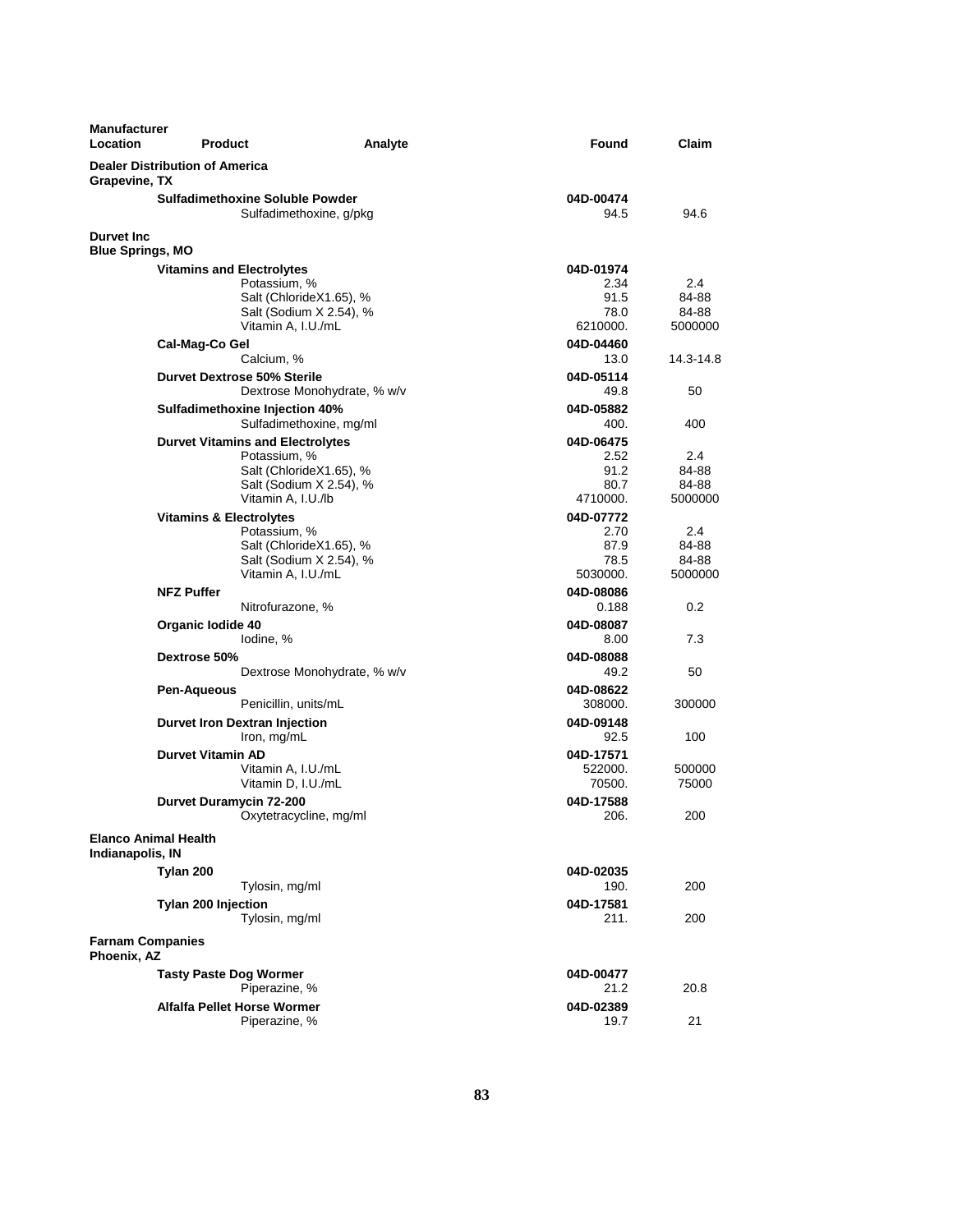| <b>Manufacturer</b> |                             |                                                    |                                                        |                   |                            |                                      |
|---------------------|-----------------------------|----------------------------------------------------|--------------------------------------------------------|-------------------|----------------------------|--------------------------------------|
| Location            | <b>Product</b>              |                                                    | Analyte                                                | Found             | Claim                      |                                      |
|                     | <b>D-Worm for Dogs</b>      |                                                    |                                                        | 04D-02391         |                            |                                      |
|                     |                             | Pyrantel Base, mg/tablet                           |                                                        | 112.              | 113.5                      |                                      |
|                     |                             | One Day Response Nutritional Supplement            |                                                        | 04D-05112         |                            |                                      |
|                     |                             | Potassium, %                                       |                                                        | 1.67              | $\mathbf{1}$               |                                      |
|                     |                             | Salt (ChlorideX1.65), %                            |                                                        | 5.59              | $4.5 - 5.5$                |                                      |
|                     |                             | Salt (Sodium X 2.54), %<br>Sodium, %               |                                                        | 10.7<br>4.22      | $4.5 - 5.5$<br>4-5         | <b>EXCESSIVE</b>                     |
|                     |                             |                                                    |                                                        |                   |                            |                                      |
|                     | D-Worm for cats & dogs      | Piperazine, g/100cc.                               |                                                        | 04D-05115<br>3.76 | 4.25                       |                                      |
|                     |                             |                                                    |                                                        |                   |                            |                                      |
|                     | <b>D-Worm 120</b>           | Pyrantel Base, mg/mL                               |                                                        | 04D-05228<br>4.28 | 4.54                       |                                      |
|                     |                             |                                                    |                                                        |                   |                            |                                      |
|                     | <b>Tasty Paste</b>          | Piperazine, %                                      |                                                        | 04D-05229<br>21.0 | 20.8                       |                                      |
|                     |                             |                                                    |                                                        |                   |                            |                                      |
|                     | <b>Rotation 2</b>           |                                                    |                                                        | 04D-05259<br>3.58 | 3.6                        |                                      |
|                     |                             | Pyrantel Base, g/18.8g                             |                                                        |                   |                            |                                      |
|                     | <b>Rotation 2</b>           |                                                    |                                                        | 04D-05554         |                            |                                      |
|                     |                             | Pyrantel Base, g/18.8g                             |                                                        | 3.57              | 3.6                        |                                      |
|                     | D-Worm                      |                                                    |                                                        | 04D-05950         |                            |                                      |
|                     |                             | Piperazine, g/100cc                                |                                                        | 3.81              | 4.25                       |                                      |
|                     |                             | *#* Farnam One Day Response                        |                                                        | 04D-06476         |                            |                                      |
|                     |                             | Salt (ChlorideX1.65), %<br>Salt (Sodium X 2.54), % |                                                        | 7.04<br>10.6      | $4.5 - 5.5$<br>$4.5 - 5.5$ | <b>EXCESSIVE</b><br><b>EXCESSIVE</b> |
|                     |                             | Sodium, %                                          |                                                        | 4.18              | 4-5                        |                                      |
|                     | <b>Alfalfa Pellet</b>       |                                                    |                                                        | 04D-17564         |                            |                                      |
|                     |                             | Piperazine, %                                      |                                                        | 21.0              | 21                         |                                      |
|                     | <b>Rotation 2</b>           |                                                    |                                                        | 04D-17586         |                            |                                      |
|                     |                             | Pyrantel Base, g / 18.8g tube                      |                                                        | 3.55              | 3.6                        |                                      |
|                     | <b>Farnam Pet Products</b>  |                                                    |                                                        |                   |                            |                                      |
| Phoenix, AZ         |                             |                                                    |                                                        |                   |                            |                                      |
|                     | <b>D-Worm for Pets</b>      |                                                    |                                                        | 04D-09067         |                            |                                      |
|                     |                             | Piperazine, g/100cc                                |                                                        | 4.28              | 4.25                       |                                      |
|                     |                             |                                                    |                                                        |                   |                            |                                      |
| Charlotte, NC       | <b>Fleming Laboratories</b> |                                                    |                                                        |                   |                            |                                      |
|                     | <b>Wazine 17 Wormer</b>     |                                                    |                                                        | 04D-02036         |                            |                                      |
|                     |                             | Piperazine, g/100ml                                |                                                        | 15.4              | 17                         |                                      |
|                     |                             |                                                    |                                                        |                   |                            |                                      |
| Fort Dodge, IA      | Fort Dodge Animal Health    |                                                    |                                                        |                   |                            |                                      |
|                     |                             | <b>Aureomycin Soluble Powder</b>                   |                                                        | 04D-02394         |                            |                                      |
|                     |                             | Chlortetracycline, g/lb                            |                                                        | 24.3              | 25                         |                                      |
|                     |                             | <b>Aureomycin Chlortetracycline</b>                |                                                        | 04D-05111         |                            |                                      |
|                     |                             | Chlortetracycline, g/lb                            |                                                        | 25.3              | 25                         |                                      |
|                     | Aureomycin                  |                                                    |                                                        | 04D-05227         |                            |                                      |
|                     |                             | Chlortetracycline, g/lb                            |                                                        | 24.8              | 25                         |                                      |
|                     | <b>Polyotic</b>             |                                                    |                                                        | 04D-05335         |                            |                                      |
|                     |                             | Tetracycline HCI, g/lb                             |                                                        | 26.4              | 25                         |                                      |
|                     |                             |                                                    | Aureomycin Chlortetracycline Soluble Powder Antibiotic | 04D-06474         |                            |                                      |
|                     |                             | Chlortetracycline, g/lb                            |                                                        | 22.3              | 25                         |                                      |
|                     | Aureomycin                  |                                                    |                                                        | 04D-07770         |                            |                                      |
|                     |                             | Chlortetracycline, g/lb                            |                                                        | 27.9              | 25                         |                                      |
|                     | <b>Aureomycin Sulmet</b>    |                                                    |                                                        | 04D-08623         |                            |                                      |
|                     |                             | Chlortetracycline, g/lb                            |                                                        | 105.              | 102.4                      |                                      |
|                     |                             | Sulfamethazine, g/lb                               |                                                        | 105.              | 102.4                      |                                      |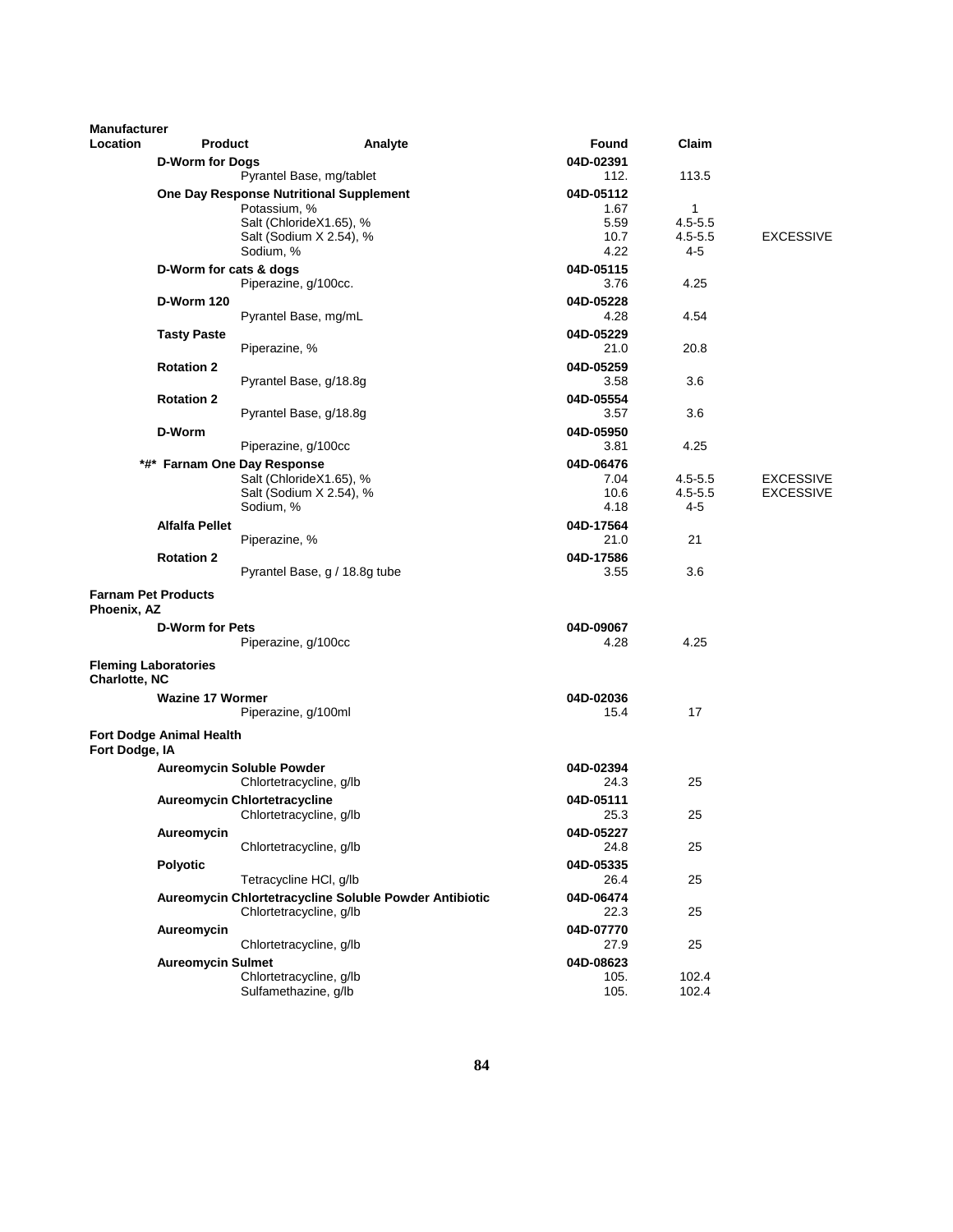| <b>Manufacturer</b><br><b>Location</b><br><b>Product</b> |                                                                                 | Analyte | Found                     | Claim               |
|----------------------------------------------------------|---------------------------------------------------------------------------------|---------|---------------------------|---------------------|
| Intervet Inc.<br>Millsboro, DE                           |                                                                                 |         |                           |                     |
|                                                          | safe-guard Equine Dewormer<br>Fenbendazole, %                                   |         | 04D-05334<br>23.3         | 22.2                |
| Kaeco Group Inc<br>Savannah, MO                          |                                                                                 |         |                           |                     |
|                                                          | <b>Horse Equine Wormer Pellet</b><br>Pyrantel Tartrate, %                       |         | 04D-09068<br>1.28         | 1.25                |
| <b>Merial Limited</b><br>Iselin, NJ                      |                                                                                 |         |                           |                     |
|                                                          | <b>Corid 20% Soluble Powder Coccidiostat</b><br>Amprolium, %                    |         | 04D-05885<br>21.5         | 20                  |
| <b>Coccidiostat Corid 20%</b>                            | Amprolium, %                                                                    |         | 04D-05948<br>21.6         | 20                  |
|                                                          | <b>Corid 20% Soluble Powder Coccidiostat</b><br>Amprolium, %                    |         | 04D-07448<br>20.5         | 20                  |
| Merricks, Inc.<br>Middleton, WI                          |                                                                                 |         |                           |                     |
|                                                          | <b>Merricks Blue Ribbon Calf Electrolyte Pack</b><br>Chloride, %<br>Sodium, %   |         | 04D-06477<br>5.78<br>5.35 | 5.5<br>5.5          |
|                                                          | <b>Merricks Blue Ribbon Calf Electrolyte</b><br>Chloride, %<br>Potassium, %     |         | 04D-08578<br>5.06<br>1.21 | 5.5<br>1.3          |
| <b>Milk Specialties Company</b>                          | Sodium, %                                                                       |         | 5.06                      | 5.5                 |
| Dundee, IL                                               |                                                                                 |         |                           |                     |
|                                                          | <b>Advance Arrest Electrolyte/Energy Supplement</b><br>Dextrose, %<br>Sodium, % |         | 04D-05419<br>45.4<br>1.70 | 33<br>2             |
| <b>Advance Arrest Electrolyte</b>                        |                                                                                 |         | 04D-17585<br>47.6         | 33                  |
|                                                          | Dextrose, %<br>Sodium, %                                                        |         | 2.00                      | 2                   |
| <b>Pfizer Animal Health</b><br>Exton, PA                 |                                                                                 |         |                           |                     |
| <b>Pfizer Strongid Paste</b>                             | Pyrantel Base, gm/20ml                                                          |         | 04D-00472<br>3.98         | 3.6                 |
|                                                          | <b>Terramycin Soluble Powder</b><br>Oxytetracycline, g/pkt.                     |         | 04D-01973<br>10.8         | 10                  |
| Liquamycin LA-200                                        | Oxytetracycline, mg/ml                                                          |         | 04D-02033<br>213.         | 200                 |
| Liquamycin LA-200                                        | Oxytetracycline, mg/ml                                                          |         | 04D-02390<br>207.         | 200                 |
| <b>Resorb</b>                                            | Glucose, gm                                                                     |         | 04D-04142<br>40.6         | 44                  |
|                                                          | Glycine, gm<br>Potassium Phosphate, gm                                          |         | 6.61<br>3.71              | 6.36<br>4.2         |
|                                                          | Sodium Chloride, gm                                                             |         | 9.62                      | 8.82                |
| <b>Re-Sorb Oral Hydration</b>                            | Glucose, gm                                                                     |         | 04D-05113<br>40.6         | 44                  |
|                                                          | Glycine, gm<br>Potassium Citrate, %                                             |         | 6.63                      | 6.36                |
|                                                          | Potassium Phosphate, gm<br>Sodium Chloride, gm                                  |         | 0.10<br>4.02<br>11.1      | 0.12<br>4.2<br>8.82 |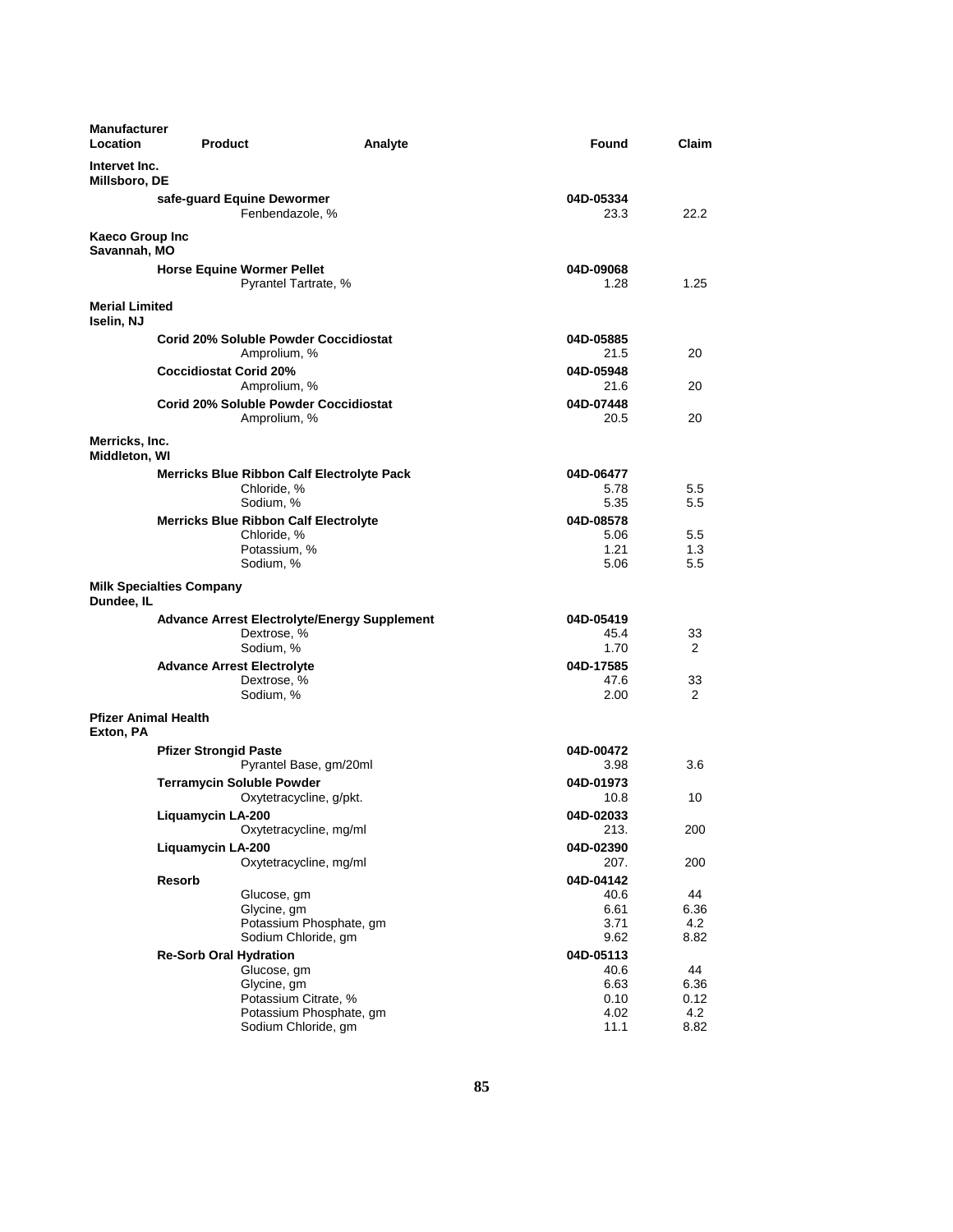| <b>Manufacturer</b>                         |                                         |                                                 |                   |                   |                  |
|---------------------------------------------|-----------------------------------------|-------------------------------------------------|-------------------|-------------------|------------------|
| <b>Location</b>                             | <b>Product</b>                          | Analyte                                         | Found             | Claim             |                  |
|                                             | <b>Terramycin-Soluble Powder</b>        |                                                 | 04D-05118         |                   |                  |
|                                             |                                         | Oxytetracycline, g/pkt                          | 10.1              | 10                |                  |
|                                             | <b>Terramycin Soluble</b>               |                                                 | 04D-05215         |                   |                  |
|                                             |                                         | Oxytetracycline, g/pkg                          | 11.0              | 10                |                  |
|                                             | <b>Liquamycin LA-200</b>                |                                                 | 04D-05225         |                   |                  |
|                                             |                                         | Oxytetracycline, mg/ml                          | 211.              | 200               |                  |
|                                             | <b>Strongid Paste</b>                   |                                                 | 04D-05226         |                   |                  |
|                                             |                                         | Pyrantel Base, g/23.6g                          | 3.57              | 3.6               |                  |
|                                             | <b>Terramycin Scours Tablets</b>        | Oxytetracycline, mg/tablet                      | 04D-05544<br>266. | 250               |                  |
|                                             |                                         | Terramycin (oxytetracycline HCI) Scours Tablets | 04D-05588         |                   |                  |
|                                             |                                         | Oxytetracycline, mg/tablet                      | 258.              | 250               |                  |
|                                             | <b>Stongid Paste</b>                    |                                                 | 04D-05884         |                   |                  |
|                                             |                                         | Pyrantel Base, g/23.6g                          | 3.55              | 3.6               |                  |
|                                             | Liquamycin LA 200                       |                                                 | 04D-05949         |                   |                  |
|                                             |                                         | Oxytetracycline, mg/ml                          | 213.              | 200               |                  |
|                                             | Terramycin-343 Soluble Powder           |                                                 | 04D-06015         |                   |                  |
|                                             |                                         | Oxytetracycline, g/packet                       | 102.              | 102.4             |                  |
|                                             | *#* Entrolyte H.E.                      |                                                 | 04D-06130         |                   |                  |
|                                             | Chloride, %                             |                                                 | 2.07              | 1.7               |                  |
|                                             | Glycine, %                              |                                                 | 3.20              | 2.3               |                  |
|                                             | Protein, %<br>Sodium, %                 |                                                 | 3.10<br>2.54      | 19<br>$2.2 - 2.7$ | <b>DEFICIENT</b> |
|                                             |                                         |                                                 |                   |                   |                  |
|                                             | <b>Terramycin Soluble Powder</b>        | Oxytetracycline, g/pkt                          | 04D-07771<br>11.1 | 10                |                  |
|                                             | <b>Strongid Paste</b>                   |                                                 | 04D-08090         |                   |                  |
|                                             |                                         | Pyrantel Base, g/23.6 g                         | 3.94              | 3.6               |                  |
|                                             | <b>Strongid Paste</b>                   |                                                 | 04D-17565         |                   |                  |
|                                             |                                         | Pyrantel Base, g / 23.6g tube                   | 3.78              | 3.6               |                  |
|                                             | <b>Terramycin Scours Tablets</b>        |                                                 | 04D-17570         |                   |                  |
|                                             |                                         | Oxytetracycline, mg/tablet                      | 253.              | 250               |                  |
|                                             | <b>Terramycin Soluble Powder</b>        |                                                 | 04D-17587         |                   |                  |
|                                             |                                         | Oxytetracycline, g/pkt.                         | 10.5              | 10                |                  |
| <b>Pfizer Inc</b>                           |                                         |                                                 |                   |                   |                  |
| New York, NY                                |                                         |                                                 |                   |                   |                  |
|                                             | *#* Entrolyte H.E.                      |                                                 | 04D-06237         |                   |                  |
|                                             | Chloride, %                             |                                                 | 2.01              | 1.7               |                  |
|                                             | Glycine, %                              |                                                 | 3.16              | 2.3               |                  |
|                                             | Protein, %                              |                                                 | 3.19              | 19                | <b>DEFICIENT</b> |
|                                             | Sodium, %                               |                                                 | 2.52              | $2.2 - 2.7$       |                  |
| <b>Phoenix Scientific</b><br>St. Joseph, MO |                                         |                                                 |                   |                   |                  |
|                                             | Sulfadimethoxine                        |                                                 | 04D-05520         |                   |                  |
|                                             |                                         | Sulfadimethoxine, g/pkg                         | 95.6              | 94.6              |                  |
| Rhone Merieux, Inc.<br>Athens, GA           |                                         |                                                 |                   |                   |                  |
|                                             | <b>NRG-PLUS Nutritional Concentrate</b> |                                                 | 04D-07752         |                   |                  |
|                                             | Ash, %                                  |                                                 | 3.64              | 4                 |                  |
|                                             | Crude Protein, %                        |                                                 | 9.03              | 9                 |                  |
| Lenexa, KS                                  | <b>Sparhawk Laboratories</b>            |                                                 |                   |                   |                  |
|                                             | Vitamin A D Injection                   |                                                 | 04D-00476         |                   |                  |
|                                             |                                         | Vitamin A, I.U./mL                              | 471000.           | 500000            |                  |
|                                             | Vitamin D, IU/mL                        |                                                 | 110000.           | 75000             |                  |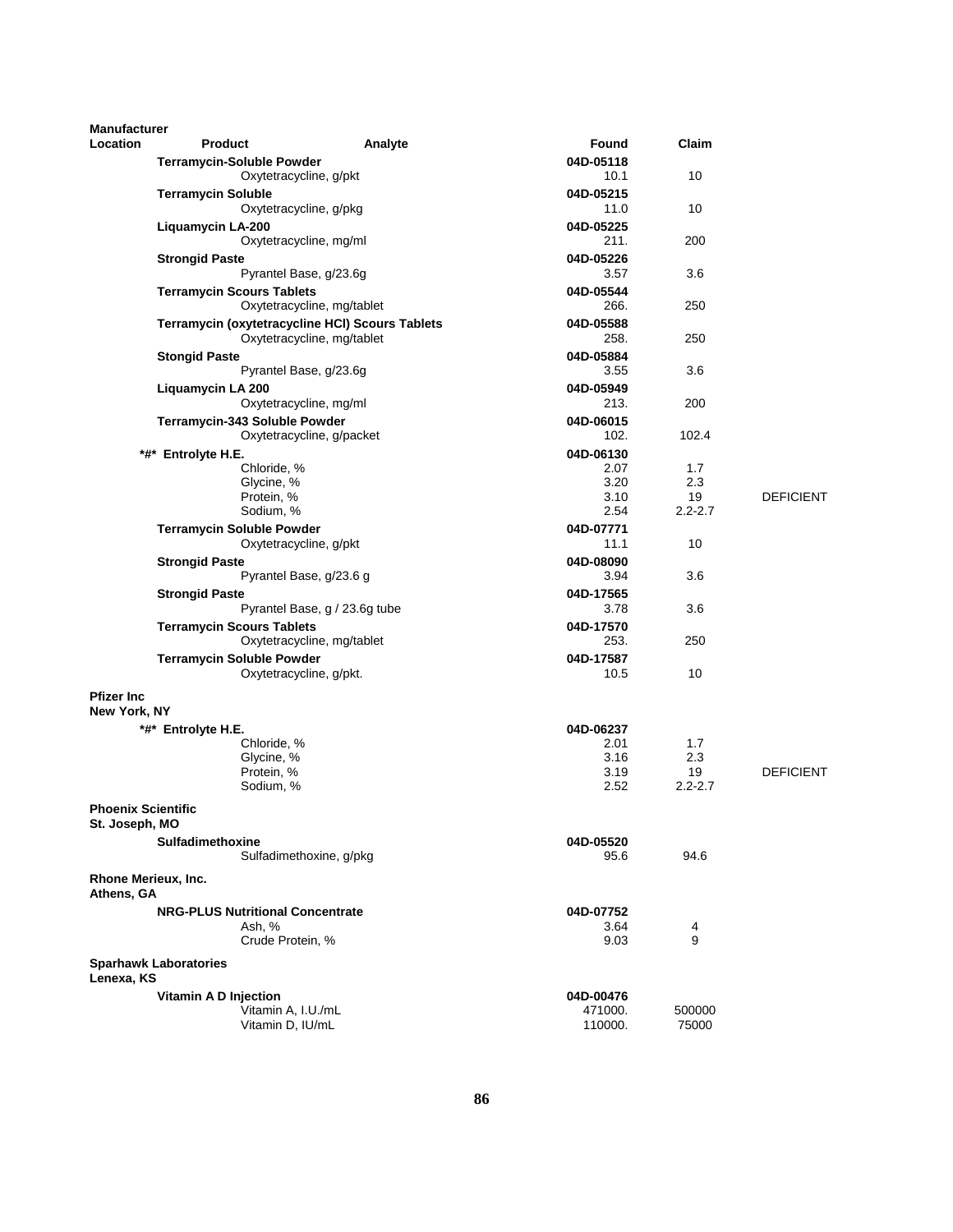| <b>Manufacturer</b><br><b>Location</b> | <b>Product</b>                    | Analyte                  | Found     | Claim     |                  |
|----------------------------------------|-----------------------------------|--------------------------|-----------|-----------|------------------|
| Tech Mix Inc<br><b>Stewart, MN</b>     |                                   |                          |           |           |                  |
|                                        | <b>Swine Acid-O-Lite</b>          |                          | 04D-06240 |           |                  |
|                                        | Potassium, %                      |                          | 9.65      | 10        |                  |
|                                        | Sodium, %                         |                          | 10.5      | 10        |                  |
| *#*                                    | <b>Bovine Bluelite</b>            |                          | 04D-08696 |           |                  |
|                                        | Potassium, %                      |                          | 7.48      | 8.25      |                  |
|                                        | Sodium, %                         |                          | 5.70      | 2.25-2.75 | <b>EXCESSIVE</b> |
|                                        | Vitamin A, I.U./mL                |                          | 896000.   | 1000000   |                  |
| <b>Vedco Inc</b>                       |                                   |                          |           |           |                  |
| St Joseph, MO                          |                                   |                          |           |           |                  |
|                                        | SulfadiVed Soluble Powder "Vedco" |                          | 04D-08577 |           |                  |
|                                        |                                   | Sulfadimethoxine, g/pkg  | 93.7      | 94.6      |                  |
| Virboc Alt Inc.<br>Fort Worth, TX      |                                   |                          |           |           |                  |
|                                        | <b>Francodex Worm x</b>           |                          | 04D-17583 |           |                  |
|                                        |                                   | Pyrantel Base, mg/tablet | 114.      | 113.5     |                  |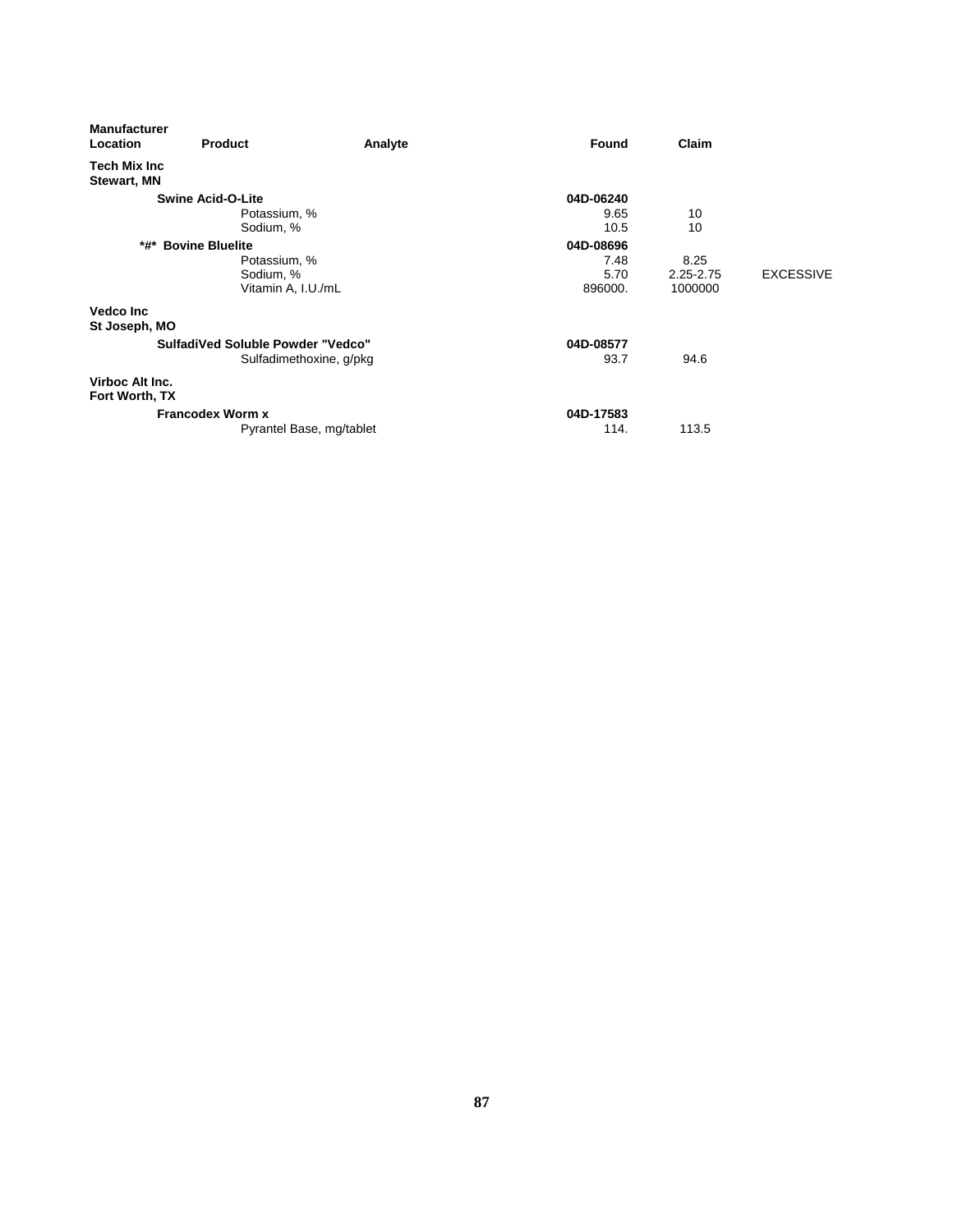## ANIMAL FEED & DRUG CONTAMINANTS MONITORING PROGRAM

#### Adulteration by Noxious Weed Seeds

Noxious weeds are a problem in South Dakota. One method being used to try to control the distribution of noxious weed in the state is to reduce or eliminate them from animal feeds. Several sections of the South Dakota Commercial Feed Law and Regulations address the issue of commercial feeds containing noxious weed seeds.

Section 39-14-53 of the South Dakota Commercial Feed Law States that "a commercial feed shall be deemed to be adulterated if it contains vialble weed seeds in amounts exceeding the limits which the Secretary of Agriculture shall establish by rule pursuant to the provisions of Chapter 1-26."

These rules are further addressed in the Administrative Rules of South Dakota (ARSD), Chapter 12:53:01:10, which states:

All screenings or by-products of grains and seeds containing prohibited or restricted weed seeds, as defined in chapter 12:36:03, when used in commercial feed or sold as such to the ultimate consumer, must be ground fine enough or otherwise treated to destroy the viability of weed seeds. The finished product may contain no viable prohibited weed seeds per pound and not more than 4.5 viable restricted weed seeds per pound.

Regulation 9(b) of the commercial feed regulations (and the Uniform Feed Bill and Regulations) essentially repeats this.

Chapter 12:36:03:02 of the South Dakota Seed Law, SDCL 38-12A, defines those noxious weed seeds that are prohibited and restricted. They are listed as follows:

#### 12:36:03:01 Prohibited noxious weed seeds.

- 
- 
- (3) Hoary cress (7) Quackgrass
- (4) Russian knapweed (8) Horse nettle
- 12:36:03:02 Restricted noxious weed seeds.
	-
	-
	-
	- $(4)$  Hedge bindweed
	-
- (1) Field bindweed (5) Perennial sowthistle
- (2) Leafy spurge (6) Canada thistle
	-
	-
- (1) Wild oats (7) Annual bluegrass (2) Dodder (8) Spotted knapweed<br>
(3) Wild mustard (9) Giant foxtail (3) Wild mustard (9) Giant foxtail<br>
(4) Hedge bindweed (10) Musk thistle (5) Wild carrott (11) Plumeless thistle

Based on our test results, we find feed samples containing noxious weed seeds. We are not analyzing a representative cross-section of the commercial feed supply, however, we are only analyzing those products which appear to contain noxious weed seeds. Additionally, the weed seeds need to be **viable** in order for the product to violative. From 1989 through 2004 the South Dakota Department of Agriculture analyzed 590 feed samples for noxious weed seeds. 100 of those samples (17%) were reported NOT PASSED, because they contained viable noxious weed seeds in excess of the standards specified above. AS-FS-102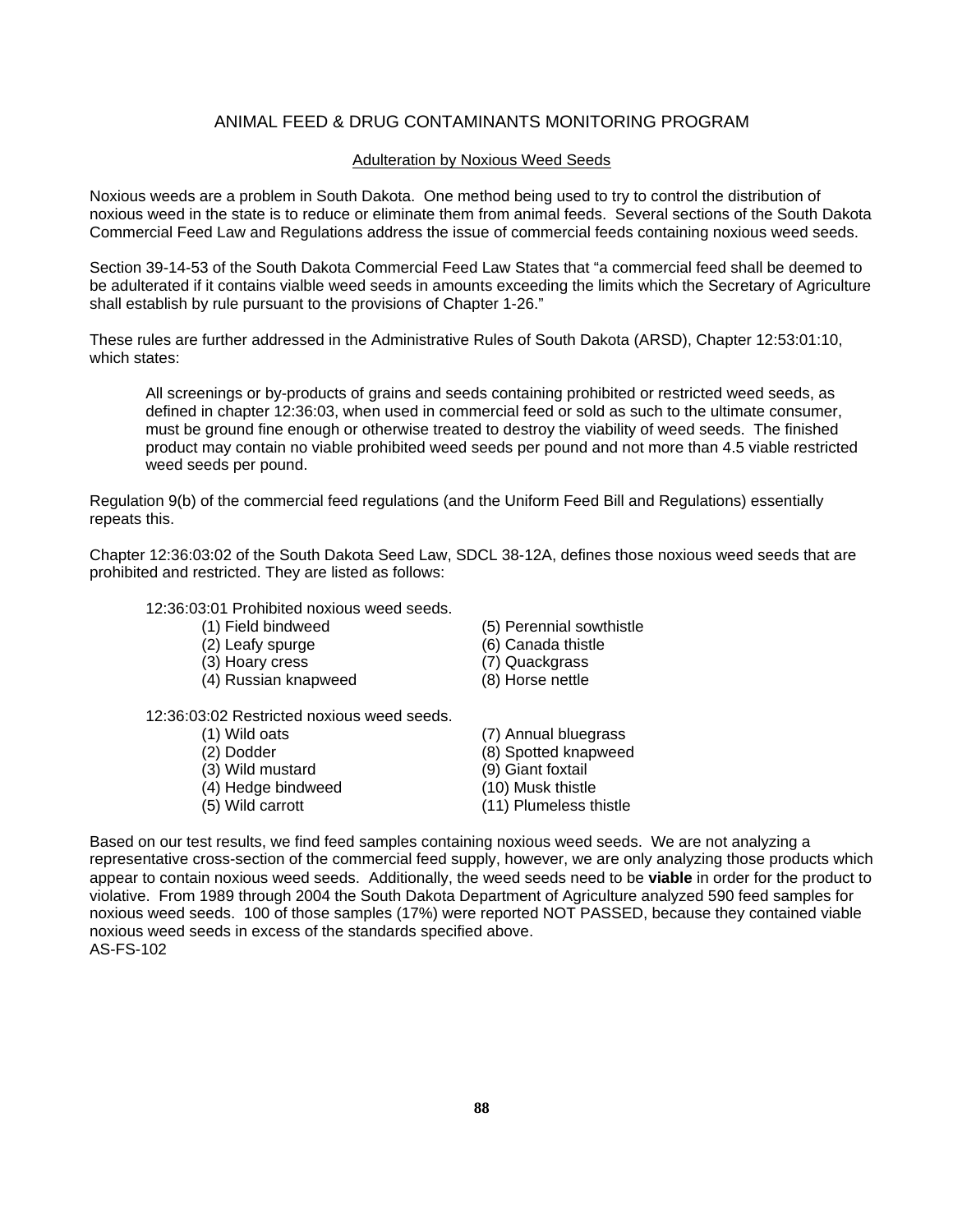#### SAMPLING PROGRAM

While many feeds and feed ingredients have little or no contamination by weed seeds, other feeds and ingredients have a higher probability of containing noxious wedd seeds. By concentrating our sampling and analysis on those feeds and feeed ingredients that have a higher chance of containing noxious weed seeds, we may get better compliance with the regulations and decrease the amount of contaminated feed distributed. Grain screenings, custom formula feeds, texturized feeds, and wild bird food are products of primary concern at this time.

Rather than collect extra samples for weed seed analysis, we will analyze a number of our routine samples for weed seeds, in addition to the routine analytes. We will continue monitoring commercial feeds for contamination by viable noxious weed seeds.

Specific instructions to field staff for our weed seed monitoring program are as follows:

- 1. The lab will only analyze for weed seeds when requested by the Inspector or the Office of Agronomy Services.
- 2. Visually inspect each sample collected
- 3. Determine if the product sampled fits into one of the priority catagories. These catagories are:
	- Grain screeenings
		- Custom formula feeds, especially those containing whole grains or screenings,
	- Texturized and other feeds containing whole grains, and
	- Wild bird food.
- 4. Other products may be submitted for analysis if there appears to be a high probability of weed seed contamination.
- 5. When collecting a samle for weed seed analysis and label analysis, please collect an additional pound of feed for the weed seed analysis.
- 6. Make a note in the "Remarks" section of the Report of Sample form requesting analysis for weed seed.

If the sample is reported NOT PASSED after analysis, it will be handled like any other violative sample. Any product remaining of the lot sampled will be placed under Stop Sale Order as an adulterated product. The product can be released from Stop Sale only for remanufacturing to render the weed seeds non-viable or disposal.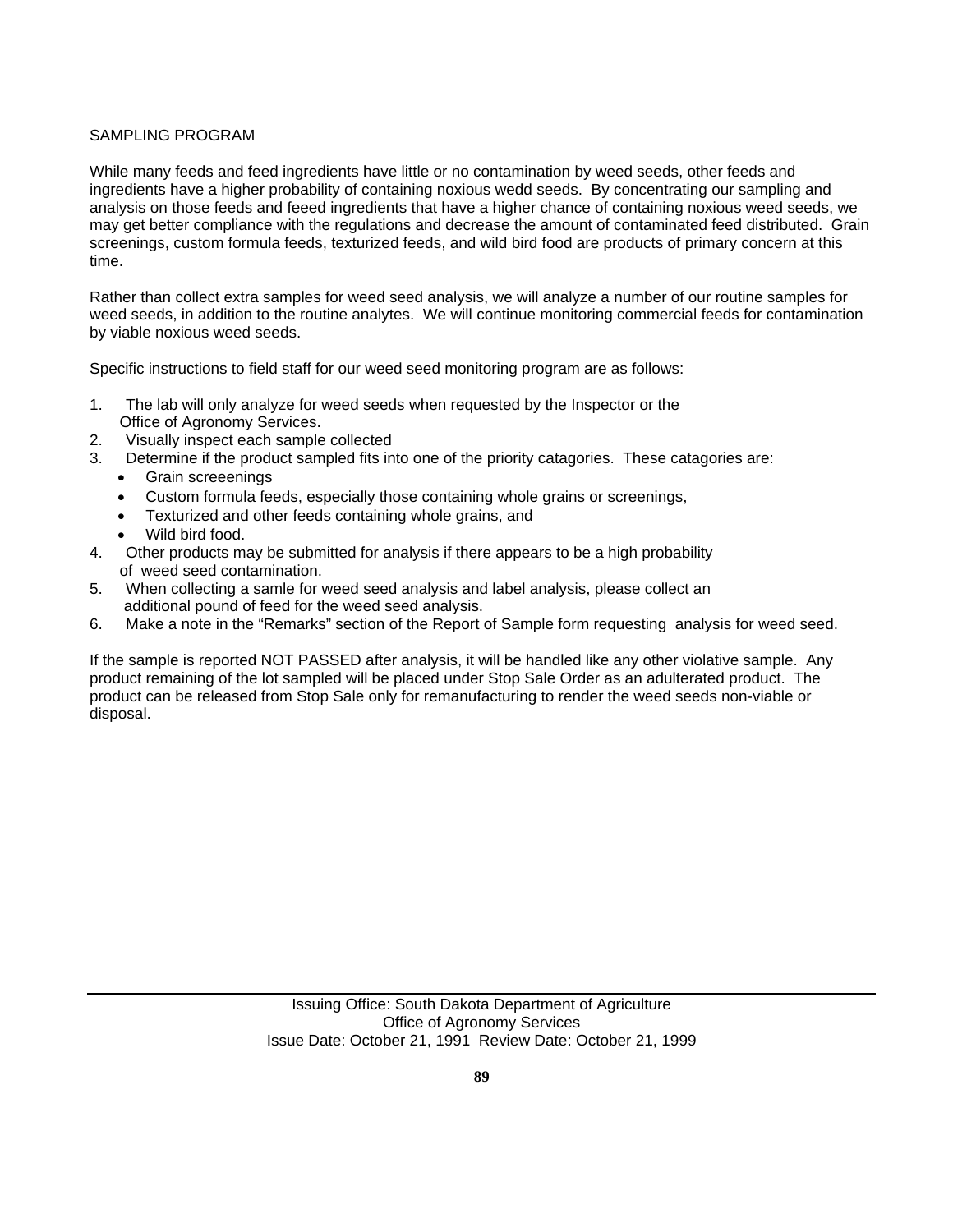#### **SUMMARY OF WEED SEED OCCURRENCE IN COMMERCIAL FEEDS**

Commercial Feeds Sampled January 1, 2004- December 31, 2004

| Total samples analyzed for weed seed contamination: | 38   |
|-----------------------------------------------------|------|
| Number of samples analyzed reported as PASSED:      | 36   |
| Number of samples analyzed reported NOT PASSED:     | 2    |
| Percent of samples reported NOT PASSED:             | 5.3% |
| Number of samples actually containing weed seeds:   | 13   |
| Number of samples containing no weed seeds:         | 25   |

Sampling was confined to products that looked like they may contain noxious weed seeds. Some of the samples that passed did contain some weed seeds. However, the factor that determines if a sample passes or not is seed viability. The weed seeds need to be viable to be violative. Samples containing noxious weed seeds but reported as PASSED contained less than 4.5 viable *restricted* weed seeds per pound or no viable *prohibited* weed seeds. In some cases, there were no viable weed seeds in the sample.

| Type of feed analyzed for weed seeds         | Number analyzed | Number<br><b>NOT PASSED</b> | Percent<br><b>NOT</b><br><b>PASSED</b> |
|----------------------------------------------|-----------------|-----------------------------|----------------------------------------|
| Texturized feed, scratch feeds, poultry feed |                 |                             | $- -$                                  |
| Customer formula feeds                       | 14              |                             | $- -$                                  |
| Grain, grain screenings                      |                 |                             | $- -$                                  |
| Wild bird feeds                              | 19              |                             | 11%                                    |

In 2003 we analyzed 30 samples for weed seed contamination and reported 2 samples as NOT PASSED, a 6.7% noncompliance rate. Since 1989 we have analyzed approximately 590 samples for weed seeds, reporting about 100 of them as NOT PASSED, for a non-compliance rate of about 17% during that time period.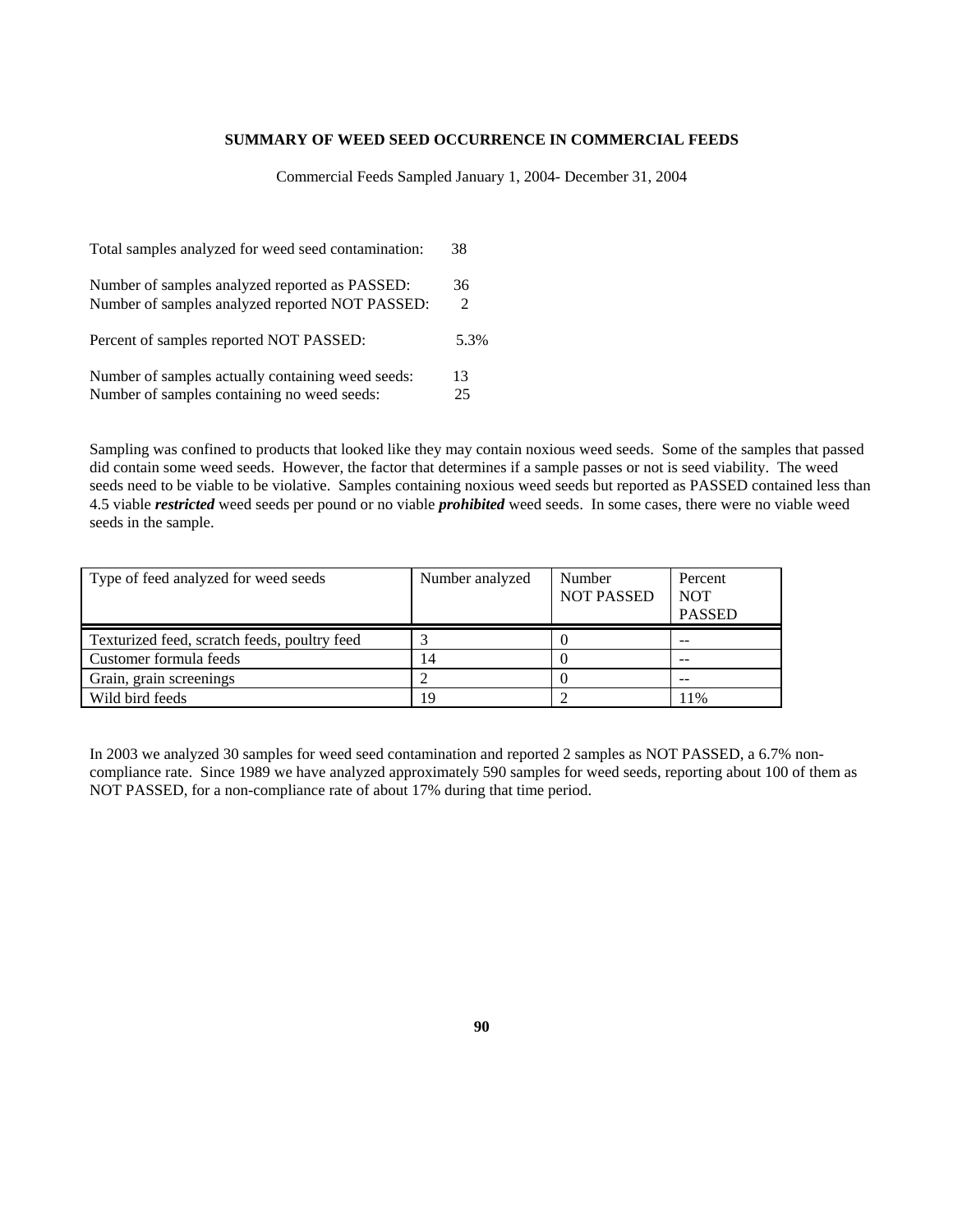### WEED SEED ANALYSIS OF COMMERCIAL FEEDS

Commercial Feeds Sampled Jan. 1, 2004 - Dec. 31, 2004

\* Results marked by an asterisk indicate that the number of restricted noxious weed seeds found in that sample was below the tolerance of 4.5 restricted noxious weed seeds per pound.

| <b>Consumers Supply Distributing</b>                                |        |
|---------------------------------------------------------------------|--------|
| Sioux City, IA<br>Elite Wild Bird                                   | Passed |
| 3 Wild Oats, none germinated                                        |        |
| *Wild Bird Food                                                     | Passed |
| 2 Wild Oats, 5 Wild Mustard                                         |        |
| <b>D&amp;D</b> Commodities                                          |        |
| Stephen, MN                                                         |        |
| Oil Sunflower/Wild Bird Feed<br>None Found                          | Passed |
|                                                                     |        |
| Dakota Mill & Grain                                                 |        |
| Belle Fourche, SD                                                   |        |
| <b>Bull Feed</b><br>None Found                                      | Passed |
|                                                                     |        |
| <b>Custom Dairy Feed</b>                                            | Passed |
| 39 Wild Oats, none germinated                                       |        |
| <b>Farmers Coop Elevator</b><br>Cavour, SD                          |        |
| <b>Custom Mix Calf Feed</b>                                         | Passed |
| None Found                                                          |        |
| <b>Farmers Elevator Co.</b>                                         |        |
| Hudson, SD                                                          |        |
| Feed Mix                                                            | Passed |
| None Found                                                          |        |
| Feed Mix                                                            | Passed |
| None Found                                                          |        |
| Gutwein & Co.                                                       |        |
| Lafayette, IN                                                       |        |
| <b>Bird Watchers Blend</b>                                          | Passed |
| None Found                                                          |        |
| <b>Hartz Mountain Corp</b><br>Secaucus, NJ                          |        |
| Bonanza Vegetable Blend Parakeet Gourmet Diet<br>None Found         | Passed |
| Nature's Gold Premium Parakeet Food<br>5 Wild Oats, none germinated | Passed |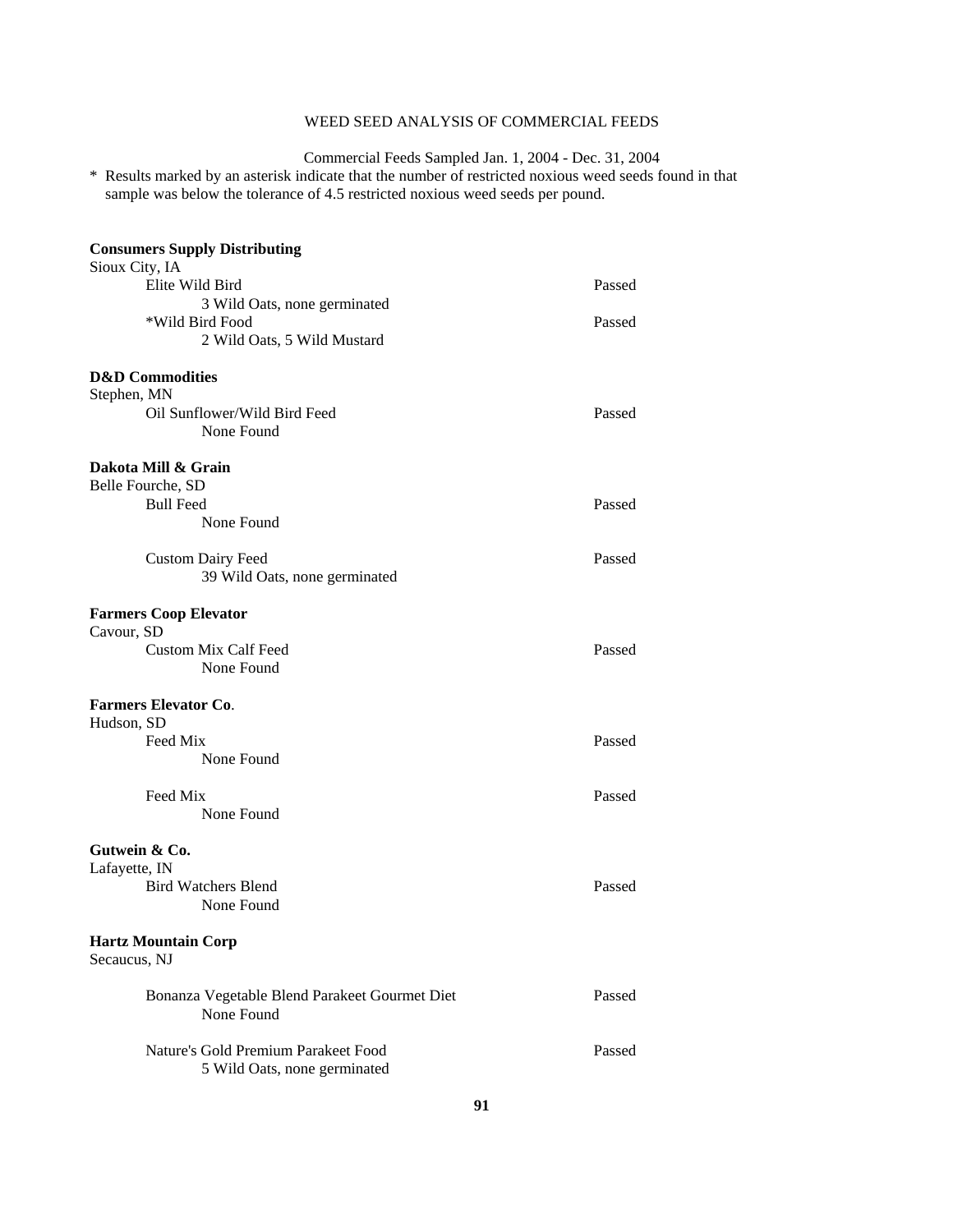| <b>Hubbard Feeds</b>                     |        |
|------------------------------------------|--------|
| Mankato, MN                              |        |
| *Cracked Corn                            | Passed |
| 2 Wild Mustard, 2 Wild Oats              |        |
| Kaylor Grain Co.                         |        |
| Kaylor, SD                               |        |
| <b>Gestation Schwartz Bros</b>           | Passed |
| None Found                               |        |
|                                          |        |
| <b>Kaytee Products</b>                   |        |
| Chilton, WI                              |        |
| Kaytee Nut & Berry Mix                   | Passed |
| None Found                               |        |
|                                          |        |
| <b>LeMars Agri-Center</b>                |        |
| LeMars, IA                               |        |
| Good Morning Hen Scratch                 | Passed |
| None Found                               |        |
|                                          |        |
| Lesterville Feed & Grain                 |        |
| Lesterville, SD                          |        |
| John Fillaus Dairy Ration                | Passed |
| None Found                               |        |
|                                          |        |
| <b>Madison Farmers Elevator</b>          |        |
| Madison, SD                              |        |
| Custom Formula                           | Passed |
| None Found                               |        |
|                                          |        |
| <b>Northern Plains Coop</b>              |        |
| Dupree, SD                               |        |
| <b>Custom Lamb Creep</b>                 | Passed |
| None Found                               |        |
|                                          |        |
| *Sweet Chop                              | Passed |
| 3 Wild Oats                              |        |
|                                          |        |
| <b>Pine Tree Farms</b><br>Interlaken, NY |        |
| Fruit Berry Nut and Seed Cake            | Passed |
| None Found                               |        |
|                                          |        |
| <b>Superior Blend Seed</b>               | Passed |
| None Found                               |        |
|                                          |        |
| <b>Purina Mills</b>                      |        |
| Aberdeen, SD                             |        |
| Show Grower Custom Mix                   | Passed |
| None Found                               |        |
|                                          |        |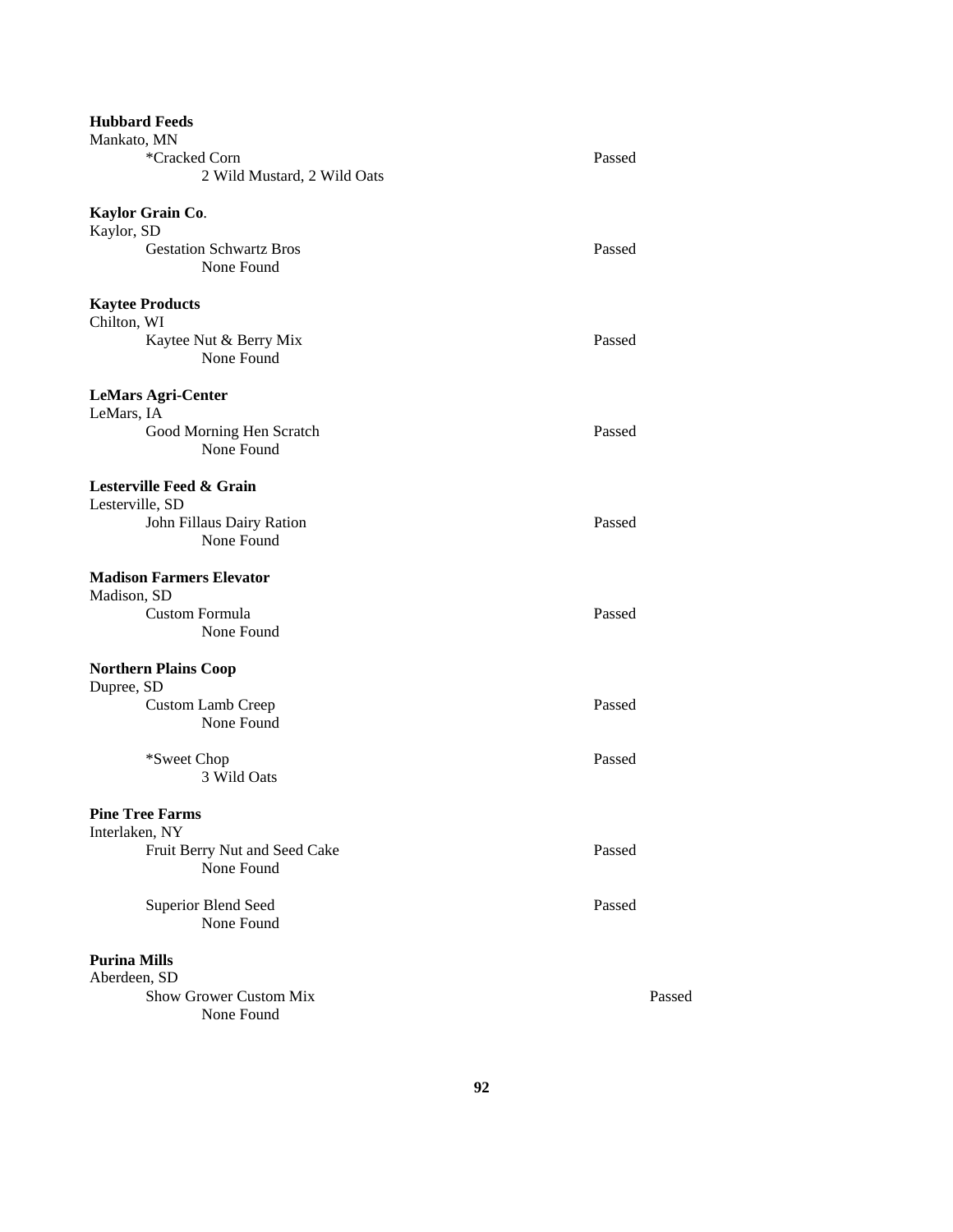| <b>Red River Commodities</b>                              |                   |
|-----------------------------------------------------------|-------------------|
| Fargo, ND<br>Sunflower Wild Bird Food                     | Passed            |
| None Found                                                |                   |
|                                                           |                   |
| <b>Reecy Farm Supply</b>                                  |                   |
| Dell Rapids, SD                                           |                   |
| Custom Blend Pig Feed                                     | Passed            |
| None Found                                                |                   |
| <b>Runnings Supply</b>                                    |                   |
| Pierre, SD                                                |                   |
| *Black Oil Sunflower                                      | Passed            |
| 3 Wild Mustrard                                           |                   |
|                                                           |                   |
| Safflower                                                 | <b>Not Passed</b> |
| 9 Wild Oats                                               |                   |
| Wild Bird Feed                                            | Passed            |
| None Found                                                |                   |
|                                                           |                   |
| <b>Scott Pet Products</b>                                 |                   |
| Rockville, IN                                             |                   |
| Scott Superior Wild Bird Seed                             | Passed            |
| None Found                                                |                   |
| Scott Thistle (Niger) Wild Bird Food                      | Passed            |
| 175 Dodder, 11 Indian Mustard, none germinated            |                   |
|                                                           |                   |
| <b>SD Wheat Growers</b>                                   |                   |
| Wolsey, SD                                                |                   |
| Corn Screenings                                           | Passed            |
| 1 Canada Thistle, none germinated                         |                   |
| <b>Southwest Grain</b>                                    |                   |
| Lemmon, SD                                                |                   |
| *Custom Mix                                               | Passed            |
| 1 Wild Oats                                               |                   |
|                                                           |                   |
| Stan's Inc                                                |                   |
| <b>Wessington Springs, SD</b><br><b>Custom Blend Feed</b> | Passed            |
| None Found                                                |                   |
|                                                           |                   |
| <b>Utica Grain Inc</b>                                    |                   |
| Tabor, SD                                                 |                   |
| <b>Custom Hog Feed</b>                                    | Passed            |
| None Found                                                |                   |
|                                                           |                   |
| <b>Utica Grain Inc</b><br>Utica, SD                       |                   |
| Howle Corn & Beef & Bulk                                  | Passed            |
| None Found                                                |                   |
|                                                           |                   |